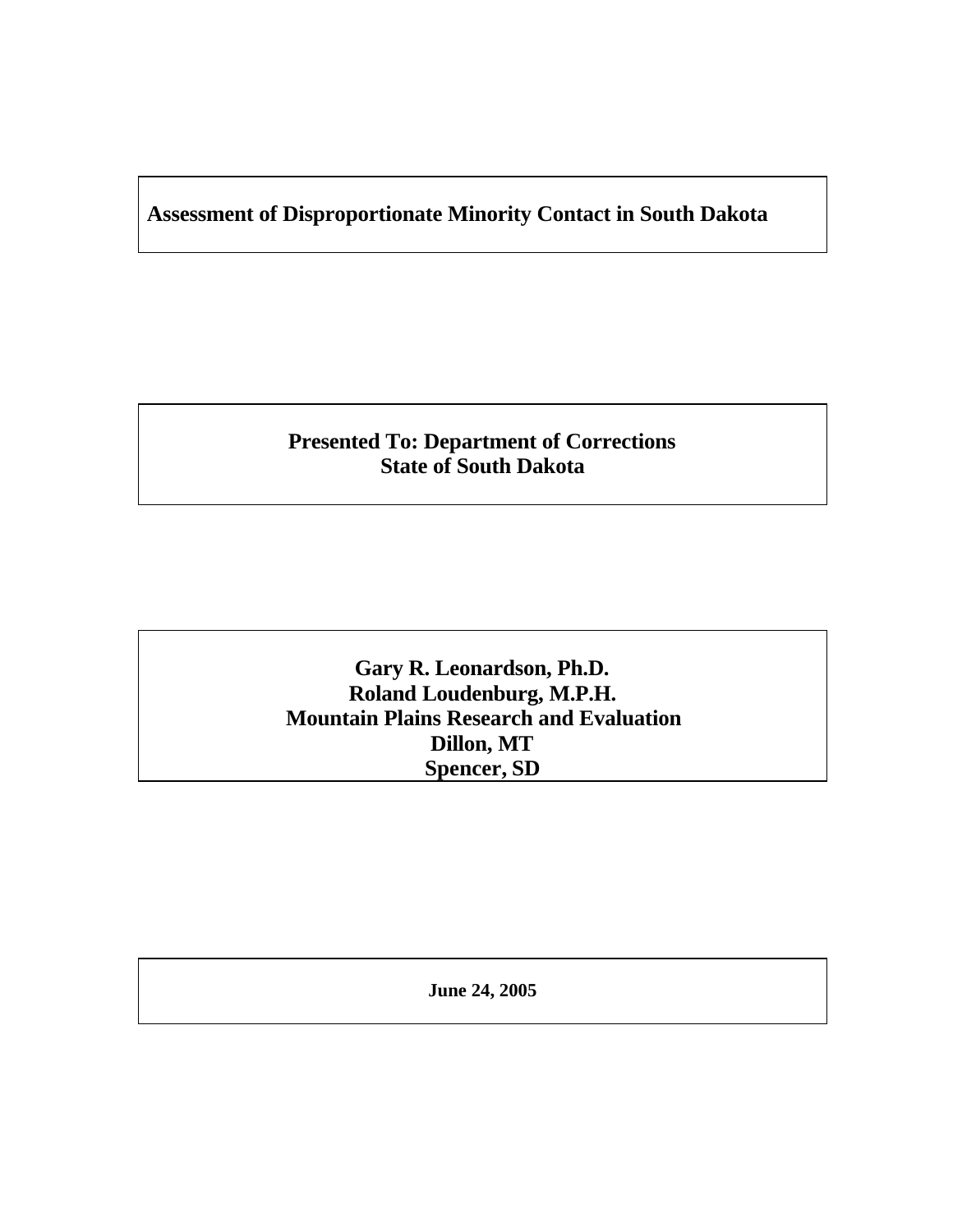|          | <b>Table of Contents</b>                                               | Page |
|----------|------------------------------------------------------------------------|------|
| L.       |                                                                        |      |
|          |                                                                        |      |
| П.       |                                                                        |      |
| III.     |                                                                        |      |
| IV.      |                                                                        |      |
| V.       |                                                                        |      |
| VI.      |                                                                        |      |
| VII.     |                                                                        |      |
| VIII.    |                                                                        |      |
| 1.       |                                                                        |      |
| 2.       |                                                                        |      |
| 3.       |                                                                        |      |
| 4.       |                                                                        |      |
| 5.       |                                                                        |      |
| 6.<br>7. |                                                                        |      |
| 8.       |                                                                        |      |
| 9.       |                                                                        |      |
|          | 10.                                                                    |      |
| IX.      |                                                                        |      |
| X.       |                                                                        |      |
| XI.      |                                                                        |      |
| XII.     |                                                                        |      |
|          |                                                                        |      |
| XIII.    |                                                                        |      |
| XIV.     |                                                                        |      |
| XV.      | APPENDIX C. DISPOSITION ALL CASES STATEWIDE DATA-MOST SEVERE OFFENSE97 |      |
| XVI.     |                                                                        |      |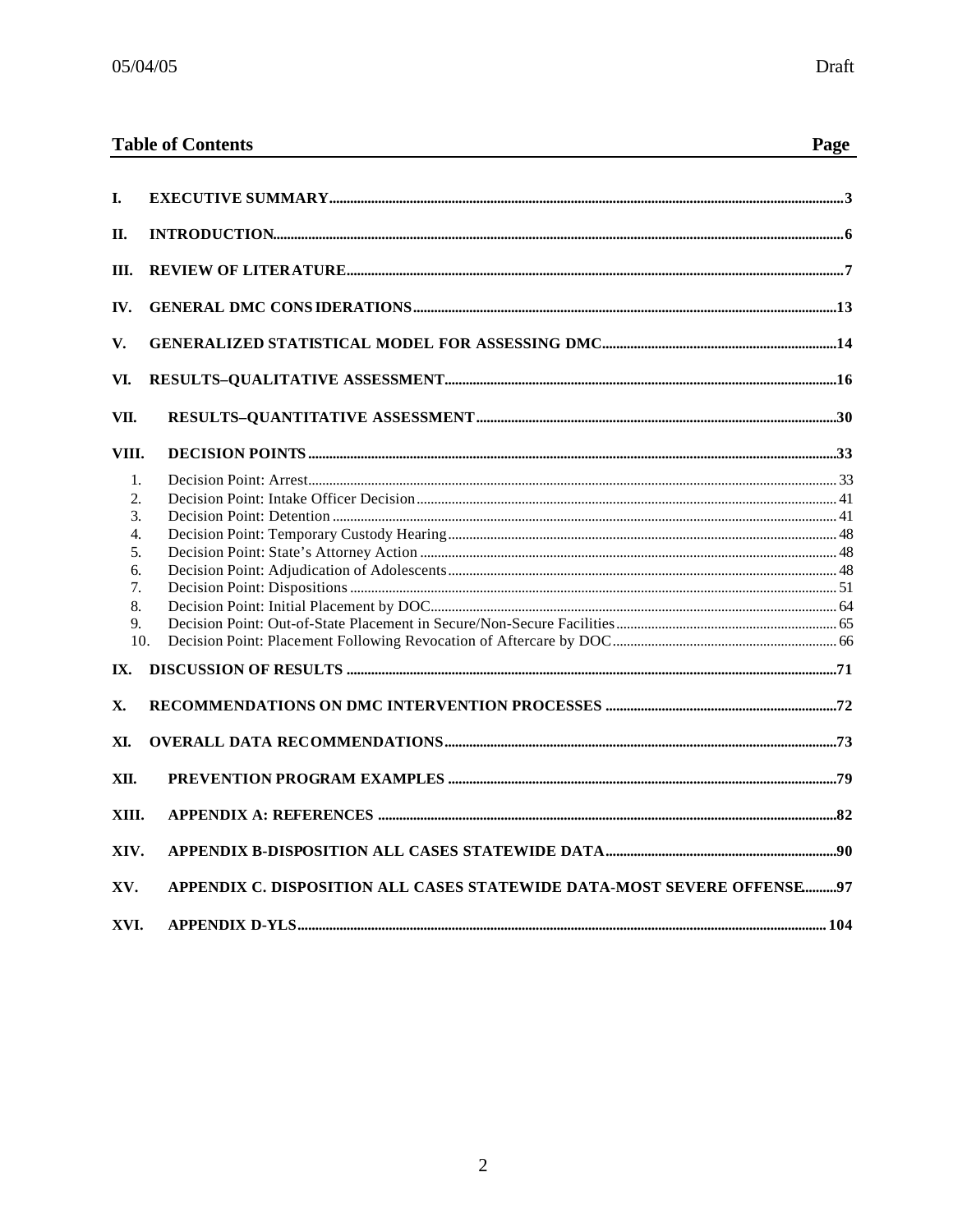# **I. Executive Summary**

DMC has been documented in research over the past three decades. In many studies, racial disparities have been found within various stages of the juvenile justice system. The results of the most recent research differ from the previous DMC reviews in that a greater proportion of the recent studies showed inconclusive results. Research that is more recent has used multiple factors with more sophisticated research and statistical techniques, while earlier studies mainly focused on ethnicity.

Factors, besides the differential handling of minority youth, which have been found to be related to confinement or other decisions in the juvenile justice system are: gender, geography, age, prior criminal history, family factors, peers, experiences in school, differential offending of minority youth, differential opportunities for prevention and treatment, substance abuse, and related factors. An effective and comprehensive DMC assessment must consider multiple factors and use varied research methods.

Both qualitative and quantitative methods were used in the current analyses of DMC in South Dakota. Focus group methodology was the qualitative procedure employed, and various univariate and multivariate statistical procedures were used for the quantitative analyses of the available data.

# **Quantitative Findings**

- Native Americans are more likely to be arrested.
- Native Americans are more likely to be detained after arrested.
- No difference by race was found in adjudicated/not adjudicated.
- Native Americans are more likely to be adjudicated to DOC.
- No difference by race was found in detention time for those adjudicated.
- No difference by race was found in incarceration time for those adjudicated.
- No difference by race was found in probation time for those adjudicated.
- No difference by race was found in community service time for those adjudicated.
- No difference by race was found in fine amount for those adjudicated.
- No difference by race was found in restitution amount for those adjudicated.
- No difference by race was found in driver's license suspension time for those adjudicated.
- No difference by race was found in placement in secure or non-secure facilities after commitment to DOC.
- No difference by race was found in out-of-state placements of DOC clients in secure facilities.
- No difference by race was found in any out-of-state placements of DOC clients.
- No difference by race was found in secure placements of DOC clients after revocation.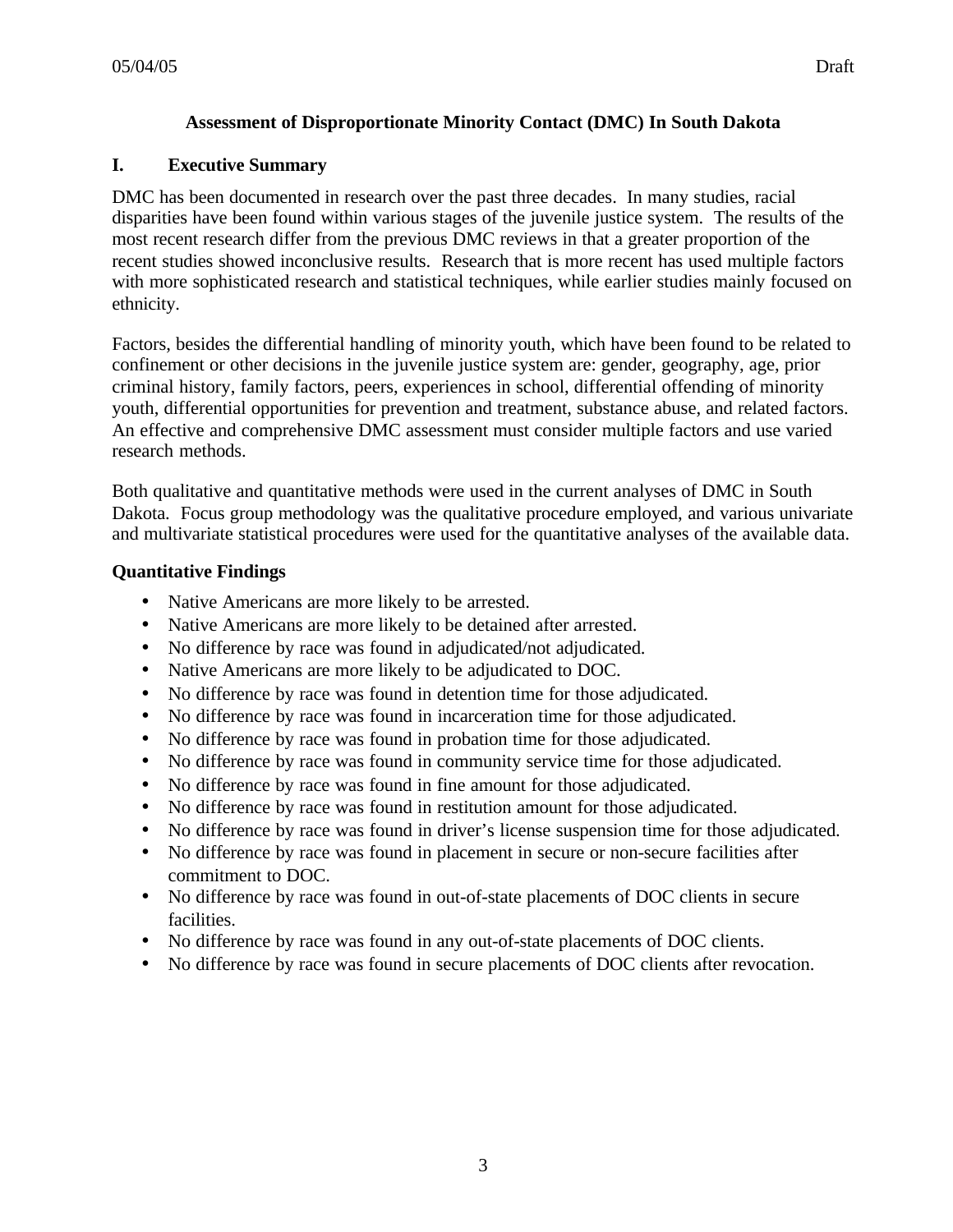# **Qualitative Findings**

Focus groups are effective because they tap into common human interactions and tendencies. Attitudes and perceptions about common or complex concepts are developed in part by interactions with other people.

In order to gain understanding of attitudes and perceptions, focus group methodology has been employed by many researchers. This methodology is a popular qualitative assessment technique that provides information that is difficult to assess through analysis of data sets or formal questionnaires, and it has been used to assess reasons for DMC.

Focus groups were conducted at four locations across the state with 92 participants in 12 groups. One-half of the 12 focus groups were with youth in the juvenile justice system (e.g., probation, DOC commitments, etc.). Three focus groups were conducted with criminal justice practitioners such as judges, police department and sheriff's office personnel, Court Service Officers (CSO) and Juvenile Corrections Agents (JCA). Additionally, three groups of parents who have adolescents in the system and providers of youth services were part of the focus group procedure.

While most people tended to view multiple reasons for DMC (e.g., economics, racial and ethnic biases, family structure, gangs, substance abuse, loss of identity, etc.), some held that racial prejudice by practitioners (i.e., law enforcement, judges, etc.) was the prime reason. Others felt that the social system in general was biased, limiting the opportunities for minorities in the areas of employment, education, economic development and related areas. However, minority youth in the focus groups appeared to see less racial/ethnic bias in the juvenile justice system than did participants in the parent/provider groups.

The reasons given for DMC in South Dakota include:

- Prejudice or biased treatment of minorities.
- Close scrutiny of law enforcement and store owners/staff of minority adolescents.
- Differences in laws, mores, and cultural values between reservation and non-reservation areas.
- Cultural differences concerning the importance of formal education between whites and other groups.
- Greater numbers of single parent families, resulting in lack of structure in minority families.
- Truancy and dropout rates are believed to be higher in minorities.
- Substance abuse is viewed as higher among minority adolescents.
- Excessive gang membership by minority juveniles.
- Poverty and unemployment was thought to be higher in minority groups.

Solutions to DMC and/or Delinquency in General:

- Cultural sensitivity/diversity training for persons in the juvenile justice system.
- Hire more minority staff members throughout the juvenile justice system.
- Mentoring programs which match responsible adults with adolescents in need.
- Tribal truancy courts.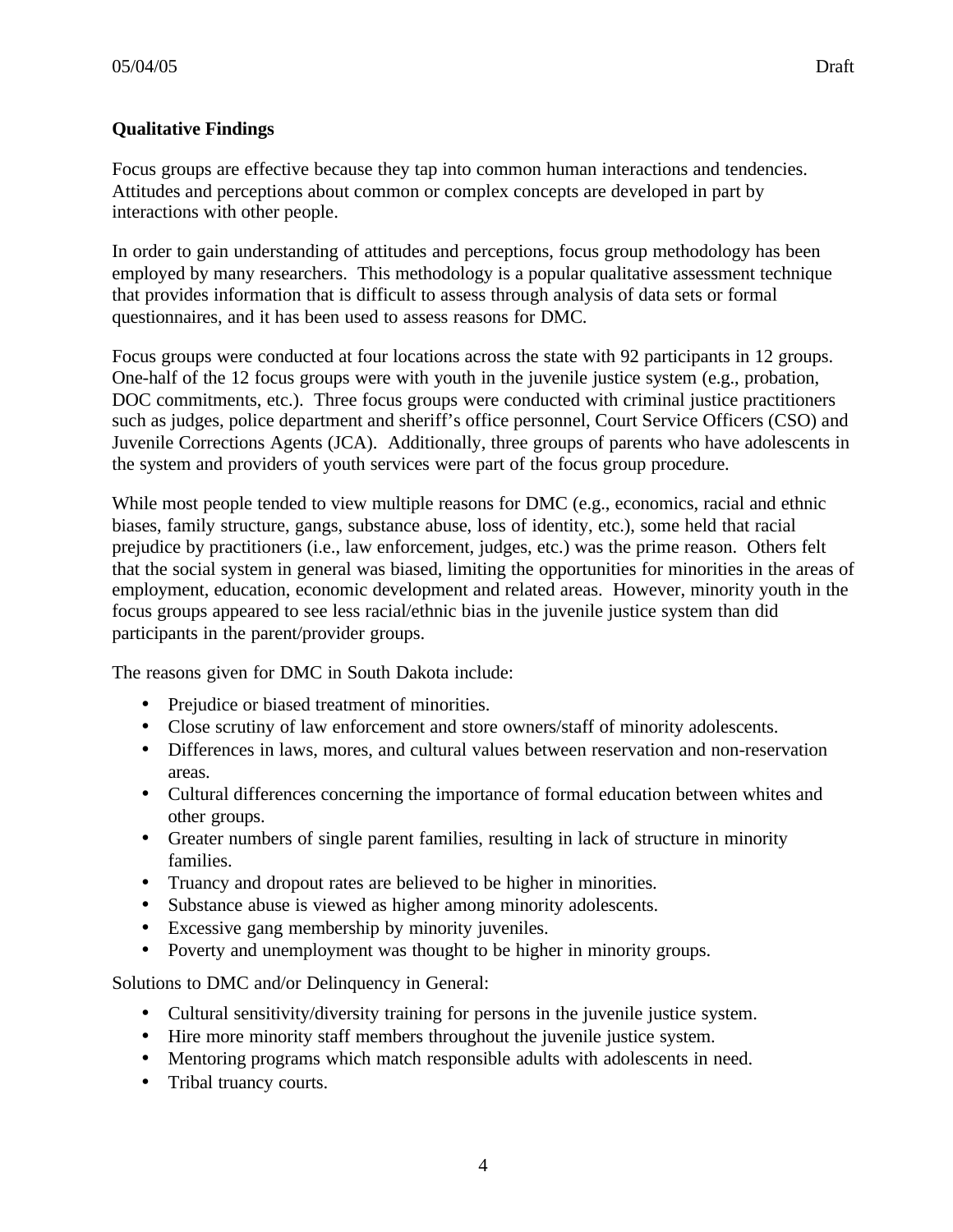- Better communication between leaders of reservation communities and nearby or magnate non-reservations communities.
- Teach traditional Native American culture to urban Indians.
- Teach parenting skills, including making parents responsible for the actions of their children.
- More and better services in the areas of advocacy, counseling, parenting, education, intervention, treatment, and related areas.
- Use the strengths of Native American and other minority cultures in dealing with problems of delinquency.

Intervention Programs found to be Helpful in Ameliorating DMC or Delinquency in General

- Mentoring programs
- Dropout prevention programs
- Home visitation programs
- After school recreation programs
- Gang resistance training programs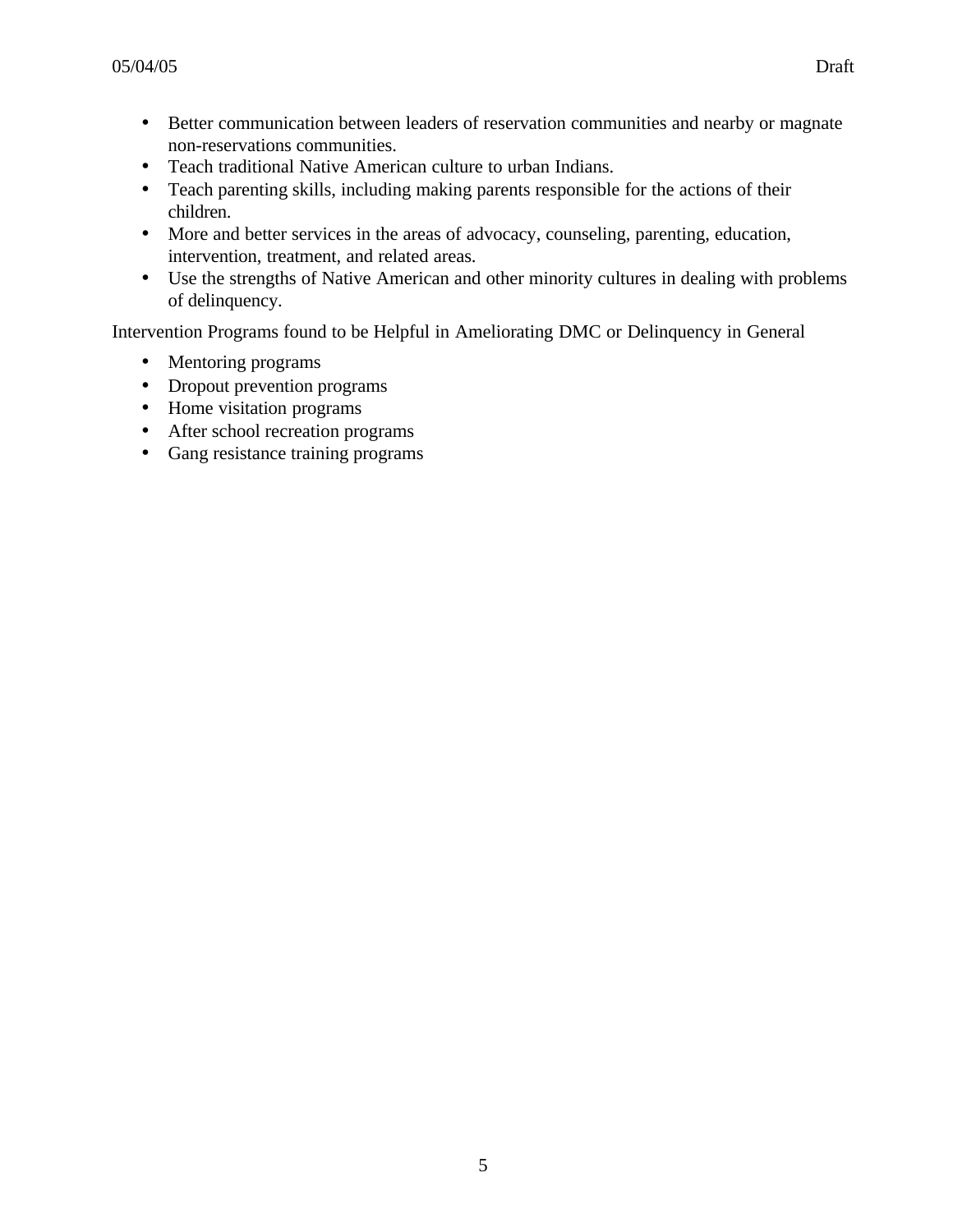# **II. Introduction**

Nationwide, minority juveniles are over-represented in the juvenile justice system. This overrepresentation is likely related to many complex factors that will require significant effort to understand and correct (Juvenile Justice Bulletin, 1999). Based on national data in 1999, minorities comprised about 32 percent of the youth population in the United States yet they constituted 68 percent of the juvenile population in secure detention facilities and 68 percent of those in secure institutional environments, such as training schools or prison-like correctional facilities (Juvenile Justice Bulletin, 1999; Tennessee Commission on Children and Youth, 2003).

In the 1988 amendments to the Juvenile Justice and Delinquency Prevention (JJDP) Act of 1974 (Pub. L. No. 93-415, 42 U.S.C. 5601 *et seq.),* Congress required that States participating in the Formula Grants Program determine if DMC exists and demonstrate efforts to reduce it. As stated in the Act, the States must "address efforts to reduce the proportion of juveniles detained or confined in secure detention facilities, secure correctional facilities, jails, and lockups who are members of minority groups if such proportion exceeds the proportion such groups represent in the general population." For the purposes of the JJDP Act, the Office of Juvenile Justice and Delinquency Prevention (OJJDP) defined minority populations as African Americans, American Indians, Asians, Pacific Islanders, and Hispanics (OJJDP Regulations**,** 28 CFR Part 31). In the 1992 changes to the JJDP Act, DMC was mandated as a core requirement, with future funding tied to State compliance with the regulations of the Act (Pope, Lovell & Hsia, 2002). The Juvenile Justice and Delinquency Prevention Act of 2002 expanded the requirements of addressing minority overrepresentation to include all who come in 'contact' with the juvenile justice system, and not just those who are 'confined.'

Two extensive reviews of research of DMC have documented differences in detention rates by race. The results of the most recent review differ from the previous DMC review in that a greater proportion of the recent studies showed inconclusive results. In the most recent study (Pope, Lovell & Hsia, 2002), it was found that most (53%) of the studies considered more than one point of contact. Some studies showed an escalation of effects as minority youth move through the system, while other studies show no differences by race at various decision points. Nonetheless, the preponderance of the DMC research over the past three decades documents evidence of racial disparities at some stages within the juvenile justice system (Pope, Lovell & Hsia, 2002).

In considering the historical research on DMC, the findings support the existence of disparities and potential biases in the juvenile justice system. The complex and multitudinous reasons for DMC need further assessment and must be determined at local levels. Important contributing factors must be determined for local conditions. Factors related to DMC may include inherent system inconsistencies, differential sentencing by judges, social conditions (such as poverty, family situation, or underemployment), past juvenile justice history, and related factors that may place youth at risk (Pope, Lovell & Hsia, 2002).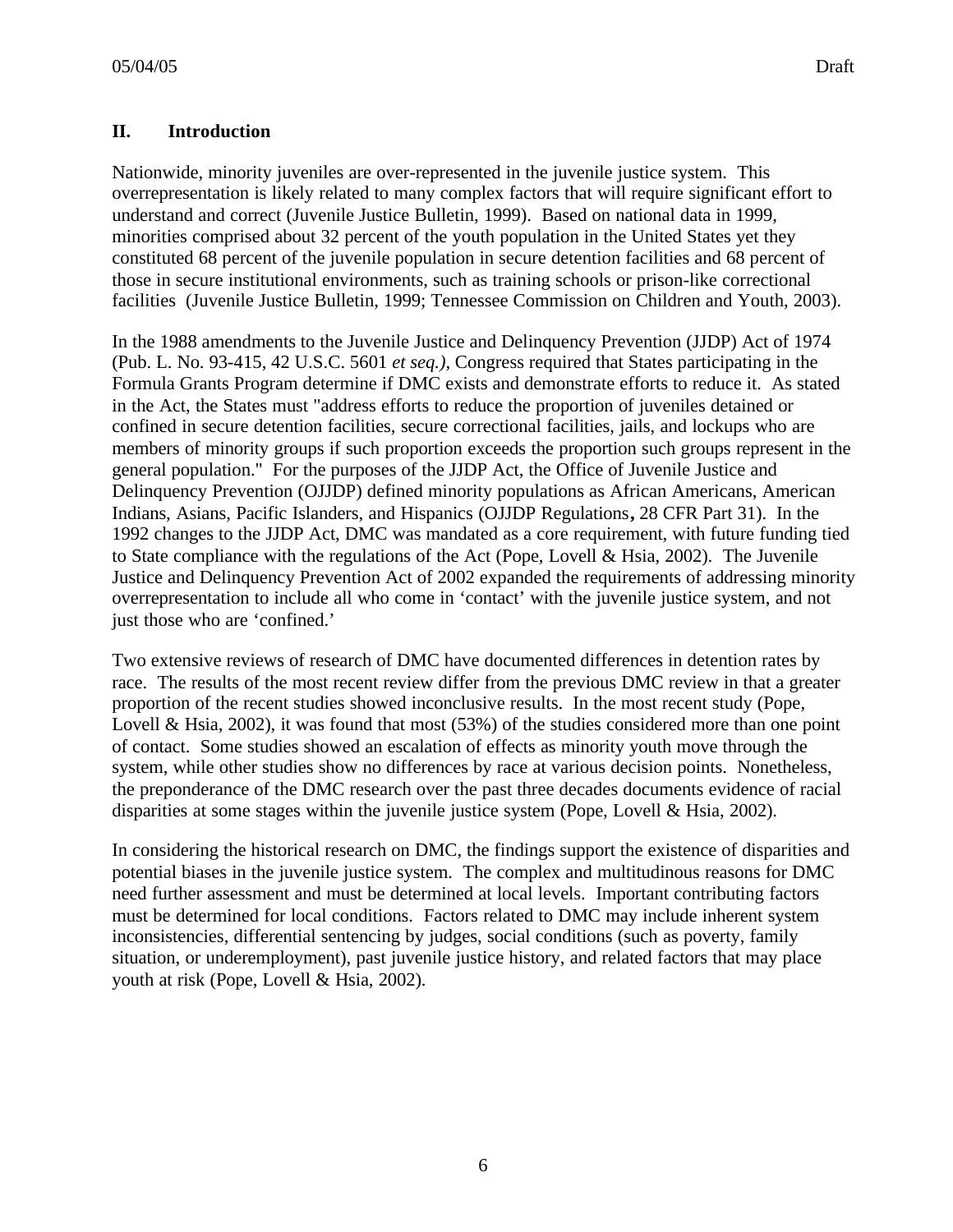# **III. Review of Literature**

#### **Potential Risk and Protective Factors Related to Juvenile Delinquency**

Criminal justice researchers have linked risk factors to crime, along with noting multiplicative effects if several risk factors are present (Hawkins et al., 1998; Lipsey and Derzon, 1998). In recent years, researchers and practitioners have adopted an approach from the public health arena to help understand causes of delinquency and crime and work towards prevention (Farrington, 2000; Moore, 1995). In an attempt to prevent cancer and heart disease, medical field personnel developed sets of risk factors for each disease and then targeted specific risk factors associated with these conditions. After conducting risk assessments, doctors are able to suggest ways that patients can reduce risk factors. Likewise, individuals and communities have certain risk factors that are predictive of criminal or other anti-social behaviors. A risk assessment may assist law enforcement, schools, and social agencies in determining types of intervention and programs that decrease risk factors related to offending. Below are some risk and protective factors that have been associated with crime rates.

#### **Background of Juvenile Offenders**

Research sponsored by OJJDP indicated that children exposed to various risk factors in their families, at school, among their peers, and in their communities are at risk for committing serious crimes (Catalano, Loeber, & Mckinney, 1999). Others (Wasserman, Miller & Cothern, 2000) found that the best predictors of antisocial adolescent behavior are conduct problems and related disorders. Most offenders of serious offenses have a history of negative childhood behaviors such as physical aggression, conduct disorders, disruptive dispositions, and oppositional and defiant behaviors.

### **Demographic Factors**

Besides the well-documented differences by race, other demographic factors have been found to be related to juvenile delinquency rates. Researchers have found mixed results regarding discrimination against female offenders in the juvenile justice system. Some researchers have found that juvenile courts treat females more harshly than their male counterparts (Vito & Wilson, 1985; Tennessee Commission on Children and Youth, 2003).

It has been found (OJJDP December 1999 Bulletin) that there are substantial variations in the juvenile justice system across rural and urban areas. The "justice by geography" concept introduced in this Bulletin noted that there are marked differences in sentences, based on the jurisdictions processing the cases. Juveniles in urban areas were more likely to receive more severe sanctions at various stages of processing than were juveniles in rural areas (OJJDP December 1999 Bulletin; Tennessee Commission on Children and Youth, 2003).

Because older youth will likely have longer 'rap sheets,' they are more prone to receive harsher penalties than are younger juveniles. Additionally, in some states, children over 16 can be tried as adults for crimes such as first and second degree murder, rape, robbery, aggravated assault, kidnapping, and similar offenses, resulting in incarceration or other severe sanctions (Tennessee Commission on Children and Youth, 2003).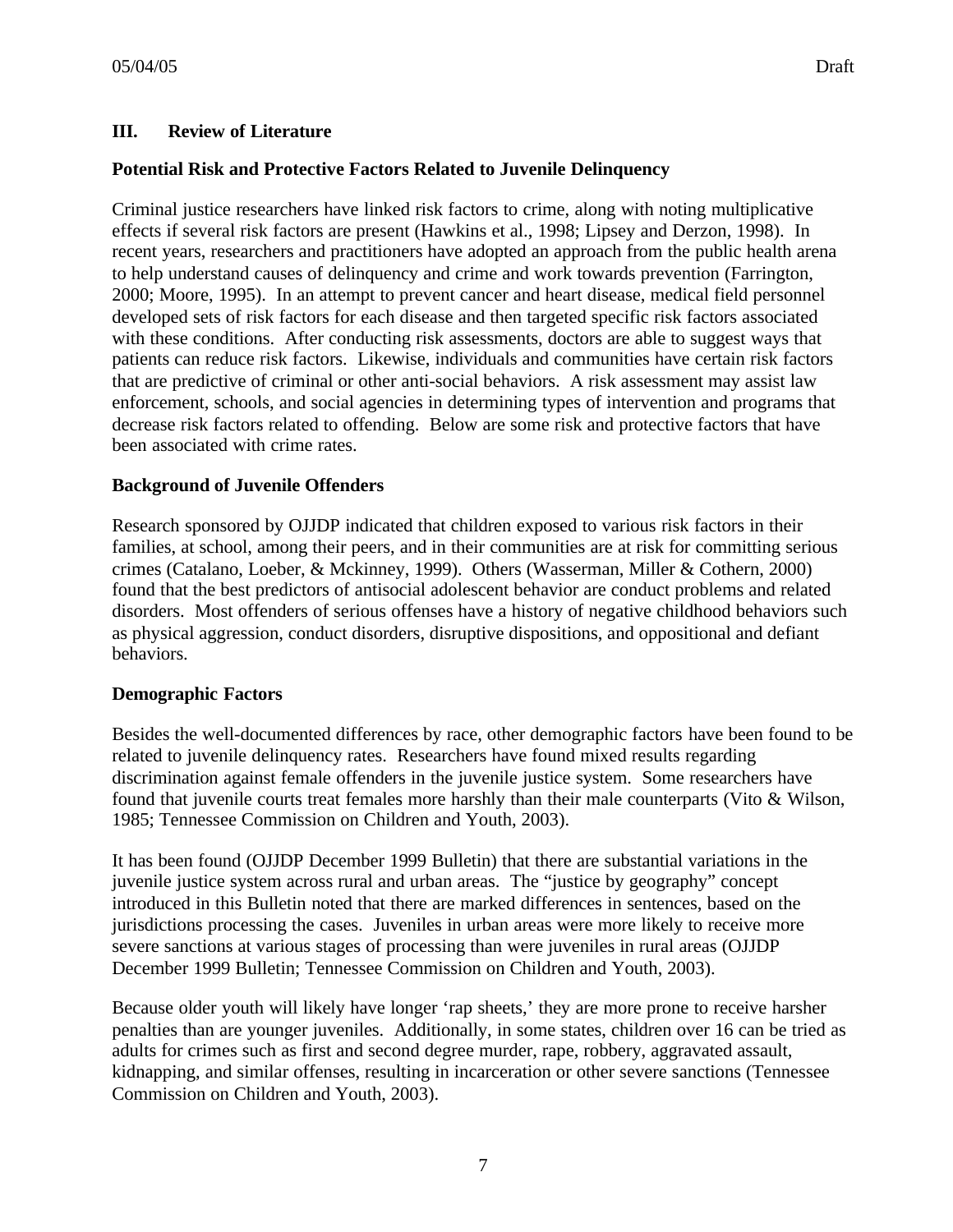# **Prior Criminal History**

Because of mandatory sentencing laws or other sentencing conventions, those with greater numbers of arrests or other contacts with the criminal justice systems will likely receive more severe sanctions and sentences. Cottle et al. (2001) conducted a meta-analysis to identify the risk factors most related to re-offending. Certain criminal history variables (i.e., younger age at first arrest, younger age at first commitment) were most strongly associated with subsequent criminal activity. Of the 30 variables examined, the researchers found that offense history was the strongest predictor of re-offending.

### **Family Situations/Factors**

Single parent homes have been found to be predictive of juvenile delinquency. Children living in homes with only one parent or in which marital relationships have been impacted by divorce or separation are more likely to experience emotional and behavior problems, including delinquency, than are children from more stable two-parent families (Wells and Rankin, 1991; Thornberry, et al., 1999). Similar findings were reported by others (McCord, Widom and Cowell, 2001) who have linked being raised in a single-parent family with increased crime.

Levels of supervision are believed to be important predictors of risky behaviors for juveniles. As reported by OJJDP (OJJDP, December 1999 Bulletin; Tennessee Commission on Children and Youth, 2003) drug and alcohol use is more prevalent in single-parent households and households in which both parents work. Low levels of supervision create situations in which there is less parental control over activities of children, including the selection and frequency of contact with friends. The research suggests that two-parent families are more effective not so much because they are able to intervene in illegal acts, but because they are better able to control the environment and activities of the children, including contact with gangs and other undesirable situations.

Other family factors linked to juvenile violence include: poor attachment, family violence, lack of parental educational support and involvement, an absence of productive role models, neglect or abuse, parental attitudes favorable toward crime and substance abuse, and a family history of criminal behavior and substance abuse (Corvo, 1997; Howell, 1995). Additionally, violent youth often experience high family conflict, inconsistent/lack of discipline, and/or insufficient parental monitoring at some time during their childhood (Gorski & Pilotto, 1993).

### **Family Conflict/Abuse**

As reported by the National Center for Education Statistics (1994), children are often the unintended victims of spousal abuse. The risk of child abuse is significantly higher when partner assault is reported. In the same study, it was reported that nearly half of the men who abuse their female partners also abuse their children. Children who experience physical abuse and neglect are at risk for delinquency and violence (Smith and Thornberry, 1995; Widom, 1989).

### **Family Rules**

It has been found that adolescents with a strong attachment to parents are less involved in delinquent behaviors (Regoli and Hewitt, 2000). Studies have also shown that parental monitoring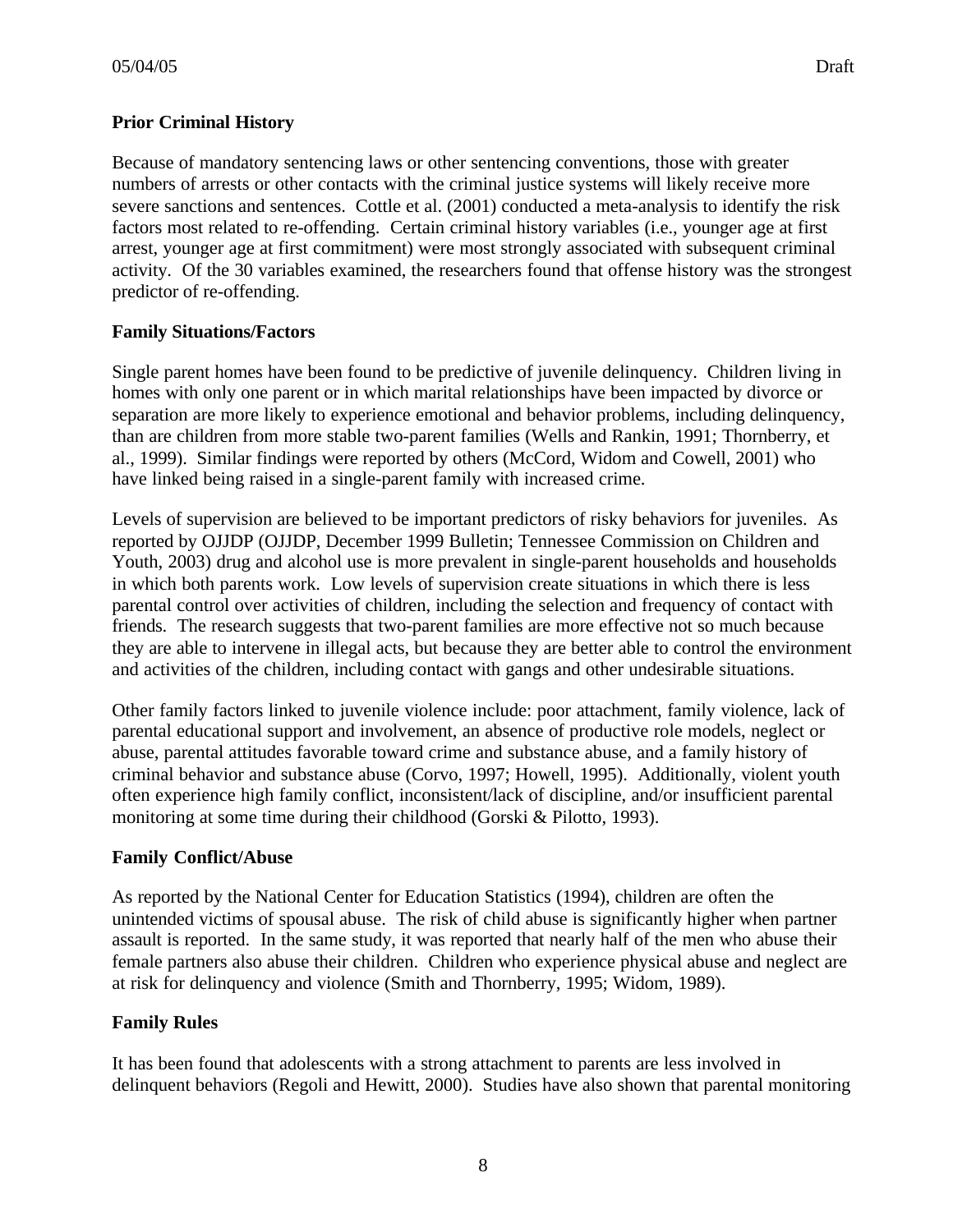and discipline practices are important aspects of family processes that are protective of delinquent behaviors (Peiser and Heaven, 1996).

### **Schools**

Attitudes toward school, experiences in school, and involvement in school are predictors of juvenile delinquency. Schools can also generate risk factors that can potentially indicate violent behavior in youth. These risk factors include, but are not limited to, poor success in school, lack of commitment to school, and dropping out of school (NNFR, 2001; SAMHSA, 1999). School problems and dropping out of school appear to be correlated with current and later involvement in delinquent behavior, drug use, violence, and teen pregnancy. Academic problems include: grade repetition, low bonding to school, and lack of commitment to school (Cairns and Cairns, 1994; Maguin and Loeber, 1996).

# **Peers**

Research has generally found that juveniles who get into trouble have delinquent friends and often they commit their delinquent acts together. Peer factors that contribute to violent behavior in youth include peer rejection and friends who display violent behaviors (NNFR, 2001; SAMHSA, 1999).

# **Substance Use**

There is a link between substance abuse and delinquency. Arrest, adjudication, and intervention by the juvenile justice system are eventual consequences for many youth engaged in alcohol and other drug use. There is not a direct causal relationship between substance abuse and delinquent behavior, nor does delinquency cause alcohol and other drug use. However, the two behaviors are strongly correlated and often bring about school and family problems, involvement with negative peer groups, a lack of neighborhood social controls, and physical or sexual abuse (Hawkins et al., 1987; Wilson and Howell, 1993). Beyond that, however, there is strong evidence of an association between alcohol and other drug use and delinquent behavior of juveniles. Substance abuse is associated with both violent and income-generating crimes by youth. This often increases fear among community residence and the demand for juvenile and criminal justice services, thus increasing the burden on these resources. Gangs, drug trafficking, prostitution, and the growing numbers of youth homicides and other violent crimes are among the social and criminal justice problems often linked to adolescent substance abuse (OJJDP Bulletin, 1998). Nationally, eighty percent of state prisoners report a history of drug and alcohol use. If fact, more than half (55 percent) of state prisoners report using drugs or alcohol during the commission of the crime that resulted in their incarceration (Mumola, 1999).

### **Ease of Obtaining Alcohol and Drugs**

The ease of obtaining and the availability of drugs and alcohol provide individuals with opportunities to engage in illegal and problem behaviors (Goldstein, 1989; Roncek and Maier, 1991). Communities characterized by high rates of drug and alcohol use are at risk of having problems with vandalism and other crimes (Bourgois, 1995; Fagan, 1993, Fagan and Chin, 1990, Fagan and Wilkinson, 1998).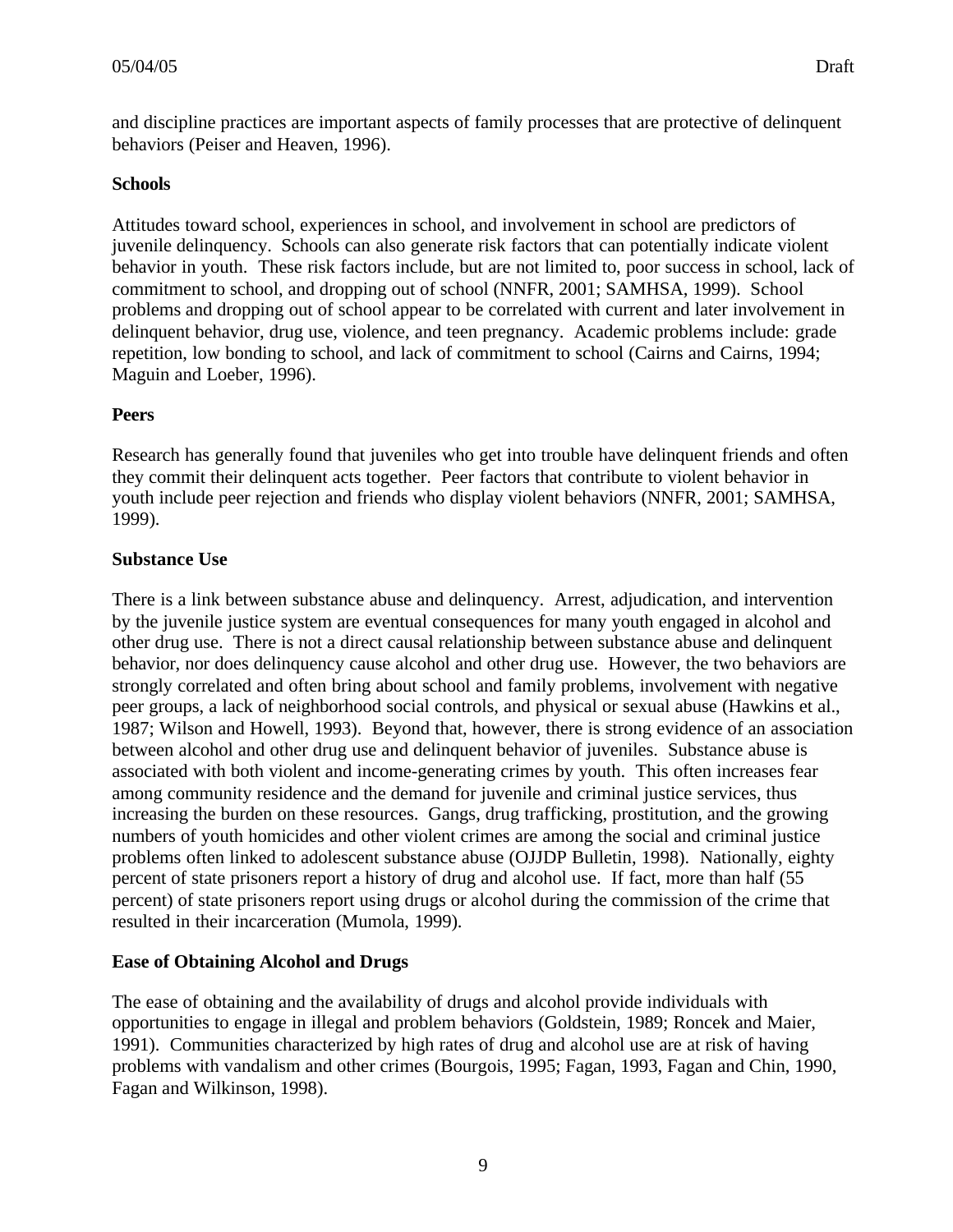# **Individual Factors/Characteristics**

Some problems or conditions (risk factors) for juvenile delinquent behavior at the individual level include: Attention Deficit Hyperactivity Disorder, impulsivity and restlessness, depression, attachment disorder, and traumatic life events that impact the way people deal with peers, teachers, law enforcement, parents, and others. These situations often lead to serious social and behavioral problems (Farrington, 1989; Thornberry, 1998). Other mental health problems include: oppositional and defiant disorder, conduct disorder and related disorders that are often correlated with antisocial behavior (Loeber and Hay, 1996, Williams, et al., 1997). Additionally, several studies have linked prenatal and perinatal complication with subsequent delinquent and/or criminal behavior (Kandel et al., 1989; Kandel and Mednick, 1991; Raine, Brennan, and Mednick, 1994). Kandel and Mednick (1991) found that 80 percent of violent offenders rated high in birth delivery complications, compared with 47 percent of non-offenders. Low verbal IQ and delayed language development have both been linked to delinquency, even after controlling for race and social class (Moffitt, Lynam, and Silva, 1994; Sequin et al., 1995).

### **Community Stability**

Length of time at current location, home ownership, voting percentage, and neighborhood attachment were community protective factors that have been associated with lower crime rates (Leonardson, 2005). Baum and Kingston (1984) suggest that families staying in their homes longer come to identify with their homes and neighborhoods more strongly thereby creating neighborhood and community stability. Homeownership has been found to increase community maintenance, decrease crime rates, and increase educational attainment (Rohe and Stewart, 1996). On the other hand, neighborhood disorganization has been linked to increased crime. In disorganized situations there is little bonding with neighbors or community people and very little informal monitoring or mentoring takes place (Zill, 1993).

### **Economic Factors**

Research has found structural disadvantages in communities are associated with delinquency and crime. These factors include poverty, poor housing, high rates of residential mobility, and parental or community unemployment. Children who grow up in neighborhoods characterized by these problems are more likely to develop early behavior and adjustment problems (Bursik and Webb, 1982; Farrington, 1989; Hill et al., 1999; Loeber and Dishon, 1983; Werner & Smith, 1992).

Socioeconomic status has been found to account for differences in juvenile crime rates (Hawkins, et al., 2000; Tennessee Commission on Children and Youth, 2003). The economically disadvantaged tend to have higher rates of crime.

### **Gang**

Gang membership increases the risk of delinquency, specifically violence. Members of gangs are more likely to come from communities with high rates of poverty, crime, and violence. Gang members are more likely to experience school failure and show decreased levels of commitment to school and academics. Gang membership is associated with a family history of gang membership, crime, and/or violence, poor family management practices, high levels of family conflict, and family poverty. Gang members themselves are more likely to have had early and persistent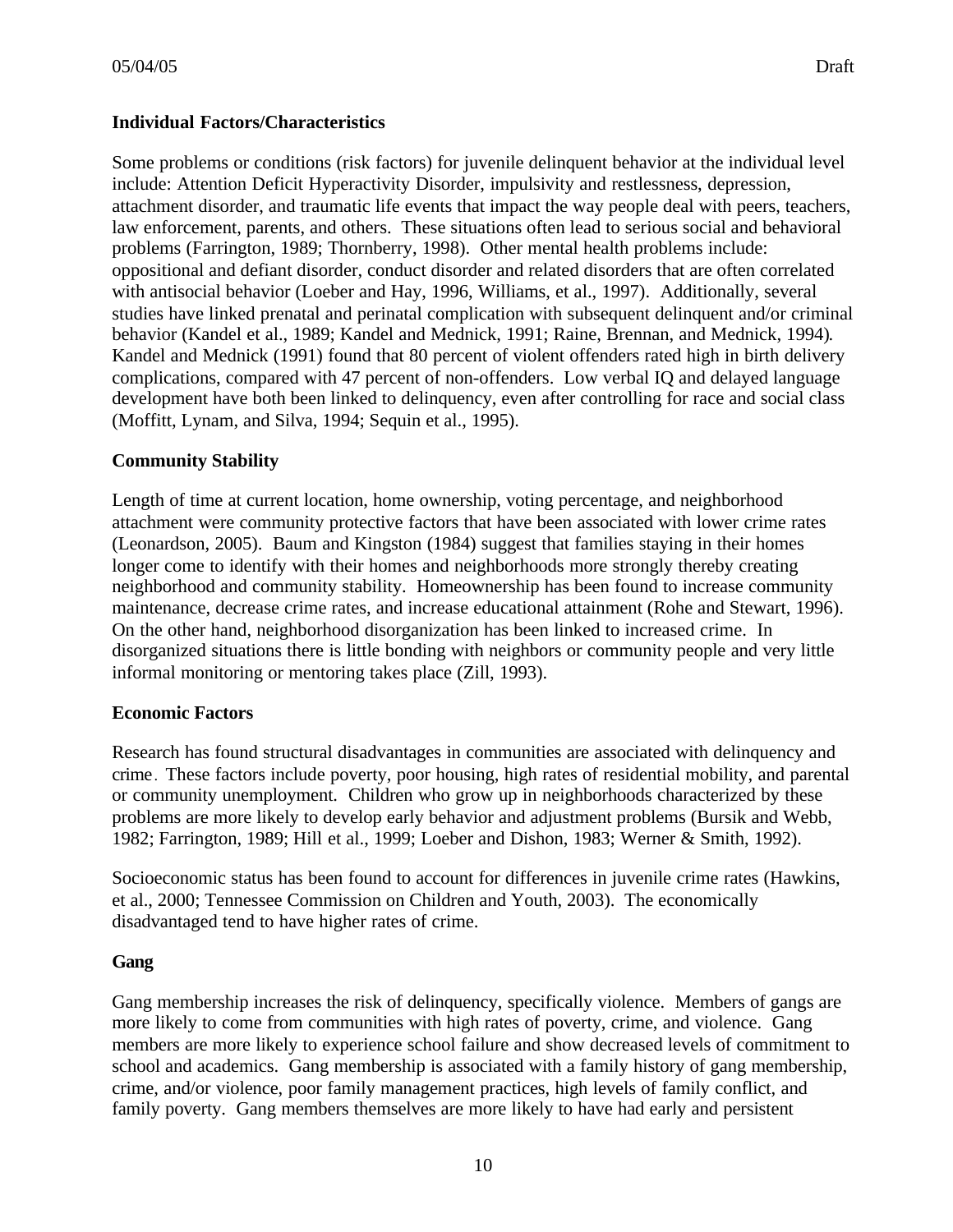antisocial behavior, favorable attitudes toward antisocial behavior, and peers in gangs. Thus, gang membership represents the effect of a variety of developmental and community risk factors (Battin et al., 1998; Hill et al., 1999).

# **Religion**

In a recent study conducted in Montana, attendance at church and/or close friends' attendance at church were associated with lower crime rates (Leonardson, 2005). Other studies have reported varied results concerning the impact of 'religiosity' on juvenile delinquency and crime. Two metaanalyses of the various studies relating crime and religion found consistent results. The results of the first meta-analysis showed that religious beliefs and behaviors exert a moderately deterrent effect on criminal behavior (Baier and Wright, 2001). The other meta-analysis showed similar, yet more promising results with a strong majority (75%) of the studies revealing that religious measures consistently had a beneficial effect of inhibiting or reducing delinquency (Larson and Johnson, 2000). Only one of the 40 studies found that religiosity had a positive correlation on delinquency, whereby religiosity was associated with increases in delinquency. This lone study, however, was one of the four studies that utilized religiosity as a control variable. The remaining studies found that the effect of religion was either not significant or inconclusive depending on its interaction with other variables (Baier and Wright, 2001).

# **Participation in Extra-Curricular Activities**

Published studies have found that participation in extra-curricular activities can be a protective factor for youth against risky behaviors such as substance abuse and sexual activity (Savage and Holcomb, 1999; Shilts, 1991). Additional studies suggest that other risky behaviors may be correlated with youth violence (Resnick et al., 1997; Jessor, Corbin, and Costa, 1998).

# **Related DMC Literature Findings-Native Americans**

It has been found nationally that arrests of American Indians under age 18 for alcohol-related violations are twice the national average. In 1997, just less than one-half of American Indian offenders under the care of Federal, State and local correctional authorities were confined in prisons and jails. By comparison, less than one-third of all correctional populations were confined in prison or jails. Also, American Indians were about 0.9 percent of the population in 1997, but comprised about 1.0 percent of all offenders on parole or probation, 2.5 percent of those detained in local jails (but not convicted), and 3.0 percent of the convicted offenders in jail. Additionally, OJJDP reported that American Indian youth constitute 2 to 3 percent of juveniles arrested for larceny-theft and liquor law violations (Bureau of Justice Statistics, 1999).

Between 1992 and 1995, American Indians were the only group with higher than national average rates that experienced increased rates of abuse or neglect of children under age 15. The overall rate of abuse for American Indian children was nearly twice the national average as reported by the Bureau of Justice Statistics (BJS). Rates of violent victimization in every age group were higher among American Indians than any other group (Bureau of Justice Statistics, 1999).

In a study conducted in 1998 with the CAPS-JPIS data set in Montana, it was found that American Indian and 'Other' (all other minorities, including Hispanics) races had higher re-arrest rates for any offense than did whites for every year between 1993 and 1998, and for each comparison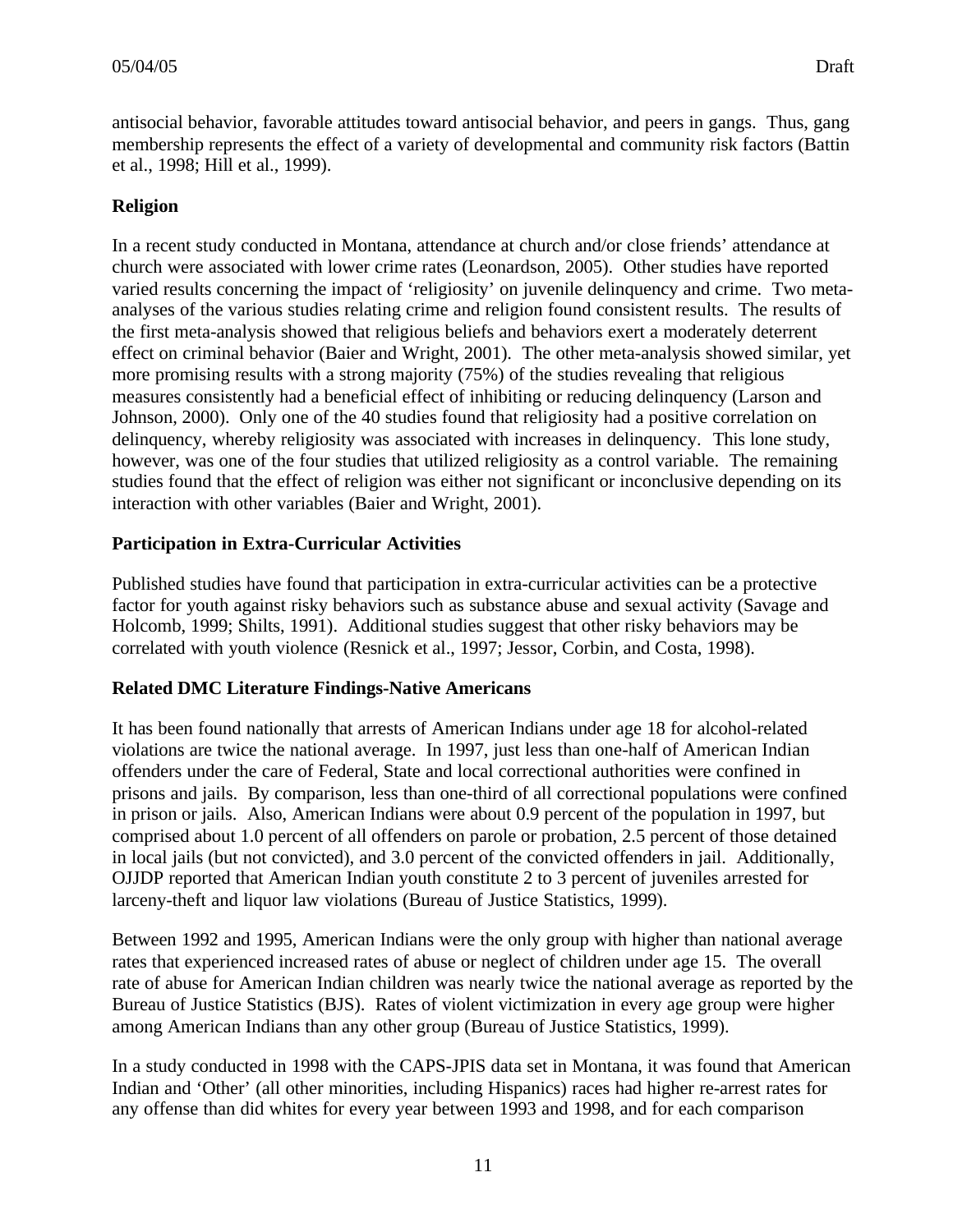(within calendar year, within one year, within two years) time frame. Since 1993, about 62 percent of 'Other' races and American Indians arrested in any year were re-rearrested within two years, as compared to about 52 percent of the whites. Overall, American Indians and the 'Other' racial group consistently had higher re-arrest rates than did whites (Leonardson, 1998).

In a study of re-arrest rates among Aboriginal offenders in Canada, it was found that 65.9 percent of the Aboriginal offenders were re-arrested within three years of completing community supervision, as compared to 47.8 percent of non-Aboriginal offenders. It was also noted in the study that Aboriginal people comprised 3 percent of the Canadian population, but represented 12 percent of the provincial/territorial admissions to probation in 1996-1997 (Bonta, LaPrairie, & Wallace-Capretta, 1997).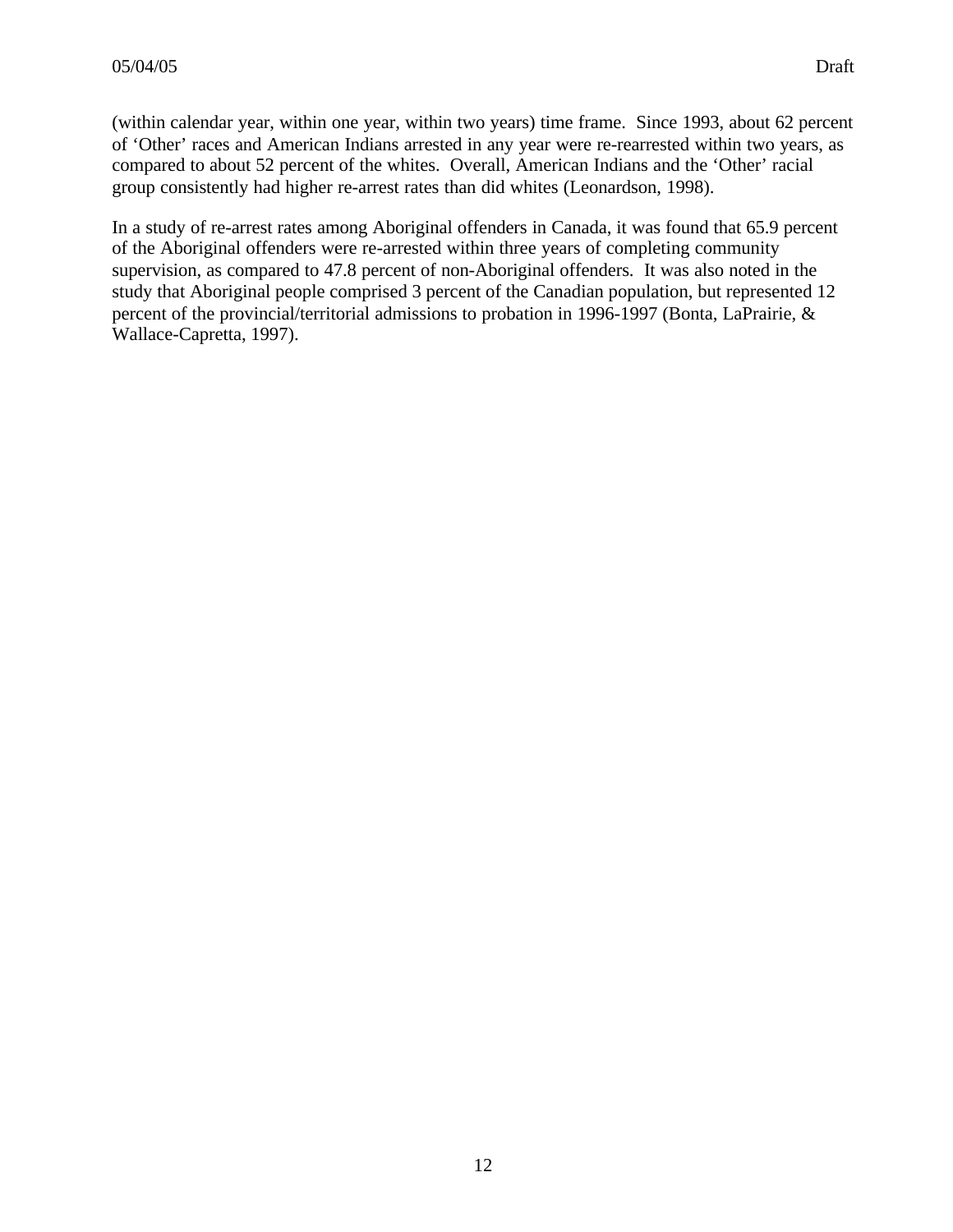# **IV. General DMC Considerations**

The assessment of DMC in South Dakota is pursuant to a federal mandate to assess the causes of disproportionate contact of minority youth in the juvenile justice system. It may be helpful to discuss exactly what is meant by the "disproportionate contact of minority youth. " The following definitions from publications issued by the Office of Juvenile Justice Delinquency Prevention may be helpful:

**Overrepresentation** refers to a situation in which a larger proportion of a particular group is present at various stages within the juvenile justice system (such as intake, detention, adjudication, and disposition) than would be expected based on their proportion in the general population.

**Disparity** means that the probability of receiving a particular outcome and being detained in a short-term facility versus not being detained differs for different groups. Disparity may in turn lead to overrepresentation.

**Discrimination** occurs if and when juvenile justice system decision makers treat one group of juveniles differently from another group of juveniles based wholly, or in part, on their gender, racial, and/or ethnic status. OJJDP emphasizes the fact that "neither overrepresentation nor disparity necessarily implies discrimination," because disparity and overrepresentation can result from factors other than discrimination. Behavioral and legal factors are two such intervening and superceding factors mentioned by OJJDP.

**Differential Offending** means that minority youths are disproportionately involved in crime.

**Differential Opportunities for Prevention and Treatment** refers to the evidence that nonminorities have easier access to prevention and treatment programs than minorities, making nonminorities less vulnerable to risk factors associated with juvenile delinquency.

**Differential Handling of Minority Youths** means that all other factors being equal, minorities may be more likely to enter and remain in the juvenile justice system than non-minority youths.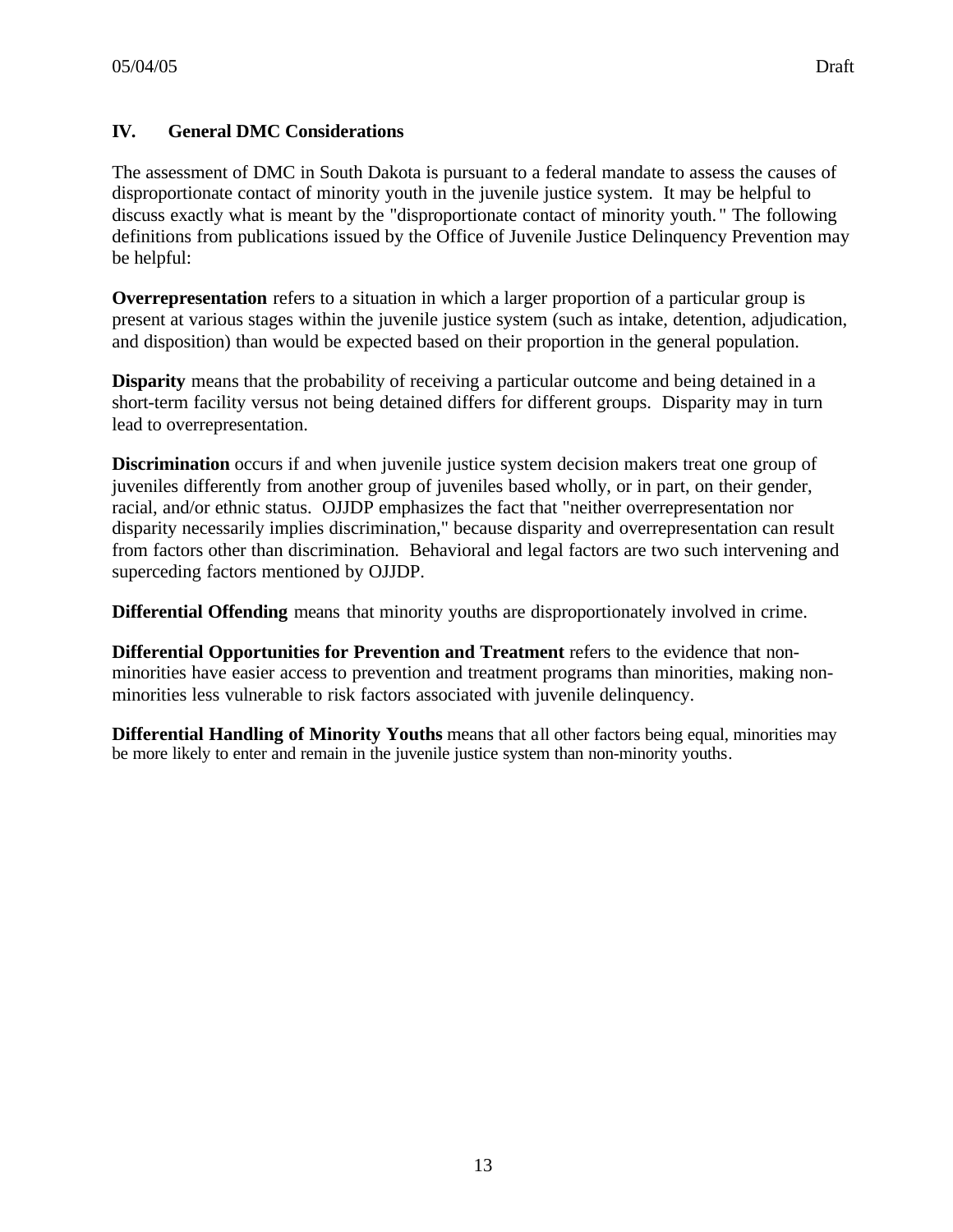# **V. Generalized Statistical Model for Assessing DMC**

The causes of DMC have been found to be similar to many other complex social conditions or situations in that there are multiple reasons and causal factors. This doesn't mean the existence of racial discrimination is minimized or devalued, but that other factors are often involved. In looking at the behavior patterns of groups of people, there is generally not one reason that explains complex behaviors, but rather there are many individual and interrelated factors that explain or potentially explain the rationale for human behavior. In considering a large number of persons entering the juvenile justice system, there may be multiple reasons for explaining decisions concerning arrested/not arrested, detained/not detained, secure placement/non-secure placement, etc. The equation below is illustrative of generalized regression statistical procedures used for determining factors related to decisions made on groups of people. This statistical model helped to shape the analysis of the information available for the assessment of DMC.

DMC (decisions at point 'A' in juvenile justice system is potentially a function of)  $=$ race/ethnicity/prejudice + gender + age + severity of current offense + prior number of arrests and other past criminal history + socio-economic factors + educational circumstances and performance + family situation + peer relationships + attitude/behavior of juvenile + substance abuse + personality disorders + community resources + legal representation + personal deportment at hearings or at time of arrest + environmental conditions of neighborhood/community + local methods and conventions of handling juvenile justice situations.

The overall logic model for DMC is presented below. This provides an overview of the factors or potential factors related to DMC. Once the local, statewide, and jurisdictional factors related to DMC have been determined, the logic model can be used to guide the programs and activities that will assist in ameliorating, modifying, or eliminating situations leading to DMC.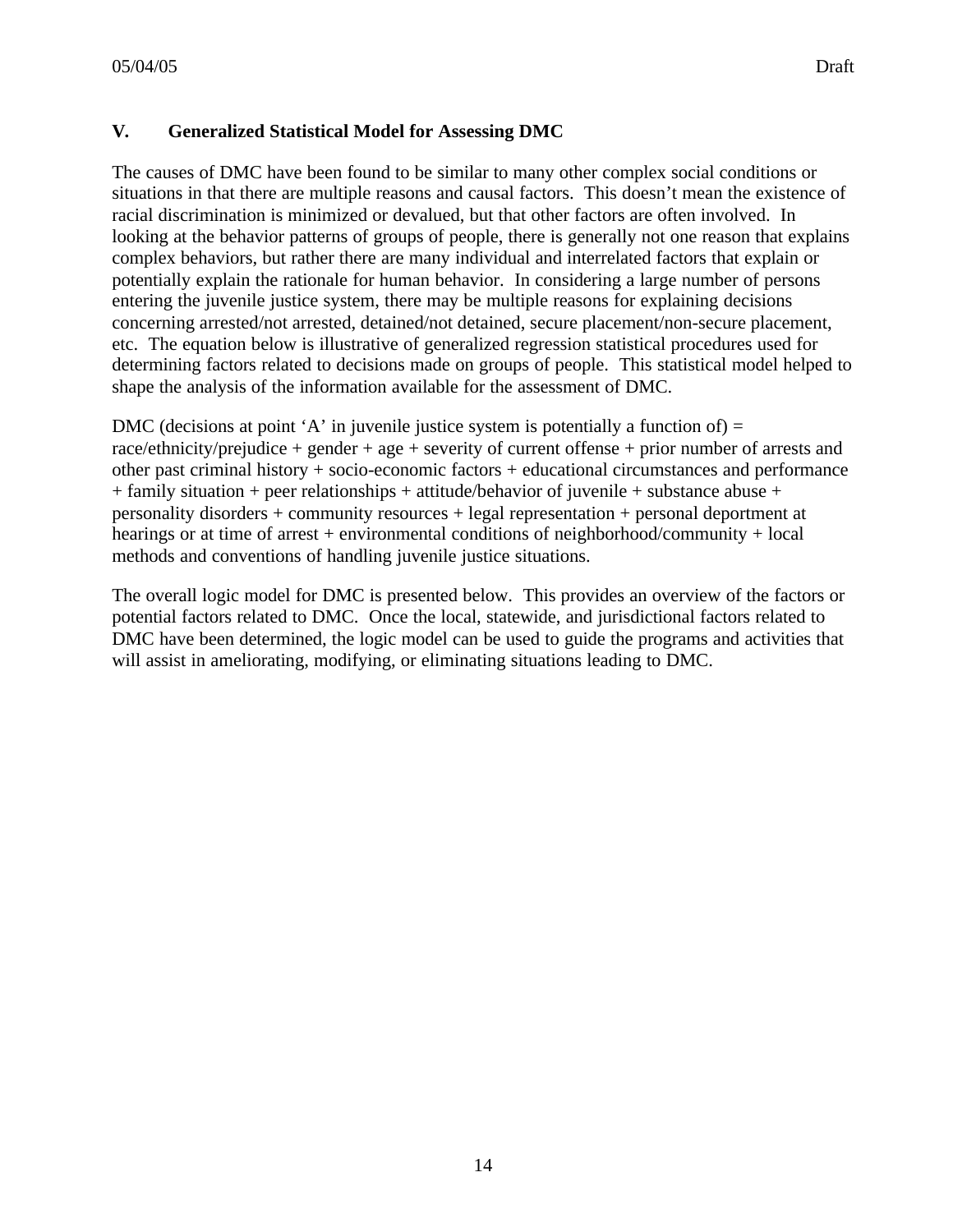| <b>Factors Related (or</b>                                                   |                         |                                                                                                                            | <b>Potential</b><br>Measures/                                           |
|------------------------------------------------------------------------------|-------------------------|----------------------------------------------------------------------------------------------------------------------------|-------------------------------------------------------------------------|
| <b>Potentially Related) to</b>                                               |                         |                                                                                                                            | Methods/                                                                |
| <b>DMC</b>                                                                   | <b>Domain</b>           | <b>Theoretical Link to DMC</b>                                                                                             | <b>Data Sources</b>                                                     |
| Racial bias                                                                  | Prejudice               | Minorities may be treated<br>differentially in JJS; Societal<br>situations (i.e., economic,<br>employment) may be embedded | Focus Groups,<br>Data analyses                                          |
| Severity of most recent charge                                               | <b>Criminal History</b> | More severe charges result in<br>greater restrictions                                                                      | $YLS2$ , $UJS3$ , DOC <sup>4</sup>                                      |
| Cumulative crimes, number of<br>times on probation, pre-hearing<br>detention | <b>Criminal History</b> | Greater contact with the system<br>results in greater restrictions                                                         | YLS, UJS, DOC                                                           |
| Gender                                                                       | Demographic             | Gender status may be indicative<br>of differential treatment                                                               | UJS, DOC                                                                |
| Age                                                                          | Demographic             | Age groupings may be treated<br>differentially in the JJS                                                                  | UJS, DOC                                                                |
| Family situations                                                            | Family                  | Family situations may lead to<br>more restrictive sanctions                                                                | YLS,<br>Focus Groups                                                    |
| Delinquent friends                                                           | Peer                    | Poor environmental conditions<br>may result in reduced options for<br>placement                                            | YLS,<br>Focus Groups                                                    |
| Achievement or disciplinary<br>problems at school                            | School                  | School situations are predictors of<br>potential problems in the JJS                                                       | YLS,<br>Focus Groups                                                    |
| Substance abuse problems                                                     | <b>Substance Abuse</b>  | Substance abuse highly linked to<br>program placement and success                                                          | <b>YLS</b><br>TACE <sup>5</sup> ,<br>$MAST6$ ,<br>$ASI7$ , Focus Groups |
| Individual characteristics                                                   | <b>Behavior</b>         | Personal behavior may be<br>important in placement decisions                                                               | <b>YLS</b>                                                              |
| Judicial methodologies                                                       | Legal                   | Some judges may have<br>propensities for less/more<br>restrictive placements                                               | Analysis of circuit<br>decisions,<br>Focus groups,<br>Review cases      |

# **Logic Model of Potential Factors Related to Contact with the Juvenile Justice System (JJS<sup>1</sup> )**

- 1. Juvenile Justice System
- 2. Youth Level of Service/Case Management Inventory
- 3. Unified Judicial System
- 4. Department of Corrections
- 5. Alcohol Screening Instrument
- 6. Alcohol Screening Instrument
- 7. Addiction Severity Index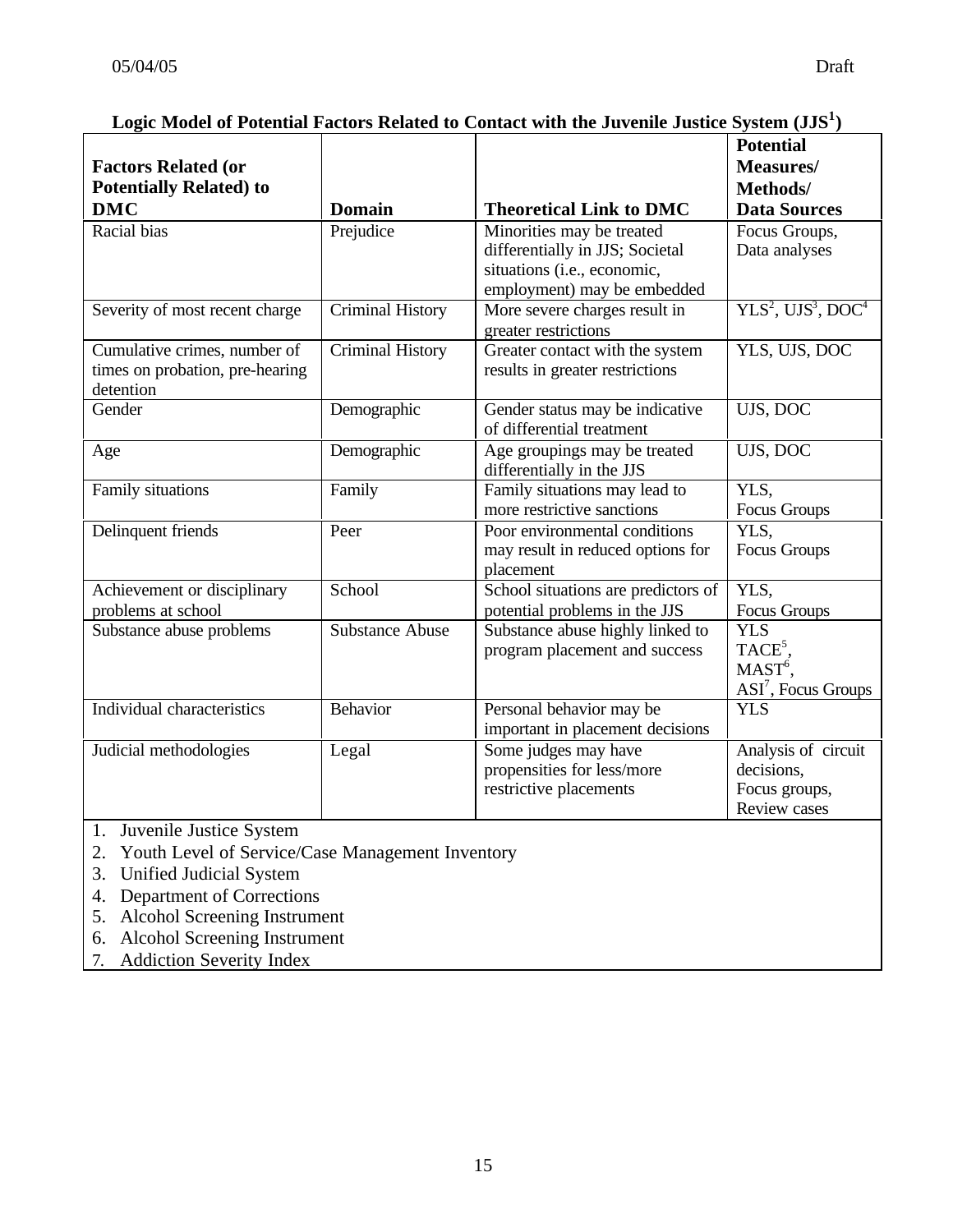# **VI. Results–Qualitative Assessment**

#### **Introduction-Focus Groups**

Focus groups are effective because they tap into common human interactions and tendencies. Attitudes and perceptions about common or complex concepts are developed in part by our interactions with other people. We are a product of our environment and are often influenced by people around us. Focus groups take advantage of naturally occurring social interactions and conversations, replete with varying opinions and opportunities for self-expression. People often need to listen to dialogue and opinions about a topic before they formulate their own views or crystallize their thinking on a topic, especially if it is an emotional, complex topic like DMC (Krueger, 1988).

Focus group methodology is a popular qualitative assessment technique that provides information that is difficult to assess through analysis of data sets or formal questionnaires. Participants are selected because they have certain characteristics in common that relate to the topic of interest. Group discussions are conducted several times with similar types of questions to identify trends and patterns in perceptions. The discussions are built around specific questions presented in a relaxed, comfortable setting so that participants can share their ideas and perceptions. Information from groups is often more reliable than summarized information from individuals (Krueger, 1988).

Focus groups have been used to explore the breadth and depth of DMC and other juvenile or criminal justice issues (Pope et al., 2002; Leiber, 2002). It is important to use varied social science methodologies when examining complex situations like DMC, since both qualitative and quantitative information provide a rich resource to explore reasons for and provide potential solutions to the situations encountered.

### **Methodology-Focus Groups**

The South Dakota Department of Corrections (DOC) facilitated the arrangements and accommodations of the focus group participants. Local or regional DOC administrative personnel made contact with parents, providers, juvenile justice practitioners, and youth. It was the intent of these arrangements to obtain a relatively proportional representation of participants, based on age, geographic location, gender, and race/ethnicity. Besides demographic characteristics, participants were selected based on their ability to function well in group settings and their availability and willingness to participate.

Questions for the focus groups were derived from questions used in other juvenile justice focus groups, ideas of the researchers, pilot test sessions, and ideas and final review of questions from DOC. The questions were designed to go from general to specific based on the flow of the conversation. Additionally, participants completed an anonymous questionnaire before the commencement of the focus groups. In the questionnaire, the participants were asked demographic questions, including self-identification of race/ethnicity, along with general questions about their perceptions of DMC in South Dakota.

Reasons for conducting two pilot study sessions included: testing the questions, examining the flow of the questions, assessing the structure needed, testing the audio equipment, and other related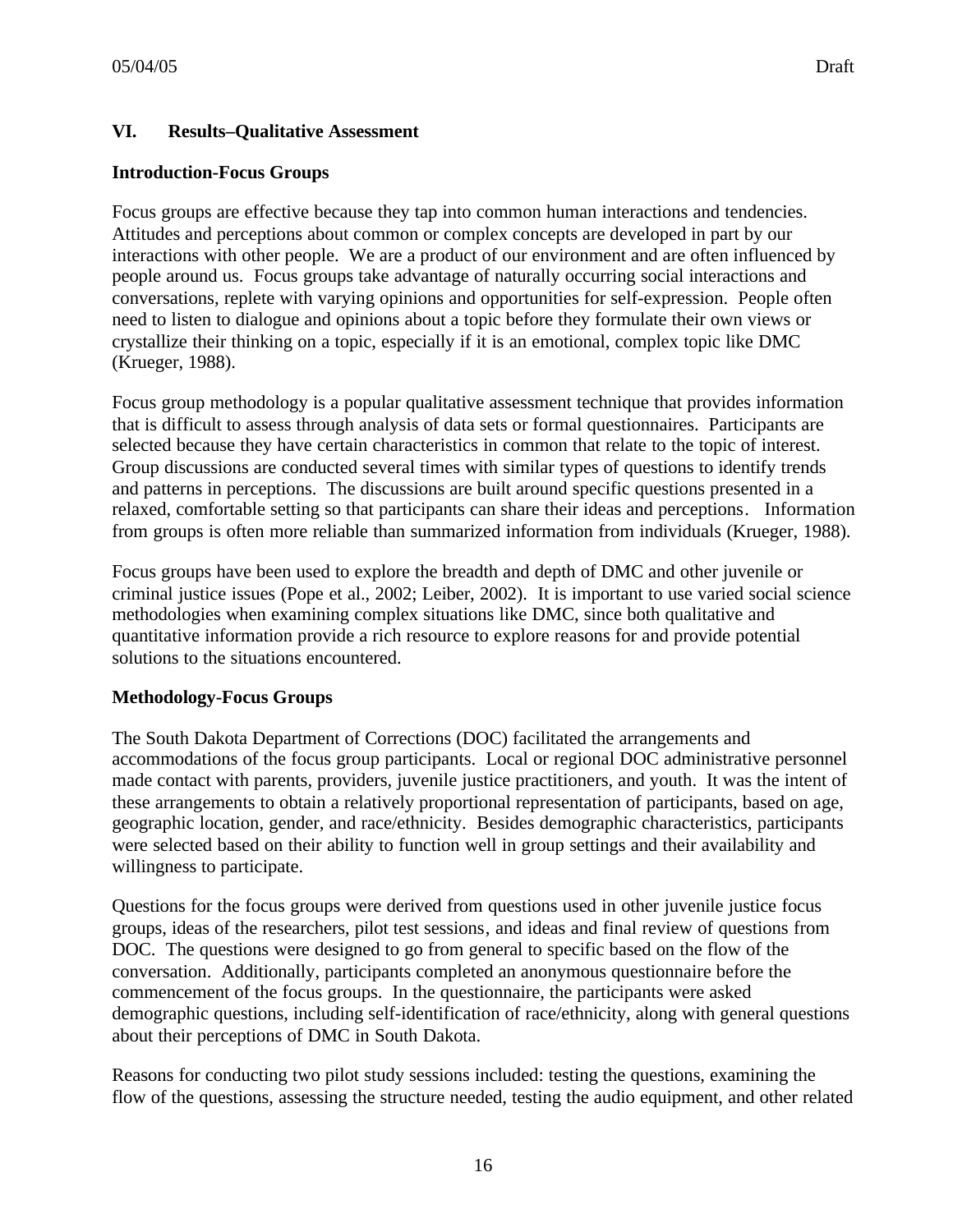areas. One pilot group consisted of adult providers of services to individuals on parole or probation, along with criminal justice practitioners. The other group was an existing group of male and female adolescents who have had contact with the juvenile justice system. The pilot study provided insight into asking questions to juveniles, and solidified the decision to separate youth by gender in the focus groups. The juvenile group was unique because of existing group dynamics.

Once the pilot groups were completed and appropriate questions and design adjustments made, the study focus groups were conducted. For the adult focus groups, the information and conversation flowed very well, although in some situations the moderator was directive and refocused the discussion. On occasion, the moderator invited discussion from less active participants. The youth groups were less spontaneous, requiring more direct questioning of individuals.

An informed consent form was used to introduce the participants to the intent of the project and to assure them that their comments would be anonymous. This form was considered to be an 'implied' consent form because the participants did not sign their names. The completion and return of the questionnaire implied their consent to participate, as per instructions on the Implied Consent Form.

The focus groups were conducted in locations convenient for the participants. The rooms were comfortable and light refreshments were available. The focus group moderator and researcher arrived early to make certain the room atmosphere was comfortable and that there was sufficient time for 'small talk' before the formal questioning commenced. After going over the informed consent form and completing a brief demographic questionnaire, the moderator explained the purpose of the focus group and the group ground rules. The participants were then asked to introduce themselves. There were several warm up questions before the main research questions were asked. The relaxed group environment provided an opportunity for individuals to divulge responses to emotional and sensitive topics (i.e., personal experiences with the juvenile justice system, traumatic family experiences, feelings about racial or ethnic biases, etc.). After the formal focus group secessions concluded, time was allowed for additional conversation. There were no hostile exchanges between participants, although body language indicated some disagreement or concerns about certain comments…especially in the case of perceived over generalizations (i.e., "everyone in the system is biased").

The first questions asked were general in nature, allowing for a broad range of information. The adult participants were spontaneous and needed very little prodding or probing to obtain comments. On the other hand, some of the youth groups needed more direct questioning. Older youth were usually the most willing to offer opinions. Some of the younger youth were reluctant to make comments, unless the questions were specifically addressed to them. The responses to such were often brief.

The interviews were recorded on tape and transcriptions of the proceedings were made for evaluating the comments. Additionally, notes were taken of the comments made during the discussions, along with observations of body language and informal contact between members of the groups. Analyses of the notes were utilized to supplement the recordings. Between the notes and transcripts (49 pages of notes and 288 single spaced typed pages of transcripts) sufficient information was available for qualitative analysis of the focus groups.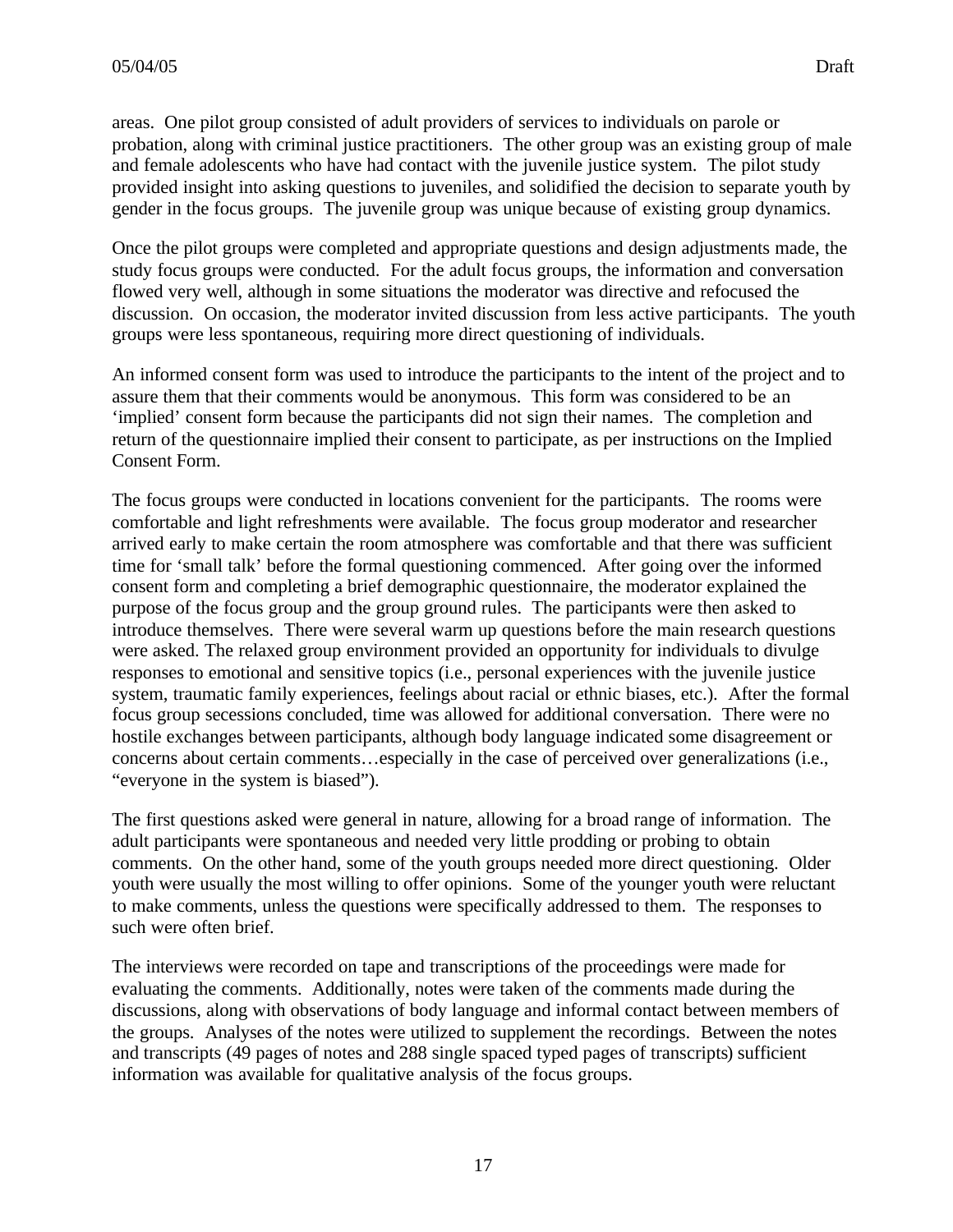Focus groups were conducted in Custer, Rapid City, Sioux Falls, and Sisseton. One-half of the 12 focus groups were with youth in the juvenile justice system (e.g., probation, DOC commitments, etc.). There were three focus groups with criminal justice practitioners such as judges, police department and sheriff's office personnel, Juvenile Corrections Agents (JCA), Probation Officers (PO), and representatives from state's attorney offices. Three focus groups were conducted with parents of youth in the system and providers of services to youth in the system. The focus groups were conducted during July and August of 2004, and ranged in size from 6 to 12 participants.

Overall, there were 92 participants in the 12 focus groups. Males comprised 54.3 percent of participants and females consisted of 45.7%. The focus group participants were slightly more than half (51.1%) white and 48.9% ethnic minority. In 2002, 30.9 percent of the adolescents arrested in South Dakota were minority, and 43.1 percent of those confined were minority. The rate of minority participants in the focus groups was more than commensurate with the juvenile justice population in the system. The State's minority population is 10.5 percent for all ages and 16.3 percent for those ages 10-17 (Puzzanchera, et al., 2004). In considering the youth only, 62.8 percent of the focus group participants indicated minority status as one of the racial/ethnic choices.

# **Sample Size**

The number of persons (92) and the number of groups (twelve) in the focus groups in South Dakota was more than adequate to meet the minimum standards of participants needed for the *discovery* of key perceptions. The key point for a qualitative sample is that it must be large enough to assure that most or all of the perceptions that might be important are heard (DePaula, 2000).

Both DePaula (2000), and Griffin and Hauser (1993) indicate that 30 respondents is a reasonable qualitative sample for revealing the full range (or nearly full range) of potentially important concepts, ideas, or perceptions. As with typical learning curves, there has been found to be diminishing returns in the sense that fewer new (non-duplicate) concepts are uncovered with each additional person or group. This is consistent with the probability table below developed for focus groups or other qualitative groups. The probability tables shows (bold print on line 5) that perceptions of all but a few ideas or perceptions are likely to be found with a sample of 30 (DePaula, 2000).

The bold print in the table below indicates that if 10 percent (Incidence of .10) of the population held a view, a sample of 30 participants would only miss that concept or view 4.2 percent (.042) of the time. With 100 respondents, a view held by 10 percent of the population would be missed only once in 1000 focus group procedures.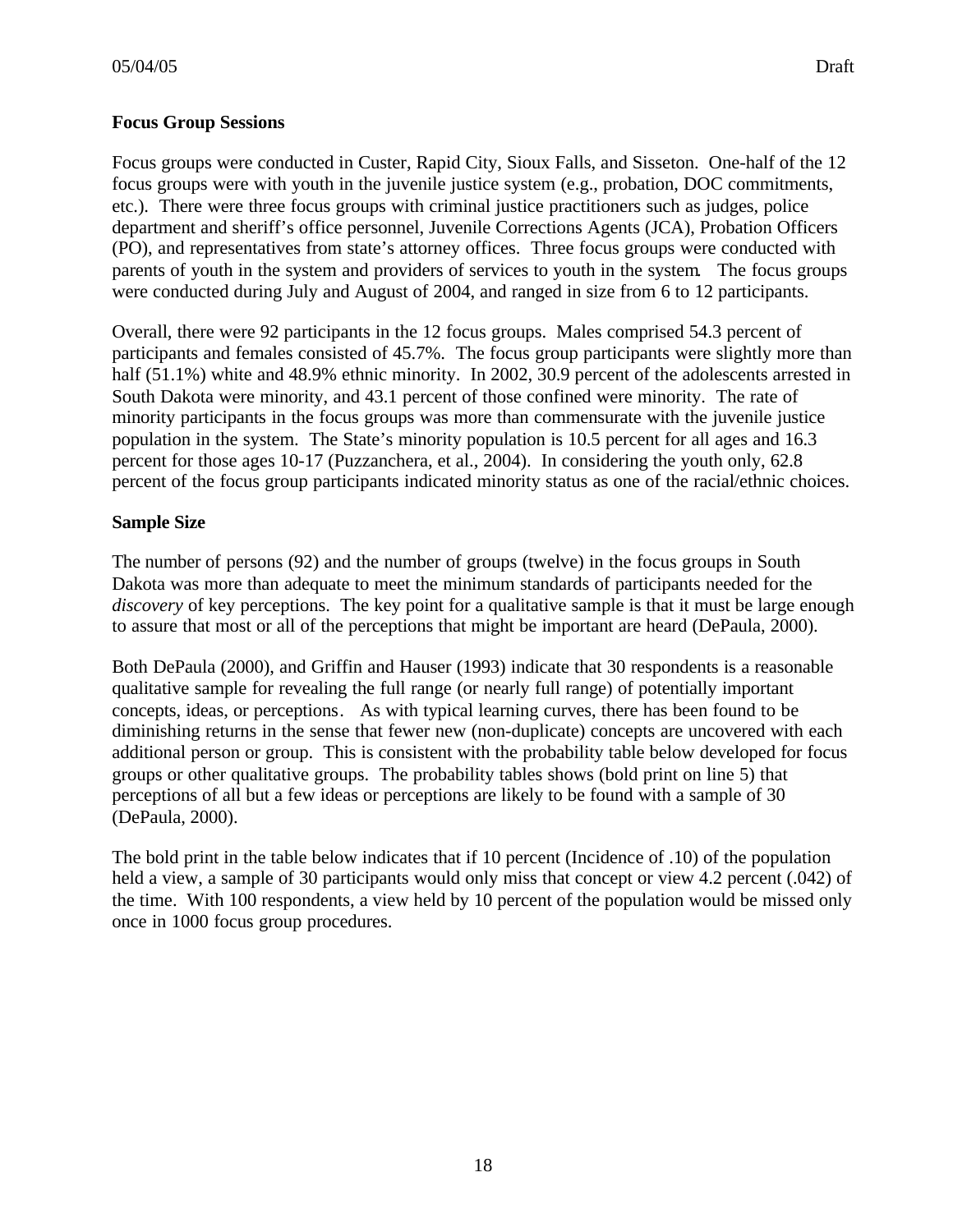| Probability of missing a subgroup concept in a random sample                                   |      |         |        |        |        |        |            |         |
|------------------------------------------------------------------------------------------------|------|---------|--------|--------|--------|--------|------------|---------|
| <b>Population</b><br><b>Number of Respondents</b>                                              |      |         |        |        |        |        |            |         |
| Incidence*                                                                                     | 10   | 20      | 30     | 40     | 50     | 60     | <b>100</b> | 200     |
|                                                                                                |      |         |        |        |        |        |            |         |
| .50                                                                                            | .001 | < 0.001 | < .001 | < .001 | < .001 | < .001 | < .001     | < .001  |
| .33                                                                                            | .018 | < .001  | < .001 | < .001 | < .001 | < .001 | < .001     | < .001  |
| .25                                                                                            | .056 | .003    | < .001 | < .001 | < .001 | < .001 | < .001     | < .001  |
| .20                                                                                            | .107 | .012    | .001   | < .001 | < .001 | < .001 | < .001     | < .001  |
| .10                                                                                            | .349 | .122    | .042   | .015   | .005   | .002   | $-.001$    | $-.001$ |
| .05                                                                                            | .599 | .358    | .215   | .129   | .077   | .046   | .006       | < .001  |
| .01                                                                                            | .904 | .818    | .740   | .669   | .605   | .547   | .366       | .134    |
| $\ast$ Population incidence refers to a heliefleoneent held by a narticular sequent of society |      |         |        |        |        |        |            |         |

*\*Population incidence refers to a belief/concept held by a particular segment of society.*

Others have indicated a need for larger samples of participants. In a discussion of focus group validation, Sophisticated Market Research (2004) indicates that a set of 4 to 8 focus groups comprising a total of 50-80 respondents is sufficient to provide a reasonable degree of confidence that the full range of the ideas and perceptions have been articulated.

#### **Purpose of the Focus Group Study**

The specific aims of the focus groups were to assess participants' perceptions of four main topics:

- 1. Is there racial/ethnic bias in the juvenile justice system in South Dakota?
- 2. If so, at what point in the system is there disproportionate minority contact?
- 3. What factors contribute to disproportionate minority contact?
- 4. What are the solutions to disproportionate minority contact?

#### **Findings of Focus Group Procedure**

#### **Major Impressions from the Focus Groups**

Before an assessment of specific comments made in the focus groups is presented, an overview of the major overall impressions by the focus group moderator and researcher are discussed below.

**Impression 1: There were diverse opinions of the racial/ethnic nature of DMC.** There were many opinions expressed about why there is DMC in the South Dakota juvenile justice system. While most people tended to view multiple reasons for DMC (e.g., economics, racial and ethnic biases, family structure, loss of identity, etc.), some held that racial prejudice by practitioners (i.e., law enforcement, judges, probation officers, etc.) was the prime reason. Some felt that the social system in general was biased, limiting the opportunities for minorities in the areas of employment, education, economic development and related areas.

**Impression 2: Minority youth appeared to see less racial/ethnic bias in the juvenile justice system than did parents.** The minority youth in the focus groups appeared to see less racial/ethnic bias in the juvenile justice system than did participants in the parent/provider groups. Overall most of the minority youth participants thought that the system was fair, but most minority parents felt there was racial bias in the system and society in general. It is also important to note, as stated in the methodology section, that some of the youth were less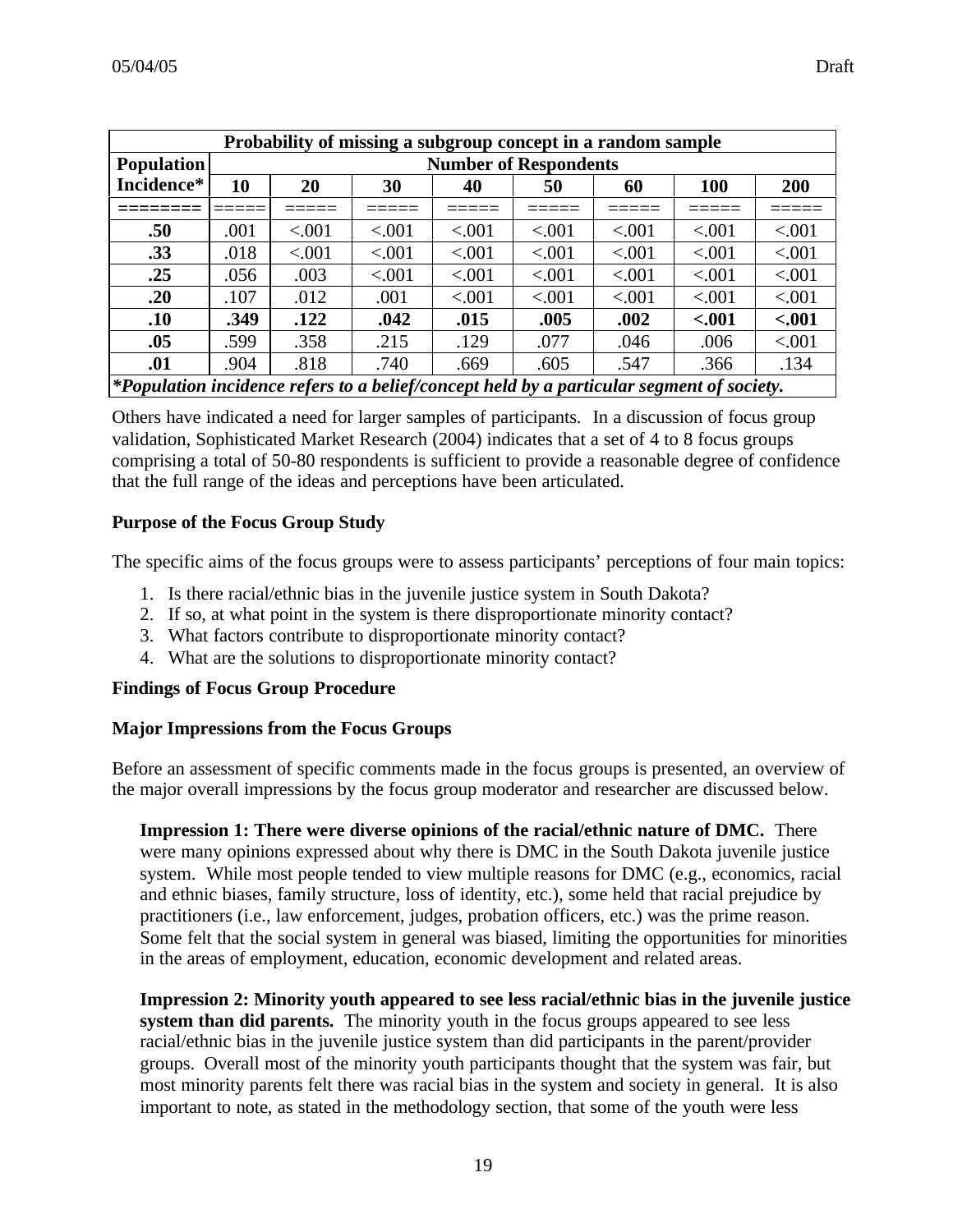forthcoming with their responses. It is not clear if this inhibition accounted for some of the differences found between the youth and parent/provider groups.

**Impression 3: Criminal justice practitioners appeared to be committed to making correct ethical decisions and doing a professional job.** The concern and professionalism of the criminal justice practitioners was evident from their comments, conviction, and the passion they displayed in addressing difficult issues during the focus groups.

**Impression 4: The youth groups started out speaking negatively about the youth juvenile justice programs and staff, but became more positive towards the end of the discussion.** Often, the minority and non-minority youth talked about derogatory aspects of the juvenile justice system early in the discussion. Some appeared to be indicating that they were not that "bad" and should not be in the system. Near the end of the discussions, group members tended to focus on the more positive aspects of the system and had more balanced opinions of their circumstances. It was quite possible that the younger participates needed to build some trust and rapport with the moderator and researcher before they felt comfortable about candidly discussing their conditions or concerns. Before trust was developed, the youth tended to compartmentalize their comments into sources of irritation (i.e., "I shouldn't really be in the system", etc.). This same phenomenon appeared to happen with adults who had strong feelings on DMC or other topics of interest. First, they wanted to establish 'their territory' and 'make their statement,' then they were able to explore other views and opinions. Maybe some minority participants, because of a history of oppression, felt that the only way to be heard was to aggressively express opinions.

In a similar vein, some people with extreme positions ("minorities are treated better" or "cops just follow around Indians and wait for them to make a mistake") seemed to moderate their opinions as time went on suggesting that constructive dialog about racial issues may help to improve relations and/or enhance the understanding of differences between various cultures.

**Impression 5: Some youth extol the virtues of the system while others loath it.** Some of the older youth who had been in the system for a longer period of time indicated appreciation for the good done for them by the juvenile justice system, including praise for the courts, CSO's, JCA's, and DOC. The praise and appreciation appeared sincere and was unsolicited. On the other hand, other older youth indicated they did not belong in the system and/or that the system was not beneficial to them. The younger youth displayed mixed feelings about the utility of the systems and usually expressed these with short responses.

**Impression 6: Positive self-fulfilling prophecy.** Youth who were enjoying success in the system tended to have a positive outlook on the future, accepted responsibility for their actions, believed that they could use the system to better themselves, had a general positive outlook, had overcome obstacles, and believed that they could overcome other difficulties.

**Impression 7: Negative self-fulfilling prophecy.** Some youth (both white and ethnic minorities), and some parents (mainly Native American), displayed a sense of hopelessness with comments such as, the system is against me, people put me down, there is no way to change things, life is bad, things are hopeless, I shouldn't be in the system, and the system is just waiting for me (or my children) to fail.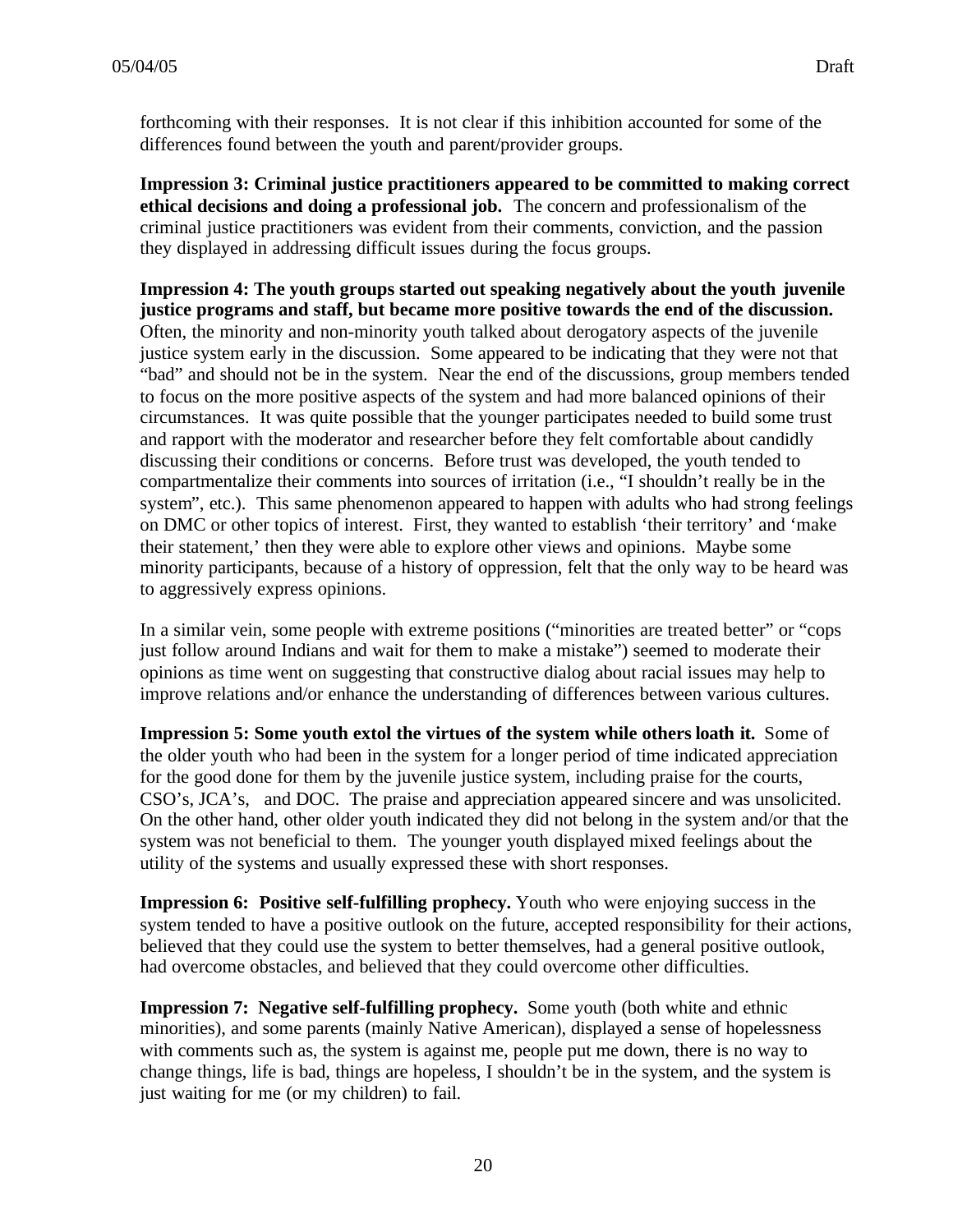**Impression 8: The problems of delinquency and DMC can be positively addressed.** Most of the participants believe that the factors related to delinquency in general, and DMC in particular, are characteristics that are amenable to change. The likelihood of modifying these factors gives credence to the selection of and implementation of prevention, intervention, and treatment programs that will decrease risk factors and enhance protective factors.

#### **Strengths of the System**

After explaining the purposes of the focus groups and having people introduce themselves, a general question about the strengths and weaknesses of the juvenile justice system was asked. From this general question, more specific lines of questioning were pursued.

The main strengths of the system include: good people working in the system, good programs, focus on early intervention, cooperation of the juvenile justice practitioners, the coordination of programs, and the camaraderie of employees in the system.

#### **Weaknesses of the System**

The main weaknesses of the system include: the lack of concern shown by some parents, the lack of money and programs to meet the needs of the youth and their families, and racial/ethnic biases in the system.

#### **Reasons for Delinquency in General**

Often comments from focus group members centered on the reasons for delinquency in general, and not necessarily specific to DMC.

**Reason for Delinquency: Truancy** – Truancy is viewed as a major problem why youth get into trouble. Programs are needed that make school an enjoyable and meaningful experience.

**Reason for Delinquency: Inadequate Family Life/Structure – There was need expressed for** comprehensive programs (i.e., parenting classes, counseling, treatment, etc.) for the parents, as well as the children. It was felt that children are not likely to change if the parents are not being responsible for the actions and deportment of their children.

**Reason for Delinquency: Mental Health –** Unresolved mental health issues were mentioned as a reason for contact with the juvenile justice system.

**Reason for Delinquency: Lack of Resources in the Community/System Overload –** Scarce resources (education, prevention, intervention, treatment, etc.) were reasons for delinquency.

**Reason for Delinquency: Family History with the System – A major situation that the youth** mentioned quite frequently was they were watched closely and 'picked on' because some family members had previous contact with the juvenile justice system.

**Reason for Delinquency: People on Probation/DOC Placement are Closely Watched –** People in the system are watched very closely just like persons from families with previous criminal history.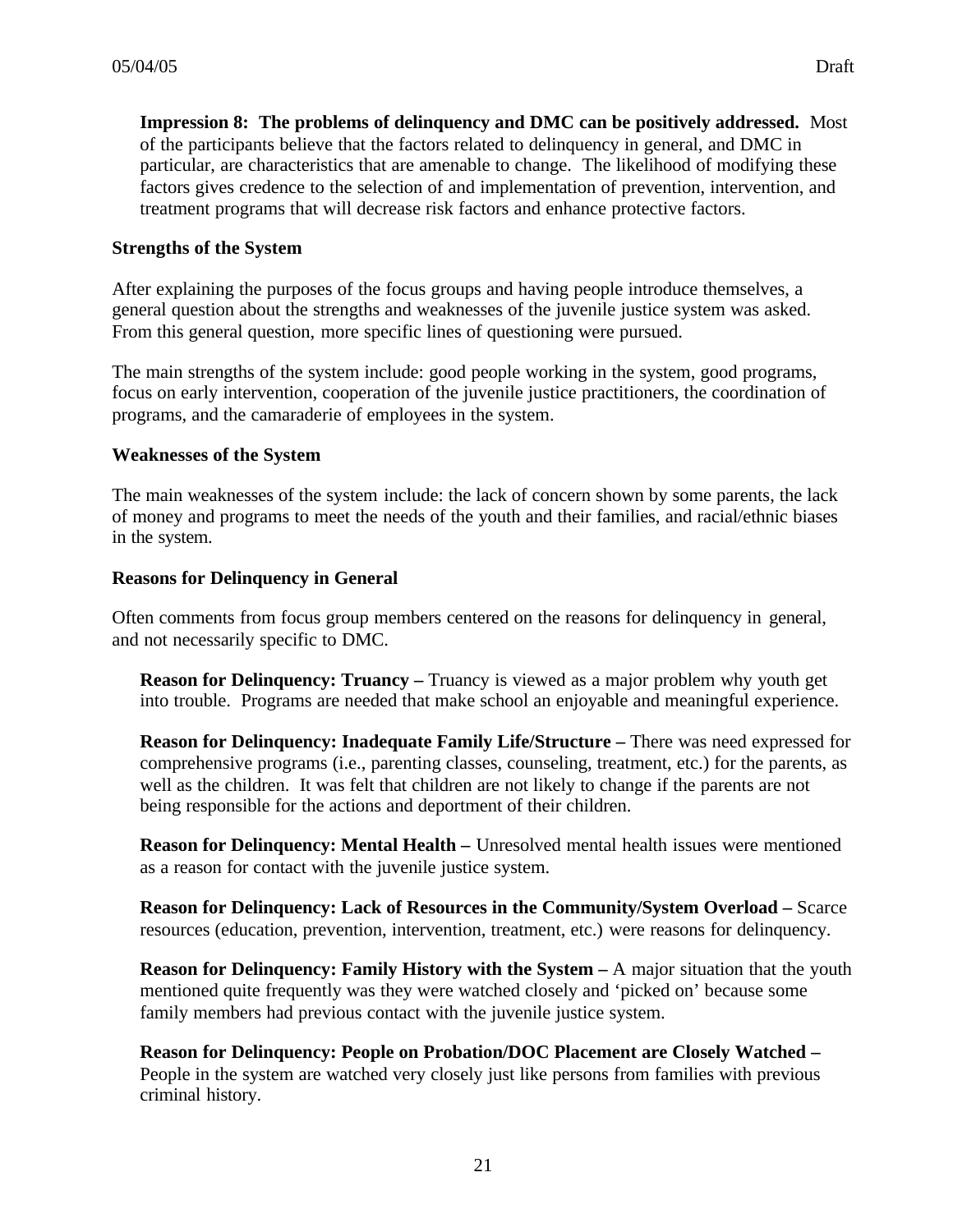**Reason for Delinquency: Changing Societal Values/Lax Conditions/Little Discipline –** Lack of discipline, children running their families, disrespect for adults and/or authority figures, and lack of personal control were expressed as reasons for delinquency.

**Reason for Delinquency: FAS/Learning Problems** – It was mentioned that many adolescents are, or may be, in the system as the result of mental health, physical health, neurological, and related conditions due to substance abuse of mothers during pregnancies.

**Reasons for Delinquency: Understanding the System's Jargon and Legalese –** For some, the legal system is replete with language and terminology that few outside the system understand, resulting in more arrests and detentions.

**Reasons for Delinquency: Substance Abuse –** One of the major problems mentioned frequently was substance abuse.

#### **Reasons for Disproportionate Minority Contact**

The comments below relate specifically to reasons given by focus group members for DMC. Since Native Americans are the main minority in South Dakota, many of the comments were directed at reasons for DMC among Native Americans.

**Reason for DMC: Prejudice/Biased Treatment of Minorities –** While some people believe that there is equity in the juvenile justice system in the State, others in the focus groups felt very strongly that prejudiced treatment of minorities is the main reason for DMC

**Bias Treatment: Law Enforcement Focus on Minorities –** There were many views expressed by the participants on the extent of biased or prejudicial treatment of minority persons in the juvenile justice system. Some believe that the law enforcement personnel, store owners/staff, and others have a fixation for watching minority youth more closely than they do the dominant culture youth.

**Biased Treatment: Pervasive Racism in All Systems –** Some minority persons (especially adult Native Americans) believe that the problem of racism in deeply implanted in all fabrics of society.

**Biased Treatment: Fatalism-Racism is Here to Stay –** One very compelling aspect of the comments on racism is the hopelessness felt by some individuals.

**Biased Treatment: Prejudice -Flip Side –** Some white parents and youth and other youth minorities believe that Native Americans get preferential treatment in the system, because white staff members are afraid of being called racist and Native American personnel in law enforcement or corrections treat Natives better than they do other racial groups.

**Reason for DMC: Different Laws, Mores, and Cultural Values between Reservation and Non-Reservation Areas –** One of the prominent reasons offered for DMC related to differences between the laws and customs on the reservations and the laws and mores outside the reservations. What might be acceptable behavior on the reservation may not be appropriate in outside areas and vice versa.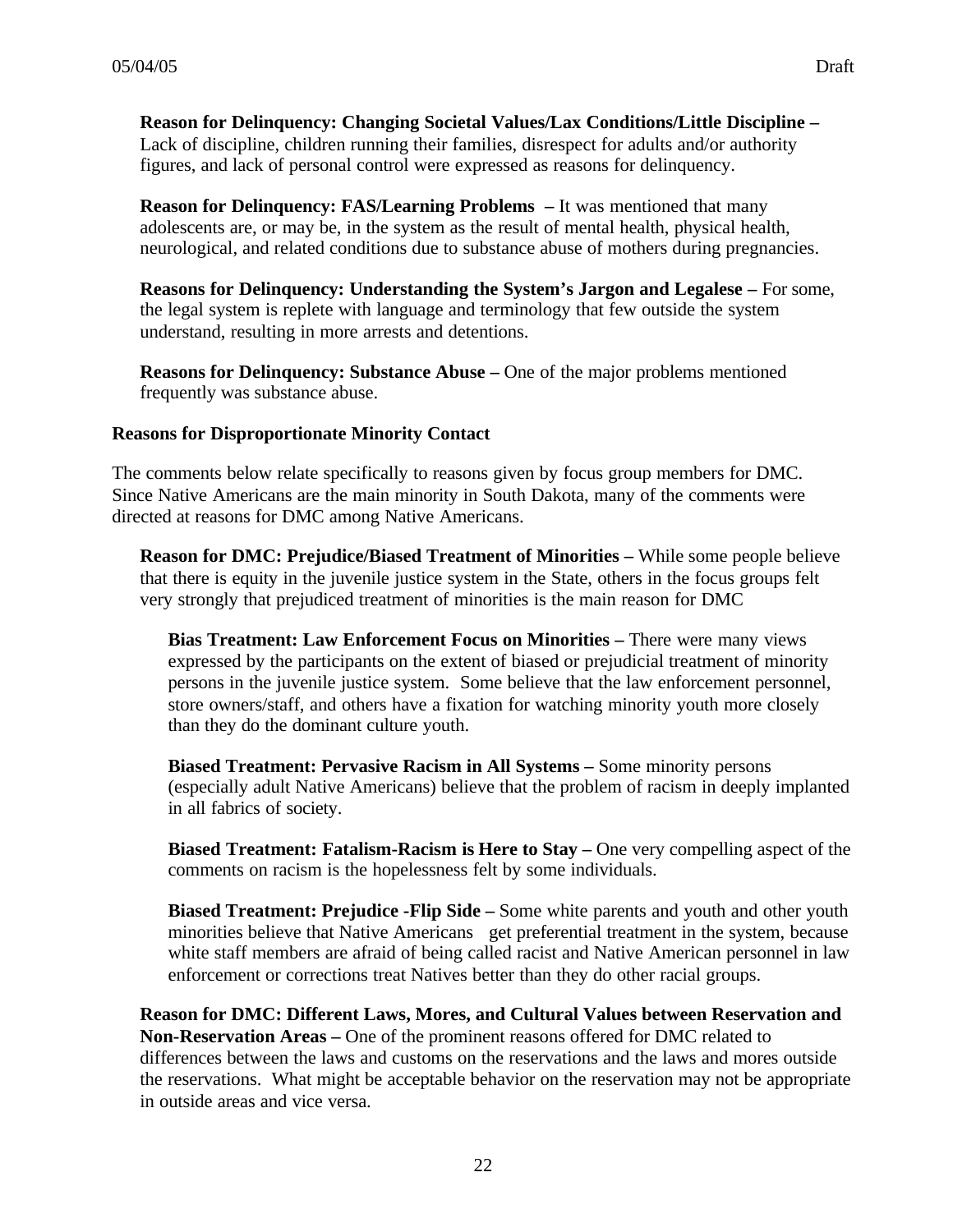**Reason for DMC: Inconsistent Family Life/Structure – There are several themes about the** relationship between DMC and family life and structure. Focus group members indicated that minority families are too often single parent families. Many, especially white focus group members, believe that the apparent lack of discipline among minority parents leads to delinquent behavior. The family situation is believed to be exacerbated by poverty and substance abuse problems.

**Reason for DMC: Difficult to Adopt Native American Children –** Several people indicated that some of the problems of delinquency could be ameliorated, if stable non-Native families could more easily adopt Native American children. Some non-Native American respondents have tried to adopt Native children, but are unable because of the Indian Child Welfare Act.

**Reason for DMC: Truancy and Dropout Rates –** According to statements in the focus groups, truancy and dropping out of school are two of the prime reasons for delinquency in general, and among Native Americans in particular.

**Reason for DMC: Substance Abuse** – One of the contributors to DMC or delinguency is substance use. It was indicated in the discussions that there was a disproportionately high rate of substance use/abuse among Native Americans.

**Reason for DMC: Environment-Loss of Culture/Identity – Several participants commented** on the loss of culture and the ensuing struggle for identity among Native American youth. It was felt that persons without a solid identity are more likely to have problems with the laws of the land and authority figures like law enforcement officers.

**Reason for DMC: Education Differences –** Some participants in the focus groups believe that there is not enough emphasis in some minority families on the importance of formal dominant cultural education. Additionally, it was indicated in group discussions that more educational resources are needed to keep students in school and out of the juvenile justice system.

**Reason for DMC: Gangs –** Some expressed the belief that excessive gang membership by minority juveniles is a reason why there is DMC.

**Reason for DMC: Negative Media Portrayal of Minorities –** It was felt that the media's negative portrayal of minorities may perpetuate the cycle of poverty and crime among some minorities.

**Reason for DMC: Legacy of Boarding Schools Among Native Americans – The impact of** boarding schools on Native American culture may never be completely known, but many people attribute current social problems to family and cultural disenfranchisement suffered as the consequences of boarding school.

**Reason for DMC: Law Enforcement is Reactive to Complaints – It was indicated by law** enforcement members of the focus groups that their job duties are often dictated by complaints. Police and other law enforcement personnel are dispatched to handle complaints. It was suggested by some law enforcement that the complaints they receive often involve minority persons and it is their responsibility to respond to all calls.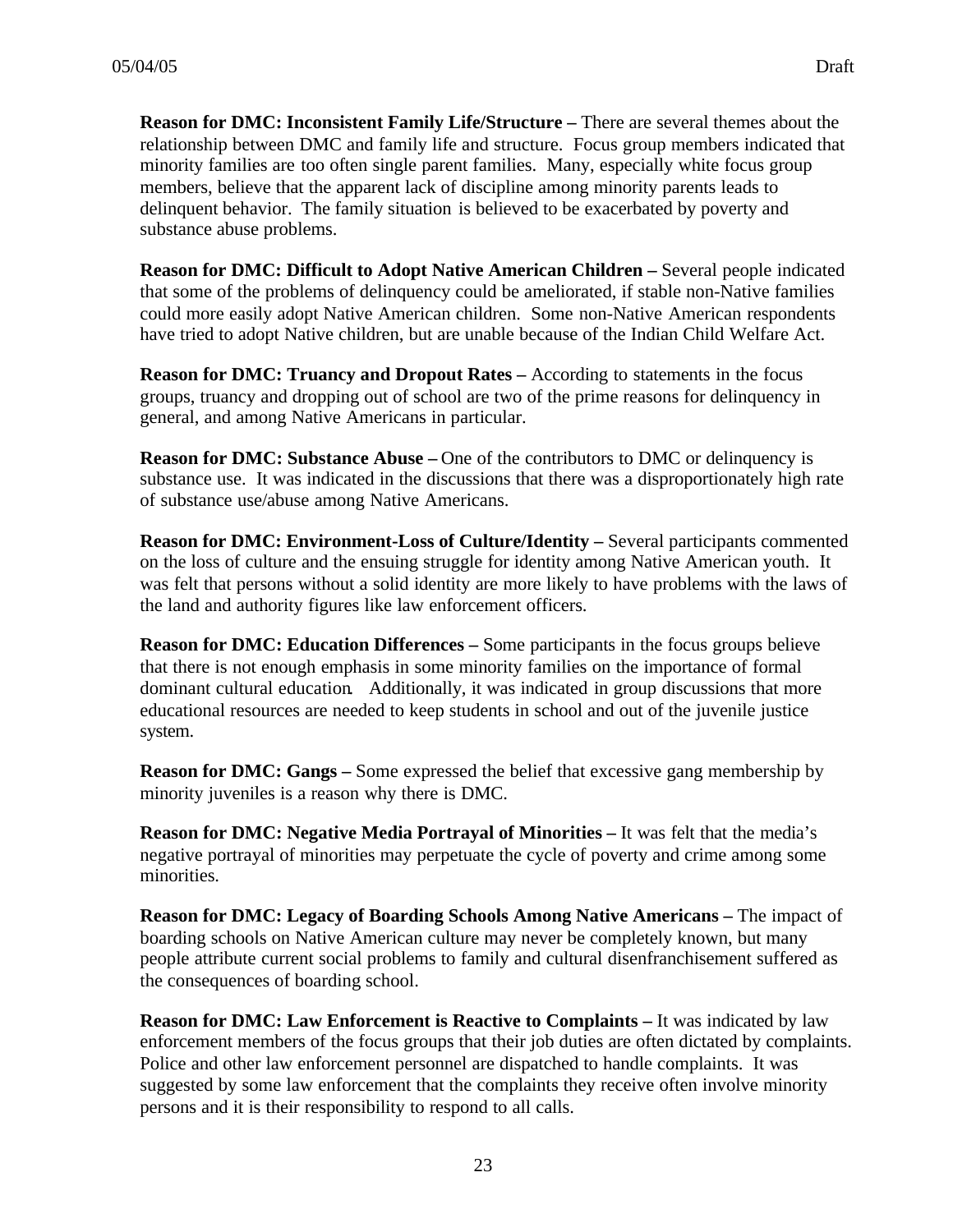**Reason for DMC: Poverty/Poor Economics/Jobs – One of the major reasons offered for** DMC is the economic situation of some minorities and the relationship between crime and poverty.

**Reason for DMC: Native Americans More Forthright –** A reason mentioned for DMC for Native Americans is that they tend to be more forthright in admitting guilt to offenses than are their dominant culture peers.

# **Where in the System is there Bias?**

It was difficult to get an accurate assessment from focus groups on decision points or places along the system continuum from arrest through DOC placement in which there is, or may be, racial/ethnic bias, because participants tended to make sweeping statements about bias throughout the system, while others denied any systematic prejudice in the system. Few explicit examples or opinions were offered, but some people made generalizations about the whole justice system and society being biased. The most frequently mentioned biased decision point was at the time of arrest. It was felt strongly by some that the arrest/not arrest decision point is where the most bias exists.

Based on the focus group responses, the youth and parents who believe that there is bias in the system, indicated that the persons most likely to be unfair or biased were law enforcement, state's attorney, and judges. Some youth being monitored closely while on probation indicated that their CSO's were unfair. Some youth and parents from both the minority and dominant culture indicated unfair treatment at each stage in the juvenile justice system. Most expressed favorable opinions about CSO's and JCA's.

### **Solutions to Reduce Delinquency and/or DMC**

The solutions presented in this section are based on comments made by participants during the focus group sessions.

**Solution: Cultural Sensitivity/Diversity Training – One of the major solutions for reducing** DMC, indicated by focus group members, was to provide cultural sensitivity/diversity training to all practitioners, parents, and youth involved in the juvenile justice system. From the focus groups it is clear that there are misunderstandings between persons from various backgrounds, cultures, and points of view.

**Solution: Hold Adults Accountable –** Members of the focus groups suggested holding adults, especially parents, more responsible for the actions of their children or other youth under their control or responsibility.

**Solution: Spiritual Aspects Need to be Part of the Solution –** Another area believed to be helpful was the spiritual part, particularly in reference to holistic social and juvenile justice programs that consider the emotional, physical, social, and spiritual aspect of individuals.

**Solution: Break the Cycle of Negativity – There were discussions concerning the need to** break the cycle of negativity or lack of action or achievement. The feeling was expressed that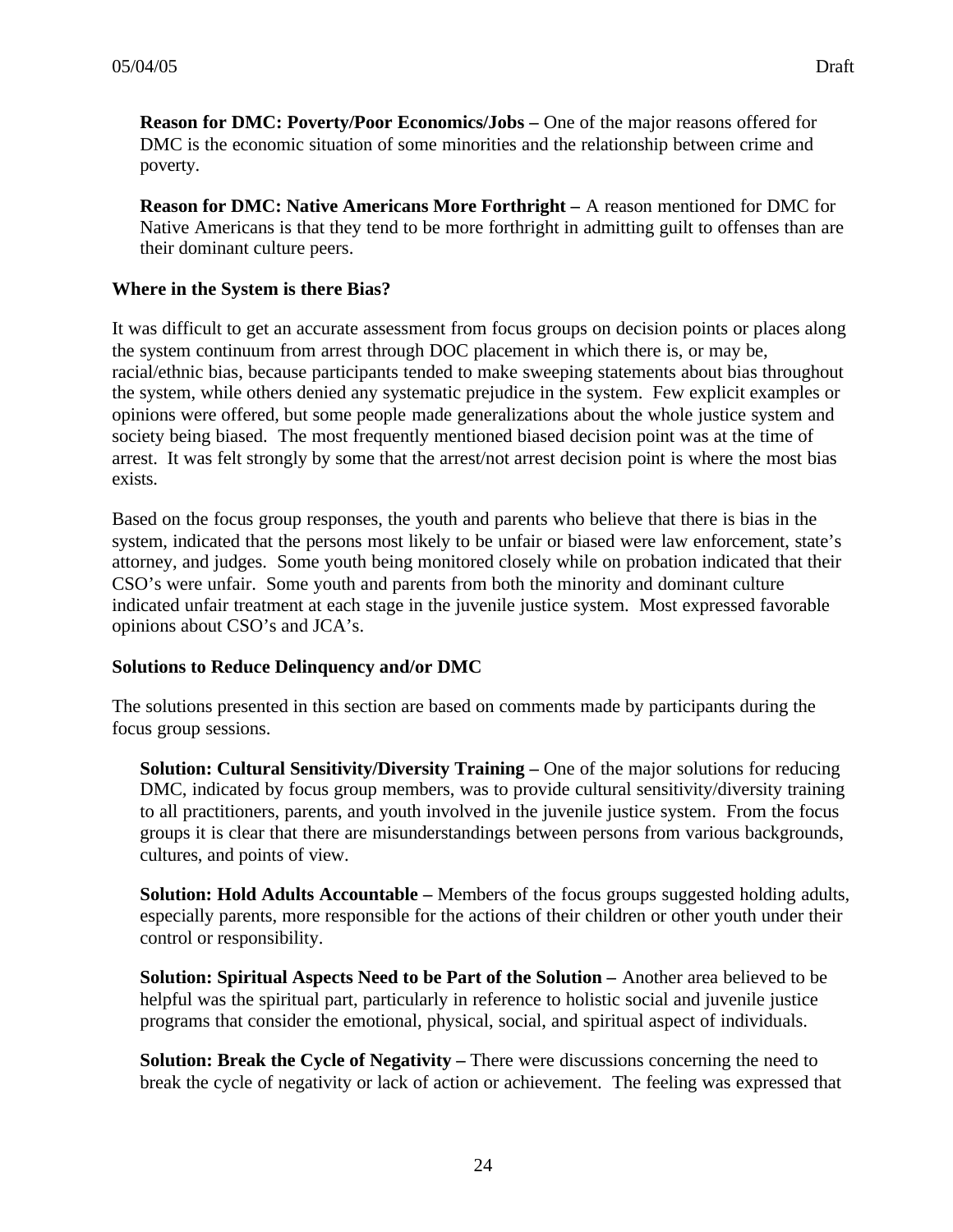if no one in the family has received training beyond high school, someone in the family needs to be given the skills or opportunities needed to be successful.

**Solution: Mentoring Programs** – A mentoring program was one of the most frequently mentioned avenues for improving the delinquency rate and/or the DMC rate in South Dakota.

**Solution: Tribal Truancy Courts – It was felt that there was a great need for Tribal truancy** courts to monitor and report school attendance of Native American children who go back and forth between reservation and non-reservation areas.

**Solution: Better Communication between Leaders in Reservation Communities and Non-Reservation Communities –** A need was indicated for better communication between people from the communities outside the reservations and persons within the reservations. These meetings could foster close relationships, as concerned people work together to solve issues of joint interest.

**Solution: Teach Native American Culture to Urban Indians –** A number of persons mentioned that urban Indians were having difficulty because of their lack of knowledge about traditional Native culture, leading to a loss of identify. An education module concerning traditional Native culture was recommended for persons living in the urban areas.

**Solution: Early Intervention – One solution mentioned was to initiate effective early** intervention programs in the schools and in the communities.

**Solution: Teach Parenting Skills – Many comments were made concerning the need to teach** parenting skills to parents and guardians of children that are at risk for entering or remaining in the juvenile justice system.

**Solution: Hire More Minority Staff Members – One solution that would encompass several** suggestions would be to recruit, hire, train, and retain more minorities to work in the juvenile justice system and related areas.

**Solution: Teach Families How to be Supportive – Teaching families members to be** supportive towards one another was a concept mentioned frequently by youth as a necessary step to reduce delinquency in general.

**Solution: More Wholesome Community Activities – Good after school programs and other** community programs were believed to be helpful in channeling the energy of youth, and subsequently reducing juvenile delinquency.

**Solution: Youth Advocate** – It was recommended that a youth advocate for minority children would be helpful in assisting youth and their parents and guardians to navigate the system and understand the options available.

**Solution: More Services –** A need for additional services (i.e., advocacy, counseling, parenting, education, etc.) for those in the system was articulated.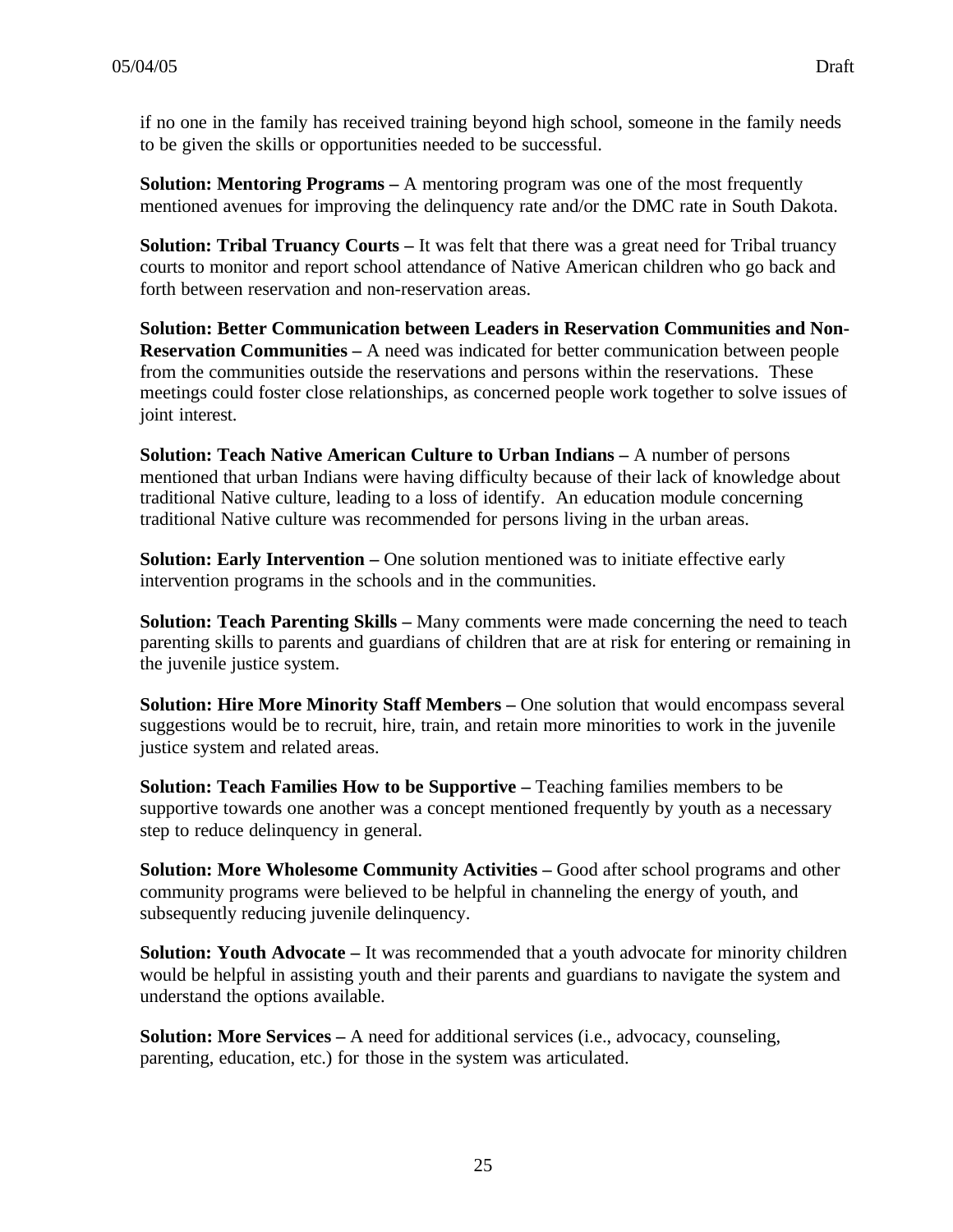**Solution: Bring People Together/Engender Commonalties –** A focus on similarities and unifying attributes was indicated as a likely help for people from different racial/ethnic groups to gain a broader understanding and appreciation of different backgrounds.

**Solution: Treat Everyone Equal-Arrest More Whites/Fewer Minorities –** There are strongly held views that minorities are being targeted for arrests, even though whites are committing the same number of offenses.

**Solution: Tap into Native American Cultural to Seek Solutions – Using the strengths of the** Native culture was believed to be a viable solution to DMC. One important aspect of the Native American culture includes the practice of restorative justice and family meetings. These concepts would help to bring to fruition many of the other solutions mentioned above. Family meetings were utilized traditionally when confronting a family member who had done wrong.

### **Summary Questionnaire Results**

A questionnaire was used to obtain supplemental information on DMC. The questionnaire offered the opportunity for individuals to respond to the questions with anonymity and self-identification of race/ethnicity and other demographic factors. The questionnaires were not analyzed until the conclusion of the final focus group. Unless the persons identified their racial background in the focus groups, it was not possible for the researchers to identify the race/ethnicity of all focus group participants. The heart of this report is the focus group comments with only minor utilization of questionnaire results.

Participants completed demographic information about themselves. A total of 62 individuals completed questions directly related to DMC. The criminal justice practitioners were not asked the DMC questions, because the DMC questions directly addressed areas of potential bias within the system, and it was felt that these questions might place the practitioners in a defensive mode and hinder or alter their responses during the focus groups.

Most (53.2%) agreed that minority youth are more likely to be arrested than are white youth for the same offense or situation. The groups most likely to believe that minority youth are arrested more than whites included white providers, Hispanic youth, and Native American parents and youth. White parents and white youth were the least likely to believe that minority youth are arrested more than white youth.

Thirty-seven percent of all respondents indicated that white youth get easier sentences for the same offense than minority youth. The groups most likely to believe that white youth get easier sentences included: white providers, Hispanic youth and Native American parents. White parents, white youth, and black youth were the least likely to believe that white youth get easier sentences for the same crimes.

Most (61.7%) of the questionnaire respondents believed that white youth and minority youth are treated the same in the juvenile justice system in South Dakota. The groups most likely to believe that racial/ethnic groups are treated equally included: white youth, black youth, and Hispanic youth. Native American parents were the only group with a majority believing that white youth are treated better than minority youth in the juvenile justice system.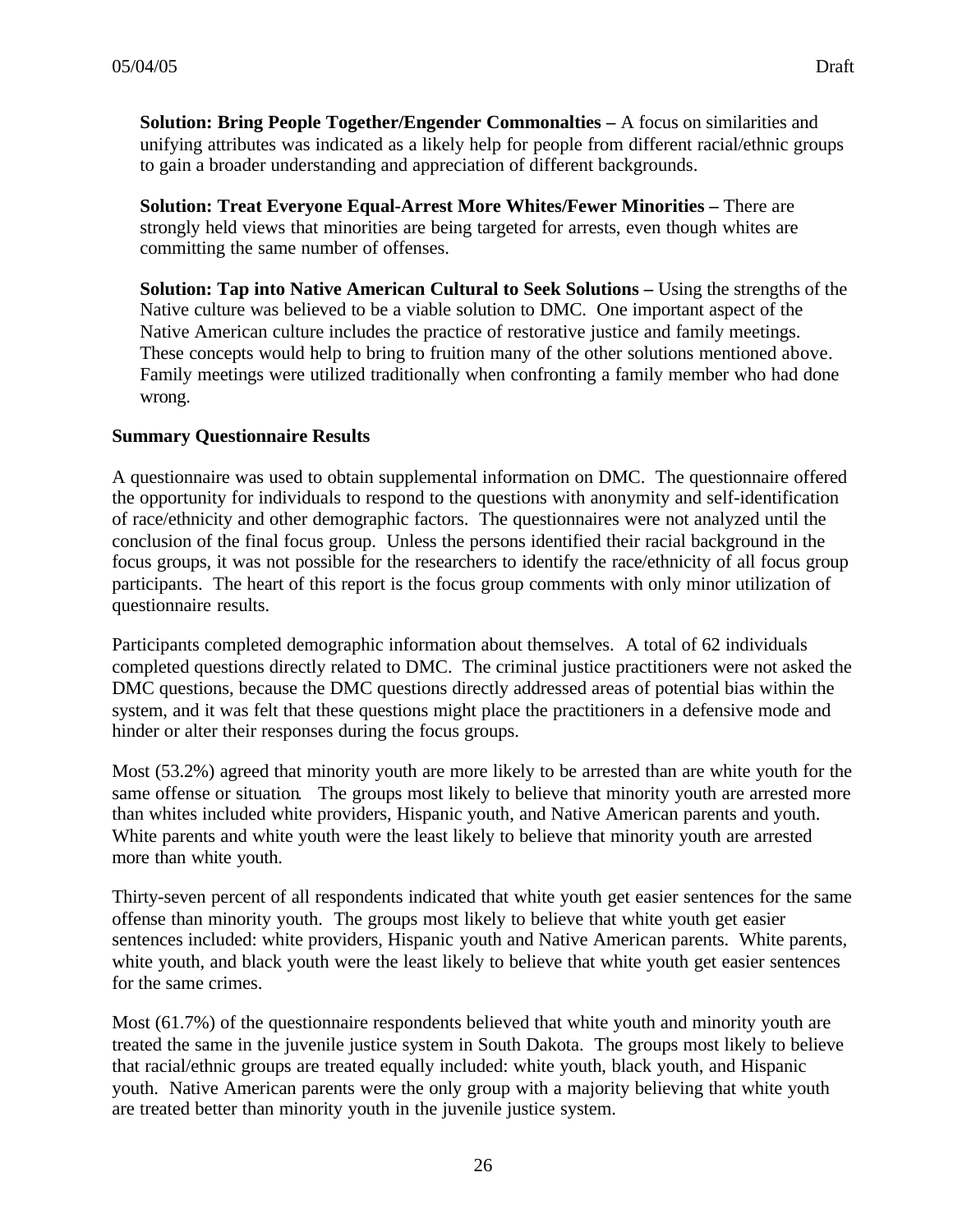There were no significant differences in responses to the DMC questions by gender or size of community. Also, no overall differences were found by location. In the focus groups there were some differences noted by location for the adults. In Rapid City and Sisseton there was more discussion on white and Native American differences and relationships. In Sioux Falls the racial/ethnic discussions centered more on multicultural groups other than Native Americans per se. Minority providers and parents in Sisseton and Rapid City indicated relevant cultural help was available because of nearby reservations and/or local Native American oriented groups or organizations. In Sioux Falls, the parents focused less on white/Native American situations and more on total disenfranchisement within the system.

Based on questionnaire results, Native American parents and white providers saw the most bias in the system, and white youth and white parents perceived the least amount of bias in the juvenile justice system in South Dakota. Some participants perceived that minorities were treated better in the system than were whites.

### **Discussion of Focus Groups**

#### **Limitations of Study**

While the general procedures of the focus group study went very well, there are several areas of limitations or potential problems.

- 1. It is often best to have people that are unfamiliar with each other as participants in focus group research. This was not possible given the nature of the topic and the persons targeted. South Dakota has a small and interactive population base. The youth in various juvenile justice programs have opportunities for familiarity and interactions. The juvenile justice practitioners in the State have dealings one with another. It would be very difficult and costly to include only juvenile justice practitioners who are total strangers. We do not believe that familiarity between participants resulted in skewed information.
- 2. In one case, the room available for youth was not secluded from staff members. This could have influenced or inhibited the comments of the participants. However, it is believed that the responses of the youth participants were not significantly altered by the presence of staff members, because some of the most negative comments about the system came from this group.
- 3. Because of the familiarity of people around the state with the scheduled focus groups, some members may have had insider knowledge about the process and came 'loaded' with specific points of view or to check out the procedures. Only one case of 'insider' information was suspected, but no deleterious effects to the group process were noted.
- 4. In a group process, participants with strong opinions may dominate the conversation and intimidate others who have differing points of view. It is believed that the atmosphere in the sessions was conducive to a free exchange of ideas and opinions. It did appear that the responses to the questionnaires were more moderate and mainline than were the comments by people in focus group sessions.
- 5. Another potential limitation of the study was the ethnic makeup of the researcher and focus group moderator. Since both were from the dominant culture, they recognized some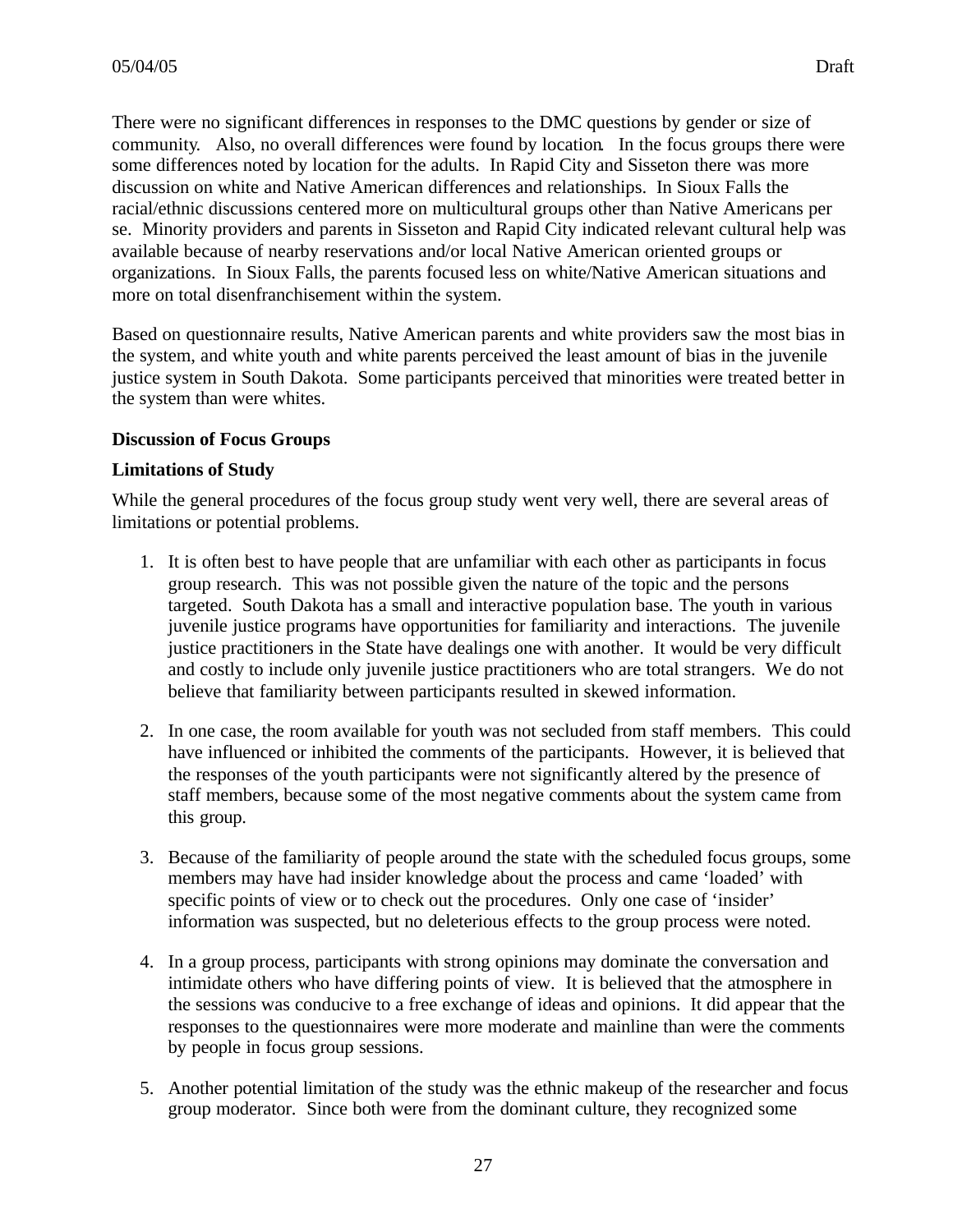limitations in fully comprehending the views and opinions of those from other cultures. Despite encouragement and openness to divergent views, the researchers were aware that their invisible ties to their own culture and experiences may have inhibited them from viewing the realities of participants from other backgrounds. Consequently, two wellcredentialed consultants, female and male, from similar ethnic backgrounds to many of the participants, read this document and offered critical insights in interpreting the focus group data. Both consultants concurred with the viability of the methods used and basic interpretation of the data. The questionnaire was used to balance the potential subjective interpretations of the researchers with standard questions.

6. Qualitative research methods, like focus groups, solicit a wide range of beliefs, ideas, and concepts. It is not easy (and in some cases impossible) to ascertain if all the perceptions or beliefs are real or have merit. One can only record and pass on the information as given. Focus group information is a rich resource of very personal views and opinions regarding a particular issue. This information is based on the perceptions of the individual participants. These perceptions tap into a number of unique and similar ways that people perceive the issues at hand. One of the benefits and limitations of this kind of qualitative information is that it is based on personal perceptions that are influenced by various circumstances, such as personal experiences, family belief systems, and unforeseen cultural influences. In order to acquire an equally compelling set of objective information, the DMC project included quantitative data gathered as part of the Implied Consent Form. Also, detention, DOC, and court data were analyzed as part of the comprehensive DMC assessment and report.

#### **Summary of Focus Group Procedures**

- 1. The focus groups were conducted in a congenial, professional atmosphere, conducive to the free flow of information.
- 2. No serious situations or unusual circumstances were noted that would invalidate the comments made in any of the twelve sessions.
- 3. Personal notes and transcriptions were completed for the focus group sessions.
- 4. The sample size was such that diverse views on DMC and related topics were offered.
- 5. Some people felt strongly that there was specific racial/ethnic bias in the system; however, other people believed that DMC can be explained by multiple issues including racial/ethnic bias, family, social, economic, substance abuse, school, and related situations.
- 6. It was not the purpose of the focus groups to provide detailed information on programs and activities that may be useful in ameliorating DMC. However, the solutions offered by focus group participants should be very useful in targeting specific programs and activities for addressing pertinent DMC and delinquency issues. Based on the extensive amount of solution information gathered, any interested group could use the results presented in this report as a source of ideas for programs and activities to improve DMC in South Dakota.

### **Summary of Focus Group Findings**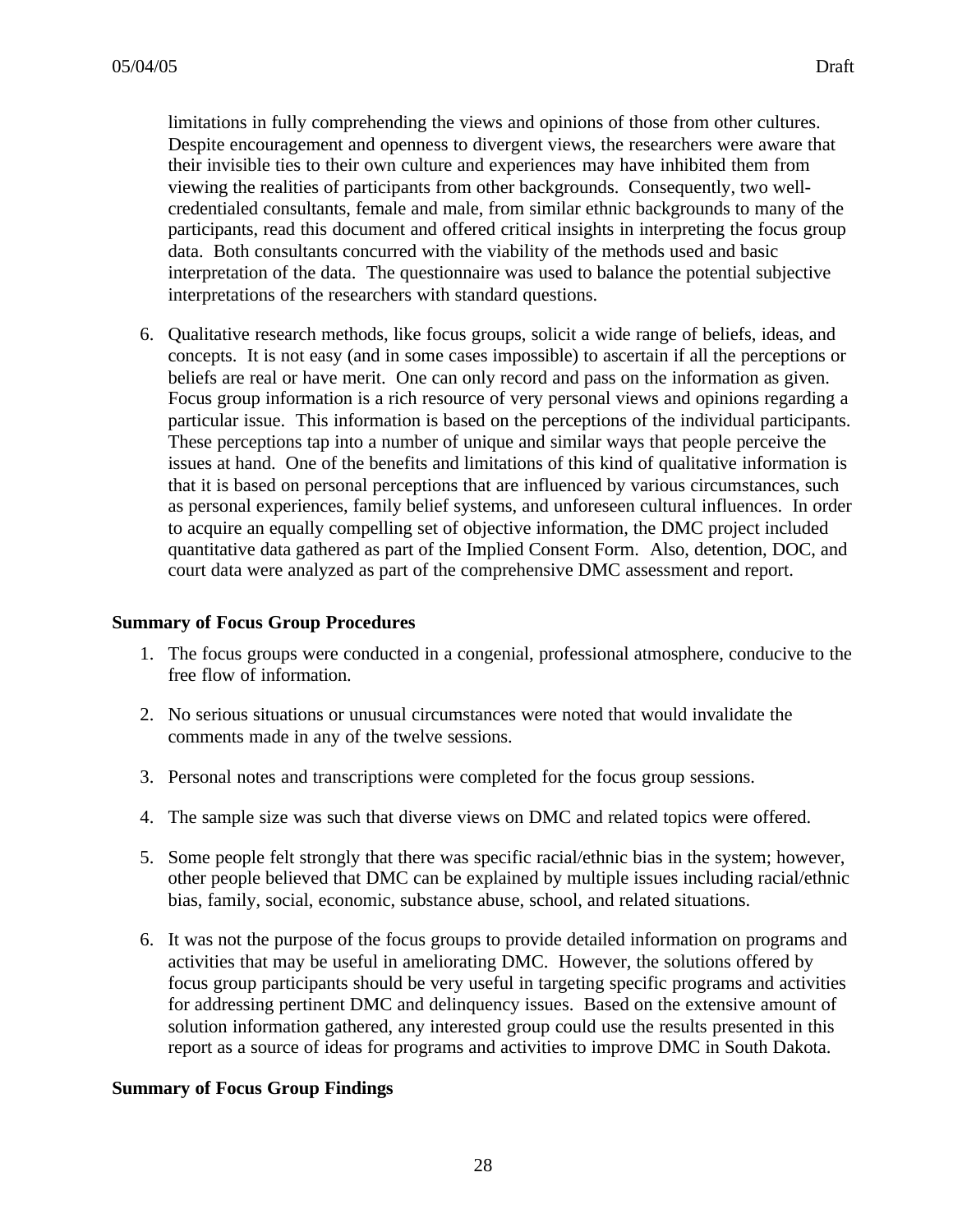There were many opinions expressed concerning disproportionate minority contact in the South Dakota juvenile justice system. Many participants perceived that there are multiple reasons (e.g., economics, racial and ethnic biases, family problems, substance abuse, loss of identity, etc.) for DMC. One of the major reasons that emerged for DMC related to family situations, such as poor parenting, lack of discipline, lack of concern, family history of contact with the juvenile justice system, and other related areas.

Some minority parents believed that direct racial bias by criminal justice practitioners and/or racial bias in all areas of society was the prime reason for DMC. Such strongly held views cannot be ignored. Native American and other minority groups need to be involved in improving the system and eliminating bias.

Other reasons for both delinquency in general, and DMC in particular, included: lack of resources in the communities and/or schools; poor economics, unemployment and poverty; truancy and school drop out; loss of cultural identity; substance abuse; emotional problems; learning disabilities; low educational priority; and gang activity.

The focus group participants had many suggestions to address delinquency and/or DMC. Many of these solutions related to the family, parenting, and accountability issues. Other solutions that emerged included: cultural sensitivity and diversity training; job opportunities; truancy prevention; school programs; holistic approaches to youth programs; breaking the cycles of poverty and hopelessness; substance abuse services; mentoring and role model programs; better communication between the tribes and non-reservation communities; cultural training for urban Native Americans; early intervention; employment of minority staff to work in juvenile programs, schools, and social services programs; more structured activities for youth; and youth advocates.

Many of the reasons for DMC and subsequent solutions concern situations that are amenable to change or improvement through culturally sensitive dialog, education, prevention, intervention, and treatment.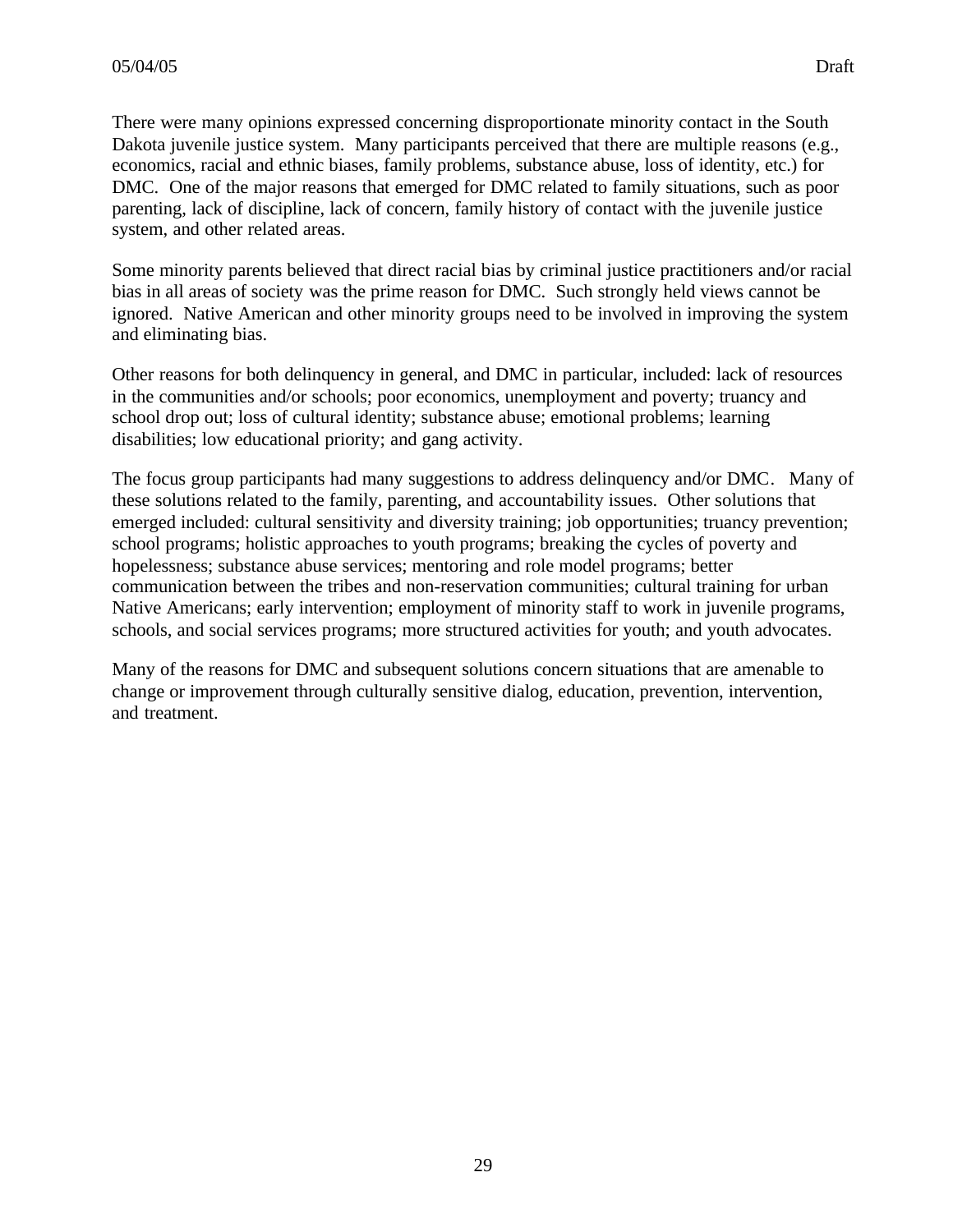# **VII. Results–Quantitative Assessment**

#### **Basic Statistical Analysis Procedures and Definitions**

**Statistical Significance –** Statistical significance relates to the degree to which a research finding is meaningful or important. For the purposes of this study, the probability level of the statistical significance is the traditional level of equal to (or less than) .05. This means that the probability is equal to or less than 5 out of 100 that the difference is due to chance. Probability values greater than .05 are considered to be the non-significant.

**Chi Square Statistical Procedure –** The chi-square statistical procedure is a test statistic that is used for categorical data in order to determine if statistical significance exists between the observed and expected frequencies. For example, the chi-square statistical technique can be used to test the differences between the two categorical variables of ethnicity and gender.

**Logistic Regression –** Regression deals with predicting an outcome variable (dependent variable) by considering one or more predictors (independent variables). Simple linear regression assumes a function of the form:  $y = c_0 + c_1 * x_1 + c_2 * x_2 + ...$ 

Logistic regression is a variation of ordinary regression, used when the observed outcome is restricted to two values (e.g., adjudicated/not adjudicated), which represents the occurrence or nonoccurrence of some outcome event, (coded as 1 or 0, respectively). It produces a formula that predicts the probability of the occurrence as a function of the independent variables (e.g., age, gender, race, etc.).

**Correlation –** A Pearson correlation procedure was used to assess the relationships between factors. Correlation is defined as a statistical relationship between two or more variables such that systematic changes in the value of one variable are accompanied by systematic changes in the other. For the correlation relationships mentioned in the multivariate analyses, a partial correlation coefficient procedure was used. A partial correlation procedure refers to the relationship between two variables (e.g., fine amount and age) after removing the influence of other factors (severity, gender, sex, etc.).

**Analysis of Covariance –** The analysis of covariance procedure is a general method for drawing conclusions about differences in population means on one or more categorical factors (e.g., race, gender) after controlling for other independent variables (i.e., severity of offense, age, etc.) that are related to the dependent measure (probation time).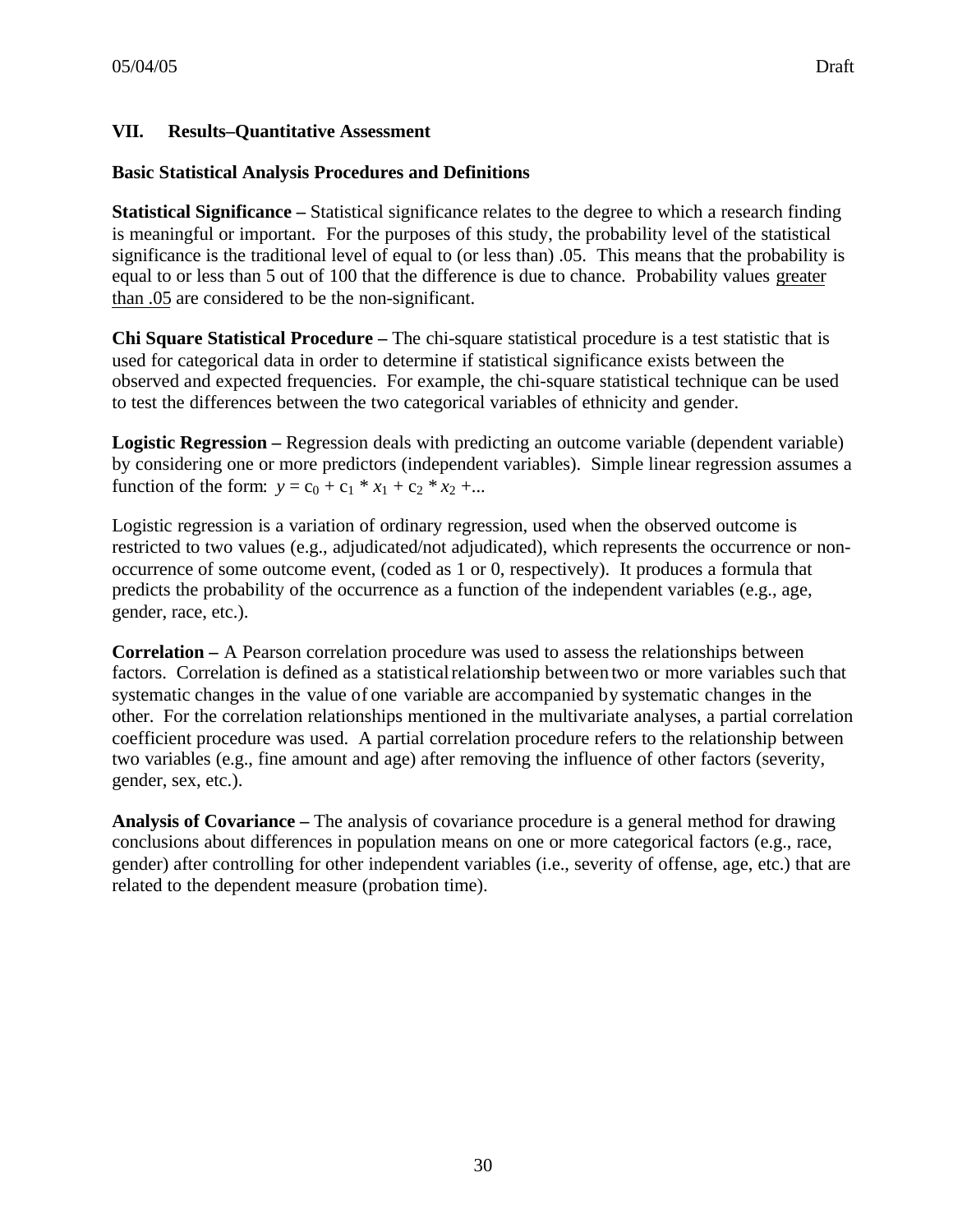# **Variable Definitions**

**Age –** The age of the individual was determined by calculating the time between date of birth and the relevant event.

Gender – Gender was coded '1' for males and '0' for females.

**Race –** Whites and Native Americans were the racial categories used in the analysis.

**Court Circuit –** Information was available for all 7 circuits.

**Pre-Hearing Detention** – Pre-hearing detention was dichotomized as '1' for yes and '0' for no.

**Severity of Offenses-Scoring –** In assessing the disposition information on the next series of analyses, a severity index of offenses was developed based on the following criteria. Values ranged from 5 to 90 with lower points representing 'minor' violations and higher values signifying serious offenses.

| <b>Points Assigned</b> | <b>General</b>        |                                                                            |
|------------------------|-----------------------|----------------------------------------------------------------------------|
| to Severity Score      | <b>Classification</b> | <b>Examples of Offenses</b>                                                |
| 5                      | Seat Belt             | Seat belts, parking violations, operate motorcycle without                 |
|                        |                       | proper eye protection, etc.                                                |
| 10                     | Misdemeanor 2         | Possession of alcohol by minor, petty theft $<$ \$100,                     |
|                        |                       | careless driving, curfew violation, disorderly conduct, fail               |
|                        |                       | to maintain financial responsibility, etc.                                 |
| 12                     | Probation Violation   | Probation violations                                                       |
| 15                     | Misdemeanor 1         | DUI, possession of marijuana, simple assault, vandalism                    |
|                        |                       | \$100-\$500, attempt to elude police, driving with revoked                 |
|                        |                       | license, failure to stop, petty theft $> $100$ , etc.                      |
| 20                     | Felony 6              | Burglary $4th$ degree, possession of more than 2 ounces of                 |
|                        |                       | marijuana, assault, falsely reporting bomb-1 <sup>st</sup> offense,        |
|                        |                       | distributing one ounce or less of marijuana, etc.                          |
| 25                     | Felony 5              | Forgery, accessory to a felony, receiving stolen vehicle,                  |
|                        |                       | etc.                                                                       |
| 30                     | Felony 4              | Burglary 3 <sup>rd</sup> degree, vandalism > $$500$ , grand theft > \$500, |
|                        |                       | etc.                                                                       |
| 35                     | Felony 3              | Aggravated assault, burglary $2nd$ degree, rape, $3rd$ degree,             |
|                        |                       | sexual content-child under 16, etc.                                        |
| 60                     | Felony 2              | Burglary $1st$ degree, rape $1st$ degree, robbery $1st$ degree, etc.       |
| 90                     | Felony 1              | Arson $1st$ degree, kidnapping, manslaughter, rape $1st$                   |
|                        |                       | degree-child $< 10$ , homicide, etc.                                       |

**Youth Level of Service (YLS) Scores –** YLS information was available for decision points concerning DOC commitments.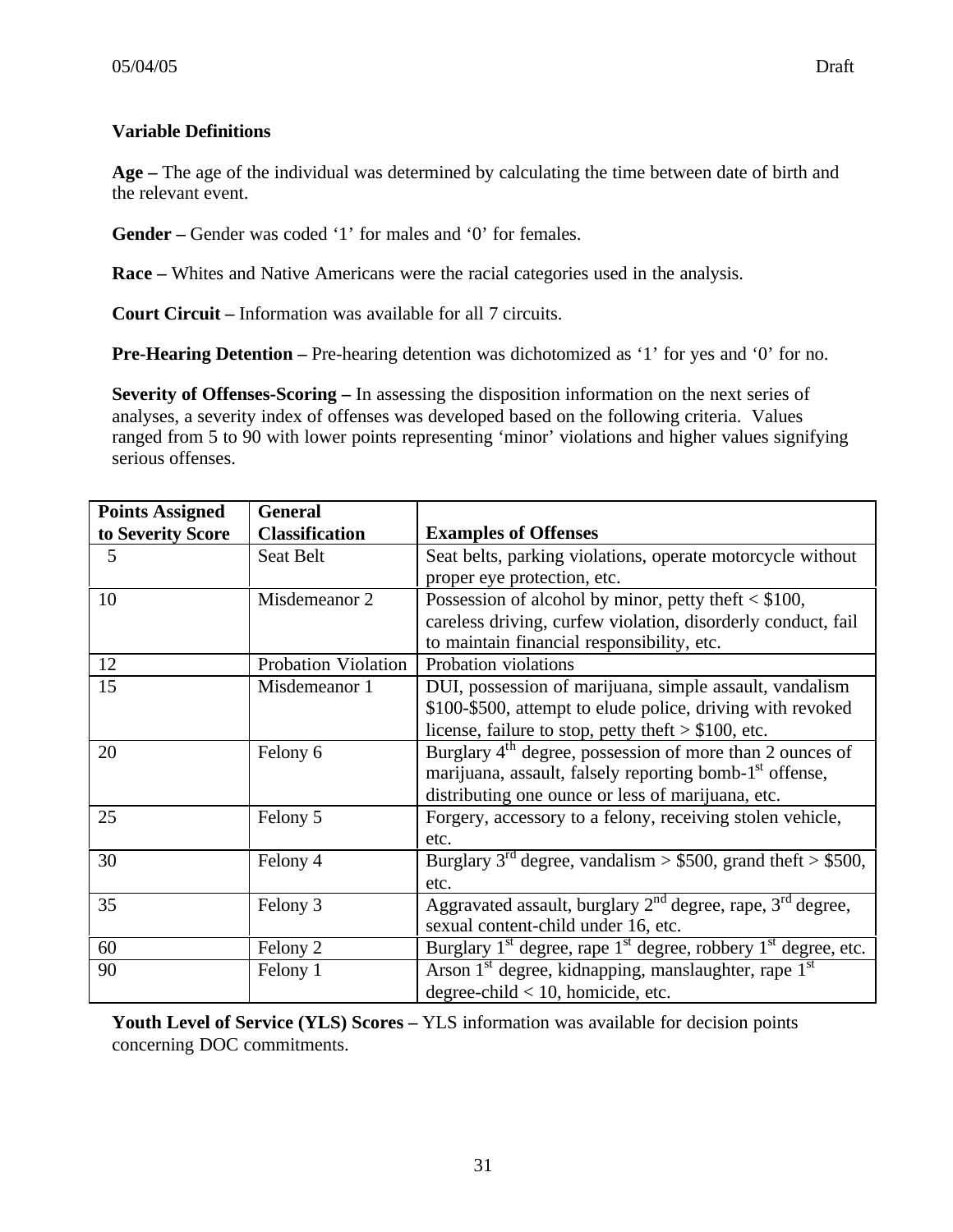# **Groups Used in the Data Analysis**

Based on recommendations from OJJDP and/or their consultants, the quantitative analyses considered differences between Native American and white juveniles in three settings: Statewide, Pennington County, and Minnehaha County. In order to obtain the statistical power needed (e.g., .80) to detect means differences, we need about 30 cases per cell (Cohen, 1988). In considering the factors of race and circuit, we need about 420 (14 x 30) cases for the 14 cells of information. A sample size of that magnitude is problematic in counties other than Pennington and Minnehaha in South Dakota.

### **Decision Points Used in the Data Analysis**

Of the ten decision points considered in the analysis, data were available on seven of them, as summarized below:

| <b>Decision Point</b>                 | <b>Type of Information Available</b>            |
|---------------------------------------|-------------------------------------------------|
| 1. Arrest                             | Summary information by race and types of        |
|                                       | offenses was available.                         |
| 2. Intake Officer Decision            | No computerized information was available.      |
| 3. Detention                          | Individual information by race, gender,         |
|                                       | location, detention time, and offense was       |
|                                       | available.                                      |
| 4. Temporary Custody Hearing          | No computerized information was available       |
| 5. State's Attorney Action            | No computerized information was available       |
| 6. Adjudication                       | Information was available by race, gender,      |
|                                       | circuit, severity of offense, age, and related  |
|                                       | factors.                                        |
| 7. Dispositions                       | Information on seven dispositional areas was    |
|                                       | available by race, gender, circuit, severity of |
|                                       | offense, age and related factors.               |
| 8. Initial Placement by DOC           | Information was available for demographic and   |
|                                       | YLS factors.                                    |
| 9. Out-of-State Placement by DOC      | Information was available for demographic and   |
|                                       | YLS factors.                                    |
| 10. Placement Following Revocation of | Information was available for demographic and   |
| Aftercare by DOC                      | YLS factors.                                    |

Data analysis was conducted and presented by decision point, as discussed below. Some of the detailed data analysis (e.g., all incidences in the UJS data set and by most severe offense) was placed in the appendices.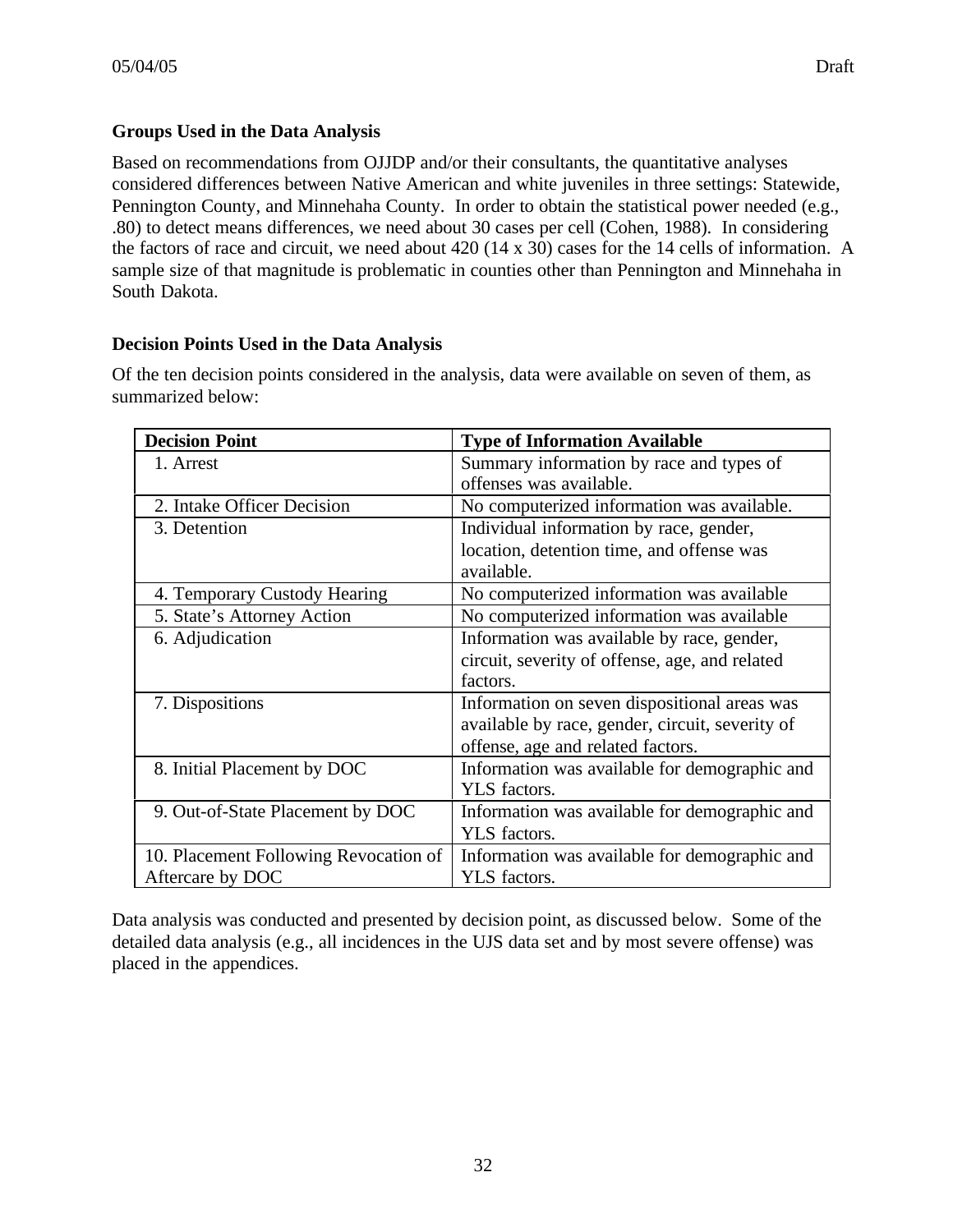# **VIII. Decision Points**

### **1. Decision Point: Arrest Statewide Arrests Information-2002**

Arrest information for adolescents is not currently available statewide by individuals or by incident, but only by summarized data. In looking at statewide arrest data for 2002, it can be noted that whites had (proportionally) more status offenses, while Native Americans had more delinquent offenses and offenses against persons.

| <b>Statewide Arrest Information for 2002</b> |                  |                  |                  |  |  |  |
|----------------------------------------------|------------------|------------------|------------------|--|--|--|
| <b>Native</b>                                |                  |                  |                  |  |  |  |
| Category                                     | White            | American         | <b>Total</b>     |  |  |  |
| <b>Total Status Offenses</b>                 | 1887 (34.0%)     | 701 (31.5%)      | 2653 (33.0%)     |  |  |  |
| <b>Total Delinquent Offenses</b>             | 3666 (66.0%)     | 1524 (68.5%)     | 5379 (67.0%)     |  |  |  |
| Total Offenses Against Persons*              | $(6.1\%)$<br>338 | $(8.4\%)$<br>188 | $(6.9\%)$<br>553 |  |  |  |
| <b>Total Incidents</b>                       | 5553             | 2225             | 8032             |  |  |  |

 $% =$  % of the Column Total (status plus delinquent = 100%)

Native American's were over-represented in the proportion of arrests, considering they represented 14.1 percent of the population but had 27.7 percent of all arrests, 28.2 percent of delinquent offenses and 34.0 percent of offenses against persons.

| Statewide Population and Arrest Information for 2002 for Persons Ages 10-17 |        |               |              |  |  |
|-----------------------------------------------------------------------------|--------|---------------|--------------|--|--|
|                                                                             |        | <b>Native</b> |              |  |  |
| Category                                                                    | White  | American      | <b>Total</b> |  |  |
| Number of Persons: Ages 10-17                                               | 78,236 | 13,223        | 93,466       |  |  |
| Proportion of Persons by Race: Ages 10-17                                   | 83.7%  | 14.1%         |              |  |  |
| Proportion of All Offenses                                                  | 69.1%  | 27.7%         |              |  |  |
| Proportion of Status Offenses                                               | 71.1%  | 26.4%         |              |  |  |
| Proportion of Delinquent Offenses                                           | 68.2%  | 28.3%         |              |  |  |
| Proportion of Offenses Against Persons*                                     | 61.1%  | 34.0%         |              |  |  |
| <b>Total Incidents</b>                                                      | 5,553  | 2,225         | 8,032        |  |  |
| $\mathbb{R}^n$ is the state of $\mathbb{R}^n$                               |        |               |              |  |  |

- 1. Murder & non-negligent manslaughter 4. Robbery 7. Sex offenses
- 2. Manslaughter by negligence 5. Aggravated assault
	-
- 3. Forcible rape 6. Other assaults (simple)
-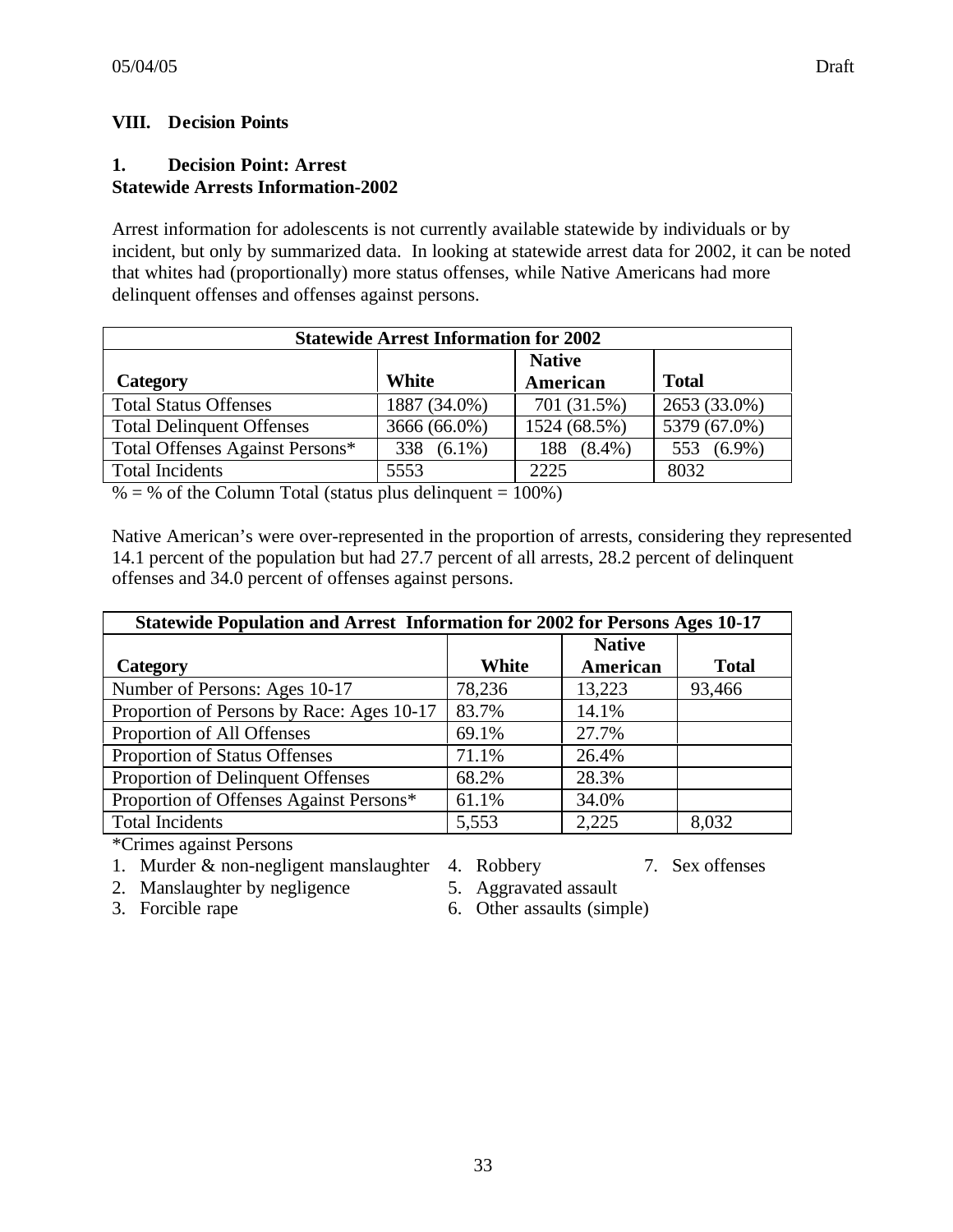# **Minnehaha County-2002**

As previously indicated, Minnehaha and Pennington are the only counties that will be examined separately. In Minnehaha County, Native Americans had proportionally more status offenses and offenses against persons than did whites who had more delinquent offenses. Native Americans comprised 3.1 percent of the population, but had 17.8 percent of all arrests in 2002 in Minnehaha County.

| <b>Native</b>   |                                     |              |  |  |
|-----------------|-------------------------------------|--------------|--|--|
| White           | American                            | <b>Total</b> |  |  |
| 363 (25.4%)     | 129 (37.7%)                         | 523 (27.3%)  |  |  |
| 1066 (74.6%)    | 213 (62.3%)                         | 1396 (72.7%) |  |  |
| $(6.5\%)$<br>93 | 39 (11.4%)                          | $(8.0\%)$    |  |  |
| 1429            | 342                                 | 1919         |  |  |
|                 | the contract of the contract of the | 10001        |  |  |

 $% =$  % of the Column Total (status plus delinquent = 100%)

**Minnehaha County Population and Arrest Information for 2002 for Persons Ages 10-17**

| $10 - 17$                                 |        |                           |              |
|-------------------------------------------|--------|---------------------------|--------------|
| <b>Category</b>                           | White  | <b>Native</b><br>American | <b>Total</b> |
| Number of Persons: Ages 10-17             | 16,082 | 543                       | 17,448       |
| Proportion of Persons by Race: Ages 10-17 | 92.2%  | 3.1%                      |              |
| Proportion of All Offenses                | 74.5%  | 17.8%                     |              |
| Proportion of Status Offenses             | 69.4%  | 24.7%                     |              |
| Proportion of Delinquent Offenses         | 76.4%  | 15.3%                     |              |
| Proportion of Offenses Against Persons*   | 60.8%  | 25.5%                     |              |
| <b>Total Incidents</b>                    | 1429   | 342                       | 1919         |
|                                           |        |                           |              |

- 1. Murder & non-negligent manslaughter 4. Robbery 7. Sex offenses
- 2. Manslaughter by negligence 5. Aggravated assault
- 
- 
- 3. Forcible rape 6. Other assaults (simple)
-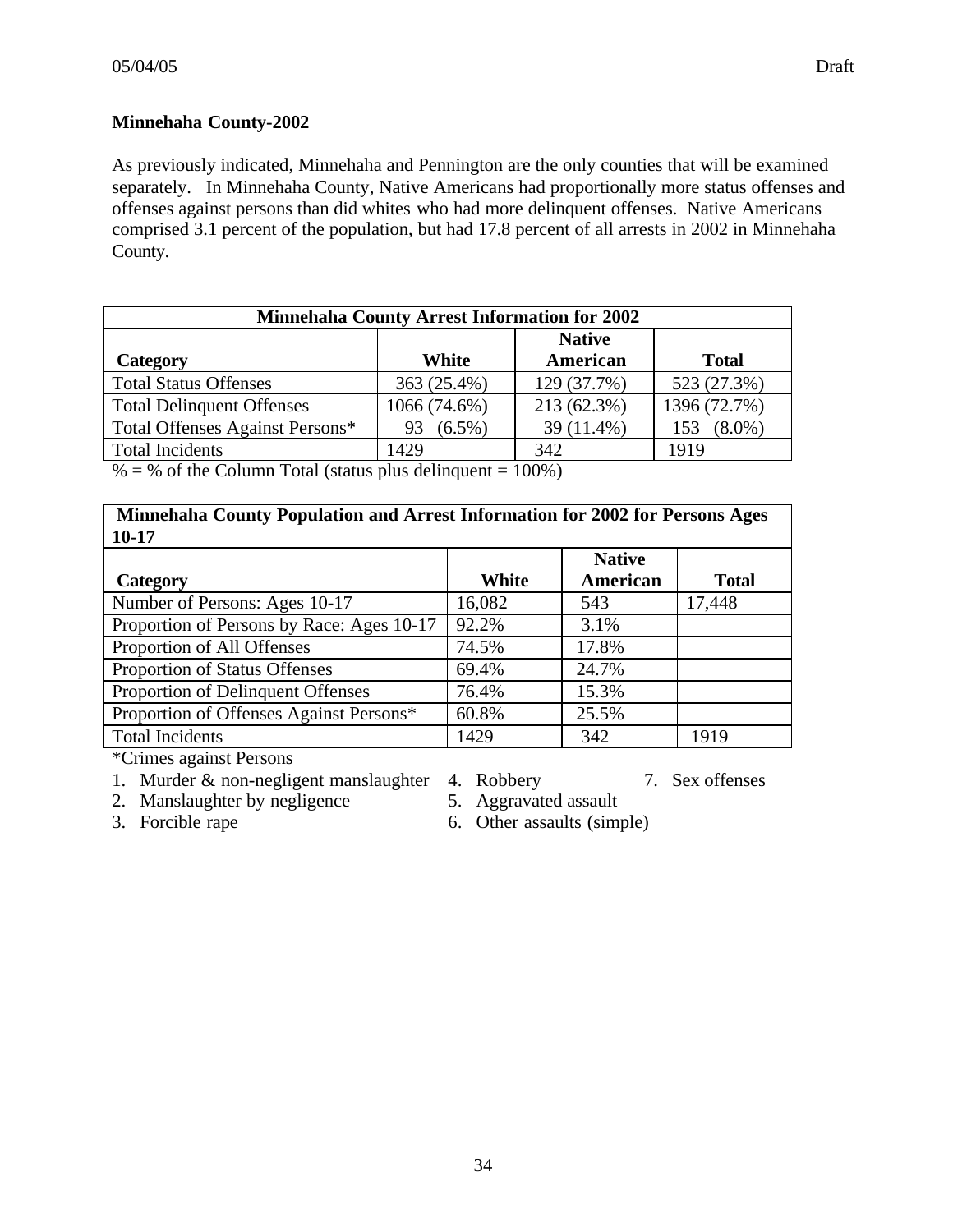### **Pennington County-2002**

In considering arrests in Pennington County, Native Americans had proportionally about the same ratio of status offenses, delinquent offenses, and offenses against persons as did whites in 2002. Native Americans ages 10-17 comprised 12.1 percent of the population (OJJDP, 2003), but had 44.2 percent of all arrests in 2002 in Pennington County.

| <b>Pennington County Arrest Information for 2002</b> |                 |                  |  |  |  |  |
|------------------------------------------------------|-----------------|------------------|--|--|--|--|
| <b>Native</b>                                        |                 |                  |  |  |  |  |
| White                                                | American        | <b>Total</b>     |  |  |  |  |
| 335 (25.0%)                                          | 283 (25.3%)     | 634 (25.0%)      |  |  |  |  |
| 1006 (75.0%)                                         | 835 (74.7%)     | 1898 (75.0%)     |  |  |  |  |
| $(7.8\%)$<br>104                                     | $(7.9\%)$<br>88 | $(7.7\%)$<br>196 |  |  |  |  |
| 1341                                                 | 1118            | 2532             |  |  |  |  |
|                                                      |                 |                  |  |  |  |  |

 $% =$  % of the Column Total (status plus delinquent = 100%)

#### **Pennington County Population and Population Information for 2002 for Persons**  $\Lambda$ ges 10-17

| $A$ gcs $IVI$                             |              |                           |              |  |
|-------------------------------------------|--------------|---------------------------|--------------|--|
| Category                                  | <b>White</b> | <b>Native</b><br>American | <b>Total</b> |  |
| Number of Persons: Ages 10-17             | 9,194        | 1,311                     | 10,869       |  |
| Proportion of Persons by Race: Ages 10-17 | 84.6%        | 12.1%                     |              |  |
| Proportion of All Offenses                | 53.0%        | 44.2%                     |              |  |
| Proportion of Status Offenses             | 52.8%        | 44.6%                     |              |  |
| Proportion of Delinquent Offenses         | 53.0%        | 44.0%                     |              |  |
| Proportion of Offenses Against Persons*   | 53.1%        | 44.9%                     |              |  |
| <b>Total Incidents</b>                    | 1341         | 1118                      | 2532         |  |

- 1. Murder & non-negligent manslaughter 4. Robbery 7. Sex offenses
	-
- 2. Manslaughter by negligence 5. Aggravated assault
- 
- 3. Forcible rape 6. Other assaults (simple)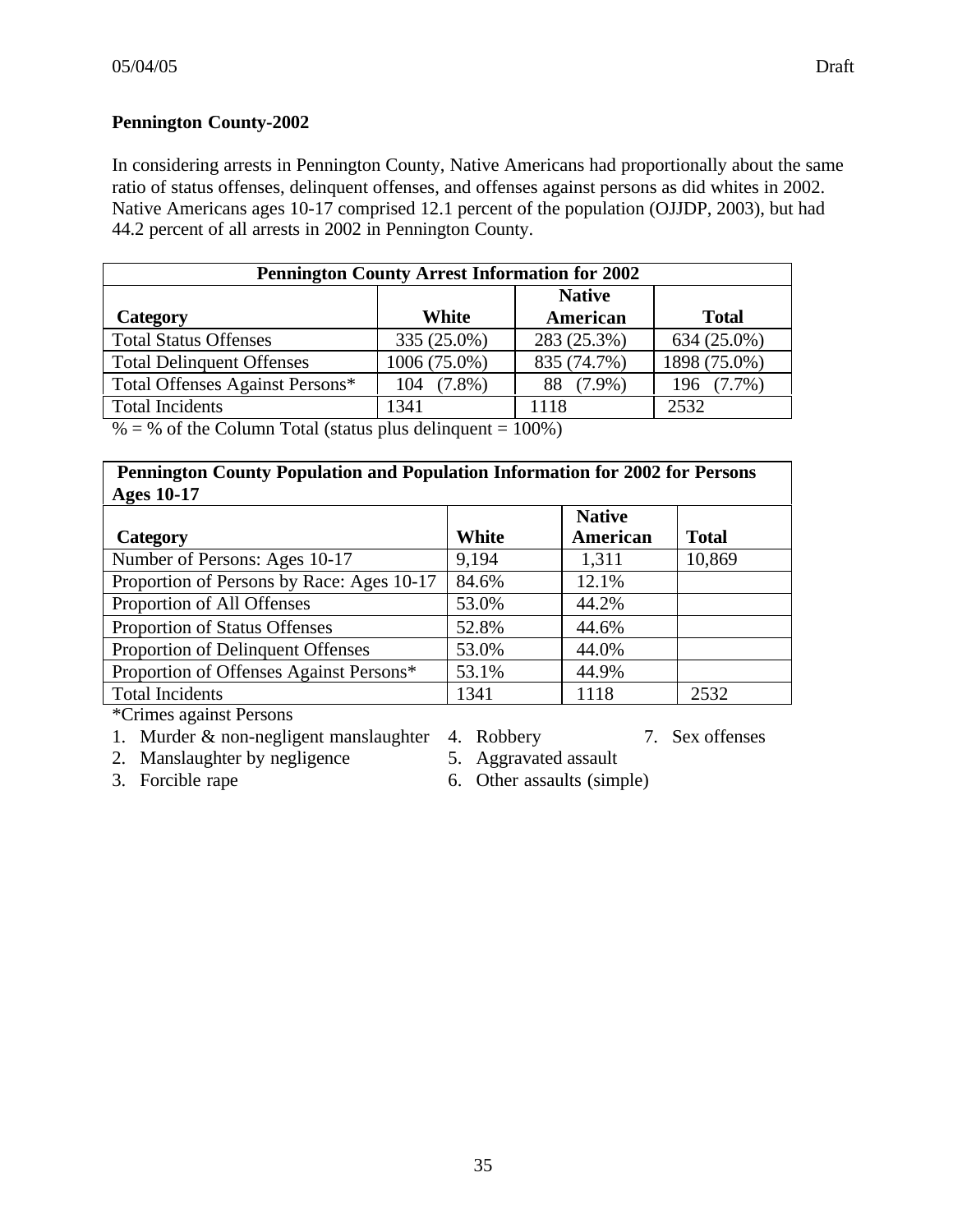### **Statewide Arrests-2003**

Arrest information for adolescents is not currently available statewide by individuals or by incidence-based, but only by summarized data. In looking at statewide arrest data for 2003, it can be noted that whites had (proportionally) more status offenses, while Native Americans had more delinquent offenses and offenses against persons. Statewide Native Americans comprised 14.1 percent of the 10-17 years old adolescents, but had 29.4 percent of the reported arrests.

| <b>Statewide Arrest Information for 2003</b> |               |                  |                  |  |  |
|----------------------------------------------|---------------|------------------|------------------|--|--|
| <b>Native</b>                                |               |                  |                  |  |  |
| Category                                     | White         | American         | <b>Total</b>     |  |  |
| <b>Total Status Offenses</b>                 | 1,875 (32.6%) | 764 (30.3%)      | 2,726 (31.8%)    |  |  |
| <b>Total Delinquent Offenses</b>             | 3,869 (67.4%) | 1,757(69.7%)     | 5,844 (68.2%)    |  |  |
| Total Offenses Against Persons*              | 316 (5.5%)    | $(8.2\%)$<br>207 | $(6.4\%)$<br>553 |  |  |
| <b>Total Incidents</b>                       | 5,744         | 2,521            | 8,570            |  |  |

 $% =$  % of the Column Total (status plus delinquent = 100%)

| Statewide Population and Arrest Information for 2003 for Persons Ages 10-17 |        |               |              |
|-----------------------------------------------------------------------------|--------|---------------|--------------|
|                                                                             |        | <b>Native</b> |              |
| Category                                                                    | White  | American      | <b>Total</b> |
| Number of Persons: Ages 10-17                                               | 78,236 | 13,223        | 93,466       |
| Proportion of Persons by Race: Ages 10-17                                   | 83.7%  | 14.1%         |              |
| Proportion of All Offenses                                                  | 67.0%  | 29.4%         |              |
| Proportion of Status Offenses                                               | 68.8%  | 28.0%         |              |
| Proportion of Delinquent Offenses                                           | 66.2%  | 30.1%         |              |
| Proportion of Offenses Against Persons*                                     | 57.1%  | 37.4%         |              |
| <b>Total Incidents</b>                                                      | 5,744  | 2,521         | 8,570        |

- 1. Murder & non-negligent manslaughter 4. Robbery 7. Sex offenses
	-
- 2. Manslaughter by negligence 5. Aggravated assault
- 
- 3. Forcible rape 6. Other assaults (simple)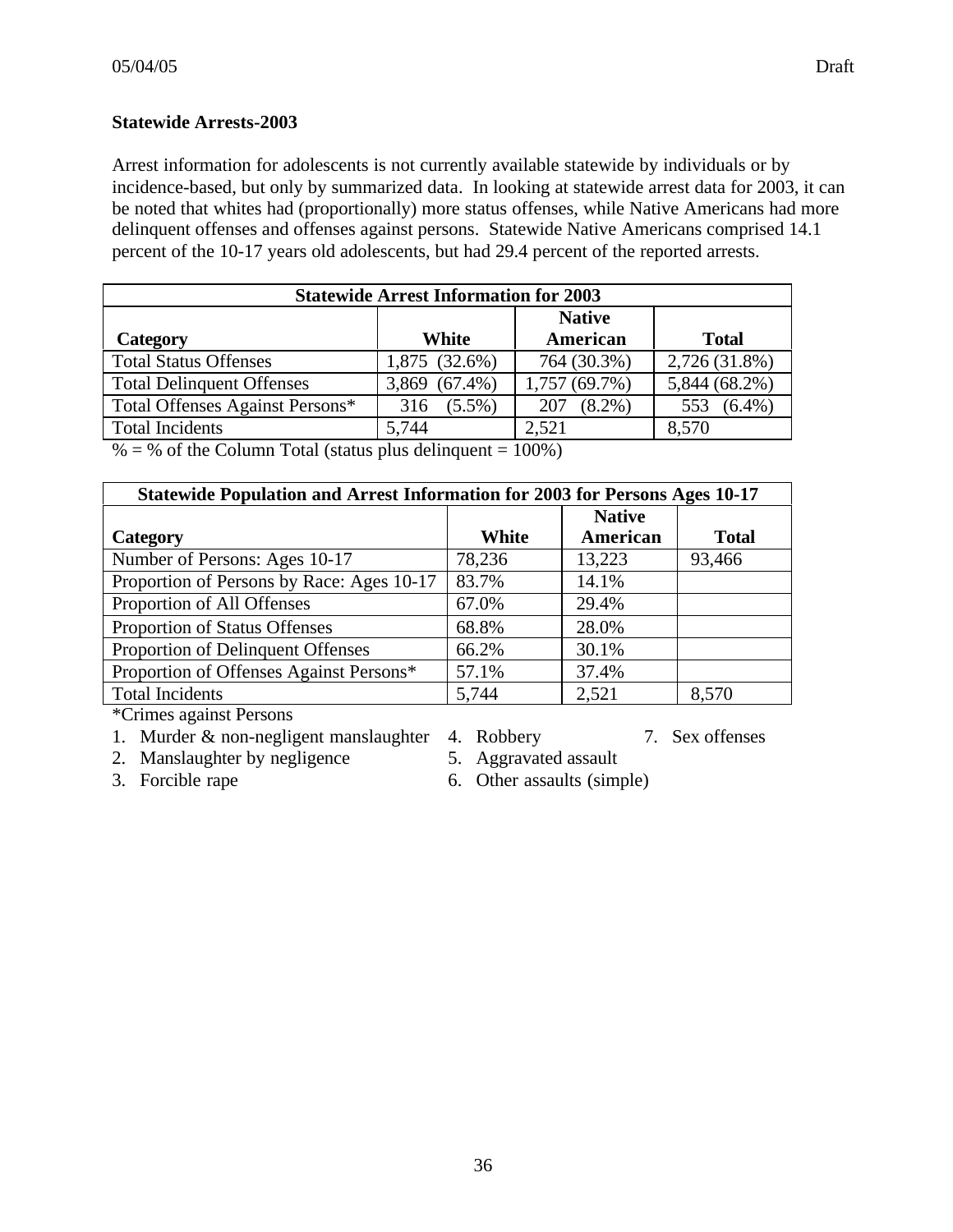# **Minnehaha County 2003**

Consistent with the 2002 information, Minnehaha County Native Americans had proportionally more status offenses and offenses against persons than did whites who had more delinquent offenses. Native Americans comprised 3.1 percent of the population (OJJDP, 2003), but had 14.2 percent of all arrests in 2003 in Minnehaha County. Based on school enrollment figures provided by the South Dakota Department of Education, the number of Native American students in school for those age levels in Minnehaha County was 648 or about 19 percent higher than the 543 reported by OJJDP. This would increase the percent of Native Americans to 3.9 percent.

| <b>Minnehaha County Arrest Information for 2003</b> |                 |             |                  |  |
|-----------------------------------------------------|-----------------|-------------|------------------|--|
| <b>Native</b>                                       |                 |             |                  |  |
| Category                                            | White           | American    | <b>Total</b>     |  |
| <b>Total Status Offenses</b>                        | 573 (33.4%)     | 131 (42.3%) | 758 (34.6%)      |  |
| <b>Total Delinquent Offenses</b>                    | 1143 (66.6%)    | 179 (57.7%) | 1432 (65.4%)     |  |
| Total Offenses Against Persons*                     | $(4.7\%)$<br>80 | 33 (10.6%)  | $(6.0\%)$<br>132 |  |
| <b>Total Incidents</b>                              | 1716            | 310         | 2190             |  |

 $% =$  % of the Column Total (status plus delinquent = 100%)

| Minnehaha County Population and Arrest Information for 2003 for Persons Ages |  |
|------------------------------------------------------------------------------|--|
| 10-17                                                                        |  |

| <b>Category</b>                           | <b>White</b> | <b>Native</b><br>American | <b>Total</b> |
|-------------------------------------------|--------------|---------------------------|--------------|
| Number of Persons: Ages 10-17             | 16,082       | 543                       | 17,448       |
| Proportion of Persons by Race: Ages 10-17 | 92.2%        | 3.1%                      |              |
| Proportion of All Offenses                | 78.4%        | 14.2%                     |              |
| Proportion of Status Offenses             | 75.6%        | 17.3%                     |              |
| Proportion of Delinquent Offenses         | 79.8%        | 12.5%                     |              |
| Proportion of Offenses Against Persons*   | 60.6%        | 25.0%                     |              |
| <b>Total Incidents</b>                    | 1716         | 310                       | 2190         |

\*Crimes against Persons

- 1. Murder & non-negligent manslaughter 4. Robbery 7. Sex offenses
- 2. Manslaughter by negligence 5. Aggravated assault
- 
- 
- 
- 3. Forcible rape 6. Other assaults (simple)
-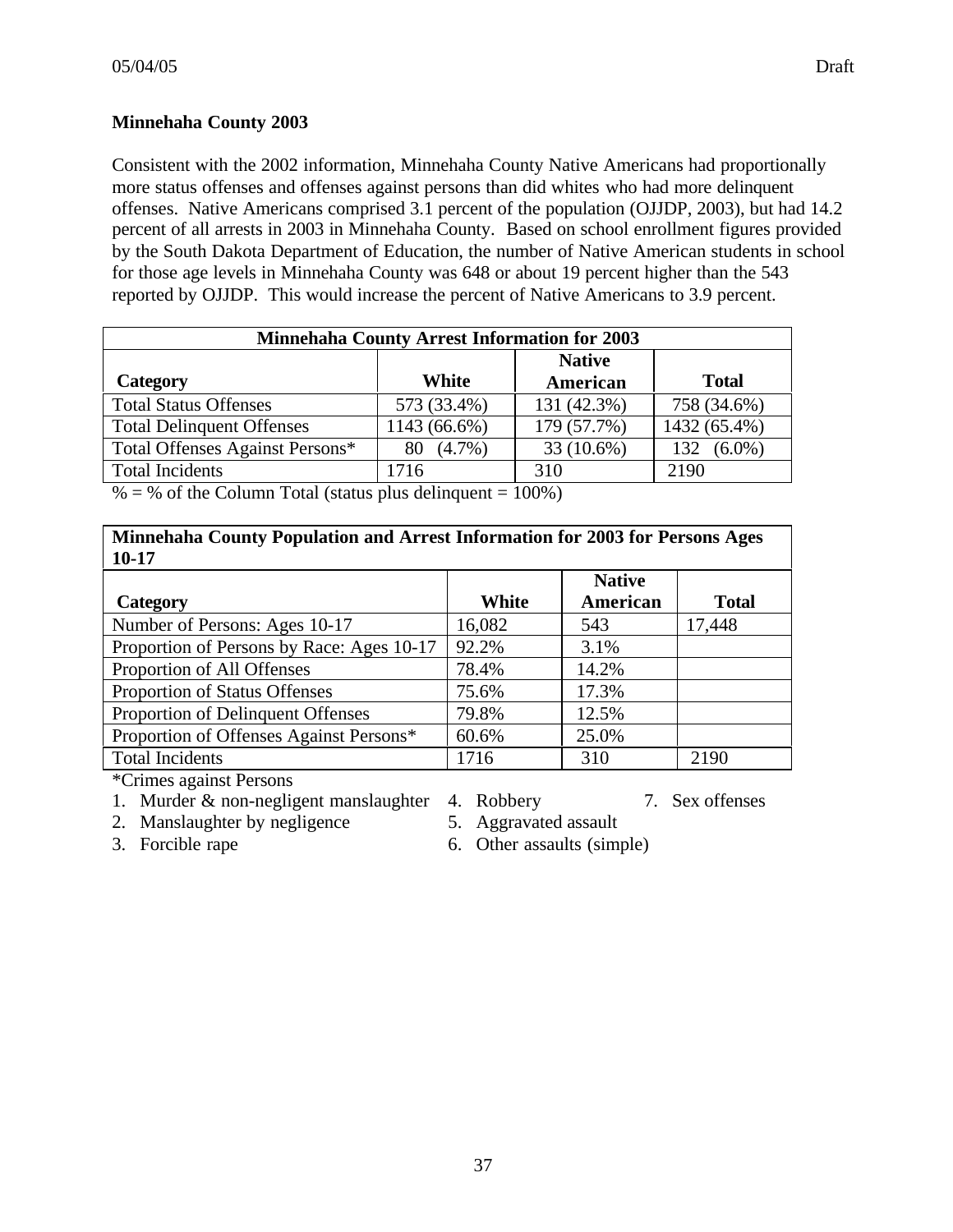## **Pennington County-2003**

In considering arrests in Pennington County, Native Americans had proportionally more status offenses, less delinquent offenses, but more offenses against persons than did whites in 2003. Native Americans ages 10-17 comprised 12.1 percent of the population (OJJDP, 2003), but had 46.0 percent of all arrests in 2003 in Pennington County. According to information provided by the South Dakota Department of Education, the number of Native American students in school for those age levels in Pennington County was 1,624 or about 24 percent higher than the 1,311 reported by OJJDP. This would increase the percent of Native Americans to 15.0 percent.

| <b>Pennington County Arrest Information for 2003</b> |                 |                 |                  |  |
|------------------------------------------------------|-----------------|-----------------|------------------|--|
| <b>Native</b>                                        |                 |                 |                  |  |
| Category                                             | White           | American        | <b>Total</b>     |  |
| <b>Total Status Offenses</b>                         | 272 (19.2%)     | 295 (23.0%)     | 583 (25.0%)      |  |
| <b>Total Delinquent Offenses</b>                     | 1145 (80.8%)    | 985 (77.0%)     | 2202 (75.0%)     |  |
| Total Offenses Against Persons*                      | $(6.7\%)$<br>95 | $(7.1\%)$<br>91 | $(7.0\%)$<br>195 |  |
| <b>Total Incidents</b>                               | 1417            | 1280            | 2785             |  |

 $% =$  % of the Column Total (status plus delinquent = 100%)

# **Pennington County Population and Arrest Information for 2003 for Persons Ages 10-17**

|                                           |       | <b>Native</b> |              |
|-------------------------------------------|-------|---------------|--------------|
| Category                                  | White | American      | <b>Total</b> |
| Number of Persons: Ages 10-17             | 9,194 | 1,311         | 10,869       |
| Proportion of Persons by Race: Ages 10-17 | 84.6% | 12.1%         |              |
| Proportion of All Offenses                | 50.9% | 46.0%         |              |
| Proportion of Status Offenses             | 46.7% | 50.6%         |              |
| Proportion of Delinquent Offenses         | 52.0% | 44.7%         |              |
| Proportion of Offenses Against Persons*   | 48.7% | 46.7%         |              |
| <b>Total Incidents</b>                    | 1417  | 1280          | 2785         |

\*Crimes against Persons

- 1. Murder & non-negligent manslaughter 4. Robbery 7. Sex offenses
- 2. Manslaughter by negligence 5. Aggravated assault
- 
- 
- 
- 
- 3. Forcible rape 6. Other assaults (simple)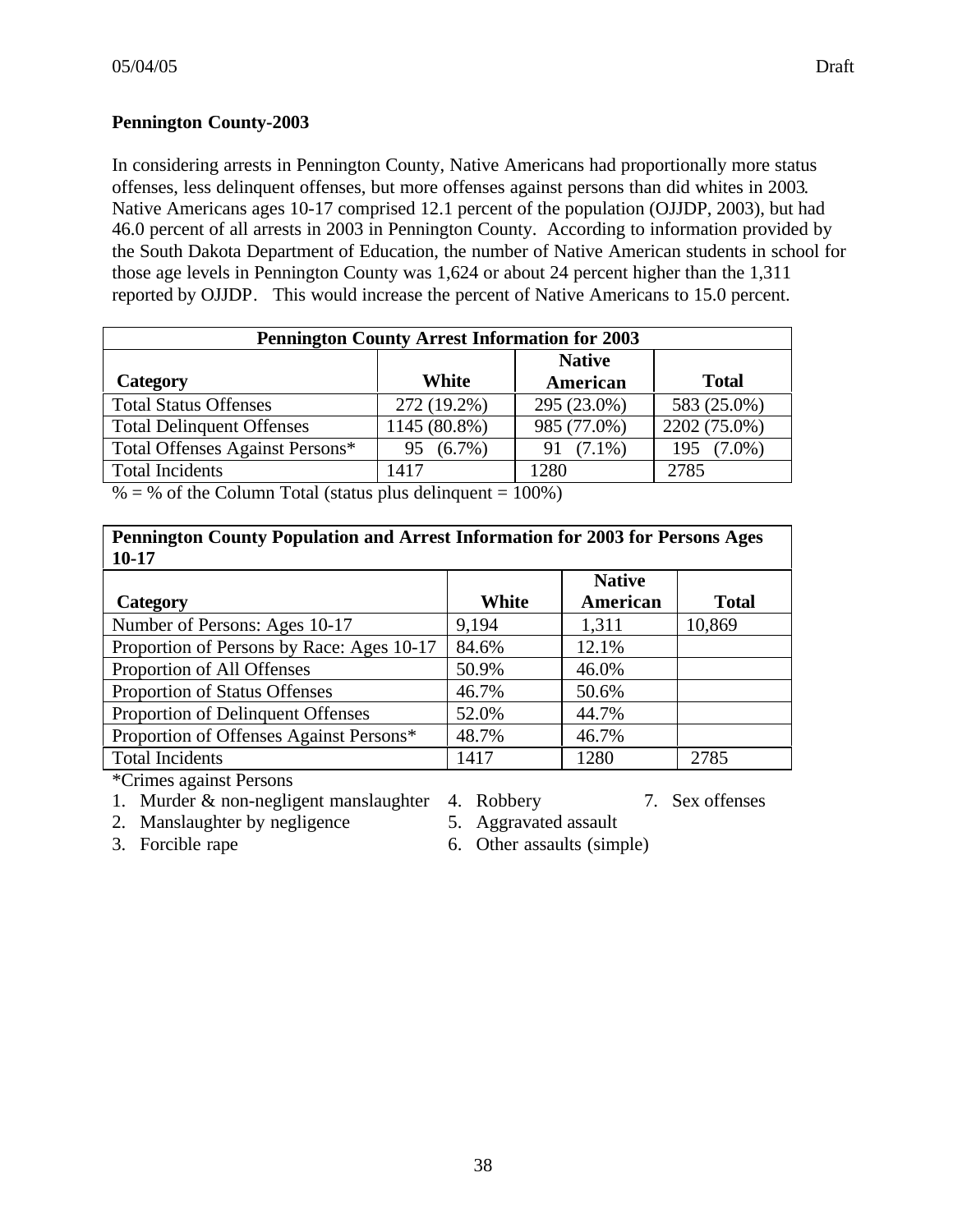# **Statewide 2002-Type of Offenses-Top Five Categories**

In considering types of reported offenses in 2002, there were some differences noted by race/ethnicity with more liquor law offenses reported for whites (24%) than for Native Americans (19%) and more 'All Other Offenses' for Native Americans. Marijuana was one of the 'top five' categories for whites, but not for Native Americans and simple assault was a 'top five' for Native Americans, but not for whites.

| Statewide-2002             |                            |                            |  |
|----------------------------|----------------------------|----------------------------|--|
| White                      | <b>Native American</b>     | <b>Total</b>               |  |
| 5553 Incidents             | 2225 Incidents             | 8032 Incidents             |  |
| 24% Liquor Laws            | 24% All Other Offenses     | 22% Liquor Laws            |  |
|                            | (Except Traffic)           |                            |  |
| 21% All Other Offenses     | 19% Liquor Laws            | 21% All Other Offenses     |  |
| (Except Traffic)           |                            | (Except Traffic)           |  |
| 15% Larceny                | 17% Larceny                | 15% Larceny                |  |
| 7% Possession of Marijuana | 7% Other Assaults (Simple) | 7% Runaway                 |  |
| 7% Runaway                 | 7% Runaway                 | 6% Other Assaults (Simple) |  |

# **Minnehaha 2002-Type of Offenses-Top Five Categories**

In Minnehaha County in 2002, larceny and possession of marijuana happened more frequently for whites than for Native Americans; and liquor law violations, runaway, disorderly conduct, and simple assault offenses were more prevalent for Native Americans than for whites.

| Minnehaha-2002         |                        |                        |  |
|------------------------|------------------------|------------------------|--|
| White                  | <b>Native American</b> | <b>Total</b>           |  |
| 1429 Incidents         | 342 Incidents          | 1919 Incidents         |  |
| 23% Larceny            | 19% Liquor Laws        | 21% Larceny            |  |
| 13% Liquor Laws        | 19% Runaway            | 14% Liquor Laws        |  |
| 13% Possession of      | 15% Disorderly Conduct | 13% Runaway            |  |
| Marijuana              |                        |                        |  |
| 12% All Other Offenses | 13% Larceny            | 12% Disorderly Conduct |  |
| (Except Traffic)       |                        |                        |  |
| 12% Runaway            | 10% Other Assaults     | 11% All Other Offenses |  |
|                        | (Simple)               | (Except Traffic)       |  |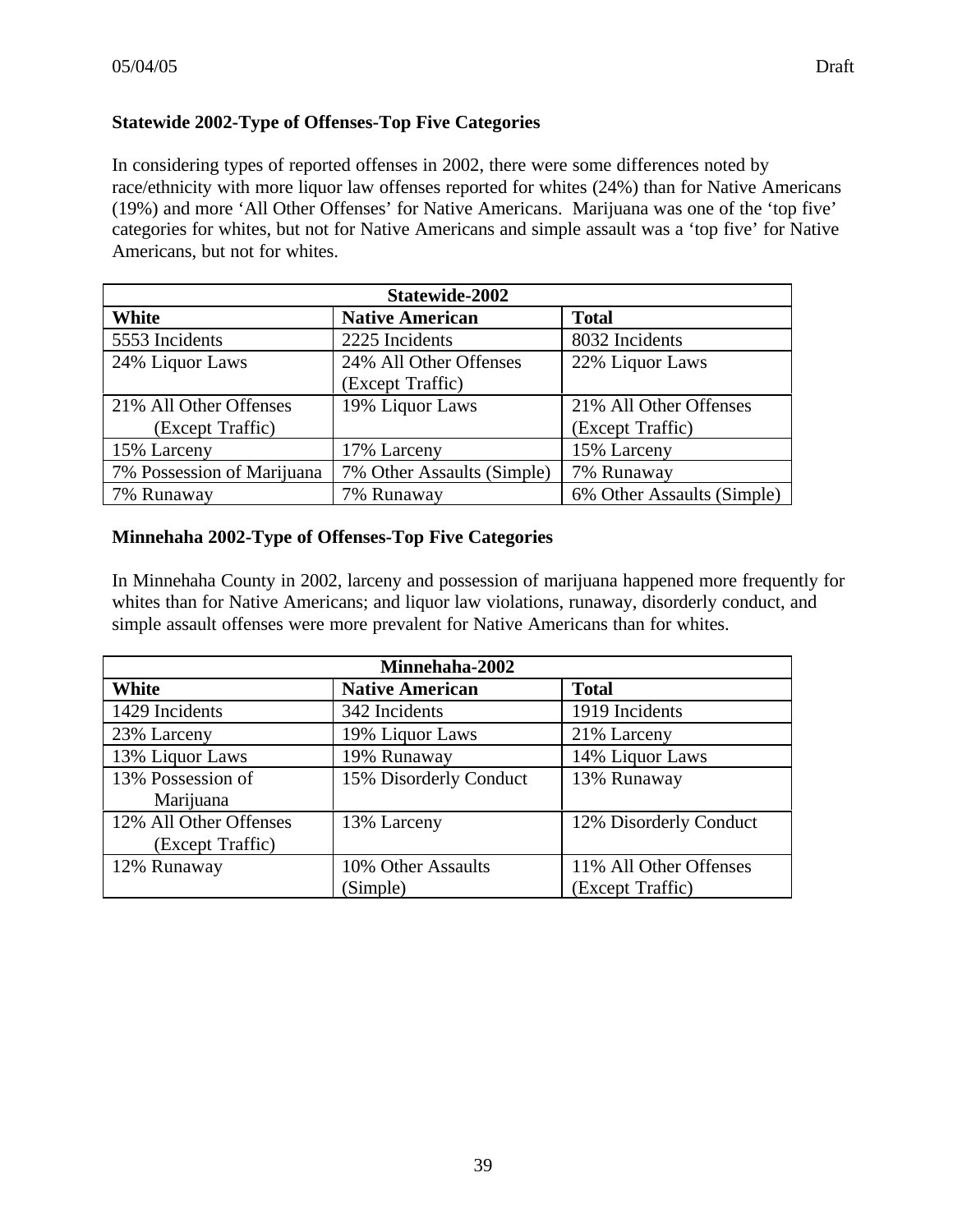# **Pennington 2002-Type of Offenses-Top Five Categories**

Arrest rates by categories of offenses were similar by ethnicity. Native Americans were reported to have committed slightly more larceny and simple assault offenses than did whites.

| Pennington-2002            |                            |                            |  |
|----------------------------|----------------------------|----------------------------|--|
| White                      | <b>Native American</b>     | <b>Total</b>               |  |
| 1341 Incidents             | 1118 Incidents             | 2532 Incidents             |  |
| 35% All Other Offenses     | 35% All Other Offenses     | 35% All Other Offenses     |  |
| (Except Traffic)           | (Except Traffic)           | (Except Traffic)           |  |
| 20% Liquor Laws            | 19% Liquor Laws            | 19% Liquor Laws            |  |
| 14% Larceny                | 17% Larceny                | 15% Larceny                |  |
| 6% Disorderly Conduct      | 7% Other Assaults (Simple) | 6% Other Assaults (Simple) |  |
| 5% Other Assaults (Simple) | 4% Disorderly Conduct      | 5% Disorderly Conduct      |  |

# **Statewide 2003-Type of Offenses-Top Five Categories**

Consistent with the information available for types of offenses reported in 2002, whites had more liquor law incidences than Native Americans and whites had fewer 'All Other Offenses' than did Native Americans.

| Statewide-2003                  |                            |                            |  |
|---------------------------------|----------------------------|----------------------------|--|
| White<br><b>Native American</b> |                            | <b>Total</b>               |  |
| 5744 incidents                  | 2521 incidents             | 8570 incidents             |  |
| 23% Liquor Laws                 | 25% All Other Offenses     | 22% All Other Offenses     |  |
|                                 | (Except Traffic)           | (Except Traffic)           |  |
| 21% All Other Offenses          | 17% Liquor Laws            | 21% Liquor Laws            |  |
| (Except Traffic)                |                            |                            |  |
| 14% Larceny                     | 14% Larceny                | 14% Larceny                |  |
| 9% Possession of Marijuana      | 8% Runaway                 | 7% Possession of Marijuana |  |
| 7% Runaway                      | 6% Other Assaults (Simple) | 7% Runaway                 |  |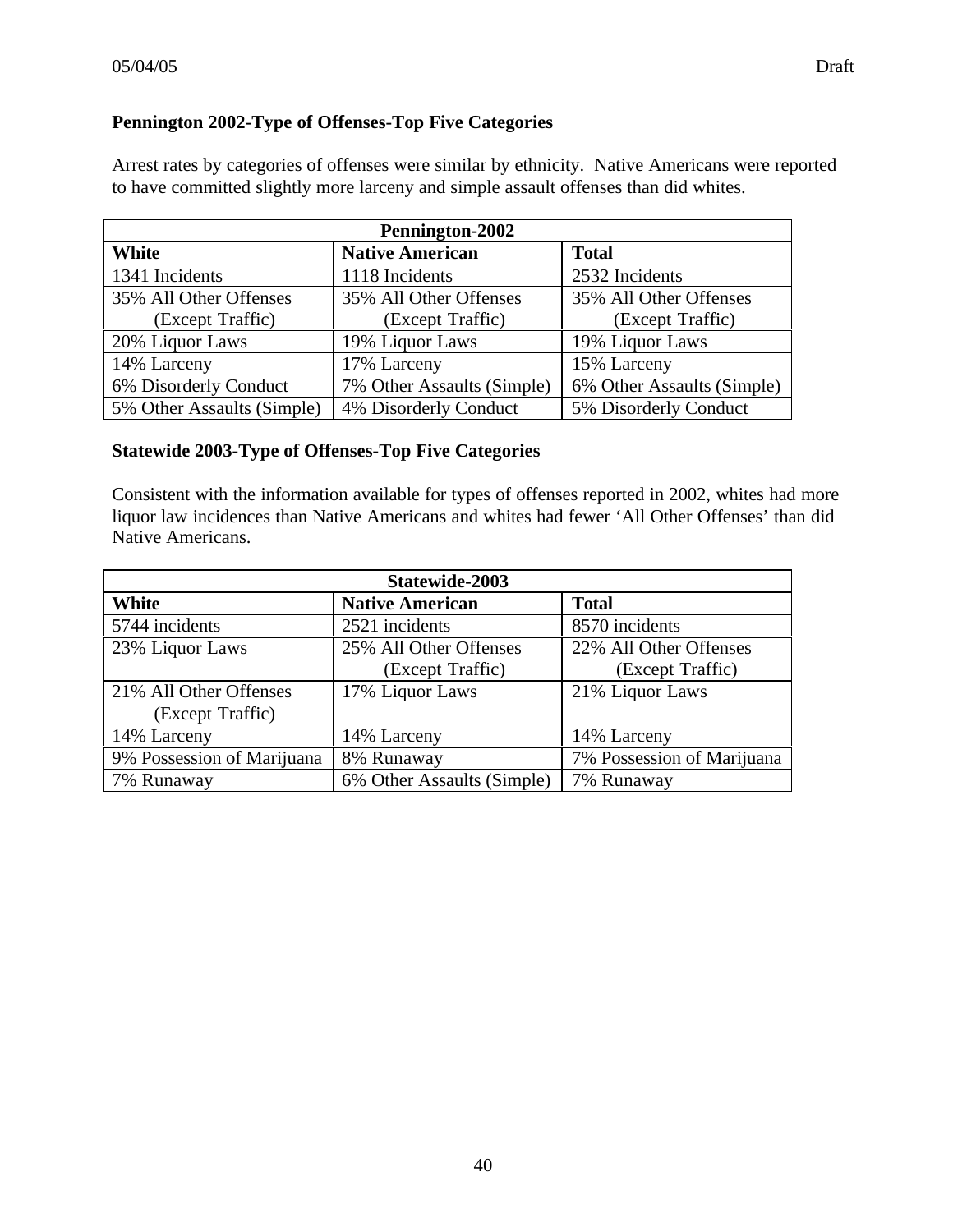## **Minnehaha 2003-Type of Offenses-Top Five Categories**

In Minnehaha County in 2003, possession of marijuana was more frequently indicated for whites than for Native Americans; and runaway and disorderly conduct offenses were more common for Native Americans than for whites.

| Minnehaha-2003           |                        |                          |  |
|--------------------------|------------------------|--------------------------|--|
| White                    | <b>Native American</b> | <b>Total</b>             |  |
| 1716 Incidents           | 310 Incidents          | 2190 Incidents           |  |
| 20% Liquor Laws          | 24% Runaway            | 20% Liquor Laws          |  |
| 16% Larceny              | 19% Liquor Laws        | 16% Larceny              |  |
| 16% Possession Marijuana | 16% Larceny            | 14% Runaway              |  |
| 12% Runaway              | 10% Disorderly Conduct | 13% Possession Marijuana |  |
| 12% All Other Offenses   | 10% All Other Offenses | 12% All Other Offenses   |  |
| (Except Traffic)         | (Except Traffic)       | (Except Traffic)         |  |

#### **Pennington 2003-Type of Offenses-Top Five Categories**

Arrest rates by categories of offenses were similar by ethnicity for reported offenses in 2003. Native Americans were reported to have committed fewer larceny and 'all other offenses' offenses and somewhat more disorderly conduct offenses than did whites. Each group had the same 'top five' offenses.

| Pennington-2003                                 |                            |                            |  |
|-------------------------------------------------|----------------------------|----------------------------|--|
| <b>Native American</b><br><b>Total</b><br>White |                            |                            |  |
| 1417 Incidents                                  | 1280 Incidents             | 2785 Incidents             |  |
| 40% All Other Offenses                          | 38% All Other Offenses     | 39% All Other Offenses     |  |
| (Except Traffic)                                | (Except Traffic)           | (Except Traffic)           |  |
| 18% Larceny                                     | 16% Larceny                | 17% Larceny                |  |
| 14% Liquor Laws                                 | 14% Liquor Laws            | 14% Liquor Laws            |  |
| 6% Other Assaults (Simple)                      | 6% Disorderly Conduct      | 6% Other Assaults (Simple) |  |
| 4% Disorderly Conduct                           | 5% Other Assaults (Simple) | 5% Disorderly Conduct      |  |

# **2. Decision Point: Intake Officer Decision**

Information was not available for the analysis of this decision point.

#### **3. Decision Point: Detention Summary by Detention Data Sets**

The table below presents the summary detention information for the three detention data sets, which are: Minnehaha County JDC, Pennington County JDC, and all other jails and JDC's. In this analysis, only one entry per person was used. Statewide, Native Americans comprised nearly onethird of the total detention population for 2002. Information on Hispanics was not an option for the Pennington County JDC.

#### **Ethnicity – 2002 One Case Per Person**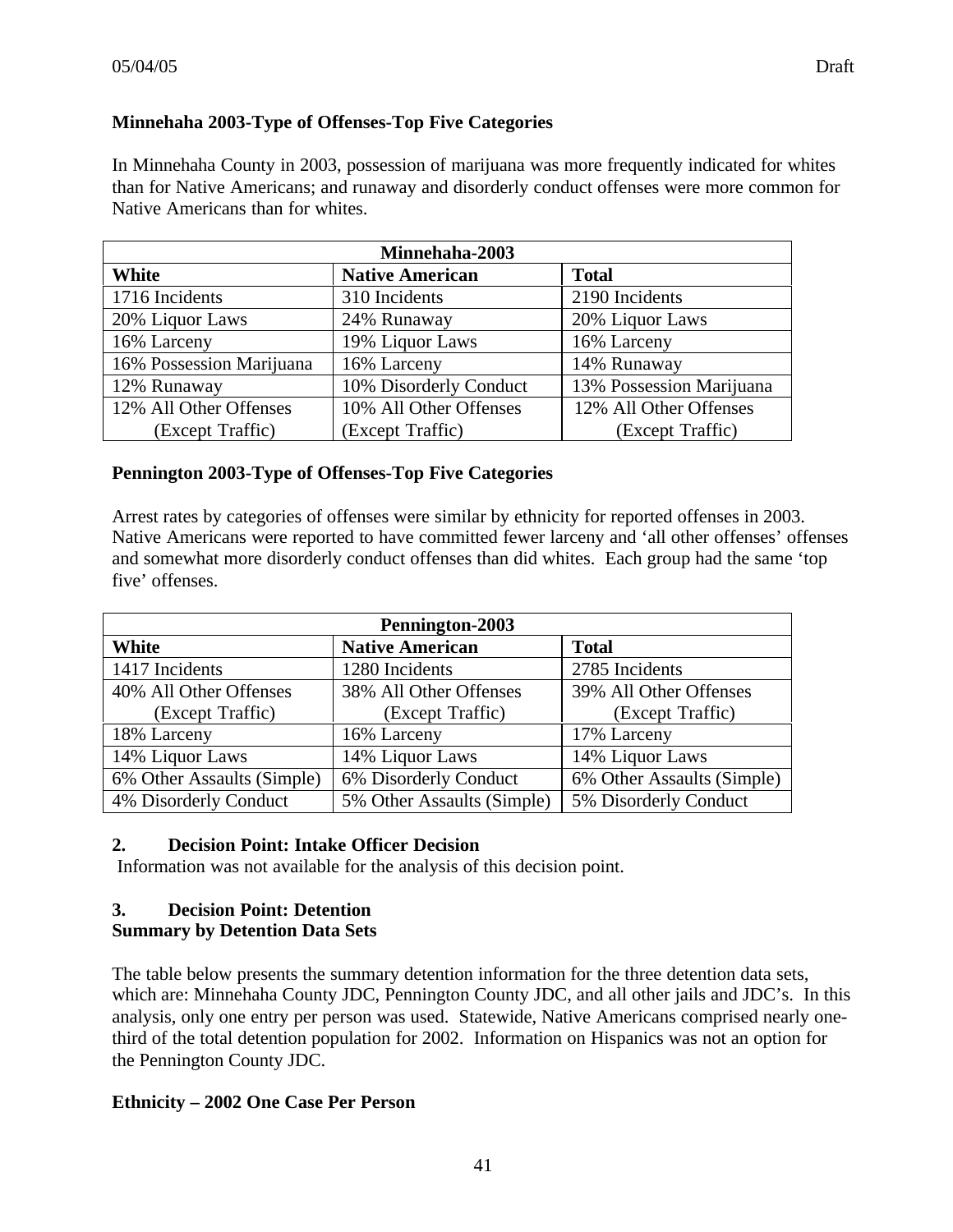| <b>Race/Ethnicity</b> | <b>All Others</b><br><b>Besides</b><br><b>Minnehaha</b><br>and | <b>Minnehaha</b><br>County | <b>Pennington</b><br><b>County</b> | <b>Total</b><br>All |
|-----------------------|----------------------------------------------------------------|----------------------------|------------------------------------|---------------------|
| Category              | <b>Pennington</b>                                              | JDC                        | JDC                                | <b>Detentions</b>   |
| Asian                 |                                                                | 9                          | 8                                  | 17                  |
|                       | $(0.0\%)$                                                      | $(1.4\%)$                  | $(0.9\%)$                          | $(0.9\%)$           |
| <b>Black</b>          | 5                                                              | 46                         | 17                                 | 68                  |
|                       | $(1.2\%)$                                                      | $(7.3\%)$                  | $(2.0\%)$                          | $(3.6\%)$           |
| Hispanic              | 3                                                              | 28                         | <b>NA</b>                          | 31                  |
|                       | $(0.7\%)$                                                      | $(4.4\%)$                  |                                    | $(1.6\%)$           |
| Native American       | 105                                                            | 139                        | 369                                | 613                 |
|                       | $(26.0\%)$                                                     | $(22.1\%)$                 | $(42.7\%)$                         | (32.3%)             |
| White                 | 288                                                            | 398                        | 468                                | 1154                |
|                       | $(71.3\%)$                                                     | $(63.2\%)$                 | $(54.2\%)$                         | $(60.8\%)$          |
| Other/Unknown         | 3                                                              | 10                         | 2                                  | 15                  |
|                       | $(0.7\%)$                                                      | $(1.6\%)$                  | $(0.2\%)$                          | $(0.8\%)$           |
| Total                 | 404                                                            | 630                        | 864                                | 1898                |

# **Main Detention Data Set (All Jails and JDC's – Minus Minnehaha County JDC and Pennington County JDC**

The assessment of the 'main' detention data set is outlined below. The three data sets (main, Pennington, and Minnehaha) are examined separately because of differing variables and ID designations. The 'main' detention data set includes all JDC's and other jail facilities with the exception of the JDC's in Pennington County and Minnehaha County. Because it was difficult to assess individual or incidence cases, the information presented below is based on the occurrences or 'incidences' in the data set and the last occurrence in the data set, if more than one.

It can be noted that Native Americans comprised 29.4 percent of all cases and 26.0 percent of the single event 'episodes' in 2002.

| <b>Ethnicity - 2002 One Case Per Person</b> |                  |                |  |  |
|---------------------------------------------|------------------|----------------|--|--|
| Category                                    | <b>Frequency</b> | <b>Percent</b> |  |  |
| <b>Black</b>                                |                  | 1.2            |  |  |
| Hispanic                                    |                  |                |  |  |
| Native American                             | 105              | 26.0           |  |  |
| White                                       | 288              | 71.3           |  |  |
| Unknown                                     |                  |                |  |  |
| Total                                       |                  |                |  |  |

# **Main Detention Data Set**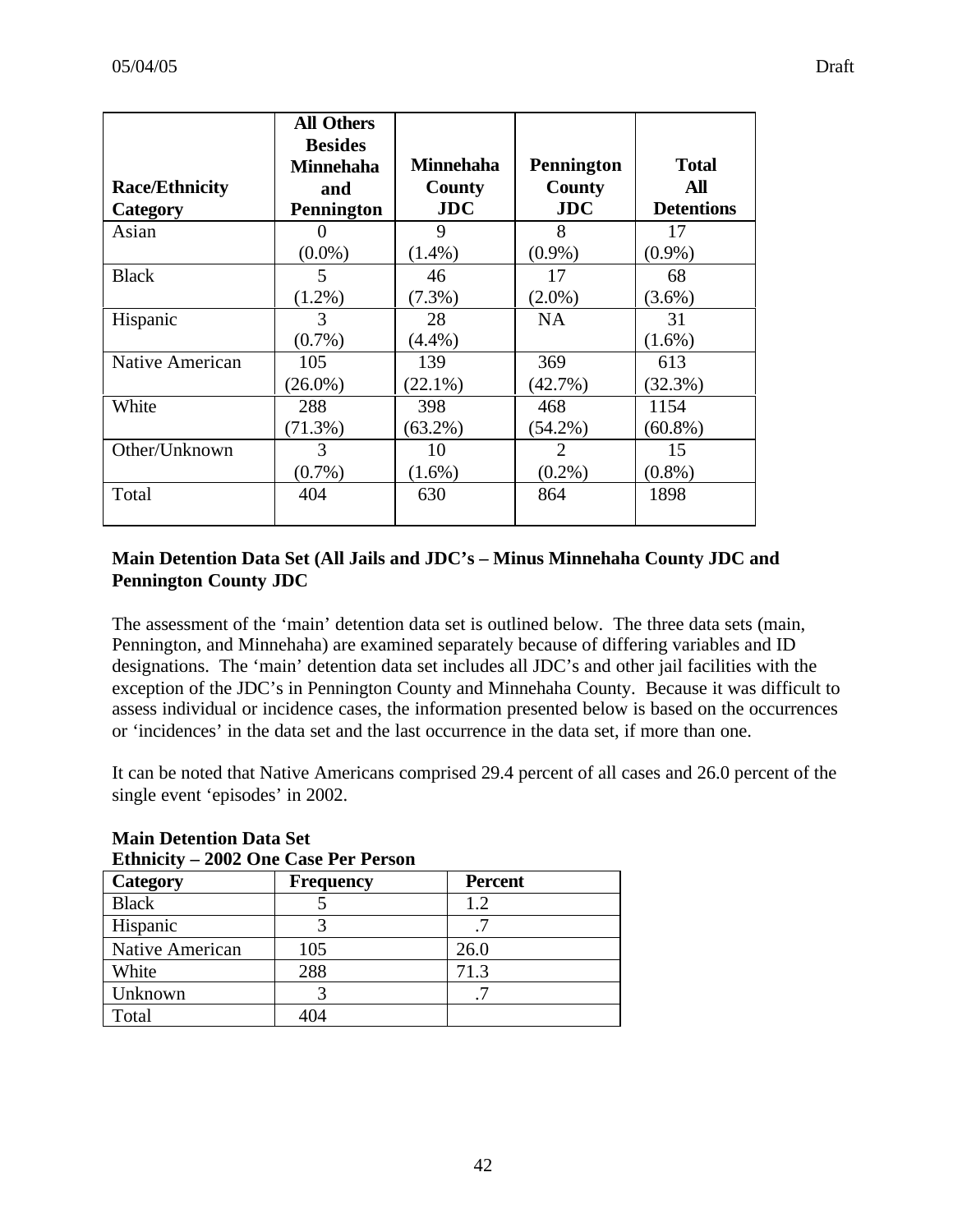| Lama<br><b>2002 THE POSSIBIC CASES</b> |                  |                |  |
|----------------------------------------|------------------|----------------|--|
| Category                               | <b>Frequency</b> | <b>Percent</b> |  |
| <b>Black</b>                           |                  | 1.1            |  |
| Hispanic                               |                  |                |  |
| Native American                        | 284              | 29.4           |  |
| White                                  | 659              | 68.1           |  |
| Unknown                                |                  | .4             |  |
| Total                                  | 967              |                |  |

# **Main Detention Data Set Ethnicity – 2002 All Possible Cases**

In looking at detention information by ethnicity and gender, it was found that Native Americans comprised nearly 35 percent (42/119) of the detained females, and about 22 (63/285) percent of detained males.

#### **Main Detention Data Set Ethnicity – 2002 One Case Per Person**

|                 | <b>Frequency</b> |              | <b>Percent</b> |              |
|-----------------|------------------|--------------|----------------|--------------|
| Category        | <b>Females</b>   | <b>Males</b> | <b>Females</b> | <b>Males</b> |
| <b>Black</b>    |                  |              | 20.0           | 80.0         |
| Hispanic        |                  |              | 66.7           | 33.3         |
| Native American | 42               | 63           | 40.0           | 60.0         |
| White           | 73               | 215          | 25.4           | 74.6         |
| Unknown         |                  |              | 33.3           | 66.7         |
| Total           | 119              | 285          | 29.4           | 70.6         |

#### **Main Detention Data Set Ethnicity – 2002 All Possible Cases**

|                 | <b>Percent</b><br><b>Frequency</b> |              |                |              |
|-----------------|------------------------------------|--------------|----------------|--------------|
|                 |                                    |              |                |              |
| Category        | <b>Females</b>                     | <b>Males</b> | <b>Females</b> | <b>Males</b> |
| <b>Black</b>    |                                    |              | 18.2           | 81.9         |
| Hispanic        |                                    |              | 77.8           | 22.2         |
| Native American | 100                                | 184          | 35.2           | 64.8         |
| White           | 173                                | 486          | 26.3           | 73.7         |
| Unknown         |                                    |              | 50.0           | 50.0         |
| Total           | 284                                | 683          | 29.4           | 70.6         |

# **Days in Detention**

In examining the number of days spent in detention of those who stayed at least some time in the detention centers, it was found that Native Americans averaged more days than did whites. Native Americans had significantly ( $p < .001$ ) greater severity of offenses, explaining some of the differences in days in detention by race. To further assess these differences in days and make greater sense out of the results, one would need to know other reasons for incarceration, distances from county of residence, past criminal history, family situations, resources in home community, etc.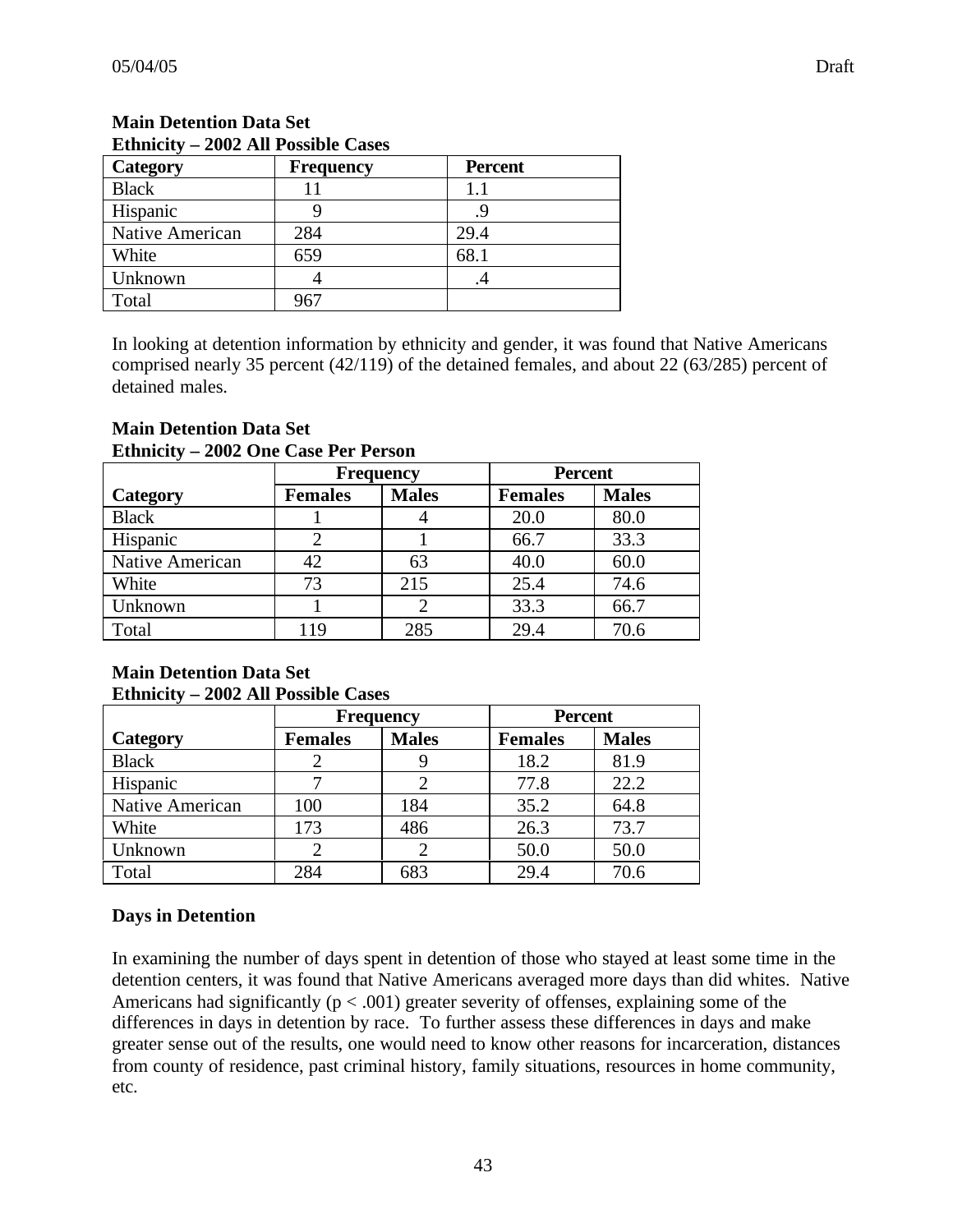| Days in Detention – One Case Per Person - 2002 |                       |                  |                    |  |  |  |
|------------------------------------------------|-----------------------|------------------|--------------------|--|--|--|
|                                                | <b>Mean Number of</b> | <b>Standard</b>  |                    |  |  |  |
| <b>Gender Groups</b>                           | Davs                  | <b>Deviation</b> | <b>Probability</b> |  |  |  |
| Females                                        | 21.7                  | 56.5             |                    |  |  |  |
| Males                                          | 12.9                  | 29.5             |                    |  |  |  |

# **Main Detention Data Set**

Native Americans 24.1 46.2 Whites 11.7 26.6

\*Signficant

**Ethnic Groups**

Unequal variance = Satterthwaite correction for both above

| Days in Detention – All Possible Cases - 2002 |                       |                  |                    |  |
|-----------------------------------------------|-----------------------|------------------|--------------------|--|
|                                               | <b>Mean Number of</b> | <b>Standard</b>  |                    |  |
| <b>Gender Groups</b>                          | <b>Days</b>           | <b>Deviation</b> | <b>Probability</b> |  |
| Females                                       | 17.8                  | 46.6             | .25                |  |
| Males                                         | 14.2                  | 35.6             |                    |  |
| <b>Ethnic Groups</b>                          |                       |                  |                    |  |
| <b>Native Americans</b>                       | 20.3                  | 46.3             | $.001*$            |  |
| Whites                                        | 11.5                  | 27.8             |                    |  |

# **Main Detention Data Set**

\*Signficant

#### **Minnehaha County Detention Information for 2002**

The results for Minnehaha County are presented by number of individuals (630 distinct individuals) and incidences (855 distinct incidences by the 630 persons for an average of 1.36 per individual). Native Americans comprised 22.1 percent of the persons and 21.3 percent of the incidences, while whites accounted for 63.2 percent of the individuals and 63.6 percent of the incidences.

#### **Minnehaha County JDC Ethnicity – 2002 One Case Per Person**

| <i>L</i> umer,<br>one case I et l'elbon |                  |                |  |  |
|-----------------------------------------|------------------|----------------|--|--|
| Category                                | <b>Frequency</b> | <b>Percent</b> |  |  |
| Asian                                   |                  | 1.4            |  |  |
| <b>Black</b>                            | 46               | 7.3            |  |  |
| Hispanic                                | 28               | 4.4            |  |  |
| Native American                         | 139              | 22.1           |  |  |
| White                                   | 398              | 63.2           |  |  |
| Other                                   | 10               | 1.6            |  |  |
| Total                                   | 630              |                |  |  |

.03\*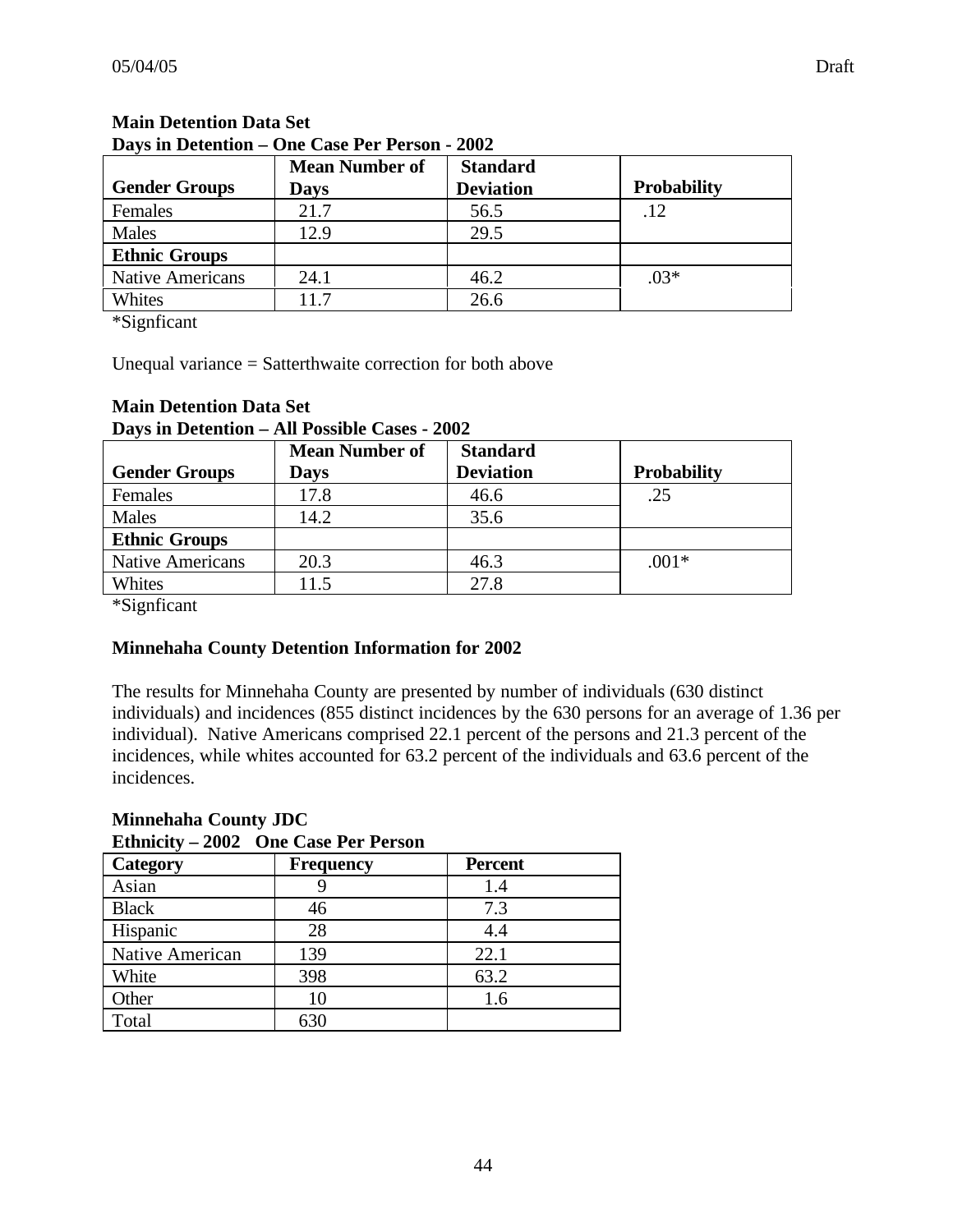| Lamnuty<br>$2002$ The Possible Cases |                  |                |  |  |
|--------------------------------------|------------------|----------------|--|--|
| <b>Category</b>                      | <b>Frequency</b> | <b>Percent</b> |  |  |
| Asian                                | 16               | 1.9            |  |  |
| <b>Black</b>                         | 68               | 8.0            |  |  |
| Hispanic                             | 36               | 4.2            |  |  |
| Native American                      | 182              | 21.3           |  |  |
| White                                | 540              | 63.2           |  |  |
| Other                                | 13               | 1.5            |  |  |
| Total                                | 855              |                |  |  |

## **Minnehaha County JDC Ethnicity – 2002 All Possible Cases**

In examining gender, it can be seen that males outnumber females by nearly a two to one margin. There were notable exceptions for Asians and Native Americans in which there were nearly an equal proportion of males and females.

#### **Minnehaha County JDC Ethnicity by Gender – 2002 One Case Per Person**

|                 | <b>Frequency</b> |              | <b>Percent</b> |              |
|-----------------|------------------|--------------|----------------|--------------|
| Category        | <b>Females</b>   | <b>Males</b> | <b>Females</b> | <b>Males</b> |
| Asian           |                  |              | 44.4           | 55.6         |
| <b>Black</b>    | 13               | 33           | 28.3           | 71.7         |
| Hispanic        |                  | 19           | 32.1           | 67.9         |
| Native American | 65               | 74           | 46.8           | 53.2         |
| White           | 143              | 255          | 35.9           | 64.1         |
| Other           |                  |              | 20.0           | 80.0         |
| Total           | 236              | 394          | 37.5           | 62.5         |

# **Minnehaha County JDC Ethnicity by Gender – 2002 All Possible Cases**

|                 | <b>Frequency</b> |              | <b>Percent</b> |              |
|-----------------|------------------|--------------|----------------|--------------|
| Category        | <b>Females</b>   | <b>Males</b> | <b>Females</b> | <b>Males</b> |
| Asian           |                  | 8            | 50.0           | 50.0         |
| <b>Black</b>    | 20               | 48           | 29.4           | 70.6         |
| Hispanic        | 10               | 26           | 27.8           | 72.2         |
| Native American | 91               | 91           | 50.0           | 50.0         |
| White           | 198              | 342          | 36.7           | 63.3         |
| Other           |                  | 11           | 15.4           | 84.6         |
| Total           | 329              | 526          | 38.5           | 61.5         |

There were no significant differences by gender or ethnicity in the amount of time in detention either by last occurrence or by incidences. The severity of the offenses committed by white (mean  $= 13.2$ ) adolescents were significantly ( $p = .01$ ) greater than those of Native Americans (12.4).

# **Days in Detention (Time Out minus Time In)**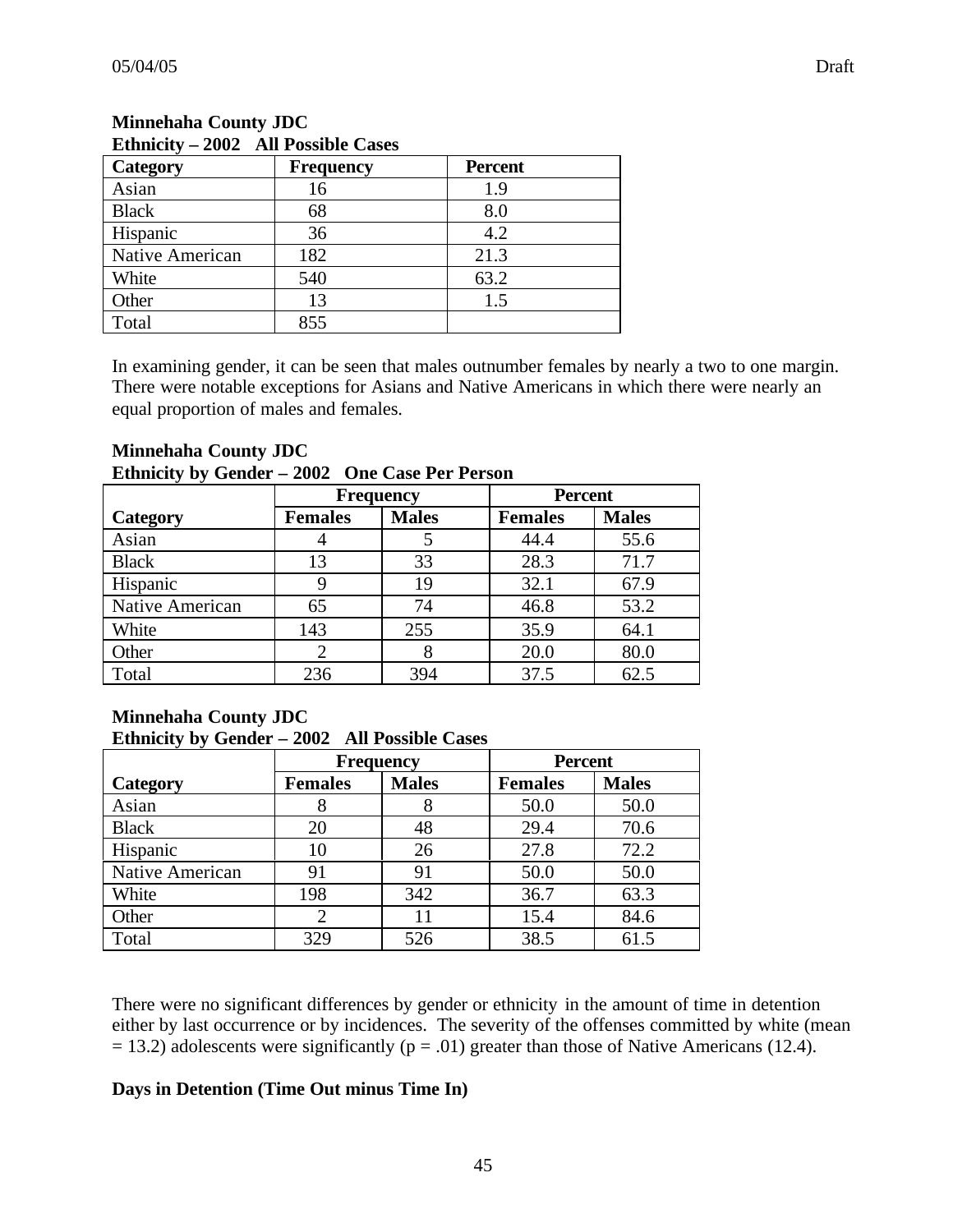|                         | <b>Mean Number of</b> | <b>Standard</b>  |                    |
|-------------------------|-----------------------|------------------|--------------------|
| <b>Gender Groups</b>    | Days                  | <b>Deviation</b> | <b>Probability</b> |
| Females                 | 19.9                  | 30.9             | .60                |
| Males                   | 18.6                  | 26.5             |                    |
| <b>Ethnic Groups</b>    |                       |                  |                    |
| <b>Native Americans</b> | 17.1                  | 23.6             | .34                |
| Whites                  | 19.8                  | 27.3             |                    |

# **2002-Minnehaha County JDC One Case Per Person**

#### **Days in Detention (Time Out minus Time In) 2002-Minnehaha County JDC All Possible Cases**

| <b>Gender Groups</b>    | <b>Mean Number of</b> | <b>Standard</b>  | <b>Probability</b> |
|-------------------------|-----------------------|------------------|--------------------|
|                         | <b>Days</b>           | <b>Deviation</b> |                    |
| Females                 | 18.3                  | 28.7             | .81                |
| Males                   | 17.8                  | 24.9             |                    |
| <b>Ethnic Groups</b>    |                       |                  |                    |
| <b>Native Americans</b> | 16.6                  | 25.3             | .47                |
| Whites                  | 18.2                  | 27.0             |                    |

Actual days sentenced was another factor considered in the analysis. There were no significant differences in days sentenced as a sanction by gender or ethnicity. The offenses committed by whites (mean = 13.5) were significantly ( $p = .01$ ) more severe than those committed by Native Americans (12.2).

#### **Days Sentenced**

**2002-Minnehaha County JDC One Case Per Person**

| <b>Gender Groups</b>    | <b>Mean Number of</b><br><b>Days Sentenced</b> | <b>Standard</b><br><b>Deviation</b> | <b>Probability</b> |
|-------------------------|------------------------------------------------|-------------------------------------|--------------------|
| Females                 | 4.27                                           | 15.3                                | .42                |
| Males                   | 5.73                                           | 25.0                                |                    |
| <b>Ethnic Groups</b>    |                                                |                                     |                    |
| <b>Native Americans</b> | 2.94                                           | 17.4                                | .11                |
| Whites                  | 6.58                                           | 24.9                                |                    |

# **Days Sentenced**

**2002-Minnehaha County JDC All Possible Cases**

| <b>Gender Groups</b>    | <b>Mean Number of</b><br><b>Standard</b><br><b>Deviation</b><br><b>Days Sentenced</b> |      | <b>Probability</b> |
|-------------------------|---------------------------------------------------------------------------------------|------|--------------------|
| Females                 | 4.27                                                                                  | 15.1 | .23                |
| Males                   | 6.05                                                                                  | 24.0 |                    |
| <b>Ethnic Groups</b>    |                                                                                       |      |                    |
| <b>Native Americans</b> | 3.05                                                                                  | 17.6 | .11                |
| Whites                  | 5.93                                                                                  | 22.1 |                    |

# **Pennington County Detention Information for 2002**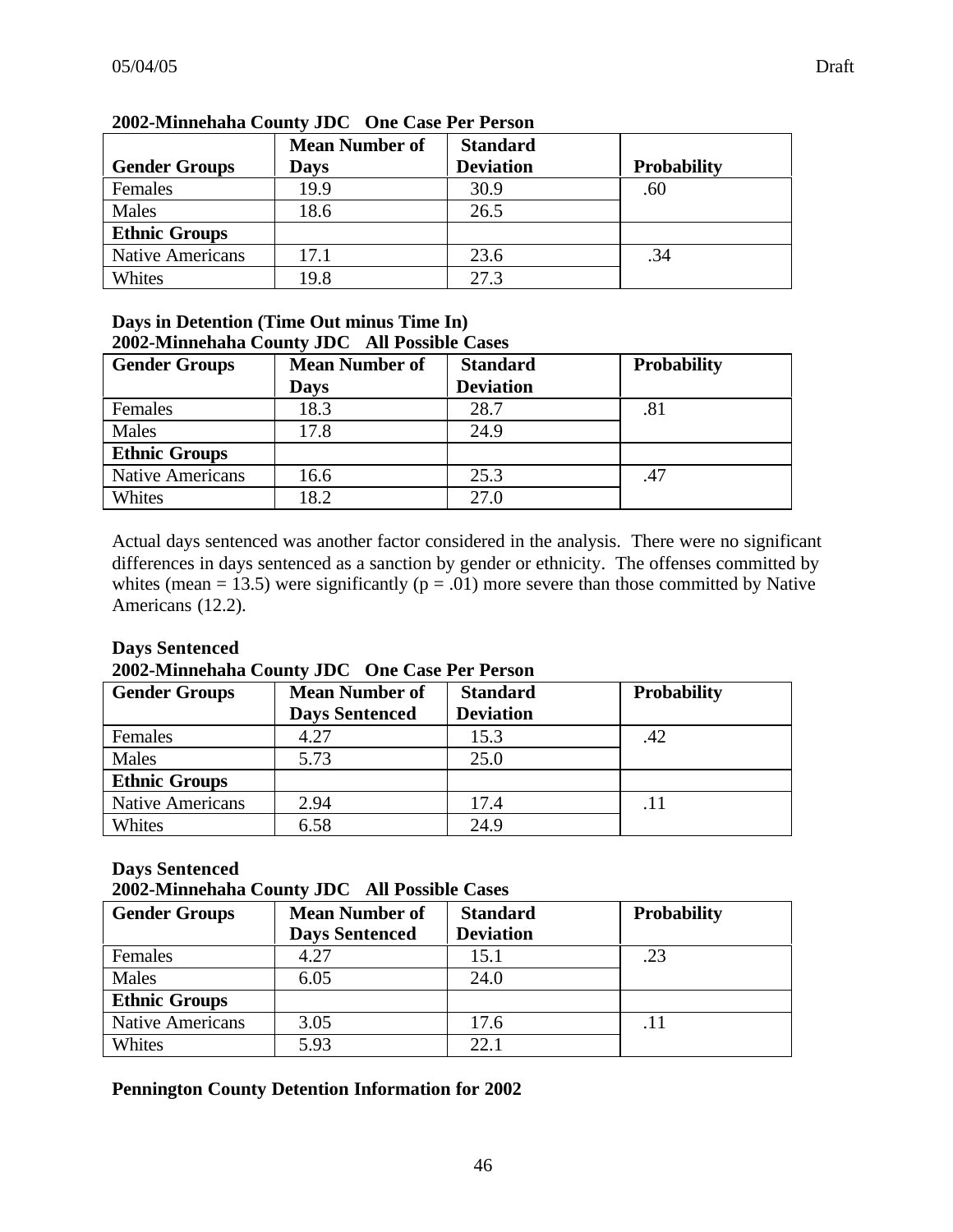The results for Pennington County are presented by number of individuals (864 distinct individuals) and incidences (2347). This is not a true incident, but rather the number of offenses charged in the law enforcement contact. The days of detention are listed the same for each offense. For example, a person could be stopped by law enforcement and arrested for theft, unauthorized use of vehicle, and runaway. These will be listed as three offenses in the detention data set with 8 days listed for each offense. Native Americans comprised 42.7 percent of the persons and 50.1 percent of the entries in the data set, while whites account for 54.2 percent of the individuals and 46.9 percent of the 'incidences' or entries.

| Ethnicity – 2002 One Case Per Person |                  |                |  |  |  |
|--------------------------------------|------------------|----------------|--|--|--|
| Category                             | <b>Frequency</b> | <b>Percent</b> |  |  |  |
| Asian                                |                  | .9             |  |  |  |
| <b>Black</b>                         | 17               | 2.0            |  |  |  |
| Native American                      | 369              | 42.7           |  |  |  |
| White                                | 468              | 54.2           |  |  |  |
| Other                                |                  |                |  |  |  |
| Total                                | 864              |                |  |  |  |

# **Pennington County JDC**

#### **Pennington County JDC Ethnicity – 2002 All Cases**

| <b>LIGILIA</b> CIVY<br>$\sim$ |                  |                |  |  |
|-------------------------------|------------------|----------------|--|--|
| <b>Category</b>               | <b>Frequency</b> | <b>Percent</b> |  |  |
| Asian                         | 28               | 1.2            |  |  |
| <b>Black</b>                  | 39               | 1.7            |  |  |
| Native American               | 1177             | 50.1           |  |  |
| White                         | 1100             | 46.9           |  |  |
| Other                         |                  |                |  |  |
| Total                         | 2347             |                |  |  |

In examining gender, it can be seen that males outnumber females by nearly a two to one margin. In looking at individuals, there are higher proportions of females for Blacks and Native Americans.

# **Pennington County JDC**

**Ethnicity by Gender – 2002 One Case Per Person**

| Category        | <b>Frequency</b> |              | <b>Percent</b> |              |
|-----------------|------------------|--------------|----------------|--------------|
|                 | <b>Females</b>   | <b>Males</b> | <b>Females</b> | <b>Males</b> |
| Asian           |                  |              | 25.0           | 75.0         |
| <b>Black</b>    |                  | 10           | 41.2           | 58.8         |
| Native American | 160              | 209          | 43.4           | 56.6         |
| White           | 149              | 319          | 31.8           | 68.2         |
| Other           |                  |              | 50.0           | 50.0         |
| Total           | 319              | 545          | 36.9           | 63.1         |

#### **Pennington County JDC Ethnicity by Gender – 2002 All Possible Cases**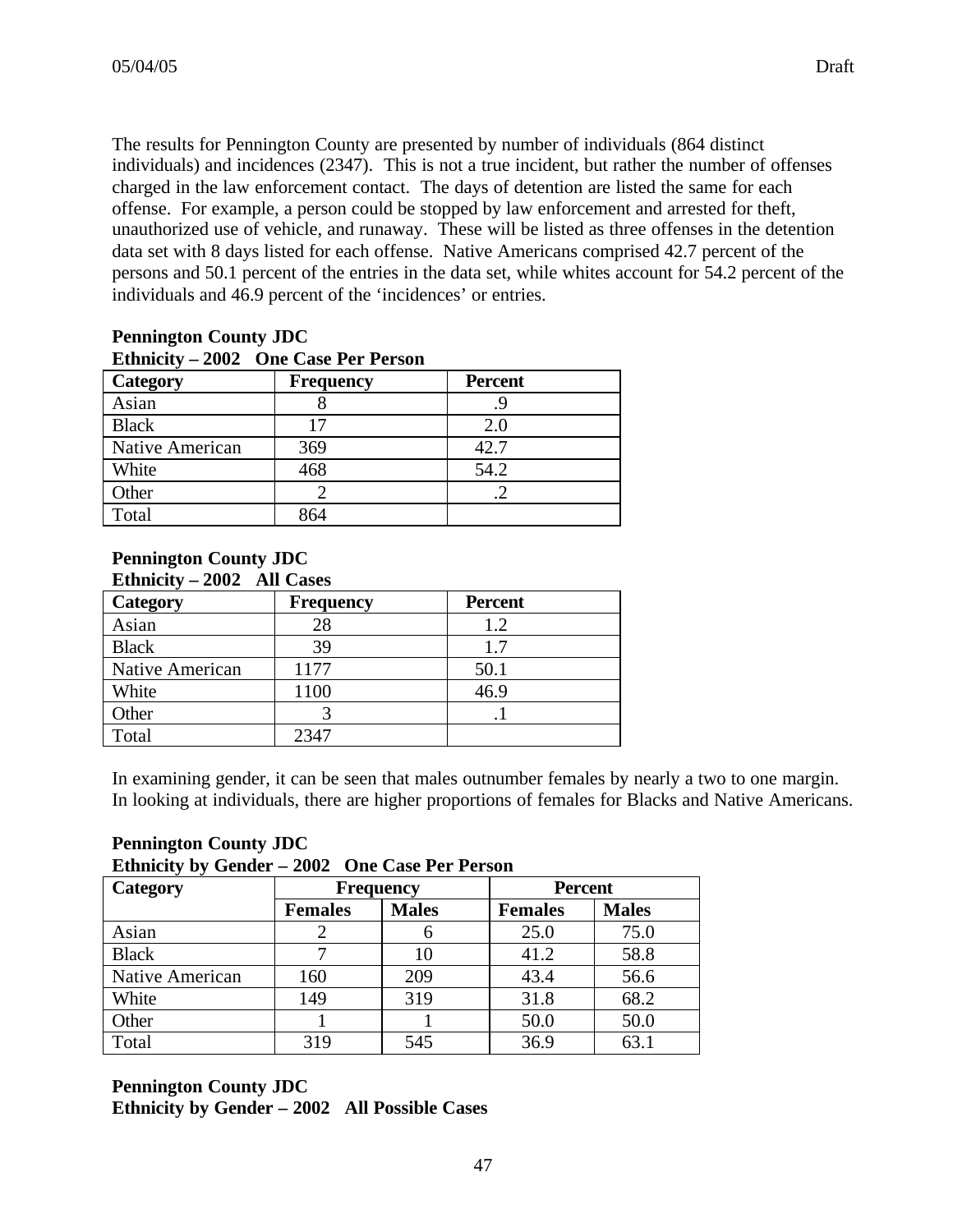| Category        | <b>Frequency</b> |              | <b>Percent</b> |              |
|-----------------|------------------|--------------|----------------|--------------|
|                 | <b>Females</b>   | <b>Males</b> | <b>Females</b> | <b>Males</b> |
| Asian           | 13               | 15           | 46.4           | 53.6         |
| <b>Black</b>    | 11               | 28           | 28.2           | 71.8         |
| Native American | 437              | 740          | 37.1           | 62.9         |
| White           | 361              | 739          | 32.8           | 67.2         |
| Other           |                  |              | 33.3           | 66.7         |
| Total           | 823              | 1524         | 35.1           | 64.9         |

In general there was little difference by gender or ethnicity in the amount of time in detention either by individuals' last occurrence or by incidences. Males (33.6) did receive significantly more days than females (26.5), based on one contact per person.

Males committed significantly  $(p=.001)$  more severe offenses than did females, but there were no differences by race in the severity of offenses.

#### **Pennington County JDC**

#### **Days in Detention (of those with greater than zero days) 2002- One Case Per Person**

|                         | <b>Mean Number of</b> | <b>Standard</b>  |                    |
|-------------------------|-----------------------|------------------|--------------------|
| <b>Gender Groups</b>    | <b>Days</b>           | <b>Deviation</b> | <b>Probability</b> |
| Females                 | 26.5                  | 26.1             | $.001*$            |
| Males                   | 33.6                  | 36.3             |                    |
| <b>Ethnic Groups</b>    |                       |                  |                    |
| <b>Native Americans</b> | 30.3                  | 36.8             | .23                |
| Whites                  | 32.7                  | 29.0             |                    |

\*Significant

#### **Pennington County JDC**

**Days in Detention (of those with greater than zero days)**

#### **2002- All Possible Cases**

|                         | <b>Mean Number of</b> | <b>Standard</b>  |                    |
|-------------------------|-----------------------|------------------|--------------------|
| <b>Gender Groups</b>    | <b>Days</b>           | <b>Deviation</b> | <b>Probability</b> |
| Females                 | 27.3                  | 25.8             | .28                |
| Males                   | 30.7                  | 33.2             |                    |
| <b>Ethnic Groups</b>    |                       |                  |                    |
| <b>Native Americans</b> | 28.9                  | 33.9             | .61                |
| Whites                  | 30.5                  | 28.3             |                    |

#### **4. Decision Point: Temporary Custody Hearing**

Information was not available for the analysis of this decision point.

#### **5. Decision Point: State's Attorney Action**

Information was not available for the analysis of this decision point.

#### **6. Decision Point: Adjudication of Adolescents**

# **Procedure: All Cases in Data Set and Individual Cases**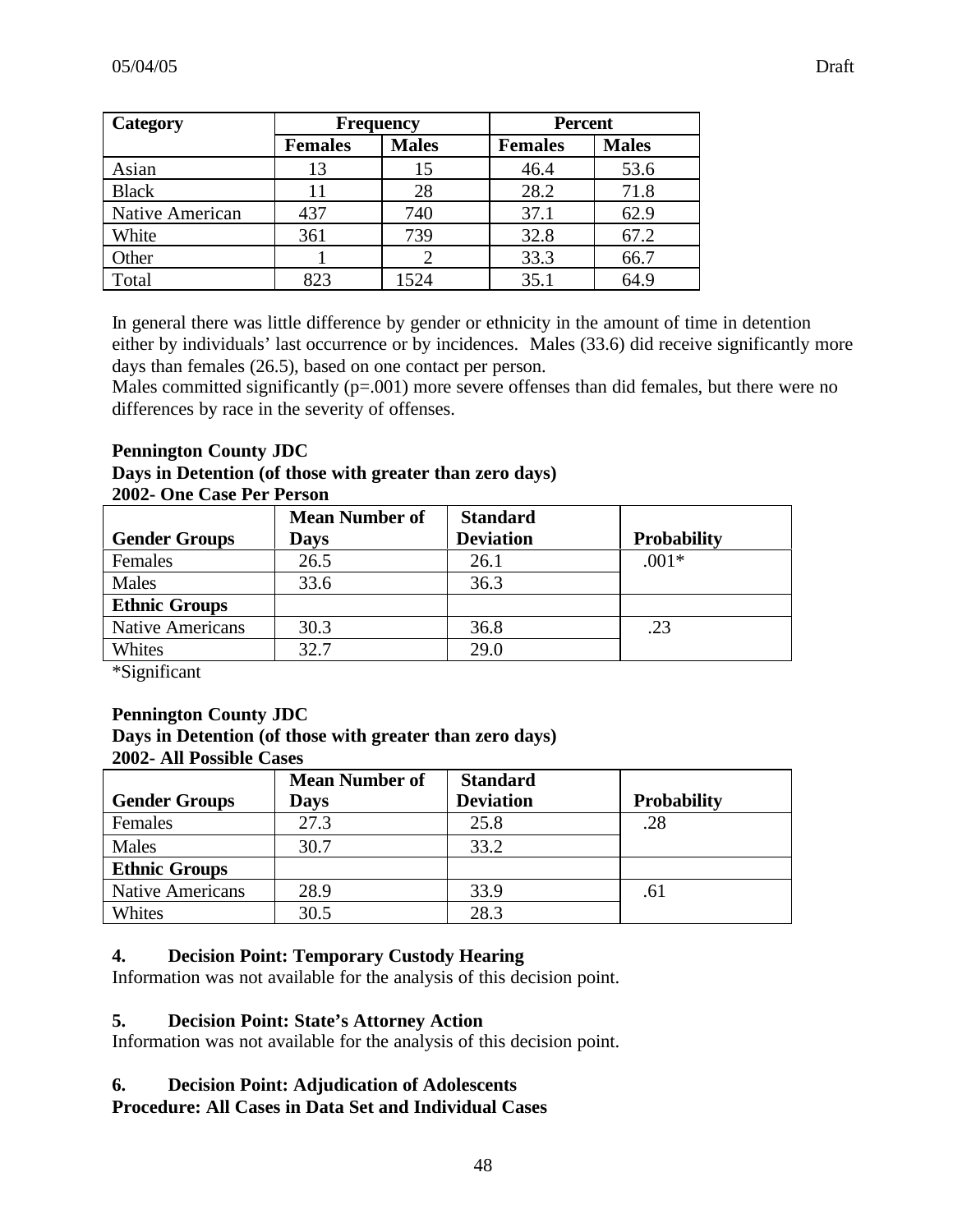It was assumed that if a person was in the sentencing file, he/she would have been formally adjudicated. To make certain that the 'paper' work and the data entry was completed, persons with disposition dates in 2005 were excluded from the analysis. In examining the percent of Native American adolescents between the demographic file and the combined demographic and sentencing file, it can be noted from the tables below that Native Americans comprised 16 percent of the demographic data set and 17.9 percent of the combined demographic and sentencing file, while whites constituted 81 percent of the demographic file and 78.8 percent of the combined demographic and sentencing file. Several data problems exist: 1) of the 10,078 persons in the sentencing file, 2441 could not be matched by UJSID number with persons in the demographic file, reducing the number of persons to 7667. Of the 7667, race was missing on 1757 or 22.9 percent of the cases. However, in considering significant differences in disposition values between those with race designated and those with race missing, there were only minor differences between the two groups (race designated/not designated).

Race was marginally statistically significant ( $p = .05$ ) when considered in the two variable assessment of race and adjudicated/not adjudicated. However, when race was considered in a multivariate statistical analysis procedure (logistic regression) it was not a significant factor in determining adjudication status. From the table below, it can be noted that a relatively consistent percent of whites/Native Americans between the sentence file and the demographic file.

| Race            | Percent by<br><b>Race in</b><br>Demographic<br>the File | <b>Percent Combined</b><br>Demographic and<br><b>Sentence File: Multiple</b><br><b>Entries Per Person</b> | <b>Percent Combined</b><br>Demographic and<br><b>Sentence File: Single</b><br><b>Entry per Person</b> |
|-----------------|---------------------------------------------------------|-----------------------------------------------------------------------------------------------------------|-------------------------------------------------------------------------------------------------------|
| Native American | 16.0%                                                   | 17.9%                                                                                                     | 20.1%                                                                                                 |
|                 | 1881                                                    | 2441                                                                                                      | 1186                                                                                                  |
| White           | 81.0%                                                   | 78.8%                                                                                                     | 76.3%                                                                                                 |
|                 | 9553                                                    | 10761                                                                                                     | 4509                                                                                                  |

Source: UJS

In the adjudication analyses, juveniles had been 'convicted' of delinquency, CHINS, or both CHINS and delinquency types of offenses. In the logistic regression procedure, race was not significantly related to adjudication status. In fact, race did not meet the cutoff values needed for inclusion in the final regression equation. However, the other factors listed in the table below were statistically significantly related. Higher Wald values are indicative of the importance of those factors in predicting adjudication. The number of times on probation and pre-hearing detention were the best variables in assessing adjudication status.

#### **Adjudicated: Statistical Procedure = Logistic Regression**

| <b>Factor</b> | Wald  | Probability | <b>Comments</b>                               |
|---------------|-------|-------------|-----------------------------------------------|
| Race          |       |             | Race was not selected in the backward         |
|               |       |             | conditional method                            |
| Gender        | 8.2   | $.004*$     | Females more likely to be adjudicated         |
| Circuit       | 119.7 | $.001*$     | Circuit 1 had higher percent; Circuit 6 lower |
|               |       |             | percent adjudicated                           |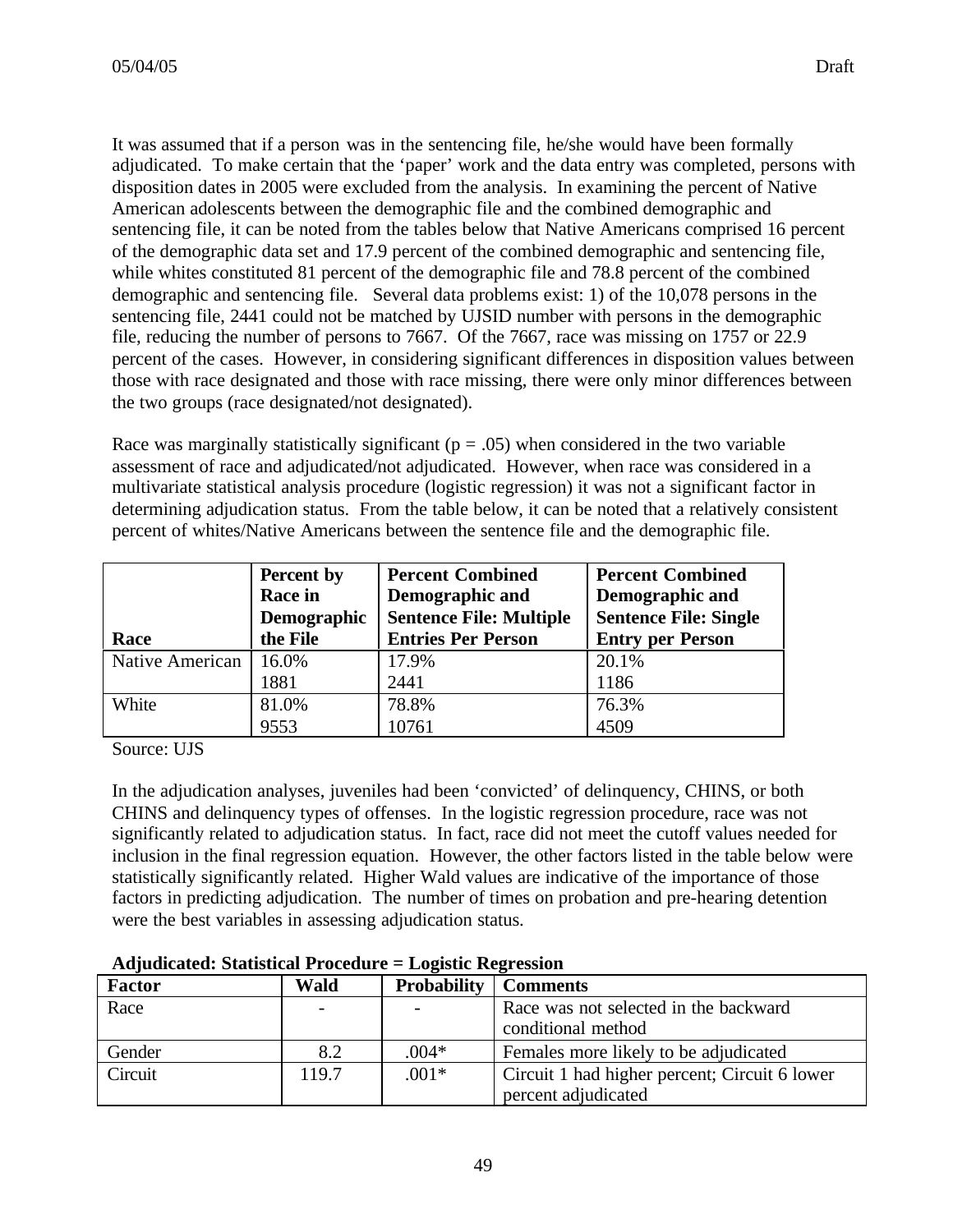| Pre-Hearing           | 696.4  | $.001*$ | Pre-hearing detention $=$ greater likelihood of |  |
|-----------------------|--------|---------|-------------------------------------------------|--|
| Detention             |        |         | being adjudicated                               |  |
| Severity of Offense   | 57.9   | $.001*$ | More severe the offense $=$ greater the         |  |
|                       |        |         | likelihood of being adjudicated                 |  |
| Age                   | 91.4   | $.001*$ | Younger more likely to be adjudicated           |  |
| Number of Times in    | 3448.7 | $.001*$ | More times on probation $=$ greater likelihood  |  |
| <b>Probation File</b> |        |         | of being adjudicated                            |  |

\*Significant  $R-Square = .56$ 

Source: UJS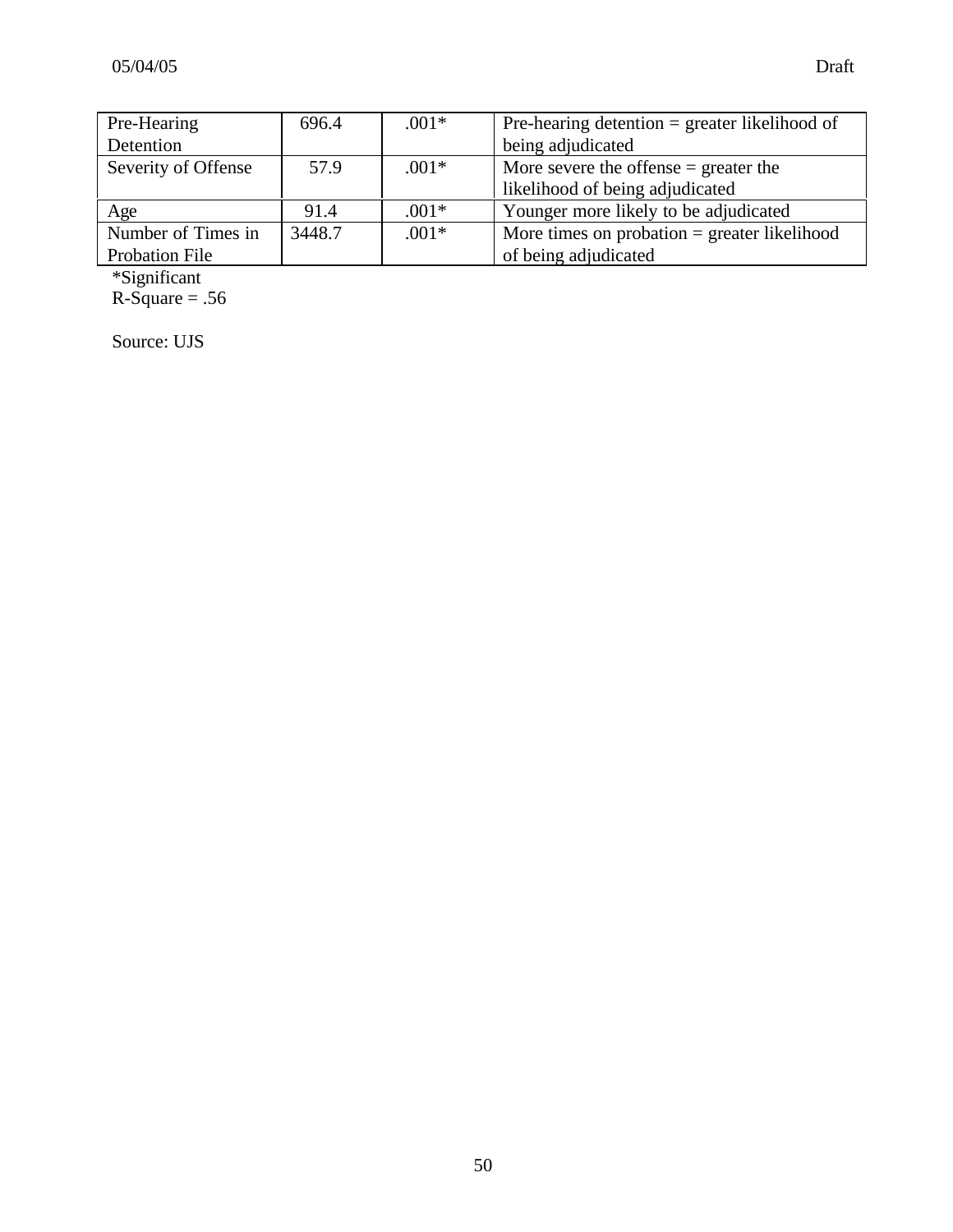# **7. Decision Point: Dispositions Disposition Information for UJS Data-Summary of Results Summary of Statewide Results**

To increase the validity of the results, three methods were used in the analyses of the dispositional information: 1) using all eligible entries allowing for multiple cases per person; 2) using all eligible entries allowing for multiple cases per person for the last four years; 3) and, selecting one case per person with the most severe offense used as the selection criterion (for those with more than one entry in the system).

In examining the state-wide disposition results, in can be noted that overall there was only one (incarceration time) difference by race. For Method 2, Native Americans (37 days) were found to have significantly higher detention time than whites (30 days). The most important factors in determining time or amounts were: severity of offense, circuit, pre-hearing detention, and age.

| <b>Disposition</b>        | <b>Method 1:</b><br><b>Multiple Cases</b><br>All | <b>Method 2:</b><br><b>Multiple</b><br><b>Cases-2001-</b><br>2004 | <b>Method 3:</b><br><b>Most Severe</b><br><b>Offense</b> | <b>Overall</b><br><b>Results</b> |
|---------------------------|--------------------------------------------------|-------------------------------------------------------------------|----------------------------------------------------------|----------------------------------|
|                           |                                                  |                                                                   |                                                          |                                  |
| <b>Detention Time</b>     | Race: $p = .39$                                  | Race: $p = .15$                                                   | Race: $p = .34$                                          | Not significant                  |
| <b>Incarceration Time</b> | Race: $p = .06$                                  | Race: $p = .04*$<br>Interaction                                   | Race: $p = .73$                                          | Not significant                  |
| Probation Time            | Race: $p = .57$                                  | Race: $p = .50$                                                   | Race: $p = .26$                                          | Not significant                  |
| <b>Community Service</b>  | Race: $p = .93$                                  | Race: $p = .72$                                                   | Race: $p = .73$                                          | Not significant                  |
| Time                      |                                                  |                                                                   |                                                          |                                  |
| Fine Amount               | Race: $p = .51$                                  | Race: $p = .23$                                                   | Race: $p = .11$                                          | Not significant                  |
| <b>Restitution Amount</b> | Race: $p = .06$                                  | Race: $p = .85$                                                   | Race: $p = .16$                                          | Not significant                  |
| Drivers License           | Race: $p = .57$                                  | Race: $p = .49$                                                   | Race: $p = .11$                                          | Not significant                  |
| Suspended                 |                                                  |                                                                   |                                                          |                                  |

#### **Summary of Disposition Results-Statewide**

\*Statistically significant

Detention time was converted to days.

Incarceration time was converted to days.

Probation time is months.

Community service time is hours.

Fine amount is dollars.

Restitution amount is dollars.

Drivers license suspended time was converted to days.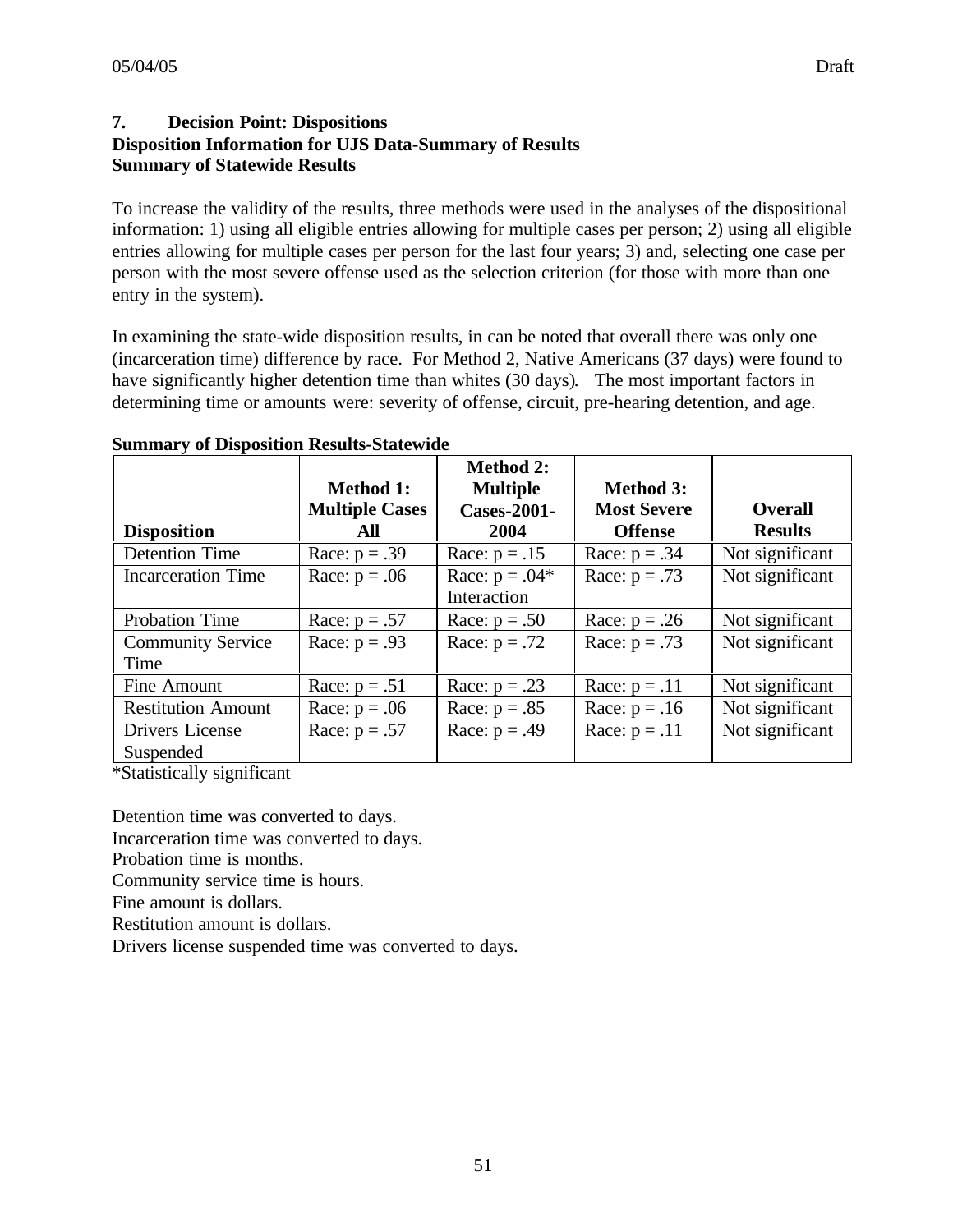#### **Summary of Disposition Results-Minnehaha County**

In considering persons from Minnehaha County, the only difference by race was for detention. Native American adolescents received more detention time (overall mean = 52.7) than did white youth (overall mean=33.3) for each of the three methods use. In considering all analyses, the most important factors in sentencing were: severity of offense, pre-hearing detention, and age.

|                                                                                                                                      | <b>Method 1:</b>      | <b>Method 2:</b><br><b>Multiple</b> | <b>Method 3:</b>   |                         |
|--------------------------------------------------------------------------------------------------------------------------------------|-----------------------|-------------------------------------|--------------------|-------------------------|
|                                                                                                                                      | <b>Multiple Cases</b> | <b>Cases-2001-</b>                  | <b>Most Severe</b> |                         |
| <b>Disposition</b>                                                                                                                   | All                   | 2004                                | <b>Offense</b>     | <b>Overall Results</b>  |
| <b>Detention Time</b>                                                                                                                | Race: $p = .04*$      | Race: $p = .05*$                    | Race: $p = .01*$   | <b>Native Americans</b> |
|                                                                                                                                      | $NA=48$ , $W=35$      | NA=47 W=34                          | $NA=63$ , $W=31$   | received greater time   |
| <b>Incarceration Time</b>                                                                                                            | Race: $p = .17$       | Race: $p = .09$                     | Race: $p = .99$    | Not significant         |
| <b>Probation Time</b>                                                                                                                | Race: $p = .22$       | Race: $p = .21$                     | Race: $p = .11$    | Not significant         |
| <b>Community Service</b>                                                                                                             | Race: $p = .53$       | Race: $p = .57$                     | Race: $p = .77$    | Not significant         |
| Time                                                                                                                                 |                       |                                     |                    |                         |
| Fine Amount                                                                                                                          | Race: $p = .77$       | Race: $p = .81$                     | Race: $p = .52$    | Not significant         |
| <b>Restitution Amount</b>                                                                                                            | Race: $p = .99$       | Race: $p = .99$                     | Race: $p = .99$    | Not significant         |
| Drivers License                                                                                                                      | Race: $p = .75$       | Race: $p = .80$                     | Race: $p = .89$    | Not significant         |
| Suspended<br>$\mathbf{a} \cdot \mathbf{a}$ , and a set of $\mathbf{a} \cdot \mathbf{a}$ , and a set of $\mathbf{a} \cdot \mathbf{a}$ |                       |                                     |                    |                         |

#### **Summary of Disposition Results-Minnehaha County**

\*Statistically significant

Detention time was converted to days.

Incarceration time was converted to days.

Probation time is months.

Community service time is hours.

Fine amount is dollars.

Restitution amount is dollars.

Drivers license suspended time was converted to days.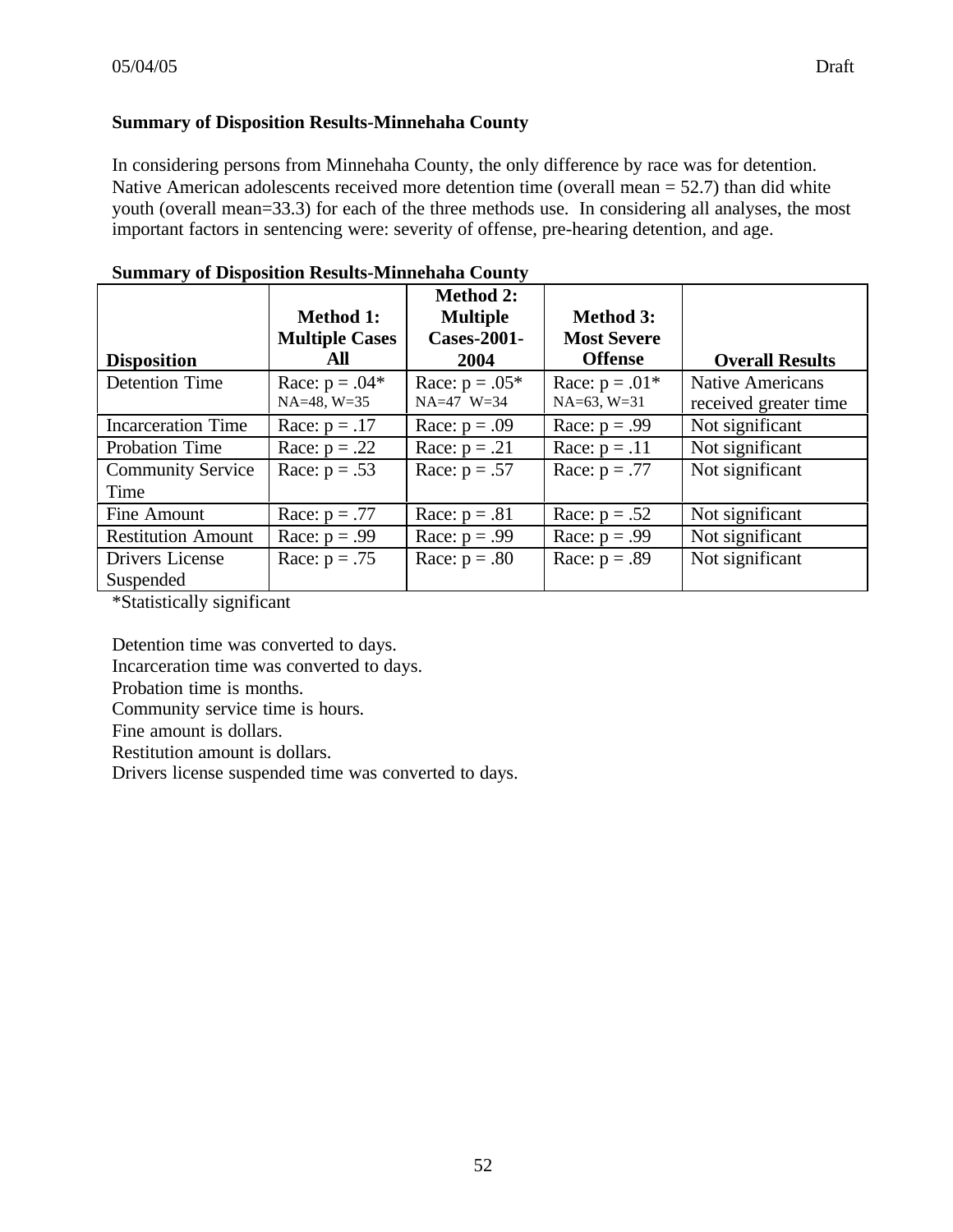# **Summary of Disposition Results-Pennington County**

There were no statistically significant results for race/ethnicity by disposition type for adolescents from Pennington County. The most important factors in sentencing were: severity of offense, prehearing detention, and age.

|                           | <b>Method 1:</b>      | <b>Method 2:</b><br><b>Multiple</b> | <b>Method 3:</b>   |                        |
|---------------------------|-----------------------|-------------------------------------|--------------------|------------------------|
|                           | <b>Multiple Cases</b> | <b>Cases-2001-</b>                  | <b>Most Severe</b> |                        |
| <b>Disposition</b>        | All                   | 2004                                | <b>Offense</b>     | <b>Overall Results</b> |
| <b>Detention Time</b>     | Race: $p = .33$       | Race: $p = .78$                     | Race: $p = .19$    | Not significant        |
| <b>Incarceration Time</b> | Race: $p = .35$       | Race: $p = .73$                     | Race: $p = .10$    | Not significant        |
| <b>Probation Time</b>     | Race: $p = .32$       | Race: $p = .36$                     | Race: $p = .26$    | Not significant        |
| <b>Community Service</b>  | Race: $p = .44$       | Race: $p = .57$                     | Race: $p = .61$    | Not significant        |
| Time                      |                       |                                     |                    |                        |
| Fine Amount               | Race: $p = .51$       | Race: $p = .22$                     | Race: $p = .23$    | Not significant        |
| <b>Restitution Amount</b> | Race: $p = .95$       | Race: $p = .79$                     | Race: $p = .27$    | Not significant        |
| Drivers License           | Race: $p = .31$       | Race: $p = .20$                     | Race: $p = .64$    | Not significant        |
| Suspended                 |                       |                                     |                    |                        |

|  | <b>Summary of Disposition Results-Pennington County</b> |  |
|--|---------------------------------------------------------|--|
|--|---------------------------------------------------------|--|

Detention time was converted to days.

Incarceration time was converted to days.

Probation time is months.

Community service time is hours.

Fine amount is dollars.

Restitution amount is dollars.

Drivers license suspended time was converted to days.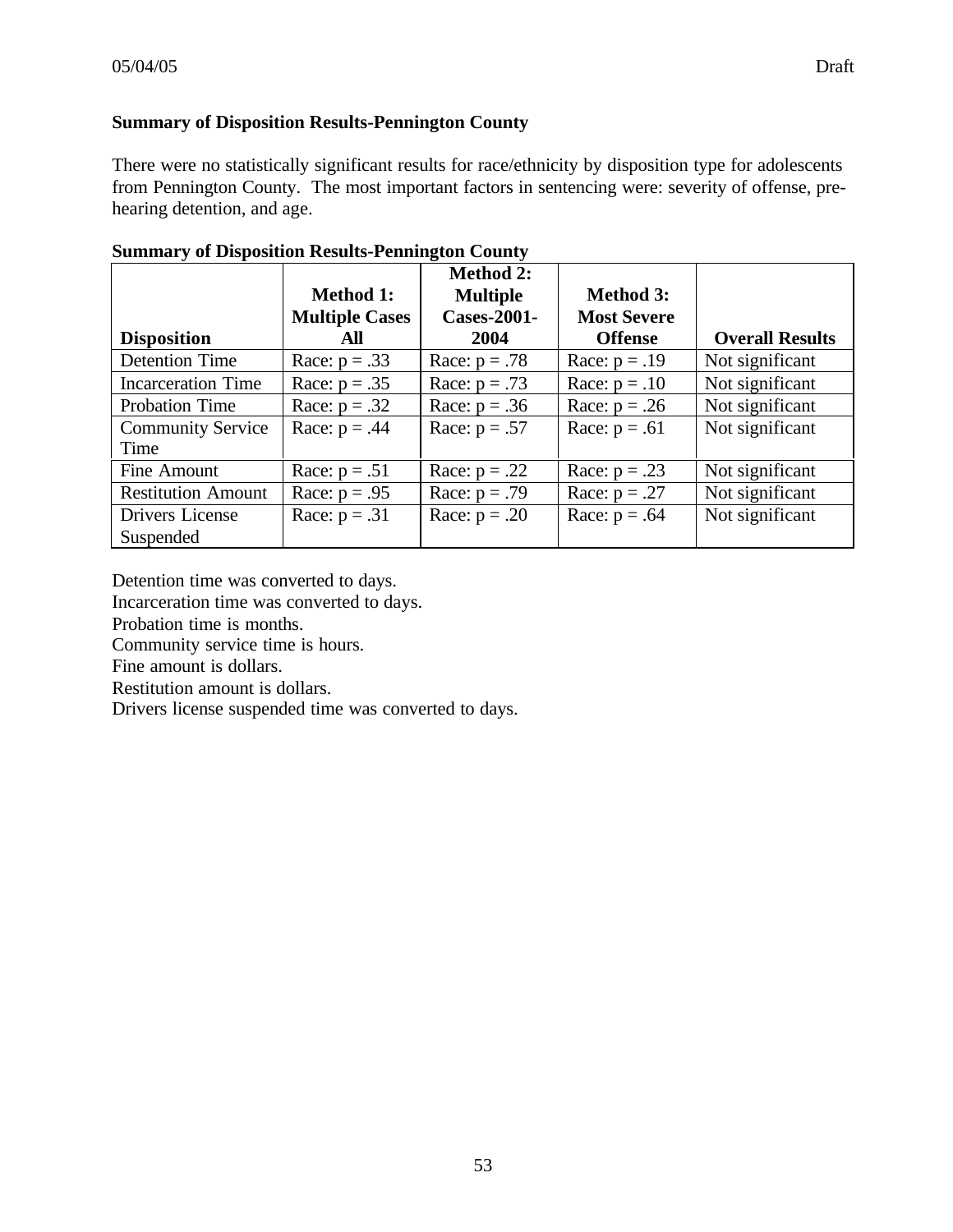# **Dispositional Option: Detention Time from Court Sentencing Information Procedure: All Cases 2001-2004-Statewide Data**

In the section of the disposition analyses, all cases from 2001 through 2004 were used in the data analysis. The same statistical procedures were used for all persons in the data set and for the most severe offense. In order to improve the continuity of this report, these (all persons in data set, and most severe offense) analyses are placed in the Appendices B and C, respectively.

# **Detention Time**

In considering juveniles with detention time as an adjudication, there were some significant factors, although race was not a statistically significant factor  $(p=.32)$ . The variables statistically significant were: gender, circuit, pre-hearing detention, severity of offense, age, and the interactions between race and circuit and race and severity.

| <b>Factor</b>         | <b>F</b> Value | <b>Probability</b> | <b>Comments</b>                 |
|-----------------------|----------------|--------------------|---------------------------------|
| Race                  | .98            | .32                | Not Significant                 |
| Gender                | 5.65           | $.02*$             | Significant                     |
| Circuit               | 23.38          | $.001*$            | 5 Higher; 1, 3 & 4 lower        |
| Pre-Hearing Detention | 14.76          | $.001*$            | Pre-hearing detention $=$       |
|                       |                |                    | greater detention time          |
| Race* Gender          | 3.11           | .08                | Not Significant                 |
| Race* Circuit         | 17.12          | $.001*$            | Native Americans $=$ higher     |
|                       |                |                    | in some                         |
|                       |                |                    | $(5, 6)$ and whites = higher in |
|                       |                |                    | some $(3, 4)$                   |
| Race* Severity        | 18.97          | $.001*$            | Native Americans higher at      |
|                       |                |                    | some levels and whites          |
|                       |                |                    | higher in other levels          |
| Severity of Offense   | 29.65          | $.001*$            | More severe the offense $=$     |
|                       |                |                    | greater the time                |
| Age                   | 4.36           | $.04*$             | Older = greater amount of       |
|                       |                |                    | time                            |

#### **Detention Time-Days**

\*Significant Males =  $44.9 \text{days}$ , Females =  $25.8 \text{ days}$ 

Source: UJS

Statistical Procedures: Regression, Analysis of Covariance Using Type III Sum of Squares N= 1308

 $R-Square = .13$  $Mean = 39.2 \text{ days}$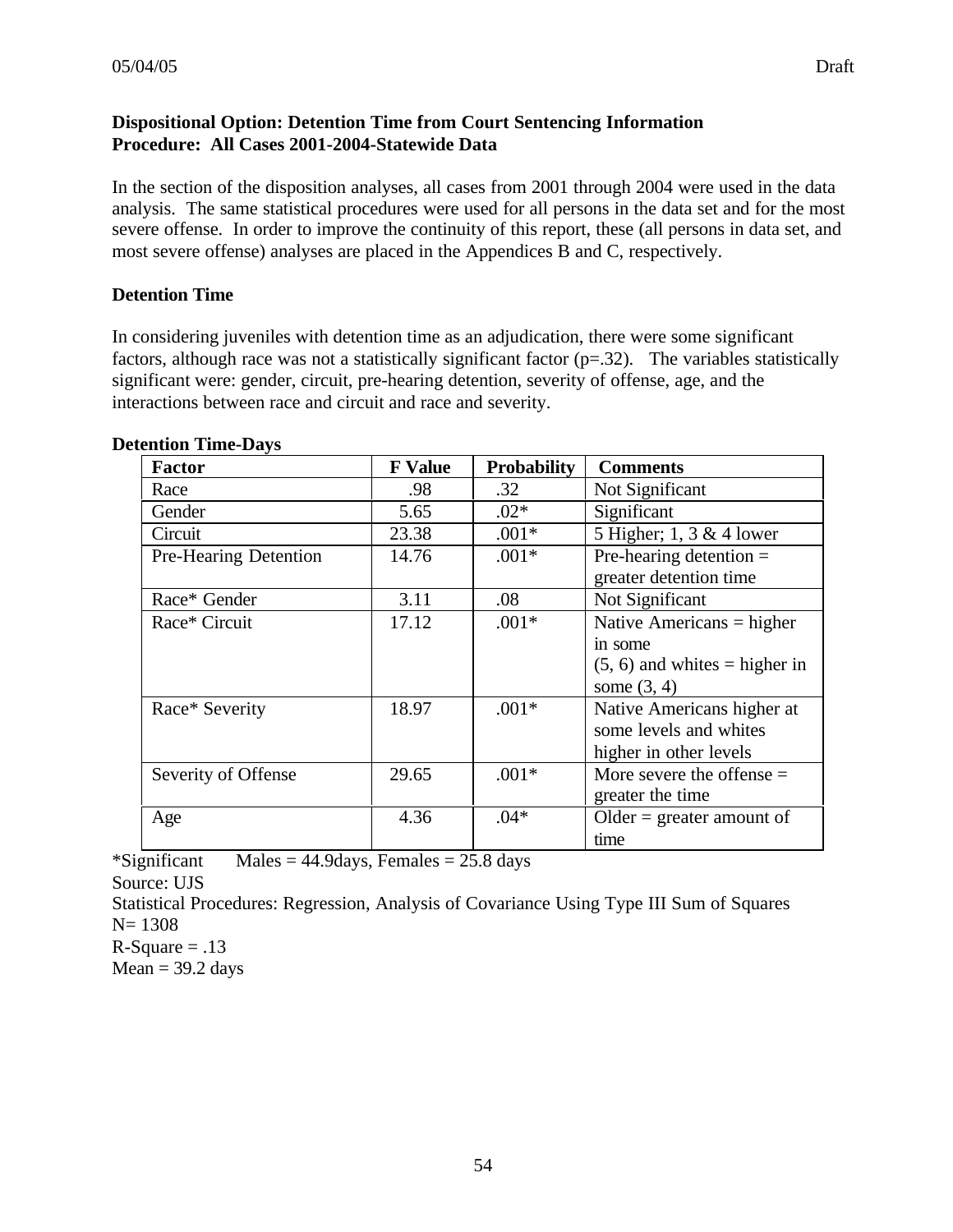## **Dispositional Option: Incarceration Time from Court Sentencing Information Procedure: All Cases 2001-2004-Statewide Data**

#### **Incarceration Time**

Race, pre-hearing detention, the interaction between race and severity, and age were statistically significant factors. Native American youth received more incarceration time (37.1 days) than did white adolescents (29.7 days).

| <b>F</b> Value | <b>Probability</b> | <b>Comments</b>                  |
|----------------|--------------------|----------------------------------|
| 4.22           | $.04*$             | Native Americans sentenced       |
|                |                    | to more days than whites#        |
| .16            | .69                | Not Significant                  |
| 2.08           | .06                | Not Significant                  |
| 8.11           | $.01*$             | Pre-hearing detention $=$        |
|                |                    | greater incarceration            |
| .05            | .83                | Not Significant                  |
| .75            | .59                | Not Significant                  |
| 4.83           | $.03*$             | NA more time at lower            |
|                |                    | severity levels, whites more     |
|                |                    | time at higher levels            |
| .04            | .84                | Not Significant                  |
| 4.45           | $.04*$             | $Older = greater inacarceration$ |
|                |                    | time                             |
|                |                    |                                  |

#### **Incarceration Time-Days**

\*Significant #NA=37.1, White=29.7

Source: UJS

Statistical Procedures: Regression, Analysis of Covariance Using Type III Sum of Squares

 $N= 214$  $R-Square = .18$  $Mean = 32.2 \text{ days}$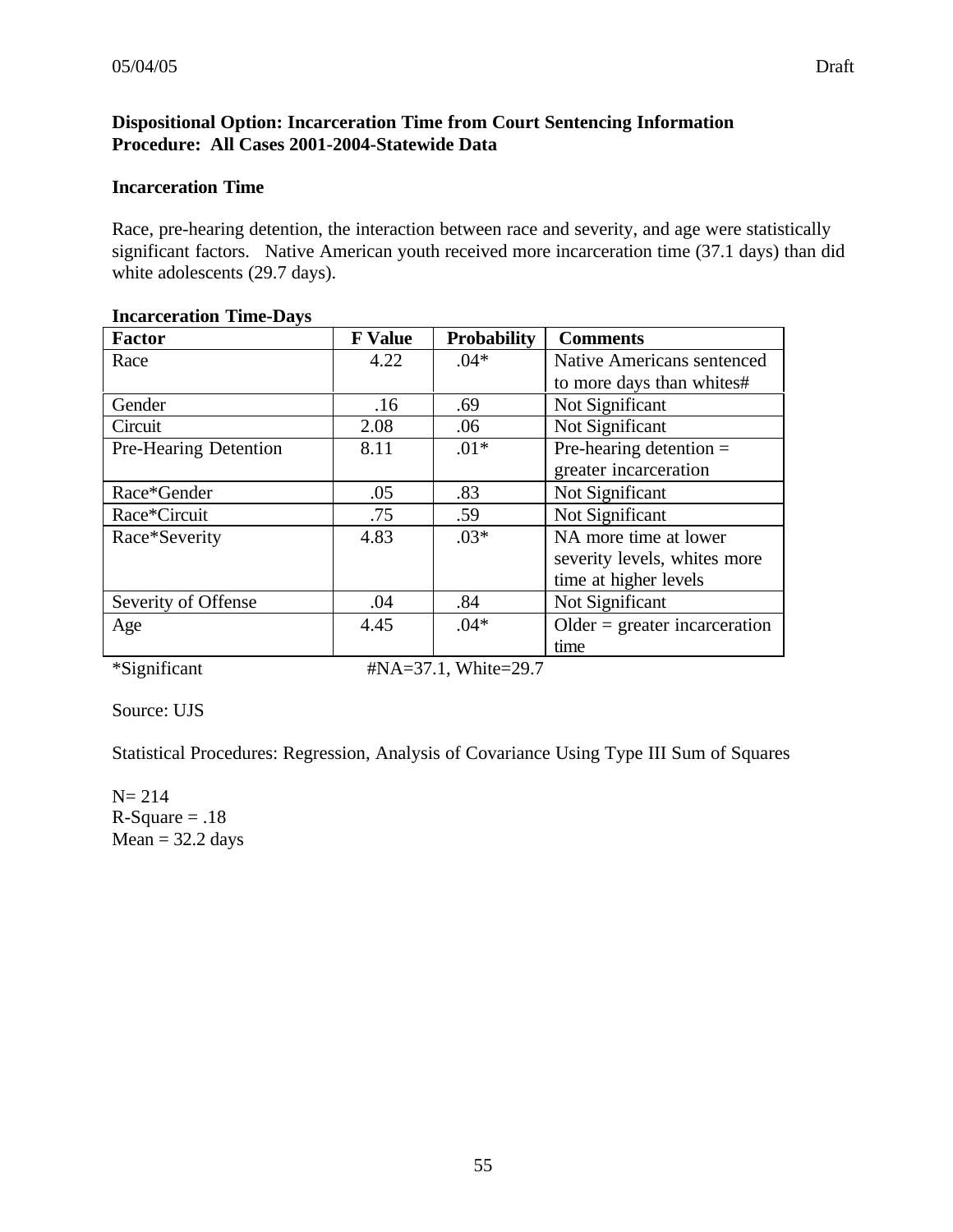# **Dispositional Option: Probation Time from Court Sentencing Information Procedure: All Cases 2001-2004-Statewide Data**

# **Probation**

All of the independent variables were significantly related to probation with the exception of race, gender, and the interactions between race and gender and race and circuit and race and severity of offense.

| <b>Factor</b>         | <b>F</b> Value | <b>Probability</b> | <b>Comments</b>               |
|-----------------------|----------------|--------------------|-------------------------------|
| Race                  | .46            | .50                | Not Significant               |
| Gender                | 2.39           | .12                | Not Significant               |
| Circuit               | 34.45          | $.001*$            | 6 higher; $1 & 2$ lower       |
| Pre-Hearing Detention | 48.16          | $.001*$            | Pre-hearing detention $=$     |
|                       |                |                    | greater probation             |
| Race*Gender           | .43            | .51                | Not Significant               |
| Race*Circuit          | 1.77           | .10                | Not Significant               |
| Race*Severity         | .33            | .57                | Not Significant               |
| Severity of Offense   | 32.15          | $.001*$            | More severe the offense $=$   |
|                       |                |                    | greater the probation time    |
| Age                   | 53.00          | $.001*$            | Younger $=$ greater probation |
|                       |                |                    | time                          |

# **Probation Time-Months**

\*Significant

Source: UJS

Statistical Procedures: Regression, Analysis of Covariance Using Type III Sum of Squares

 $N= 4105$  $R-Square = .12$  $Mean = 8.8$  months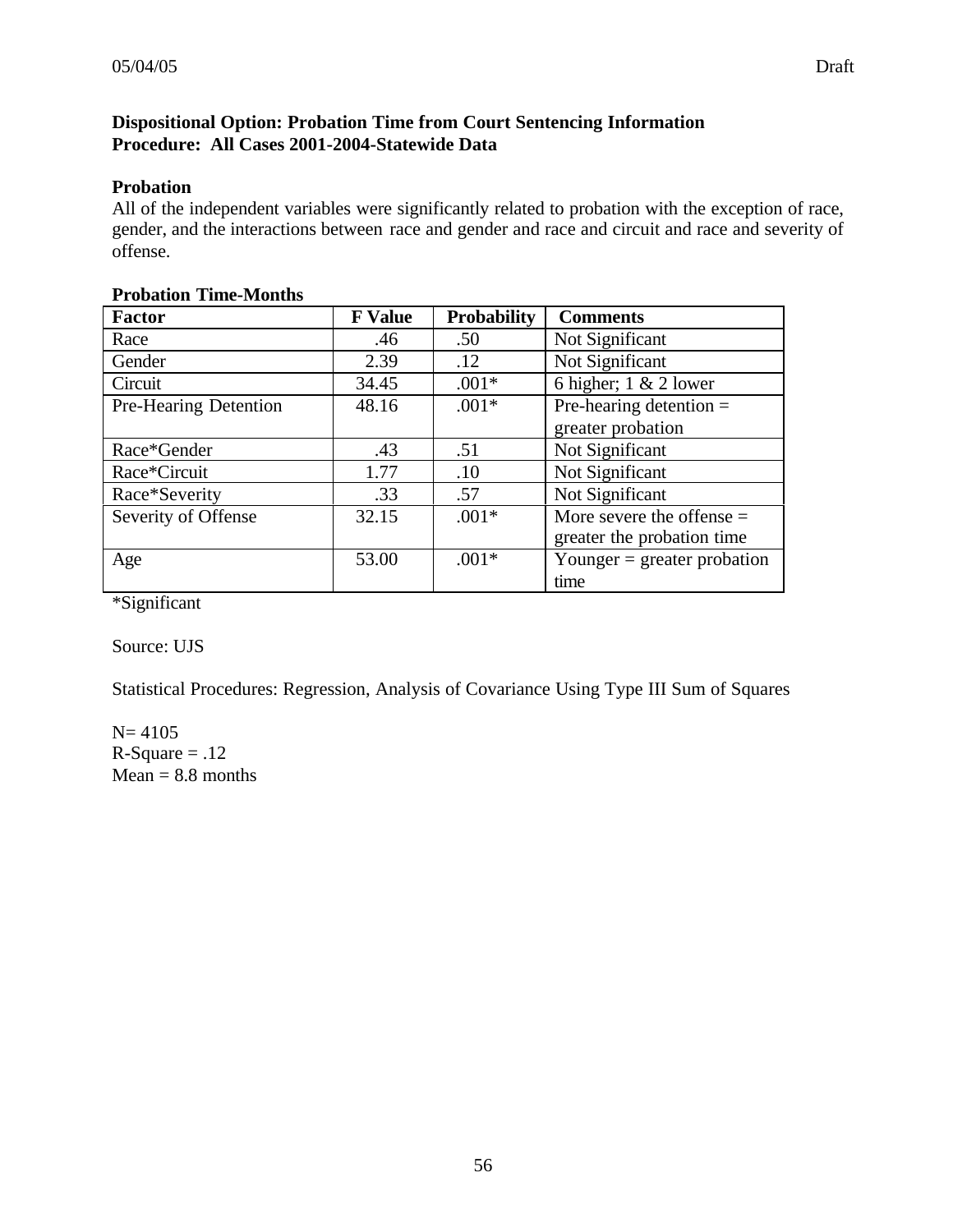# **Dispositional Option: Community Service Time from Court Sentencing Information Procedure: All Cases 2001-2004-Statewide Data**

# **Community Service**

Circuit, pre-hearing detention, severity of offense, and age were significantly associated with community service hours.

| <b>Factor</b>         | <b>F</b> Value | <b>Probability</b> | <b>Comments</b>             |
|-----------------------|----------------|--------------------|-----------------------------|
| Race                  | .13            | .72                | Not Significant             |
| Gender                | .87            | .35                | Not Significant             |
| Circuit               | 5.57           | $.001*$            | 5 higher; 1 lower           |
| Pre-Hearing Detention | 7.69           | $.006*$            | Pre-hearing detention $=$   |
|                       |                |                    | greater probation           |
| Race*Gender           | 1.17           | .28                | Not Significant             |
| Race*Circuit          | 1.25           | .28                | Not Significant             |
| Race*Severity         | 1.52           | .22                | Not Significant             |
| Severity of Offense   | 14.26          | $.001*$            | More severe the offense $=$ |
|                       |                |                    | greater the community       |
|                       |                |                    | service                     |
| Age                   | 15.36          | $.001*$            | Older = greater amount of   |
|                       |                |                    | community service time      |

# **Community Service-Hours**

\*Significant

Source: UJS

Statistical Procedures: Regression, Analysis of Covariance Using Type III Sum of Squares

N= 1800  $R-Square = .10$  $Mean = 36.7 hours$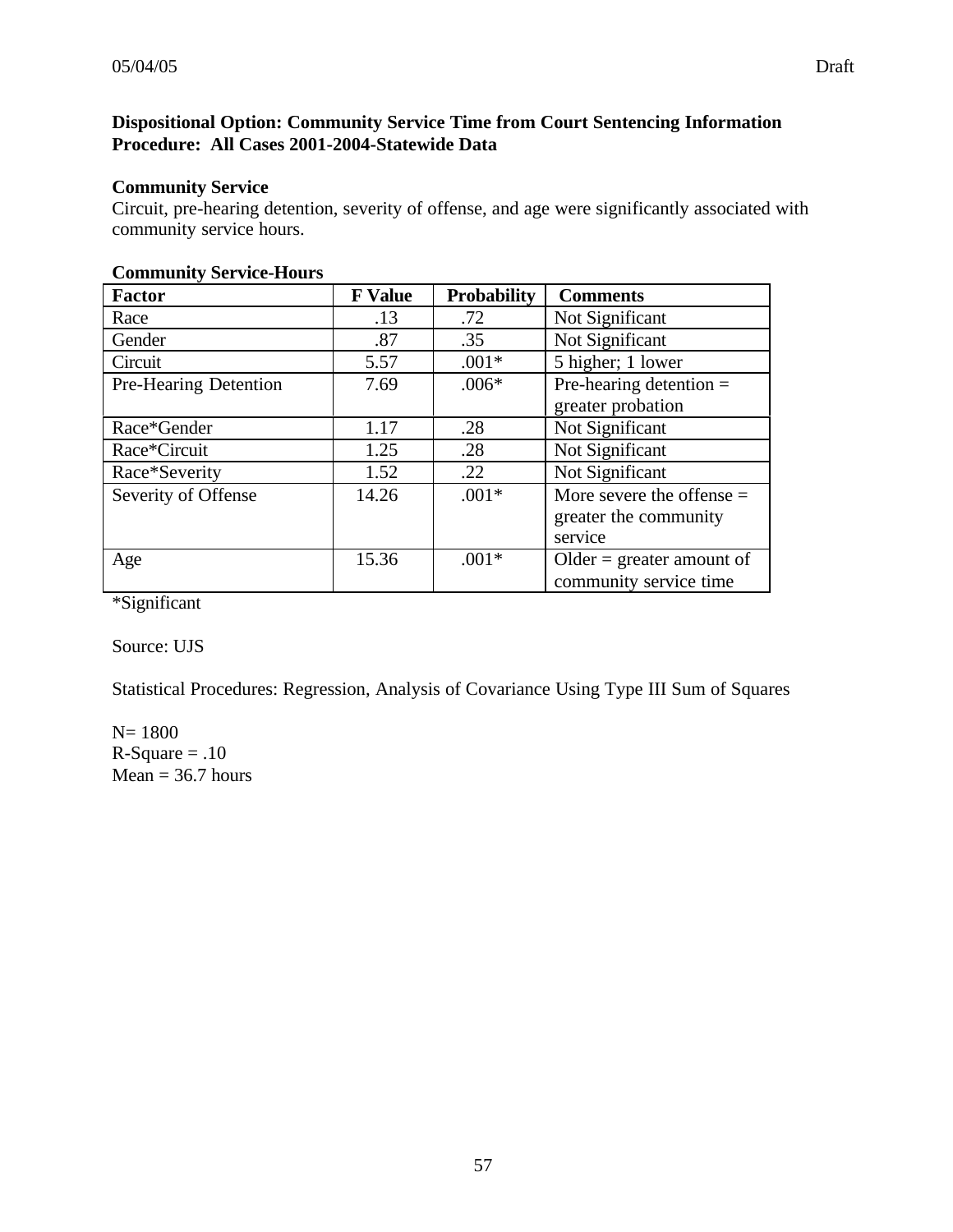# **Dispositional Option: Fine Amount from Court Sentencing Information Procedure: All Cases 2001-2004-Statewide Data**

#### **Fine**

Circuit, severity of offense, and age were significantly related to fine amount.

| <b>Fine-Dollars</b>   |                |                    |                             |
|-----------------------|----------------|--------------------|-----------------------------|
| <b>Factor</b>         | <b>F</b> Value | <b>Probability</b> | <b>Comments</b>             |
| Race                  | 1.45           | .23                | Not Significant             |
| Gender                | .25            | .62                | Not Significant             |
| Circuit               | 3.23           | $.004*$            | 1& 6 higher; $2 \& 7$ lower |
| Pre-Hearing Detention | .47            | .50                | Not Significant             |
| Race*Gender           | .39            | .53                | Not Significant             |
| Race*Circuit          | 1.25           | .28                | Not Significant             |
| Severity of Offense   | 129.77         | $.001*$            | More severe the offense $=$ |
|                       |                |                    | greater the fine            |
| Age                   | 38.68          | $.001*$            | Older = greater amount of   |
|                       |                |                    | fine                        |

\*Significant

Source: UJS

Statistical Procedures: Regression, Analysis of Covariance Using Type III Sum of Squares

N= 1382  $R-Square = .25$  $Mean = $80.20$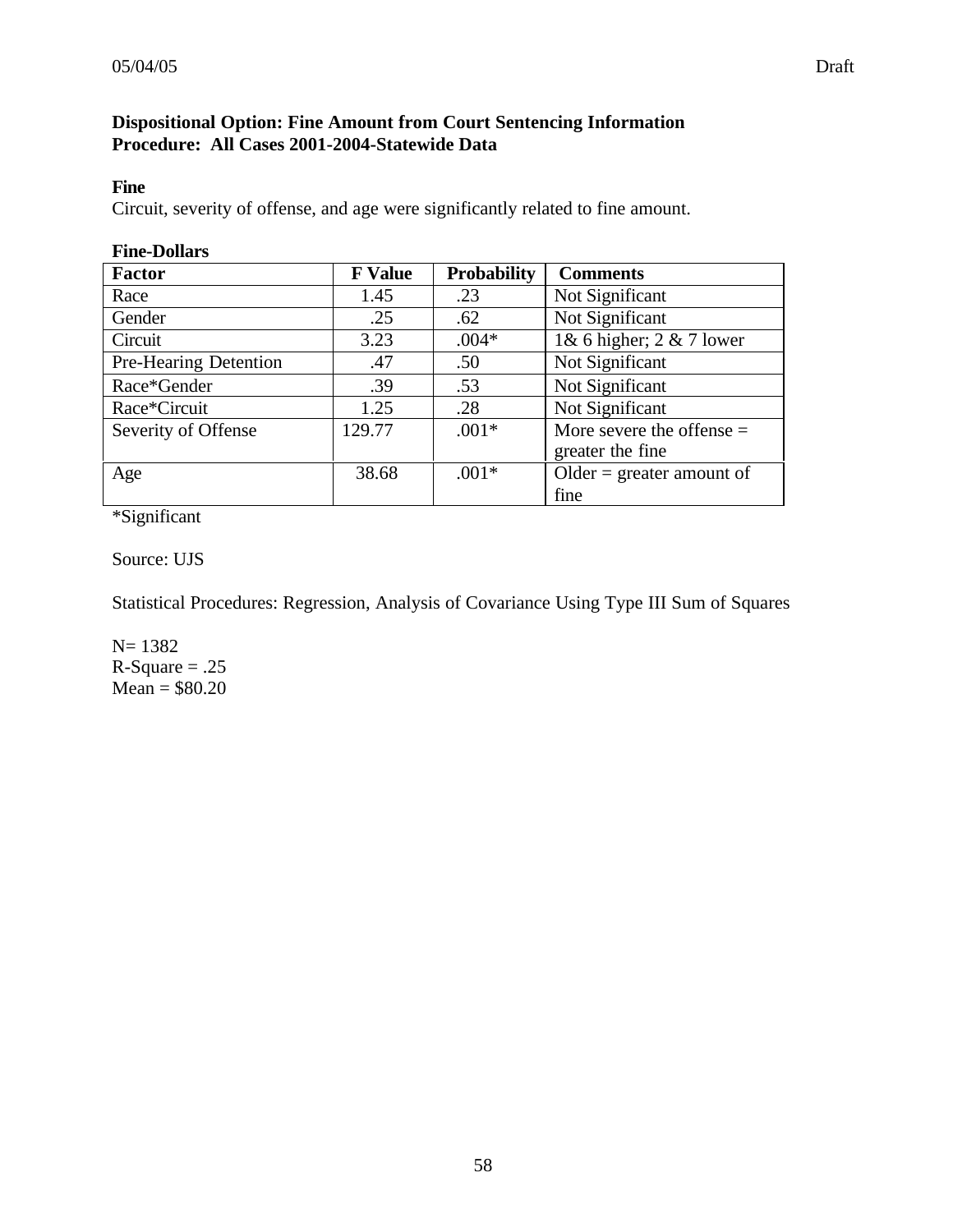## **Dispositional Option: Restitution Amount from Court Sentencing Information Procedure: All Cases 2001-2004-Statewide Data**

#### **Restitution**

Gender, severity of offense, and age were statistically significant variables. Males received a significantly higher restitution sentence (\$803) than did females (\$422).

| <b>Factor</b>         | <b>F</b> Value | <b>Probability</b> | <b>Comments</b>             |
|-----------------------|----------------|--------------------|-----------------------------|
| Race                  | .04            | .85                | Not Significant             |
| Gender                | 3.79           | $.05*$             | Males higher                |
| Circuit               | .90            | .49                | Not Significant             |
| Pre-Hearing Detention | .44            | .51                | Not Significant             |
| Race*Gender           | .75            | .39                | Not Significant             |
| Race*Circuit          | 1.44           | .21                | Not Significant             |
| Race*Severity         | 1.42           | .23                | Not Significant             |
| Severity of Offense   | 10.95          | $.001*$            | More severe the offense $=$ |
|                       |                |                    | greater the restitution     |
| Age                   | 5.35           | .02                | Older $=$ higher amount of  |
|                       |                |                    | restitution                 |

#### **Restitution-Dollars**

 $*Significant$  Males = 803, Females = 422

Source: UJS

Statistical Procedures: Regression, Analysis of Covariance Using Type III Sum of Squares

 $N= 413$  $R-Square = .13$  $Mean = $737.76$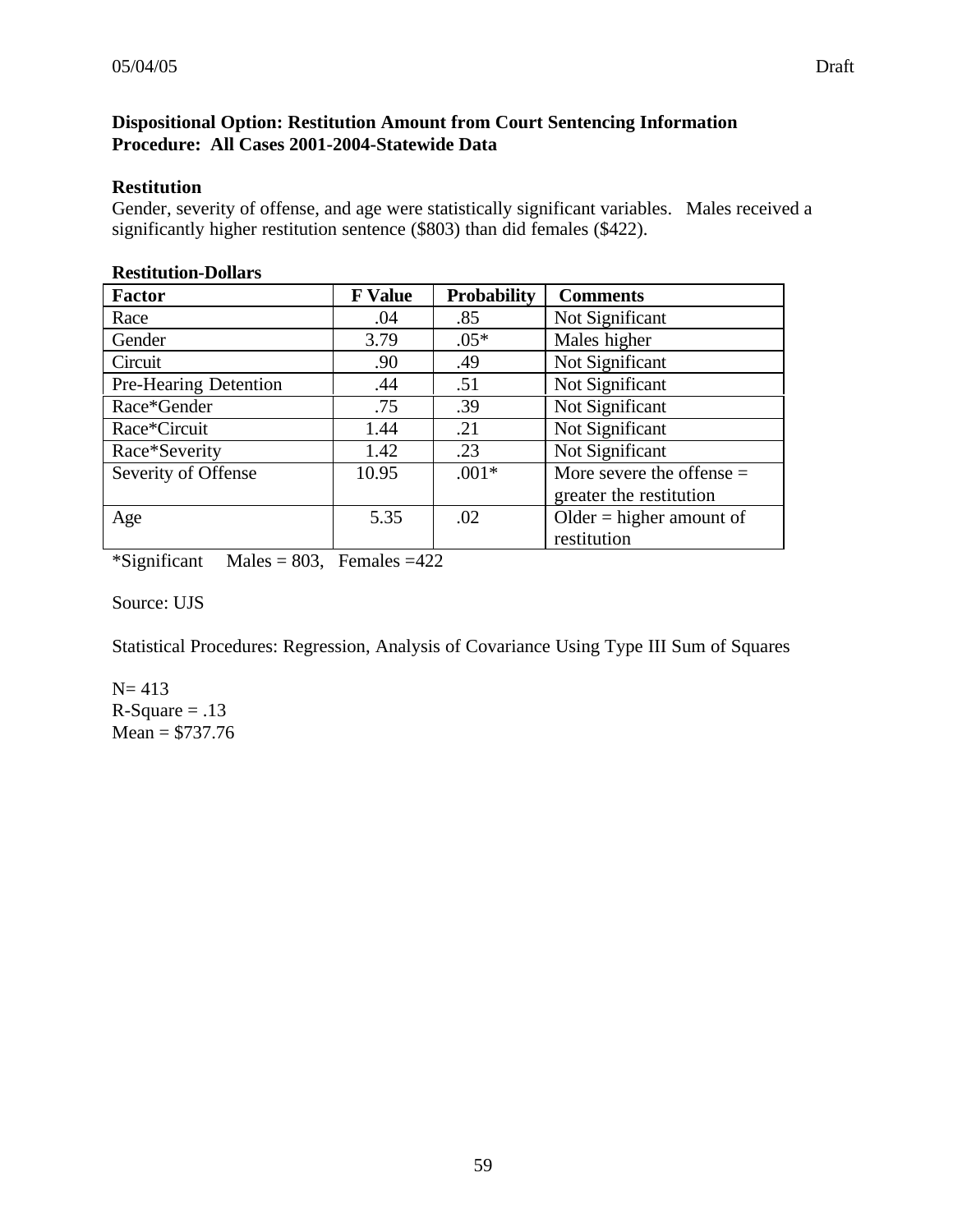#### **Dispositional Option: Drivers License Suspension Time from Court Sentencing Information Procedure: All Cases 2001-2004-Statewide Data**

#### **Drivers License Suspension Time**

Gender, circuit, and pre-hearing detention were significantly related to drive's license suspension time. Males received a significantly higher amount (95 days) of suspension time than did females (74 days).

| <b>Factor</b>         | <b>F</b> Value | <b>Probability</b> | <b>Comments</b> |
|-----------------------|----------------|--------------------|-----------------|
| Race                  | .48            | .49                | Not Significant |
| Gender                | 9.08           | $.003*$            | Males higher#   |
| Circuit               | 6.96           | $.001*$            | Significant     |
| Pre-Hearing Detention | 8.38           | $.004*$            | Significant     |
| Race*Gender           | 1.08           | .30                | Not Significant |
| Race*Circuit          | 1.28           | .27                | Not Significant |
| Race*Severity         | 1.91           | .17                | Not Significant |
| Severity of Offense   | .07            | .80                | Not Significant |
| Age                   | .05            | .82                | Not Significant |

#### **Drivers License Suspension Time -Days**

```
*Significant \#Males = 95, Females = 74
```
Source: UJS

Statistical Procedures: Regression, Analysis of Covariance Using Type III Sum of Squares

N= 1381  $R-Square = .15$  $Mean = 86.9$  days

# **Dispositional Option: DOC Commitment from Court Adjudication**

Because there were several ways to determine DOC commitments after adjudication and since each method was unique, three separate analyses were conducted using two methodologies each. The three DOC commitment designations were: 1) DOC commitment designated from UJS sentencing data; 2) matched by names between DOC and UJS data set; 3) and, a 'positive' DOC commitment by both 1 and 2 above. The two analyses methodologies for the three designations were: all persons in the data set, allowing for multiple records per persons; and, the last record by individuals (if more than one record), allowing for one incident per person. These multiple analyses were necessary, because the data sets have varying units of analysis. Sometimes multiple entries are made for the same incidents. While it is possible to track an individual with multiple entries in a 'folder file' data system, it is not feasible with thousands of cases to write computer code that applies to each individual.

At any rate, the three DOC commitment designations and two methodologies all point to the same results: Native Americans were more likely to be committed to DOC than were whites. The average Relative Risk for the six analyses was 1.9, meaning that Native American adolescents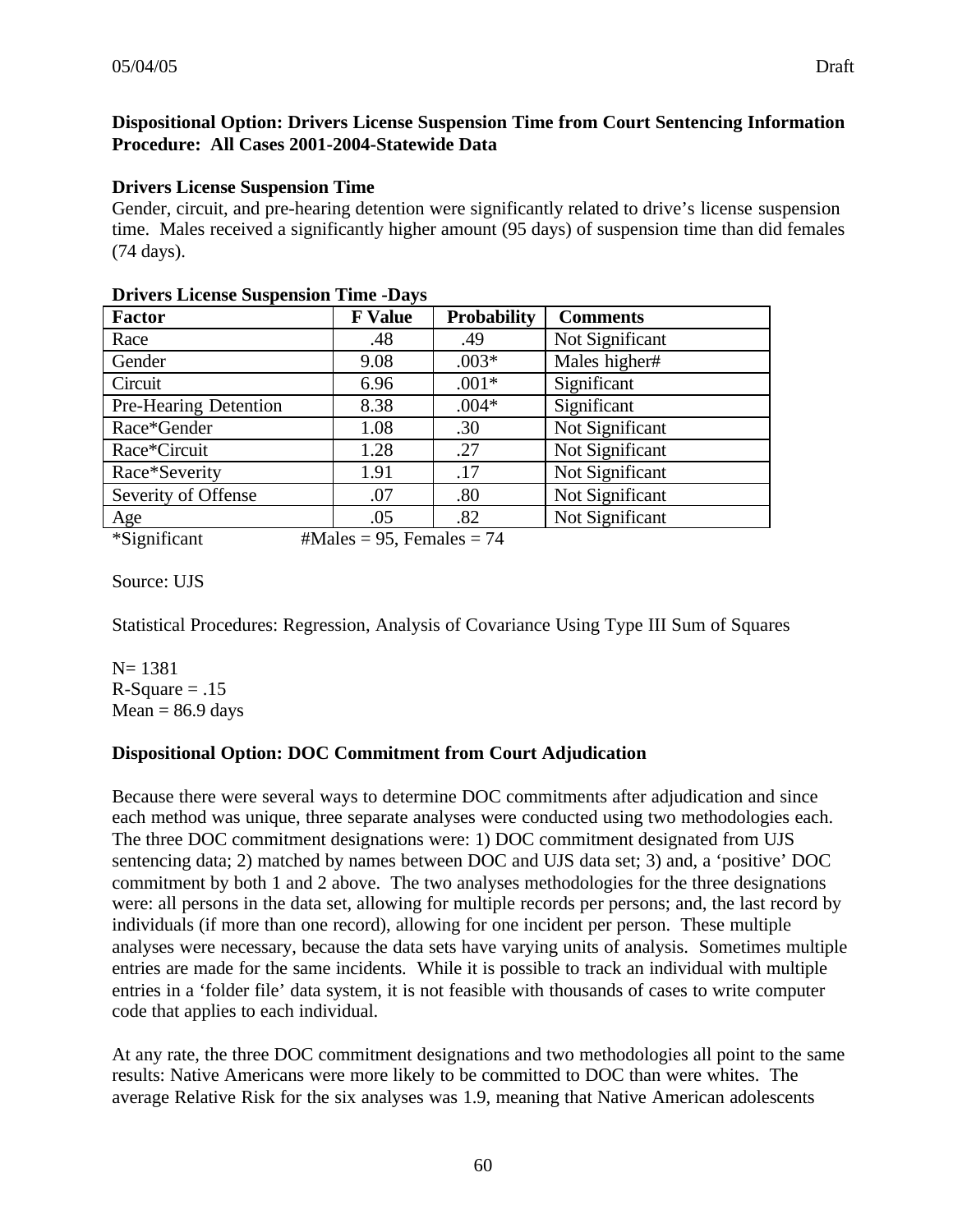were about twice as likely to be committed to DOC as were white adolescents. YLS information was not available for this statistical analysis, because only clients sentenced to DOC had YLS scores. See Appendix D for a discussion of the YLS.

# **Dispositional Option: DOC Commitment from UJS Procedure: DOC Placement from UJS Data Set**

Based on DOC commitment from the UJS 'sentencing' data set, Native Americans were about two times more likely to be placed than whites. In conducting a logistic regression procedure, it was noted that race was still a significant factor after controlling for severity of offense, age, circuit, pre-hearing detention, gender, probation, and interaction factors. In the multivariate analysis race was significant, but not as important as severity of offense, circuit, pre-hearing detention, and probation in determining commitment.

# **UJS Declared Commitment**

|                       |                         | <b>Percent Placed:</b> |                    |
|-----------------------|-------------------------|------------------------|--------------------|
|                       | <b>Percent Placed:</b>  | <b>DOC-Single</b>      |                    |
|                       | <b>DOC-Multiple</b>     | <b>Entry</b> per       |                    |
| <b>Ethnicity/Race</b> | <b>Entries Possible</b> | <b>Person</b>          | <b>Probability</b> |
| Native American       | 13.4%                   | 19.9%                  | $.001*$            |
| White                 | 6.5%                    | 9.5%                   |                    |

\*Each significant at the .001 level.

N=8402, 4637, R-Square = .32

Source: UJS

Statistical procedure: Regression, Analysis of Covariance with Type III Sums of Squares, Chi Square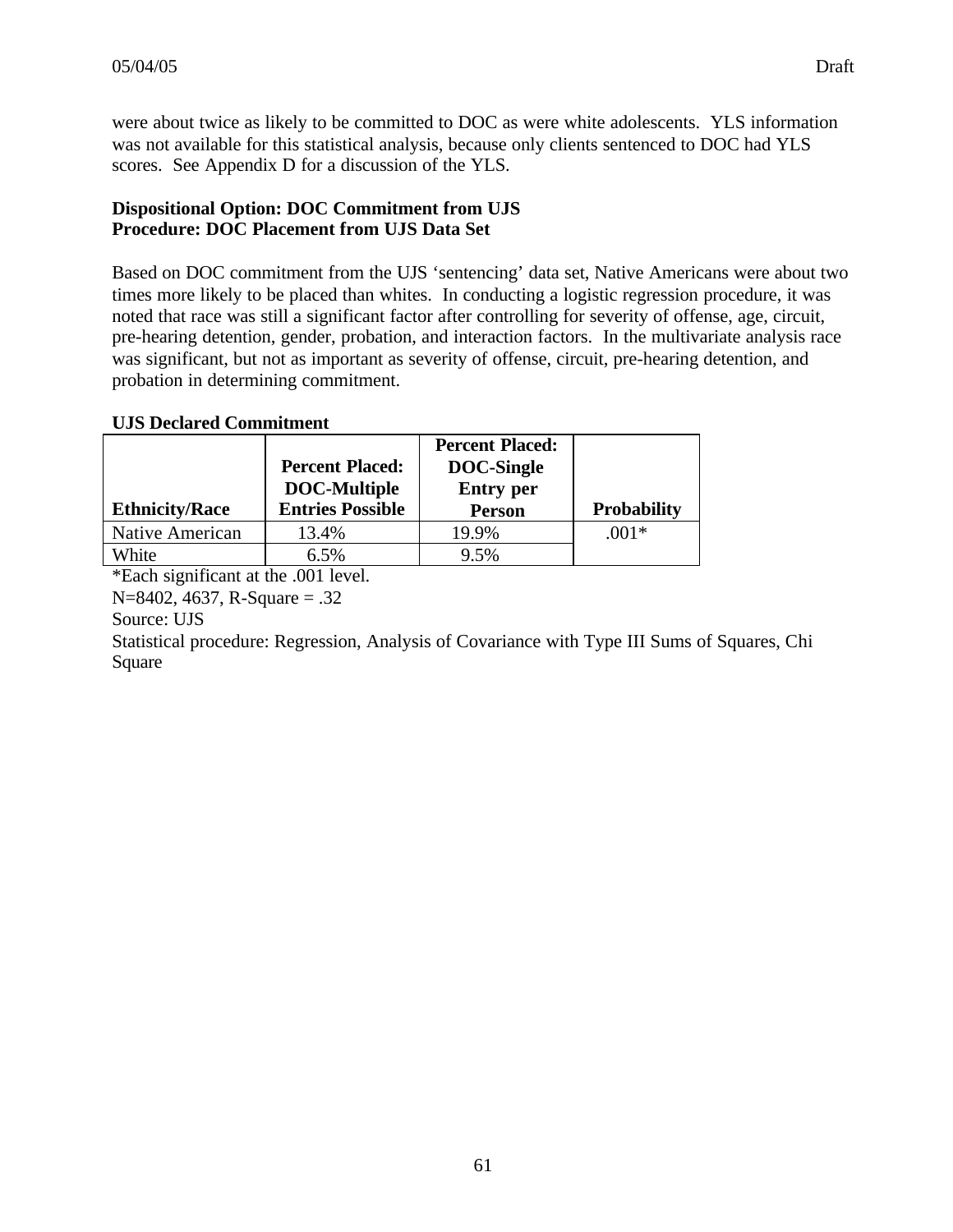# **Dispositional Option: DOC Commitment from UJS Procedure: Match of UJS and DOC Names**

In considering DOC commitments based on matches of names between UJS and DOC data sets, Native Americans were about 1.5 times more likely to be committed than whites. When various factors were considered in a logistic regression procedure, it was found that race was still a significant variable after controlling for severity of offense, age, circuit, pre-hearing detention, gender, and interaction factors. Race was significant, but not as important as severity of offense, gender, pre-hearing detention, and circuit in determining DOC commitment.

| <b>DOC Match with UJS Data Set</b> |  |  |  |  |
|------------------------------------|--|--|--|--|
|------------------------------------|--|--|--|--|

|                       | <b>Percent Placed:</b><br><b>DOC-Multiple</b> | <b>Percent Placed:</b><br><b>DOC-Single</b><br><b>Entry</b> per |                    |
|-----------------------|-----------------------------------------------|-----------------------------------------------------------------|--------------------|
| <b>Ethnicity/Race</b> | <b>Entries Possible</b>                       | <b>Person</b>                                                   | <b>Probability</b> |
| Native American       | 8.0%                                          | 7.8%                                                            | $.001*$            |
| White                 | 5.3%                                          | 5.0%                                                            |                    |

\*Each significant at the .001 level.

N=12893, 4637  $R-Square = .06$ 

Source: UJS, DOC

Statistical procedure: Regression, Analysis of Covariance with Type III Sums of Squares, Chi Square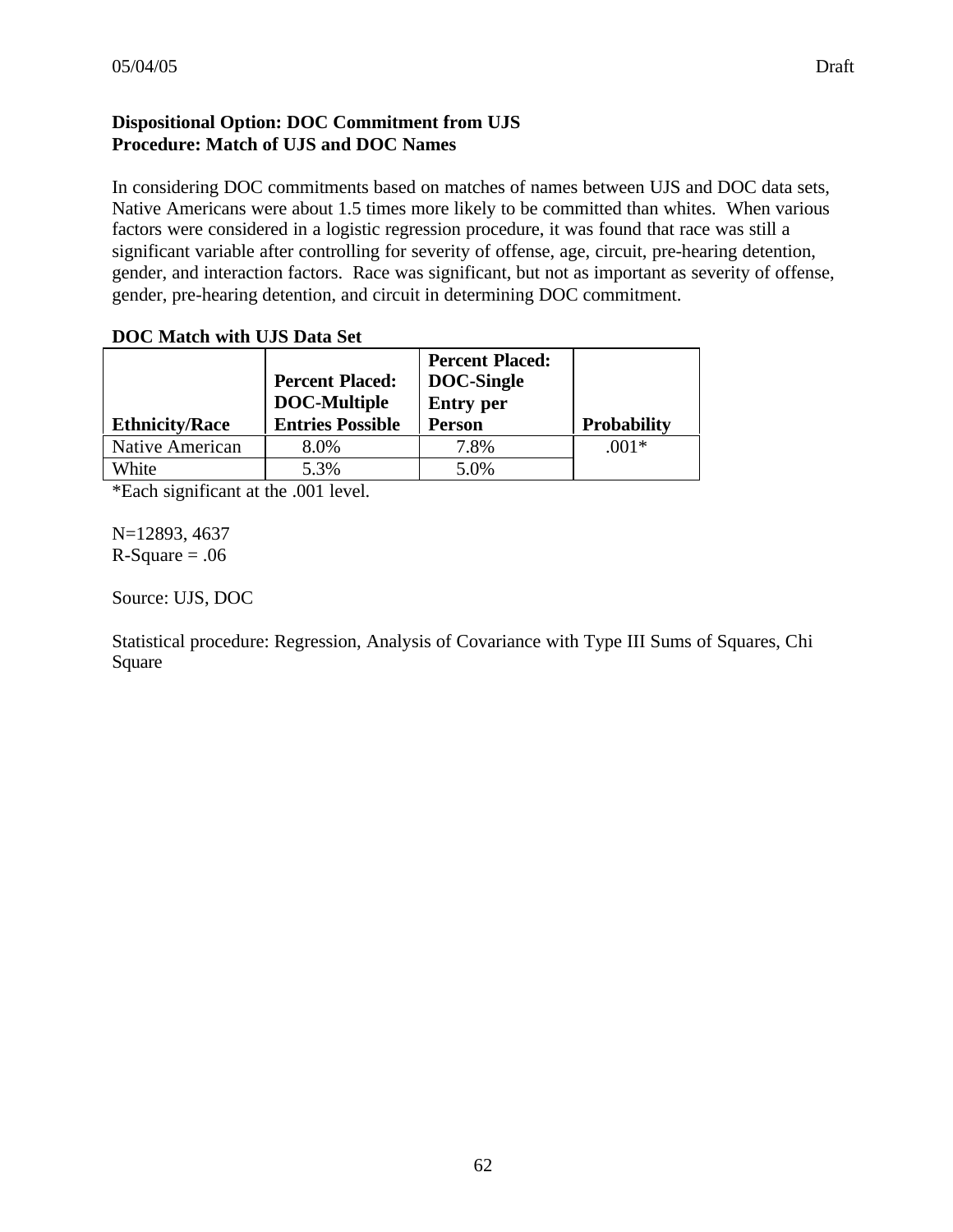# **Dispositional Option: DOC Commitment from UJS Procedure: Both UJS Declared and Match of UJS and DOC Names**

The final DOC assessment was based on: matches of names between UJS and DOC data and, DOC commitment declared in the UJS data set. As with the other analyses, Native Americans were about twice as likely as were whites to be committed to DOC. When factors were considered in a logistic regression procedure, it was found that race was a significant factor after controlling for severity of offense, age, circuit, pre-hearing detention, gender, and interaction factors. Race was significant, but not as important as circuit and probation in determining DOC commitment.

#### **DOC Match with UJS Data Set**

|                       |                         | <b>Percent Placed:</b> |                    |
|-----------------------|-------------------------|------------------------|--------------------|
|                       | <b>Percent Placed:</b>  | DOC-Single             |                    |
|                       | <b>DOC-Multiple</b>     | <b>Entry</b> per       |                    |
| <b>Ethnicity/Race</b> | <b>Entries Possible</b> | <b>Person</b>          | <b>Probability</b> |
| Native American       | 4.3%                    | 6.5%                   | $.001*$            |
| White                 | 2.1%                    | 3.2%                   |                    |

\*Each significant at the .001 level.

N=7543, 4152

 $R-Square = .18$ 

Statistical procedure: Regression, Analysis of Covariance with Type III Sums of Squares, Chi Square

# **Commitment to DOC by Circuit**

In examining the rate of sentencing Native Americans to DOC by circuit, it is noted in the table below that Circuits 1 and 2 had high rates of Native Americans committed to DOC. The average RRI rate for each circuit is based on six individual rates from the two procedures (incident, person) with the three methods of determining sentencing to DOC.

| <b>Commitment to DOC</b> |                    |  |  |  |  |
|--------------------------|--------------------|--|--|--|--|
| <b>Circuit</b>           | <b>Average RRI</b> |  |  |  |  |
|                          | 2.9                |  |  |  |  |
|                          | 3.6                |  |  |  |  |
| 3                        | 1.0                |  |  |  |  |
|                          | 0.9                |  |  |  |  |
| 5                        | 2.1                |  |  |  |  |
|                          | 1.8                |  |  |  |  |
|                          | 1.9                |  |  |  |  |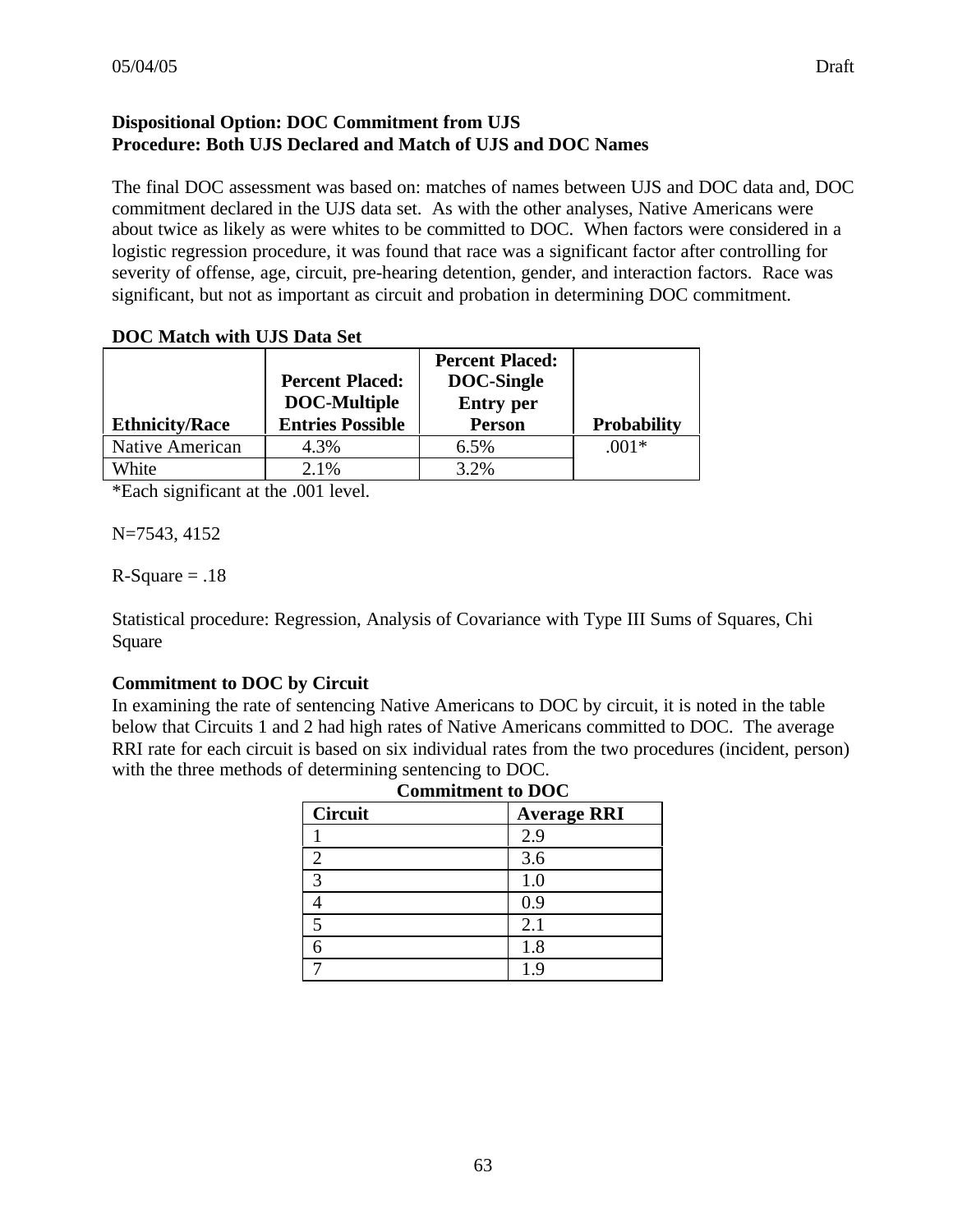## **8. Decision Point: Initial Placement by DOC Race Comparison: White and Native American**

A logistic regression procedure was used to determine the best factors in predicting placement in secure/non-secure facilities at initial placement by DOC. Five significant factors were found in the backward conditional regression procedure. The factors in order of significance were: interaction between race and gender, disruptive behavior on school property, age, delinquent acquaintances, and prior number of convictions. Race was not a statistically significant factor. The race/gender interaction factor indicates that females were more likely than males to be placed in secure facilities and that Native Americans had a higher percent of females placed than did whites.

| <b>Variables Selected by Logistic Regression</b> | <b>Wald Value</b> | <b>Probability</b> |
|--------------------------------------------------|-------------------|--------------------|
| Delinquent Acquaintances from YLS*               | 8.3               | .012               |
| Disruptive behavior on school property from YLS* | 12.8              | .001               |
| Prior number of convictions from YLS*            | 1.8               | .027               |
| Age                                              | 9.8               | .001               |
| Interaction between race and sex                 | 14.6              | .001               |

#### **Factor**s **Predictive of Placement in Secure Facility**

**\***Youth Level of Service

Source: DOC

Statistical procedure: Logistic regression

# **Basic Interpretation of Findings in Table Above**

- Those with delinquent acquaintances were more likely to be placed in secure facilities.
- Those with a history of disruptive behavior on school property were more likely to be placed in secure facilities.
- Those with three or more prior convictions were more likely to be placed in secure facilities.
- Those who were older were more likely to be placed in secure facilities.
- The interaction between gender and race was significant in that females and Native Americans were slightly more likely to be placed in secure facilities than were males and whites.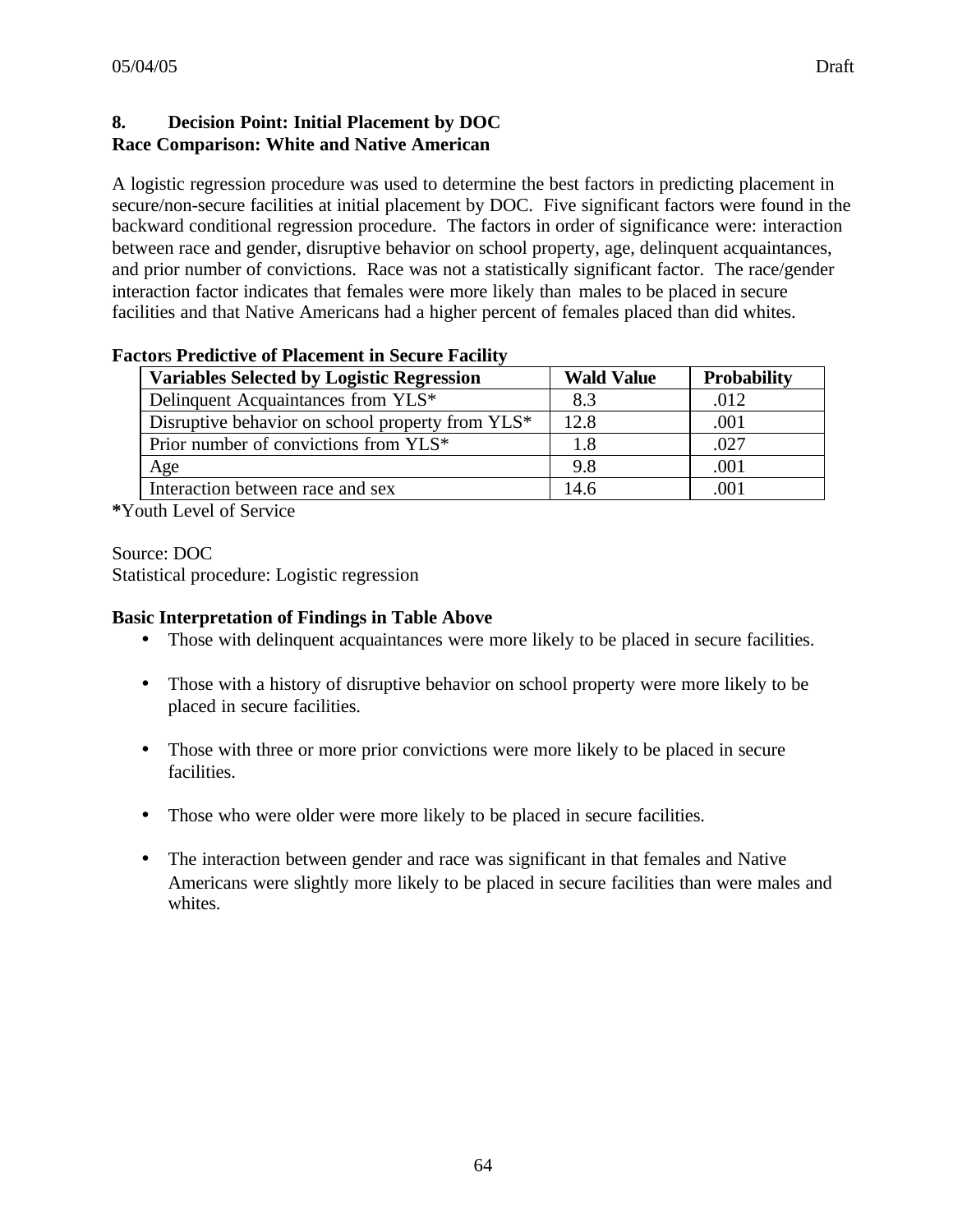There was no statistically significant difference by ethnicity in the placement of juveniles assigned to DOC in secure out-of-state facilities. Because the univariate statistical procedure (Chi Square) was not significant, multivariate statistical procedures were not employed.

#### **Secure Facility**

| <b>Ethnicity/Race</b> | <b>Percent Placed in</b><br><b>Secure Out-of-</b><br><b>State Facility</b> | <b>Chi Square</b><br><b>Value</b> | <b>Probability</b> |
|-----------------------|----------------------------------------------------------------------------|-----------------------------------|--------------------|
| Native American       | 8.0%                                                                       | .013                              | .91                |
| White                 | 7 7%                                                                       |                                   |                    |
| $\sim$<br>--          |                                                                            |                                   |                    |

Not Significant

Source: DOC Statistical procedure: Chi Square

#### **Decision Point: Any Out-of-State Placement Juveniles Assigned to DOC Procedure: Multiple Placements by Individuals Possible**

Race/ethnicity was not a significant factor for any out-of-state placement after controlling for the following variables from the YLS: three or more current convictions, two or more failures to comply, prior probation, inadequate supervision, some delinquent friends, substance use linked to offenses, short attention span, inadequate guilt feelings, defies authority, low achievement in school, problems with teachers, and truancy. These factors were selected as the best predictors of placement out of the 44 variables considered in the logistic regression statistical procedure.

Race was significant ( $p = .001$ ) as a single factor analysis, but race was not statistically significant (p=.77) in the multivariate analysis with multiple independent factors.

|  |  | Any Out-of-State Placement-Multiple Placements per Person Possible |  |  |  |  |
|--|--|--------------------------------------------------------------------|--|--|--|--|
|--|--|--------------------------------------------------------------------|--|--|--|--|

| <b>Ethnicity/Race</b> | <b>Percent Placed in</b><br><b>Out-of-State</b><br><b>Facility</b> | <b>Chi Square</b><br><b>Value</b> | <b>Probability</b><br><b>Univariate</b><br><b>Analysis</b> | <b>Probability</b><br><b>Multivariate</b><br><b>Analysis</b> |
|-----------------------|--------------------------------------------------------------------|-----------------------------------|------------------------------------------------------------|--------------------------------------------------------------|
| Native American       | 4.5%                                                               | 20.5                              | .001                                                       |                                                              |
| White                 | 3.1%                                                               |                                   |                                                            |                                                              |

Not Significant

Source: DOC

Statistical procedure: Logistic Regression, Chi Square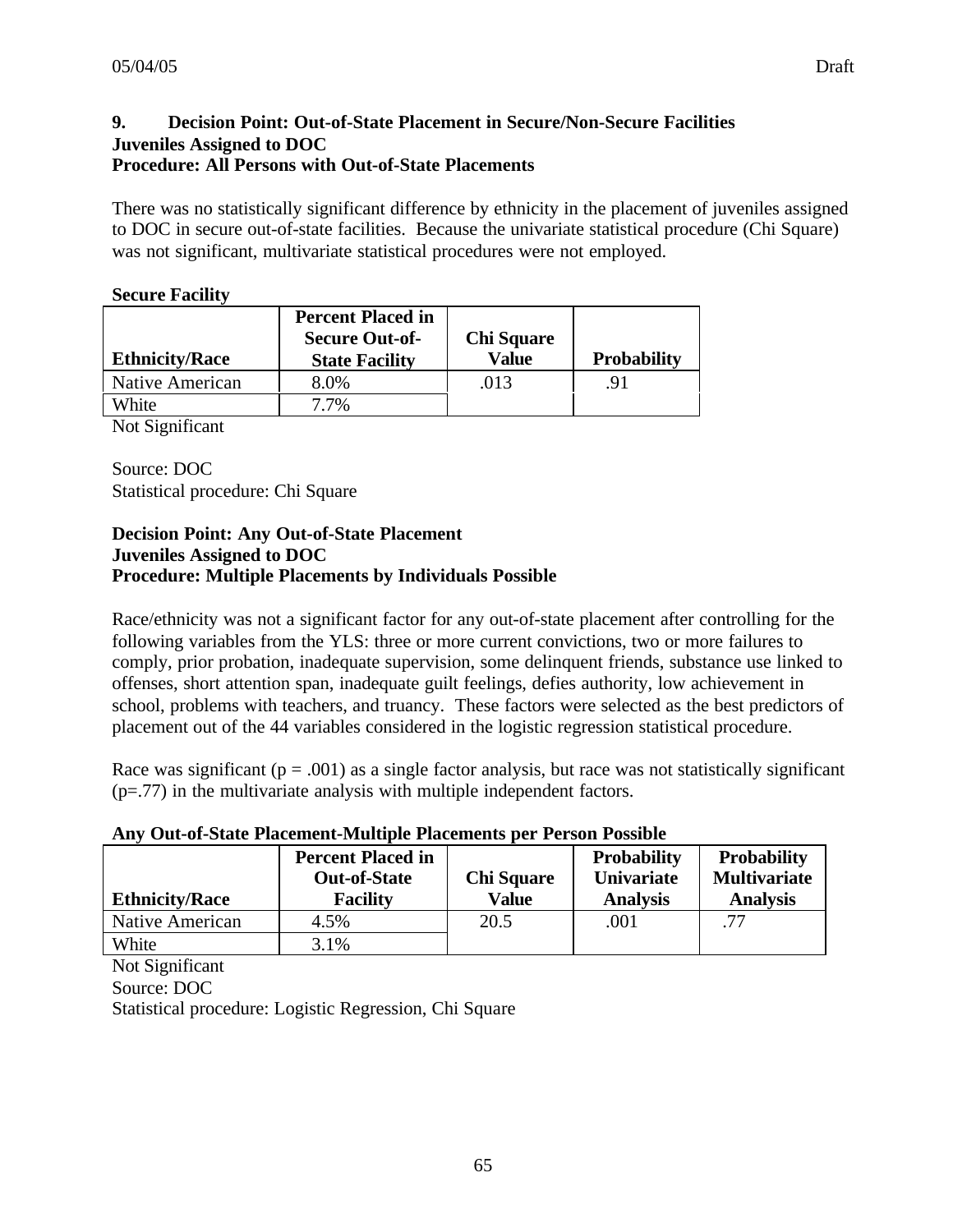# **Decision Point: Out-of-State Placement Juveniles Assigned to DOC Procedure: Last Out-of-State Placement**

Race/ethnicity was not a significant factor for the most recent out-of-state placement after controlling for the following variables from the YLS: three or more current convictions, two or more failures to comply, prior probation, inadequate supervision, some delinquent friends, substance use linked to offenses, short attention span, inadequate guilt feelings, defies authority, low achievement in school, problems with teachers, truancy.

Race was significant ( $p=001$ ) in the univariate analysis, but not statistically significant ( $p=.62$ ) in the multivariate analysis with multiple independent factors.

| <b>Ethnicity/Race</b> | <b>Percent Placed in</b><br><b>Out-of-State</b><br><b>Facility</b> | <b>Chi Square</b><br><b>Value</b> | <b>Probability</b><br><b>Univariate</b><br><b>Analysis</b> | <b>Probability</b><br><b>Multivariate</b><br><b>Analysis</b> |
|-----------------------|--------------------------------------------------------------------|-----------------------------------|------------------------------------------------------------|--------------------------------------------------------------|
| Native American       | 7.0%                                                               | 20.4                              | .001                                                       | .62                                                          |
| White                 | 3.6%                                                               |                                   |                                                            |                                                              |

# **Any Out-of-State Placement-Last Placement of Person**

Source: DOC

Statistical procedure: Logistic Regression, Chi Square

# **10. Decision Point: Placement Following Revocation of Aftercare by DOC Procedure: All Revocations and Information about Placement after Revocation was Available**

The information below is based on cases with post revocation placement information available from DOC. As indicated below, there was no significant difference  $(p=40)$  in placement (secure/non-secure) by ethnicity/race after revocation.

# **Secure Facility after Revocation**

#### **Any Revocation (some with multiple revocations)**

| <b>Ethnicity/Race</b> | <b>Percent Placed in</b><br><b>Secure Facility</b> | <b>Chi Square</b><br>Value | <b>Probability</b> |
|-----------------------|----------------------------------------------------|----------------------------|--------------------|
| Native American       | 41.6%                                              |                            | .40                |
| White                 | 37.7%                                              |                            |                    |

Not Significant N=655 Source: DOC Statistical procedure: Chi Square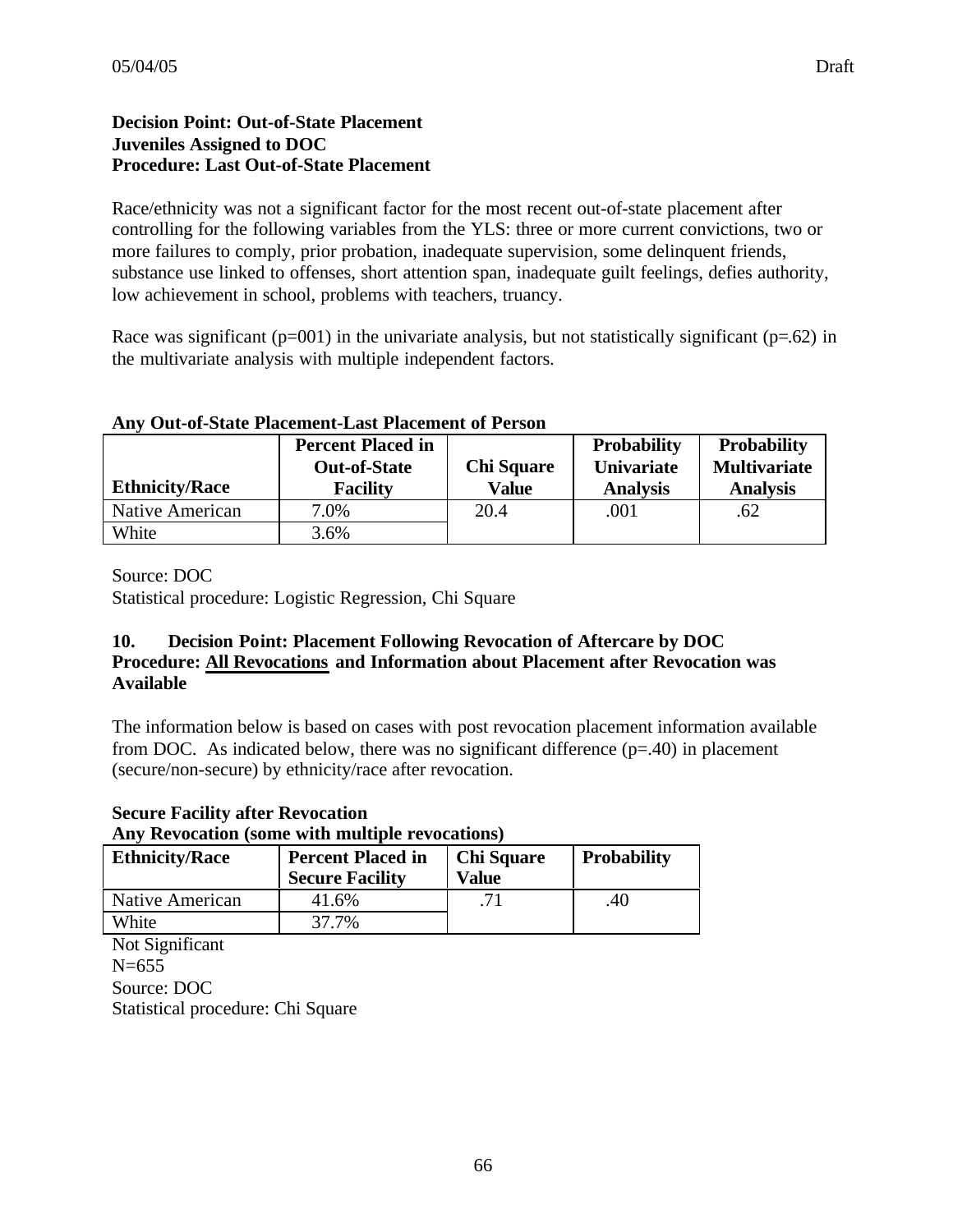# **Decision Point: After Revocation by DOC-Placement in Secure Facility Procedure: Most Recent Revocation of Adolescents and Information about Placement after Revocation was Available**

The information in the table below is based on the last revocation, if more than one, of the juveniles. Additional analyses were not conducted with covariates because the initial results were non-significant. There was no significant difference  $(p=0.49)$  in placement (secure/non-secure) by ethnicity/race.

#### **Secure Facility after Revocation Last (or only) Revocation**

| <b>Ethnicity/Race</b> | <b>Percent Placed in</b><br><b>Secure Facility</b> | <b>Chi Square</b><br><b>Value</b> | <b>Probability</b> |
|-----------------------|----------------------------------------------------|-----------------------------------|--------------------|
| Native American       | 24.5%                                              | .47                               | .49                |
| White                 | 21.7%                                              |                                   |                    |

Not Significant

N=428 Source: DOC Statistical procedure: Chi Square

# **Disposition Information for UJS Data-Summary of Results Summary of Statewide Results-Race: Black, White**

In examining the statewide disposition results, in can be noted that overall there was only one difference (fine amount) by race. For Methods 1 and 2, Whites were found to have significantly higher fine amount than Blacks. Overall, the most important factors in determining dispositional times or amounts were severity of offense, circuit, pre-hearing detention, and age.

| <b>Disposition</b>        | <b>Method 1:</b><br><b>Multiple Cases</b><br>All   | <b>Method 2:</b><br><b>Multiple</b><br><b>Cases-2001-</b><br>2004 | <b>Method 3:</b><br><b>Most Severe</b><br><b>Offense</b> | <b>Overall</b><br><b>Results</b>                |
|---------------------------|----------------------------------------------------|-------------------------------------------------------------------|----------------------------------------------------------|-------------------------------------------------|
| <b>Detention Time</b>     | Race: $p = .19$                                    | Race: $p = .88$                                                   | Race: $p = .052$                                         | Not significant                                 |
| Incarceration<br>Time     | Race: $p = .88$                                    | Race: $p = .89$                                                   | Race: $p = .71$                                          | Not significant                                 |
| Probation Time            | Race: $p = .29$                                    | Race: $p = .34$                                                   | Race: $p = .31$                                          | Not significant                                 |
| Community<br>Service Time | Race: $p = .96$                                    | Race: $p = .80$                                                   | Race: $p = .37$                                          | Not significant                                 |
| Fine Amount               | Race: $p = .03*$<br>White=\$80.17<br>Black=\$64.14 | Race: $p = .03*$<br>White=\$80.15<br>Black=\$64.14                | Race: $p = .40$                                          | Whites received<br>higher amount<br>than Blacks |
| Restitution               | Race: $p = .59$                                    | Race: $p = .86$                                                   | Race: $p = .99$                                          | Not significant                                 |

# **Summary of Disposition Results-Statewide-Blacks Compared to Whites**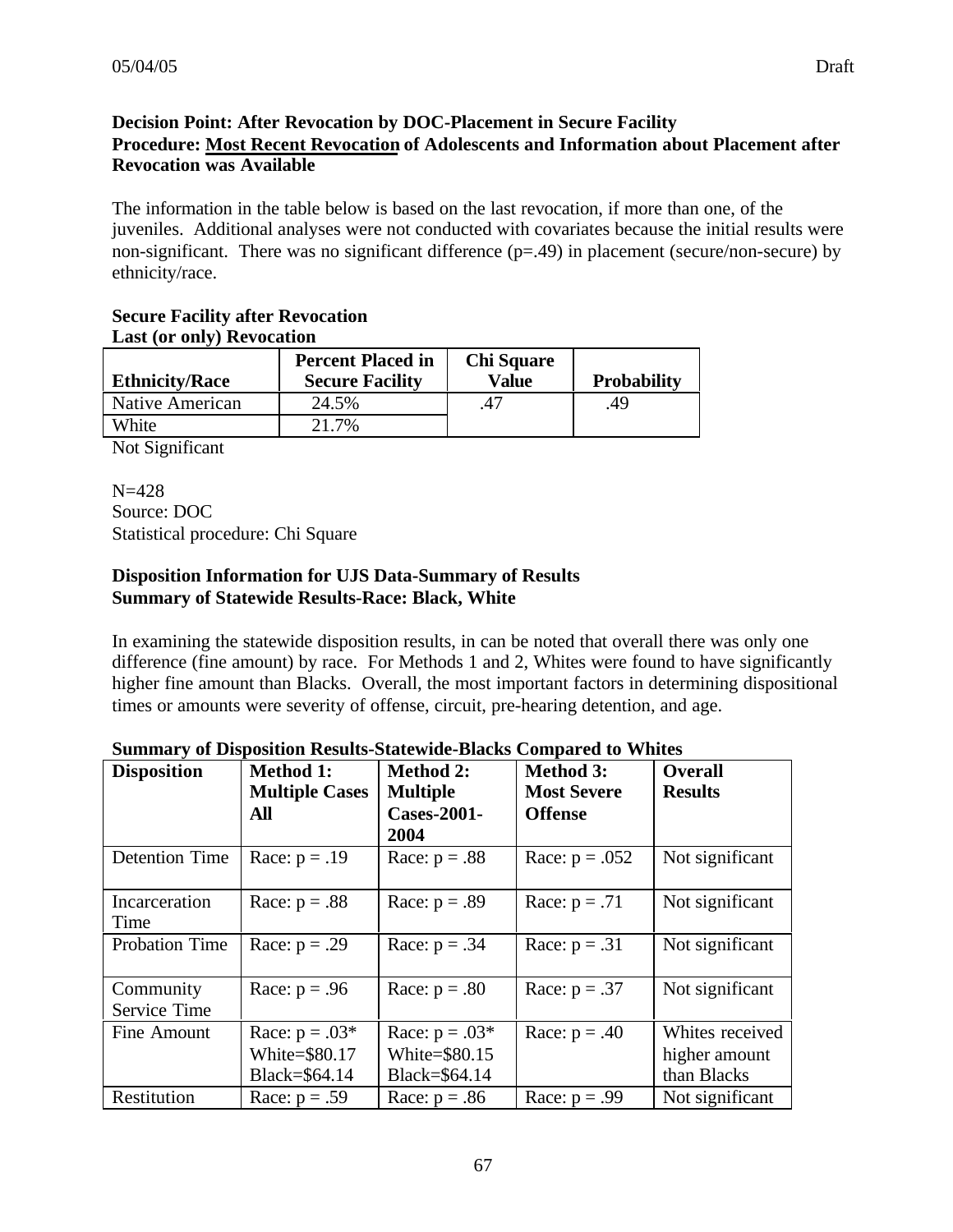| Amount                            |                 |                 |                 |
|-----------------------------------|-----------------|-----------------|-----------------|
| Drivers License   Race: $p = .29$ | Race: $p = .52$ | Race: $p = .18$ | Not significant |
| Suspended                         |                 |                 |                 |
|                                   |                 |                 |                 |

\*Statistically significant

There were no significant differences by race (White, Black) in rate of DOC placement.

| <b>Dispositional Option:</b> | Percent by         | <b>Probability</b>     | <b>Overall Results</b> |
|------------------------------|--------------------|------------------------|------------------------|
| <b>DOC</b> Placement from    | Race               | <b>Results by Race</b> |                        |
| <b>Court Adjudication</b>    |                    |                        |                        |
| <b>UJS</b> Declared          | White: 6.5%        | Race: $p = .16$        | Not significant        |
| Placement                    | <b>Black: 3.9%</b> |                        |                        |
|                              |                    |                        |                        |
| Match of UJS and             | <b>White: 5.3%</b> | Race: $p = .24$        | Not significant        |
| DOC                          | <b>Black: 3.7%</b> |                        |                        |
|                              |                    |                        |                        |
| Both UJS Declared and        | <b>White: 2.0%</b> | Race: $p = .42$        | Not significant        |
| Match of UJS and             | <b>Black: 1.2%</b> |                        |                        |
| <b>DOC</b>                   |                    |                        |                        |

#### **Summary Statewide Result-Race: Black, White**

# **Summary of Disposition Results-Minnehaha County County Results-Race: Black, White**

In considering persons from Minnehaha County, the only difference by race was for time (days) of suspension of driver's license. White adolescents received more suspension time than did Black youth for Methods 1 and 2. In considering all analyses, the most important factors in sentencing were: severity of offense, pre-hearing detention, and age.

| <b>Disposition</b>        | <b>Method 1:</b><br><b>Multiple Cases</b><br>All | <b>Method 2:</b><br><b>Multiple</b><br><b>Cases-2001-</b><br>2004 | <b>Method 3:</b><br><b>Most Severe</b><br><b>Offense</b> | <b>Overall Results</b> |
|---------------------------|--------------------------------------------------|-------------------------------------------------------------------|----------------------------------------------------------|------------------------|
| <b>Detention Time</b>     | Race: $p = .21$                                  | Race: $p = .19$                                                   | Race: $p = .83$                                          | Not significant        |
| Incarceration<br>Time     | Race: $p = .50$                                  | Race: $p = .53$                                                   | Race: $p = .70$                                          | Not significant        |
| Probation Time            | Race: $p = .10$                                  | Race: $p = .10$                                                   | Race: $p = .33$                                          | Not significant        |
| Community<br>Service Time | Race: $p = .42$                                  | Race: $p = .40$                                                   | Race: $p = .91$                                          | Not significant        |
| Fine Amount               | Race: $p = .86$                                  | Race: $p = .77$                                                   | Race: $p = .84$                                          | Not significant        |
| Restitution<br>Amount     | Race: $p = .57$                                  | Race: $p = .57$                                                   | Race: $p = .99$                                          | Not significant        |

# **Summary of Disposition Results-Minnehaha County**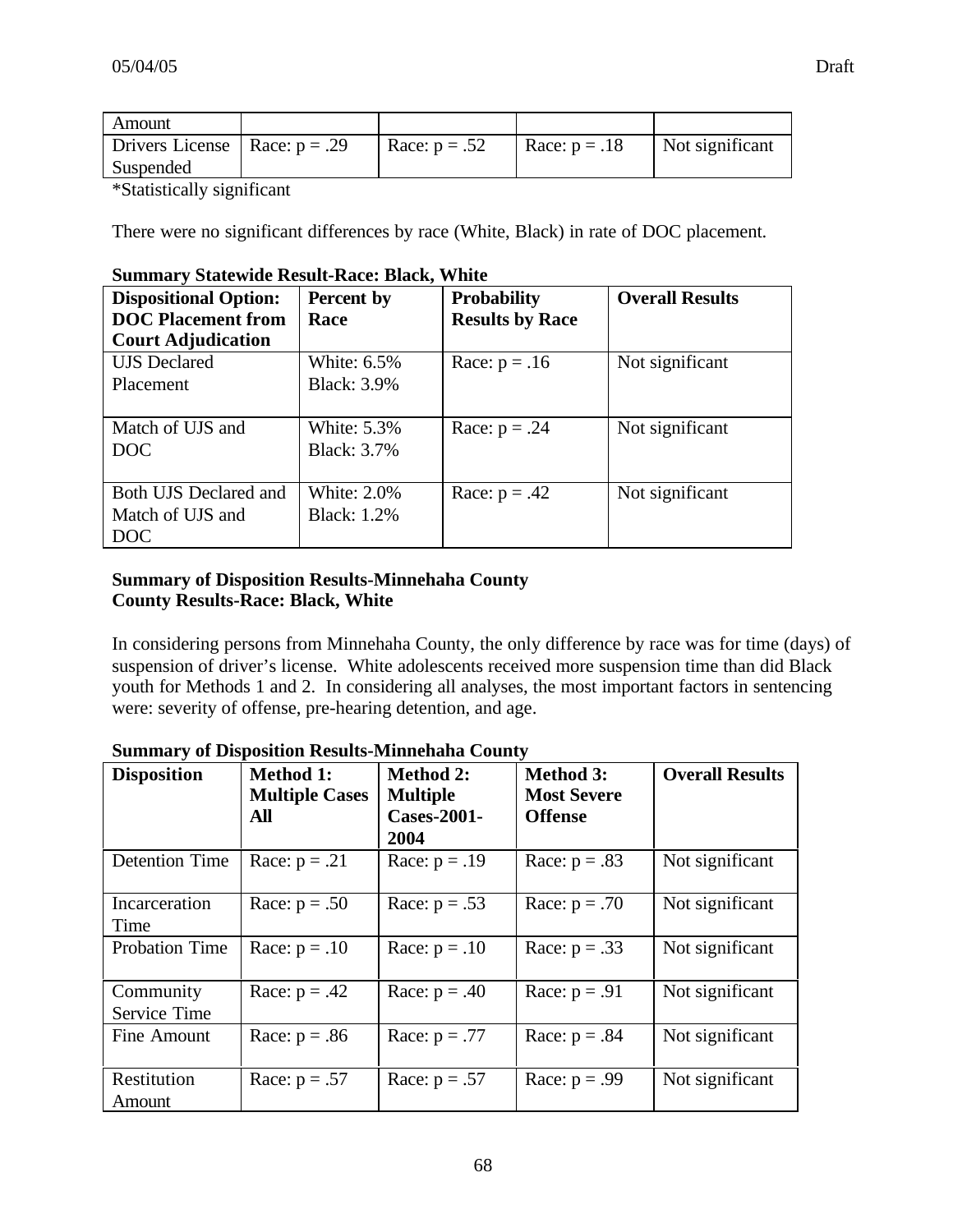| Drivers License   Race: $p = .04*$ |                 | Race: $p = .04*$ | Race: $p = .19$ | White received    |
|------------------------------------|-----------------|------------------|-----------------|-------------------|
| Suspended                          | White $= 122.2$ | White $= 125.8$  |                 | greater time than |
| (Days)                             | $Black = 40.0$  | $Black = 40.0$   |                 | <b>Blacks</b>     |

\*Statistically significant

Detention time was converted to days. Incarceration time was converted to days. Probation time is months. Community service time is hours. Fine amount is dollars. Restitution amount is dollars. Drivers license suspended time was converted to days.

#### **Summary of Disposition Results-Pennington County County Results-Race: Black, White**

There were no statistically significant results for race/ethnicity by disposition type for adolescents from Pennington County, with the exception of probation time in which whites received greater amounts of time. The most important factors in determining sentencing outcomes were: severity of offense, pre-hearing detention, and age.

| <b>Disposition</b>     | <b>Method 1:</b>      | <b>Method 2:</b>   | <b>Method 3:</b>   | <b>Overall</b>  |
|------------------------|-----------------------|--------------------|--------------------|-----------------|
|                        | <b>Multiple Cases</b> | <b>Multiple</b>    | <b>Most Severe</b> | <b>Results</b>  |
|                        | All                   | <b>Cases-2001-</b> | <b>Offense</b>     |                 |
|                        |                       | 2004               |                    |                 |
| <b>Detention Time</b>  | Race: $p = .18$       | Race: $p = .07$    | Race: $p = .80$    | Not significant |
| Incarceration<br>Time  | Race: $p = .90$       | Race: $p = .47$    | Race: $p = .60$    | Not significant |
| <b>Probation Time</b>  | Race: $p = .01*$      | Race: $p = .001*$  | Race: $p = .36$    | White received  |
| (Months)               | White $=$ 39.6        | White $= 45.0$     |                    | greater time    |
|                        | $Black = 24.2$        | $Black = 28.8$     |                    | than Blacks     |
| Community              | Race: $p = .99$       | Race: $p = .99$    | Race: $p = .55$    | Not significant |
| Service Time           |                       |                    |                    |                 |
| Fine Amount            | Race: $p = .99$       | Race: $p = .99$    | Race: $p = .99$    | Not significant |
| Restitution            | Race: $p = .35$       | Race: $p = .43$    | Race: $p = .31$    | Not significant |
| Amount                 |                       |                    |                    |                 |
| <b>Drivers License</b> | Race: $p = .18$       | Race: $p = .33$    | Race: $p = .31$    | Not significant |
| Suspended              |                       |                    |                    |                 |
| (Days)                 |                       |                    |                    |                 |

#### **Summary of Disposition Results-Pennington County**

Detention time was converted to days. Incarceration time was converted to days.

Probation time is months.

69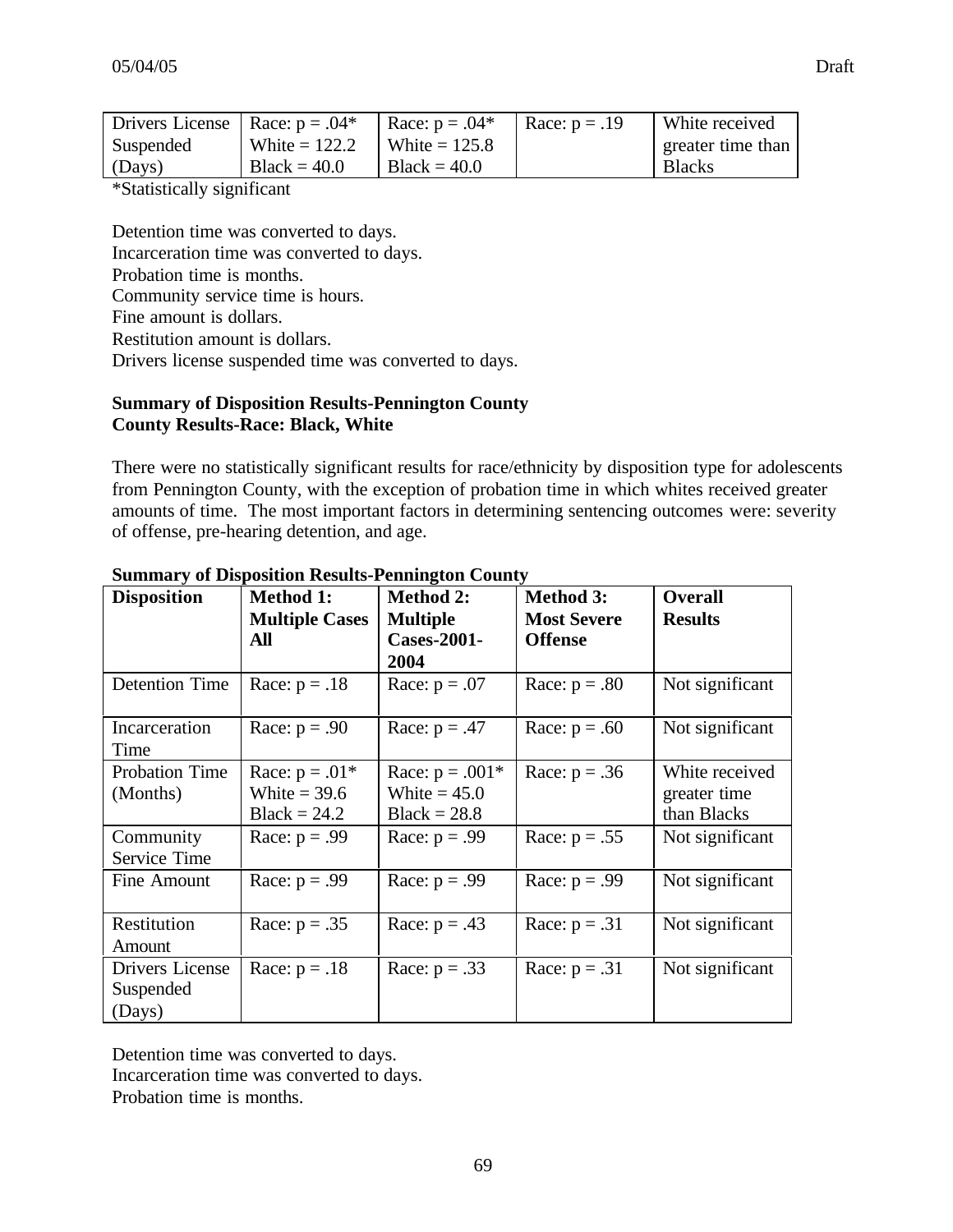Community service time is hours. Fine amount is dollars. Restitution amount is dollars. Drivers license suspended time was converted to days.

# **Summary of DOC Related Decision Points Race: Black, White**

There were no statistically significant differences between race (White, Black) and the decision points of: initial placement by DOC, out-of-state placement in secure facilities, any out-of-state placement, and placement following revocation of aftercare by DOC.

| <b>Decision Point</b>                                                  | <b>Probability</b><br><b>Results by Race</b> | <b>Overall Results</b> |
|------------------------------------------------------------------------|----------------------------------------------|------------------------|
| Initial Placement by DOC                                               | Race: $p = .50$                              | Not significant        |
| Out-of-State Placement in<br><b>Secure Facilities</b>                  | Race: $p = .99$                              | Not significant        |
| Any Out-of-State<br>Placement                                          | Race: $p = .68$                              | Not significant        |
| <b>Placement Following</b><br><b>Revocation of Aftercare</b><br>by DOC | Race: $p = .62$                              | Not significant        |

#### **Summary Statewide Result-Race: Black, White**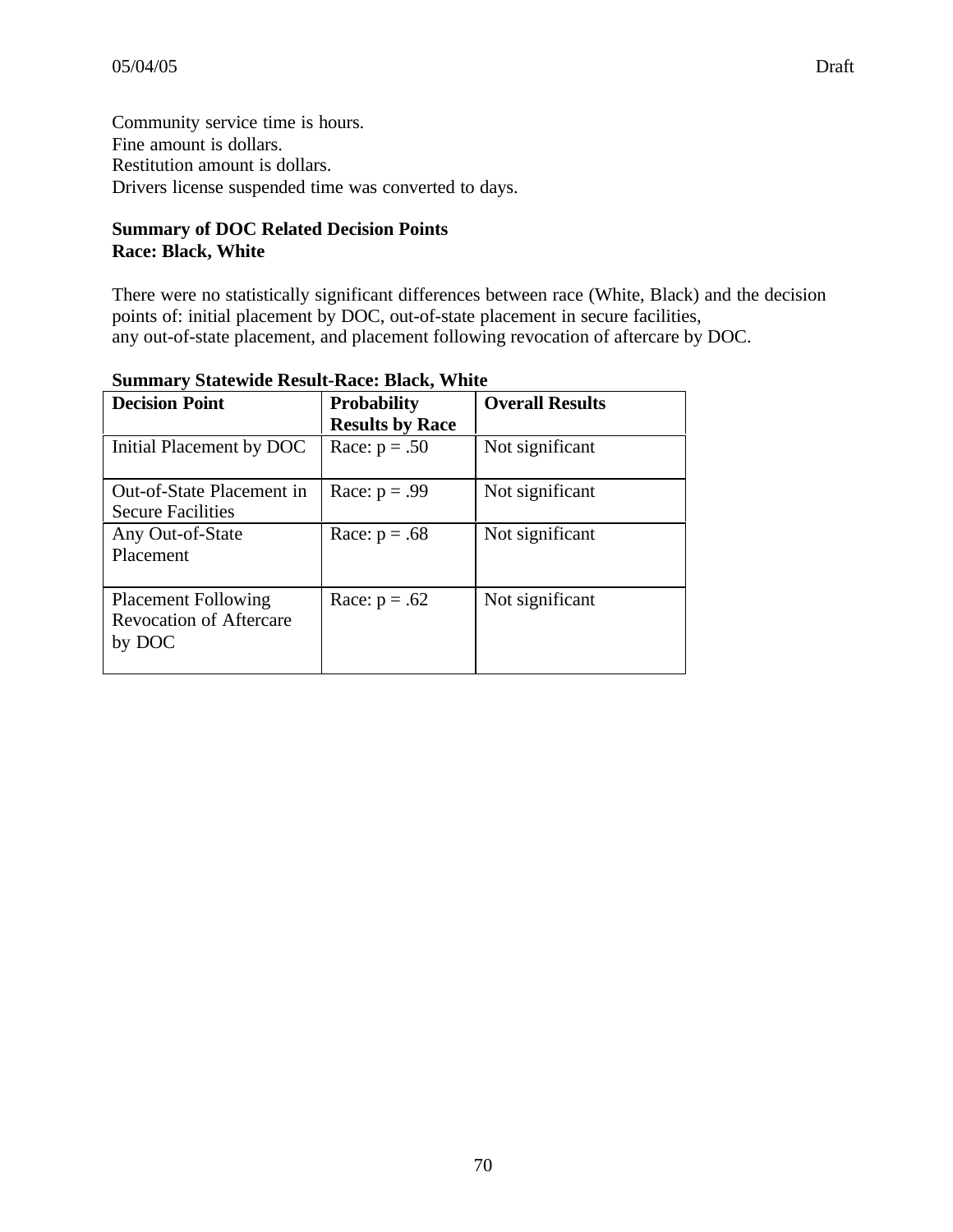# **IX. Discussion of Results**

Qualitative and quantitative methods were used to assess DMC in South Dakota. Because of the complex nature and mixed research results from other studies, multiple statistical techniques were used to analyze decision points. Focus groups were utilized to obtain qualitative information, and a variety of quantitative procedures were to obtain comprehensive information.

In the statistical analysis, it was found that DMC existed at the points of: arrest, detention, and commitment to DOC. From focus group discussions, disparity at arrest was the most frequently mentioned area of concern. For arrest and detention assessments with statistical procedures, very limited control factors were available at these points. Because of the lack to information, a comprehensive assessment of the reasons for DMC was not possible for the critical decision points of arrest and detention. It may be that other alternatives to arrest and/or detention are needed for juveniles, especially minority youth who are over-represented in the system at these critical points.

Arrest rates of minority youth are highly disproportionate in the Sioux Falls and Rapid City areas. These two locations appear appropriate for the implementation of DMC intervention procedures.

To thoroughly assess reasons for DMC at the arrest and detention level, additional information would need to be included. We would need to know the reasons and circumstances for the arrests. We would need to the know options available for the particular situations. If parents are not available or perceived as non-reputable, arrests and detentions may occur more frequently. From the focus groups, it was mentioned that immigrants (minority and white) do not understand the culture, the language, or how to engage the social services available. This results in some parents/guardians referring their children to police if problems occur, when, in fact, the situation relates to family issues that could be handled in other ways. There was some indication from other comments that minority parents are more frequently referring their own children to law enforcement, resulting in higher arrest rates. Several single parent focus group participants indicated that the only outside help they had in dealing with their children was law enforcement and/or the threat of arrest.

In considering DOC commitment as a disposition, control variables were available for the quantitative analysis. The control factors available included: age, gender, severity of offense, circuit, pre-hearing detention, interaction factors, and YLS results. It was found that disparity between races, if any existed, could be explained by these independent or control factors. This finding does not discount the existence of prejudice or discrimination, but indicates that race may serve as a proxy for other known risk factors such as: unemployment, past juvenile justice contact, performing poorly academically, poverty, single-parent families, substance abuse, gangs, etc.

DOC commitment of Native American youth was found to be most disparate in Circuits 1 and 2. These locations may be appropriate for DMC interventions, such as the development of Native American specific alternatives to DOC commitment.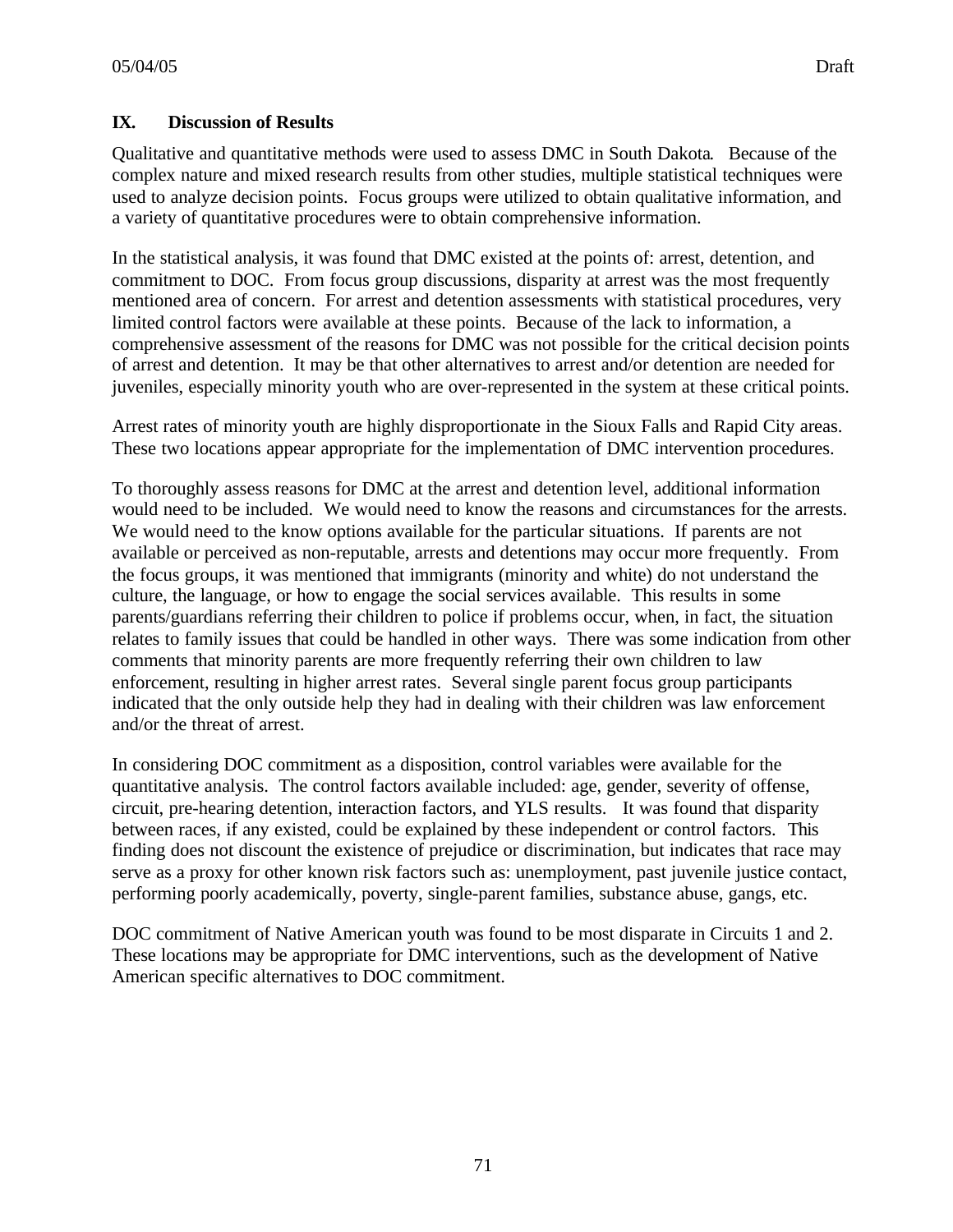Assuming the DMC Committee and the Council of Juvenile Services agrees with the decision points and geographic regions identified for intervention in this report, the following recommendations are offered:

- 1. Gather and analyze local arrest data from Minnehaha County/Sioux Falls and Pennington County/Rapid City to determine if additional factors associated with DMC at the arrest stage can be identified. Results of the analysis should be presented to those involved in the DMC intervention process.
- 2. Form local work groups in each of the DMC intervention sites. The workgroups should have the following responsibilities:
	- ♦ Review the DMC identification matrix, assessment results, risk and needs information of the target population, DMC resource material and recommendations of the DMC committee.
	- $\blacklozenge$  Develop a consensus on the type of intervention(s) to implement.
	- ♦ Build a "logic model" for the intervention that documents the goal, objectives, resources, activities, process measures, and outcome measures for the intervention.
	- ♦ Monitor the implementation of the DMC intervention.
	- ♦ Review process and outcome evaluation results of the intervention procedures and assess changes/improvements in DMC.
- 3. A Comprehensive evaluation plan should be designed for each intervention project prior to implementation.
- 4. If the intervention involves the provision of service to youth and/or families, it is recommended that an experimental design (random assignment to groups) be implemented and the services provided based on identified needs and risk factors, utilizing recognized evidence-based practices and/or programs. Some evidence-based practices may need to be modified to be culturally appropriate.
- 5. It may be beneficial for intervention and related program purposes to divide the DMC Committee members into groups with common interest such as, developing curriculum for cultural sensitivity/diversity training, developing intervention programs, considering legislative initiatives, developing procedures for recruiting and hiring more minority staff members in the juvenile justice system, improving data quantity and quality, exploring alternative options for detention and/or DOC commitment, and related areas.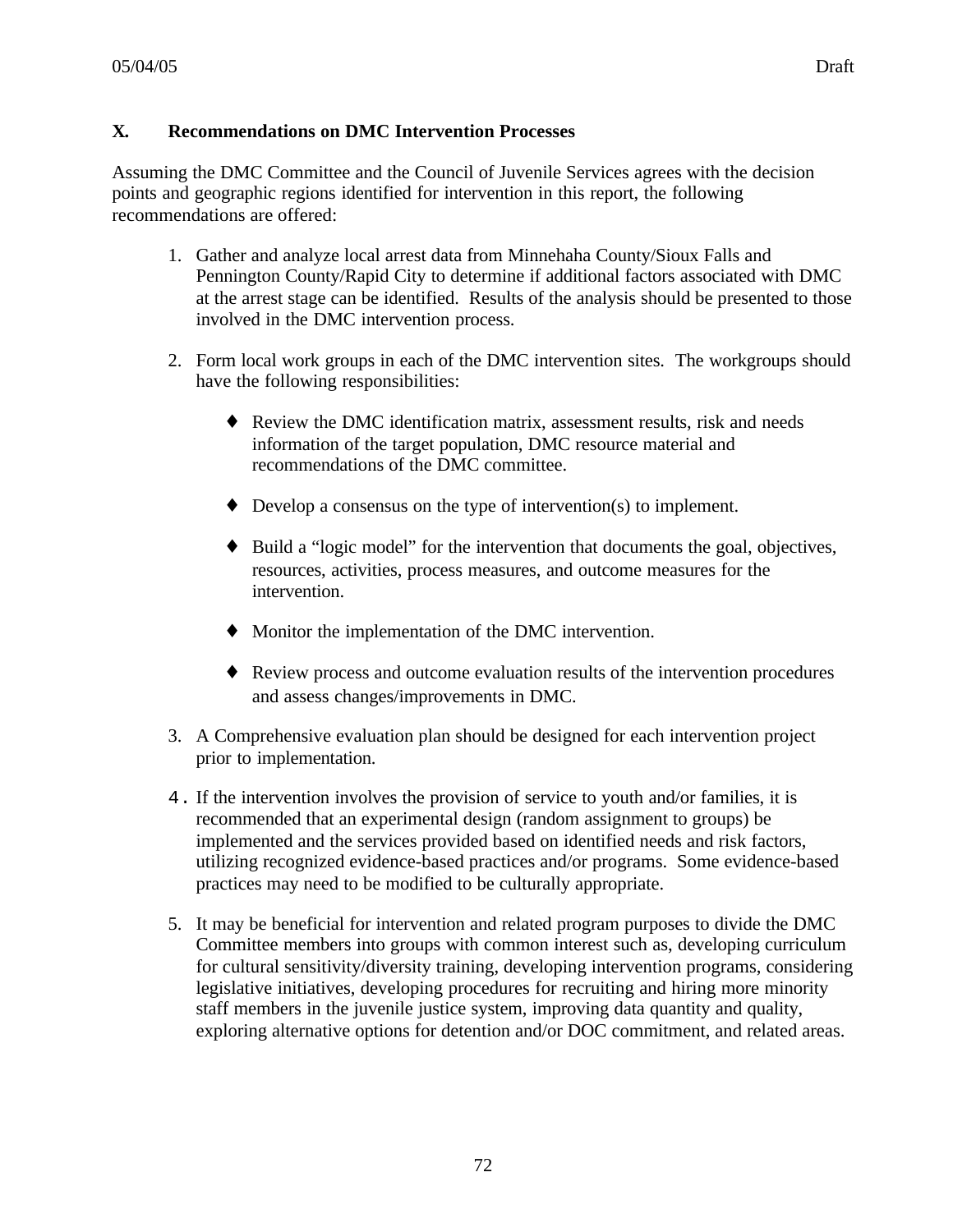#### **XI. OVERALL DATA RECOMMENDATIONS**

While the various existing data sets (DOC, UJS, detention, arrests, etc.) appear to be very useful and functional for the purposes they were designed, they are not designed as research data sets. The existing criminal justice data systems are designed to track individuals at various points. These 'folder file' systems work well with individuals, but are not designed to simultaneously consider thousands of cases. As such, there tends to be multiple entries for the same incident. Researchers or statisticians with data base expertise should be involved in the design or re-design of criminal justice data systems. The needs of the agency and the need to derive specific research or evaluation questions from the data sets can be met through coordinated efforts.

- 1. There is a great need for a common statewide data system (and/or an integration of current systems) set that tracks persons from arrests all the way through the system. It would take a coordinated and concentrated effort to accomplish this task. A case ID would need to be defined and established so that the unit of analysis is consistent throughout the system. An incidence-based system is the preferred approach. We would need to develop consistent methodologies with definitions and training so that we get consistent information. If a person is arrested and charged with four offenses, the four offenses would become an incident. Too often each offense is considered as the unit of analysis, which leads to several problems. For example, the person may be entered 4 times and receive several dispositions which are entered for each offense. Sometimes it looks like a person is committed to DOC because of a traffic violation, when in fact placement was for a combination of traffic offense, resisting arrest, aggravated assault, and possession of a controlled substance.
- 2. The oversight of the comprehensive juvenile justice system data system needs to be such that it is accountable to the various entities (e.g., UJS, DOC), yet has independent functions in the areas of training, data integrity, quality checks, consistent data entry, variable definitions, and utility of the computer programs.
- 3. The current DOC and UJS data systems could likely be 'retooled' without major modifications. A prime task would be to obtain a common ID that would link the data sets. Of course, the Social Security Number would be the most effective common ID for individual. The main issue would be to define and maintain an incident-based ID system that links arrest events to the other steps in the juvenile justice process.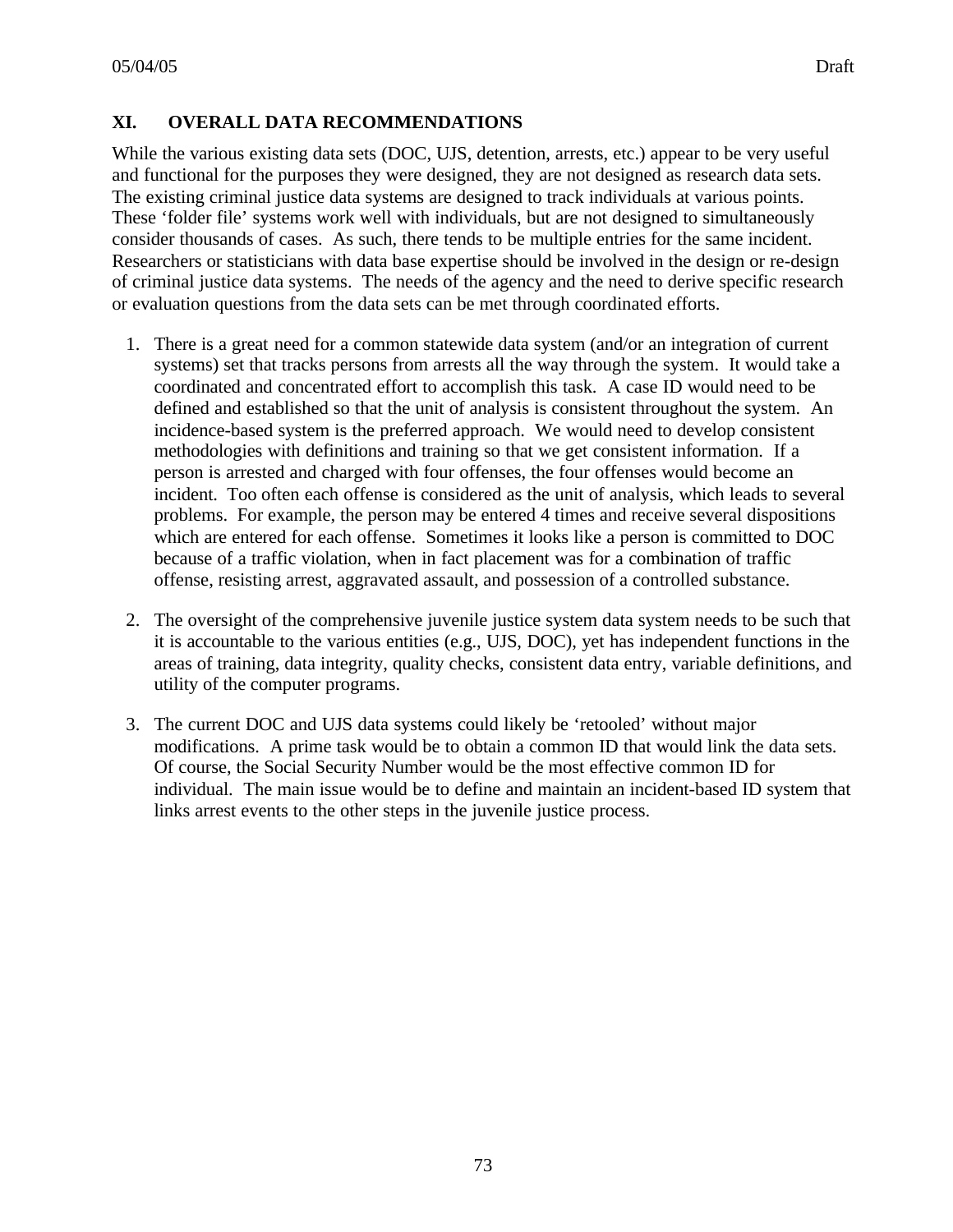## **Specific Data Needs by Decision Points**

### **1. Initial Contact with Law Enforcement**

## **Options**

- A. Arrested/Not Arrested
- B. Warned/Not Warned
- C. Other Informal Action

**Information Considerations or Limitations:** There is no comprehensive statewide individual or incident-based quantitative information available for this crucial initial contact with the system. Statewide juvenile arrest information is only available as summary data and not currently available in the detail needed to thoroughly assess decisions at the arrest level. To help assess DMC at this critical point, it is important to know the reasons for the contact: Is the contact with the juvenile because of a complaint from: citizens in general, neighbors, family members, other relatives, store owners/managers, school officials, etc.? Is the encounter because of visual contact of prospective situations from patrols of assigned areas? Is the contact because of random events? Because the decision to arrest appears to be the point of greatest disparity between Native American and whites in South Dakota, it is essential to assess the reasons for the contacts that lead to arrests.

**Data Needs:** A comprehensive statewide data set of arrest information is needed, including information on the reason for the initial contact with law enforcement.

### **2. Intake Officer Decision**

### **Options**

- A. Released to Parents/Guardians/not released
- B. Placed in shelter care or non-secure settings
- C. Placed in Detention Center/Jail (secure setting)

**Information Limitations:** The Intake Officer Hearing information is not computerized or available for this analysis. There is a program under development by UJS which would centralize the intake procedure by direct or phone contact with centers in Rapid City or Sioux Falls. A standardized risk assessment form is being developed that would provide consistent rationale for placed/not placed.

**Data Needs:** A systematic data system is needed.

### **3. Detention after Arrest:**

### **Options**

- A. Detained/Not Detained
- B. Detained Secure Facility/Detained Non-Secure

**Information Limitations:** There are three juvenile detention data sets: Pennington County JDC, Minnehaha County JDC, and information from the other jails and juvenile detention facilities. Because detention is another critical decision point, it is important that we have accurate information, including official county of residents. It appears that the large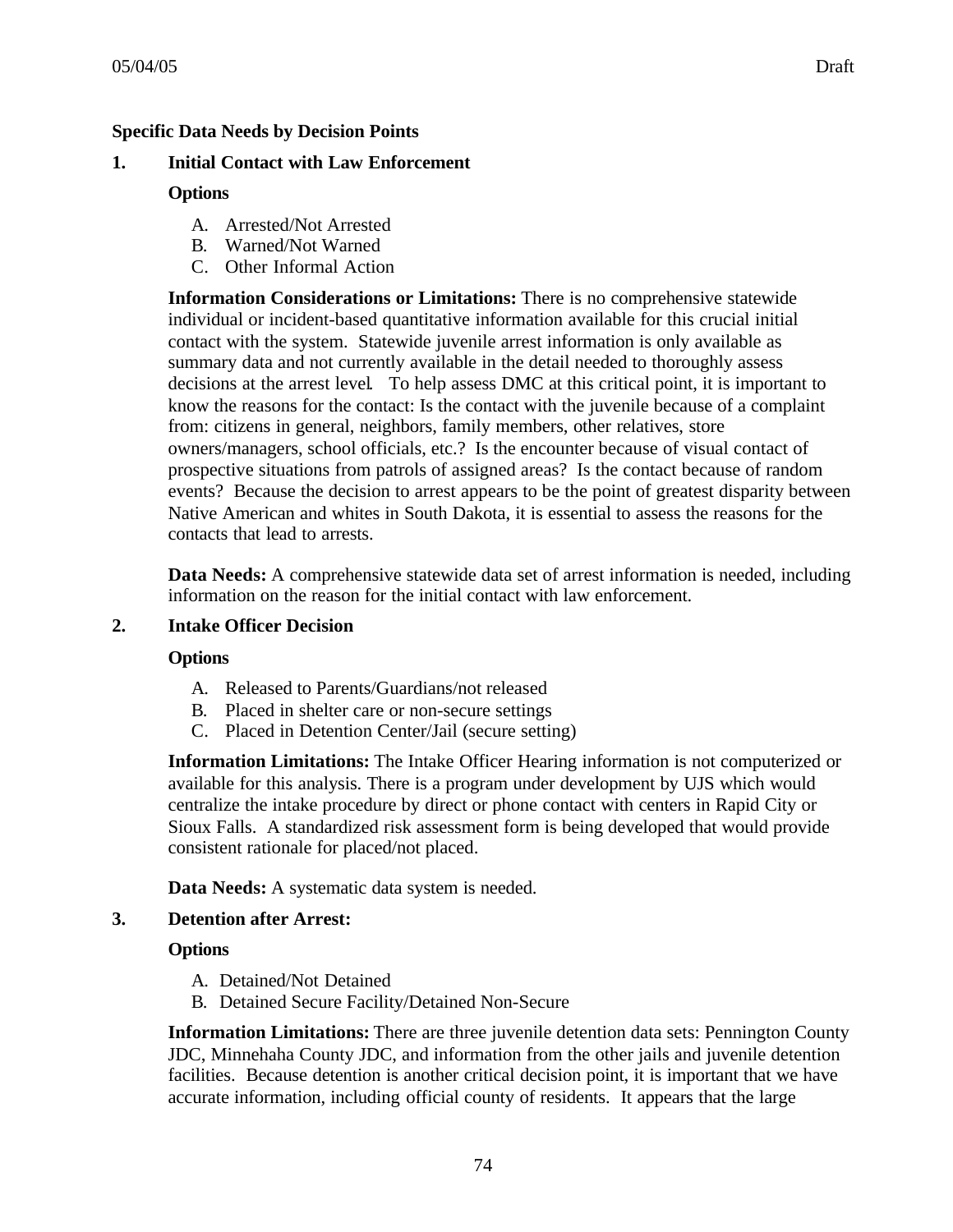05/04/05 Draft

Juvenile Detention Centers in Rapid City and Sioux Falls have an inordinate number of persons with local addresses. Many persons listed as living in Pennington or Minnehaha County may be residents of other areas, but are only living temporary with relatives. Another situation with the detention information is that there are often multiple entries for one event. For example, a person is picked up and charged with four offenses, resulting in four computer 'records' being generated with the same detention time listed for each offense. It appears that a person is getting 10 days for shoplifting, but is really getting 10 days for a combination of shoplifting, resisting arrest, fraud, and probation violation.

**Data Needs:** A comprehensive data system with uniform information from all jail and detention facilities is needed. An incident-based ID system is needed, along with a consistent offense coding system. Reasons for detention need to be clearly indicated, such as probation violation, new offense, pre-hearing detention, etc. Risk assessment information is essential to assess DMC at this point. We need to know reasons for detention, including offenses committed, family placement limitations, etc. It is recommended that a screening instrument like the YLS be utilized to obtain pertinent information.

#### **4. Temporary Custody Hearing-after Arre st**

#### **Options**

- A. Released to Parents/Guardians/not released
- B. Placed in shelter care or non-secure settings
- C. Placed in Detention Center/Jail (secure setting)

**Information Limitations:** The Temporary Custody Hearing information is not computerized or available for this analysis.

**Data Needs:** A systematic data system is needed.

#### **5. State's Attorney**

#### **Options**

- A. No Action
- B. Diversion
- C. Petition filed (CHINS, Delinquent)
- D. Petitioned to adult court

**Information Limitations:** State's attorney information is not computerized or available for this analysis. This important information needs to be computerized so that this decision point can be assessed.

**Data Needs:** A systematic data system is needed that uses common ID's such as social security numbers. The ID's or a combination of ID's needs to clearly link specific incidents or series of events.

### **6. Adjudication**

### **Options**

A. Adjudicated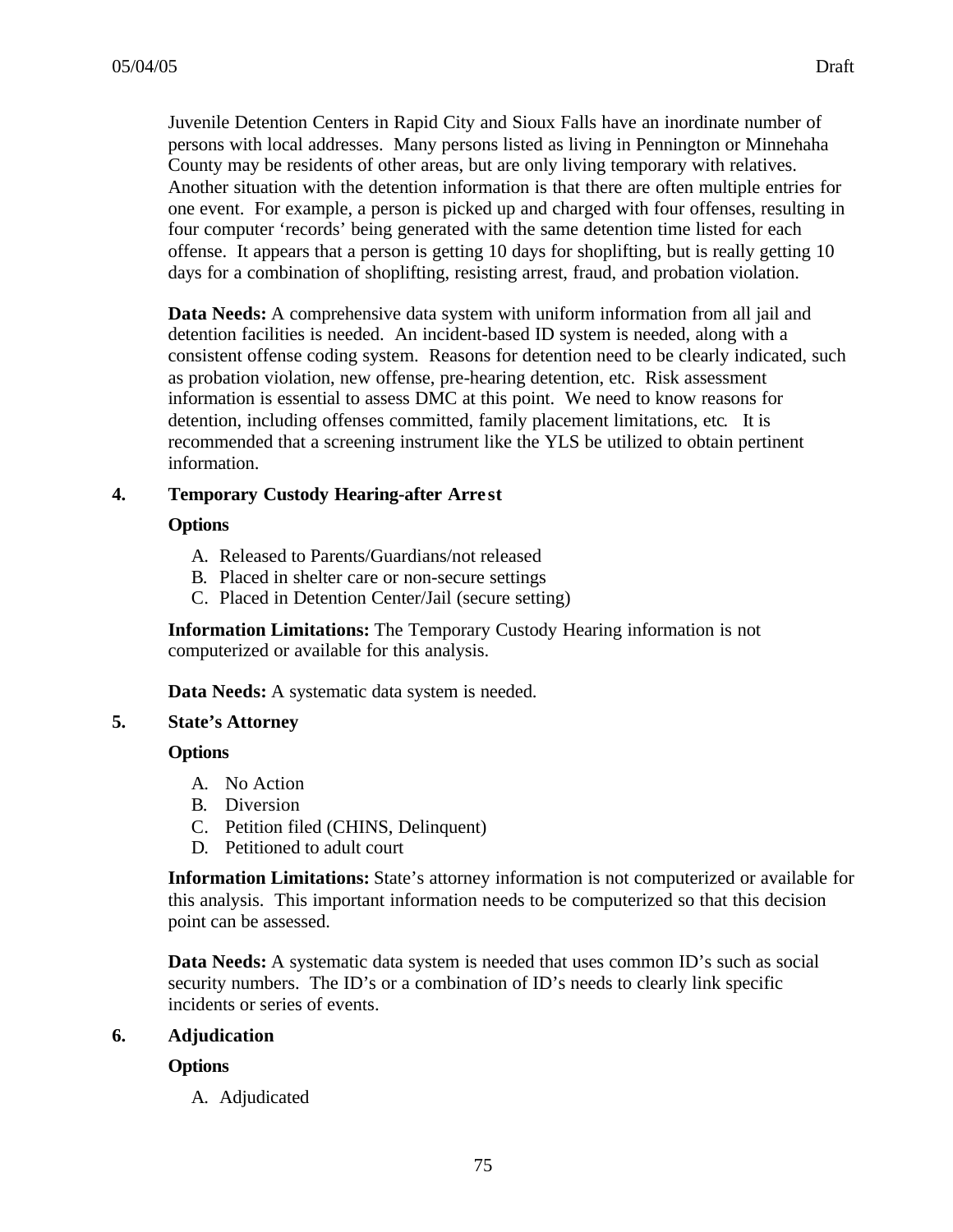# B. Not Adjudicated

**Information Limitations:** Information for adjudication is available from the UJS data set. There needs to be a clearer and specific declaration of adjudication. Race is missing in about 25 percent of the cases. In a comprehensive assessment of differences in factors (e.g., age, detention time, sex, etc.) between a dichotomous variable (race missing/ race not missing), no statistically significant difference were found with the UJS data set.

**Data Needs:** UJS collects much valuable information. A detailed data dictionary with definitions would be helpful. A well-defined incident-based ID system is needed, since there are some inconsistencies in the ID's used, making if difficult to determine the unit of analysis in some cases.

### **7. Dispositions**

### **Options**

- A. Probation
- B. Work or alternative education
- C. Restitution for damages
- D. Detention/incarceration
- E. Placement at Human Service Center (too few cases for analysis)
- F. Fine
- G. Suspend driving privileges
- H. Commitment to DOC
- I. Transferred to adult court (not available)

**Information Limitations:** Race/ethnicity designation is missing for some individuals, and the unit of analysis (i.e., is this a unique case or multiple entries of the same event) is not always clear. There needs to be detailed definitions for all the variables.

# **8. Initial Placement by DOC**

### **Options**

- A. Secure setting
- B. Non-secure setting

**Information Limitations:** Unit of analysis is not always clear.

# **9. Out-of-State Placement by DOC**

### **Options**

- A. Secure setting
- B. Non-secure setting

**Information Limitations:** Unit of analysis is not always clear.

# **10. DOC Placement Following Revocation of Aftercare by DOC**

### **Options**

A. Secure setting/facility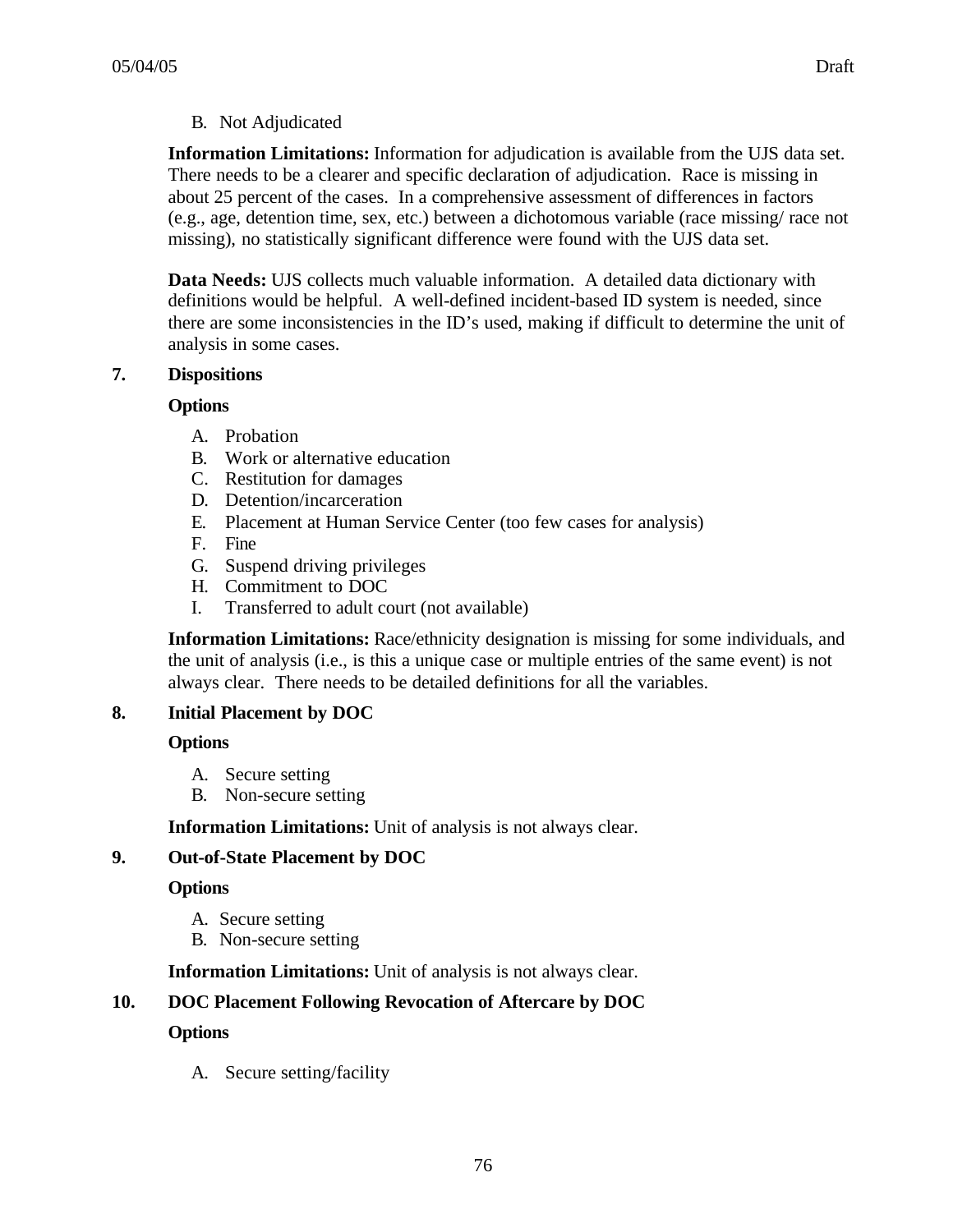B. Non-secure setting/facility

**Information Limitations:** Unit of analysis is not always clear.

#### **Other Data Considerations**

- 1. We need a good common ID system to identify individuals and events, since there are inconsistencies in each of the ID systems attempting to assign number by incidence. Too often the DMC rates look higher than they are because population rates are based on persons ages 10-17, but arrests and detentions can be (and are often) based on events and not by persons. For example if there are 100 person ages 10-17 in county 'A' and 10 of them are detained an average of 1.5 times, the typical computerized system will record 15 events instead of 10 persons. And often, because events are not clearly delineated (or considered as one incidence), the number of reported events could be much higher than the true number of events. This inflates the rates even higher, although racial groups are technically treated equal, except that minorities often have greater contact with the system. For example, according to the arrest information reported for Minnehaha County about two-thirds of Native Americans ages 10-17 in Minnehaha County were arrested in 2002. This is a very unlikely scenario. The high rate may be explained by two factors beside DMC: 1) county of residence may not have been clearly indicated; 2) the arrests reported are incidences and not individuals, and there may be multiple incidences per individual. Sometimes multiple entries are made for one event which results in inflated values.
- 2. We need a clear methodology for establishing a detention event with an accompanying ID that refers to a distinct event. Too often there will be one event with several tangents (e.g., person goes to detention, leaves, returns for hearing, is then placed on 'hold' after a hearing). This should be only one event for DMC counting, but may be recorded as multiple events (and if multiple offenses occur, the records per case can really expand exponentially). It may be easy to examine one case at a time, but when there are thousands of cases it becomes unwieldy making data analysis difficult, tenuous, and time consuming.
- 3. Variables need to be mutually exclusive (can only be in one category) and collectively exhaustive (covers all options). For example, the variable 'county' may have items like DOC, BOP, OS, etc. Because the catchall variables allow persons to enter detention facilities for various reasons under the same variable, and move around the system for various circumstances, the number of events can be inflated or difficult to decipher.
- 4. We need a clear method of distinguishing persons who are detained for arrests that are not related to any other criminal justice status (parole, probation, escapee, etc.). We need to clearly identify persons who are there for various reasons so that we can define decision points. If a person is detained for a 'new' arrest, we need to know what happens forward from this decision point. If a person is detained for probation violation, this is another decision point situation.
- 5. A method of coding offenses needs to be consistent throughout the system. With various coding schemes, it is difficult to get consistent information on the severity of the offenses.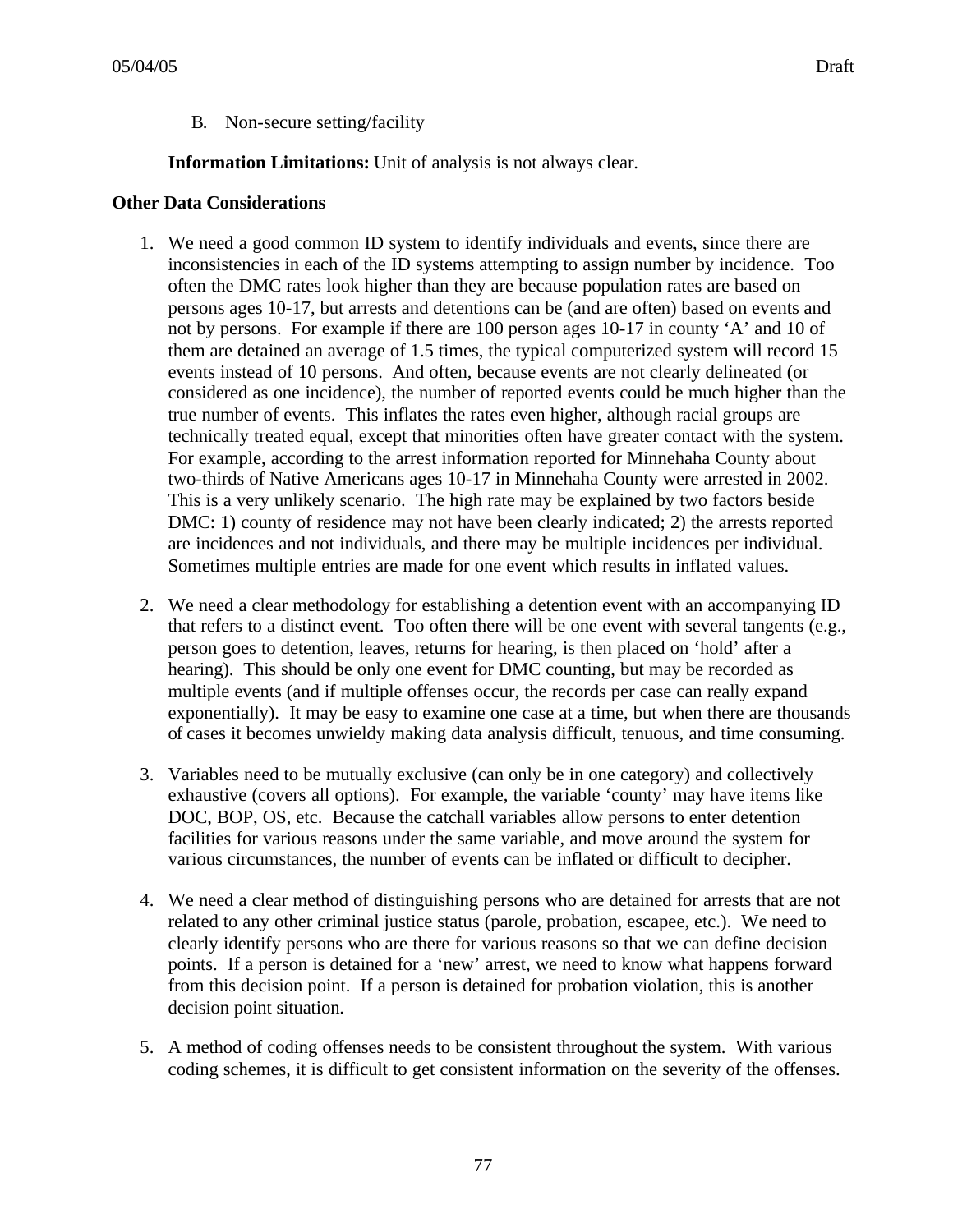- 6. Care needs to be made in obtaining the 'official' residents of individuals arrested and detained. Adolescents may be living with relatives in the 'magnate' cities like Sioux Falls and Rapid City, yet they may actually be residents of other municipals. This tends to inflate the arrest and detention values for these geographic areas.
- 7. Race/ethnicity needs to have common categories in all data sets. Agencies need to determine common categories and definitions. At a minimum, there should be categories for: Native American, white, Hispanic, black, Asian, and other. Another option would be to use the same categories employed by the U.S. Census Bureau.
- 8. There should be information on legal representation, including retained or court appointed, attorney present at disposition and/or adjudicated proceedings.
- 9. Data entry systems that check for out-of-range (or other illogical entries) should built into every data system. If the data entry options are 1, 2, or 3, there should be no other values.

## **Future Data Needs**

In order to effectively understand reasons for DMC, information about all aspects of the person and the circumstances for the contact need to be ascertained. Legal history, family, and school situation needs to be available on each person. This may require selectively administering an instrument like the YLS so that relevant variables are measured. Sufficient data from existing sources does not exist to assess reasons for DMC at each step in the juvenile justice system.

## **Prospective Study: Tracking People through the System**

Given the likelihood that a comprehensive data system that spans criminal justice areas from arrest through DOC commitment is not imminent, the next logical step in the assessment of DMC would be to conduct a prospective study that tracks persons through the system. One procedure would be to track randomly selected persons throughout the juvenile justice system from arrest through final disposition. Another approach would be to randomly select juveniles at one or several decision points (i.e., referred to court) and track the juveniles through the remainder of the system. In general we would likely take two groups (whites, Native Americans) of persons through the system or parts of the system (e.g., those adjudicated by the court) to see if they have differential treatment within the system, based on the similar charges/convictions (i.e., aggravated assault, robbery) and similar past history with the system.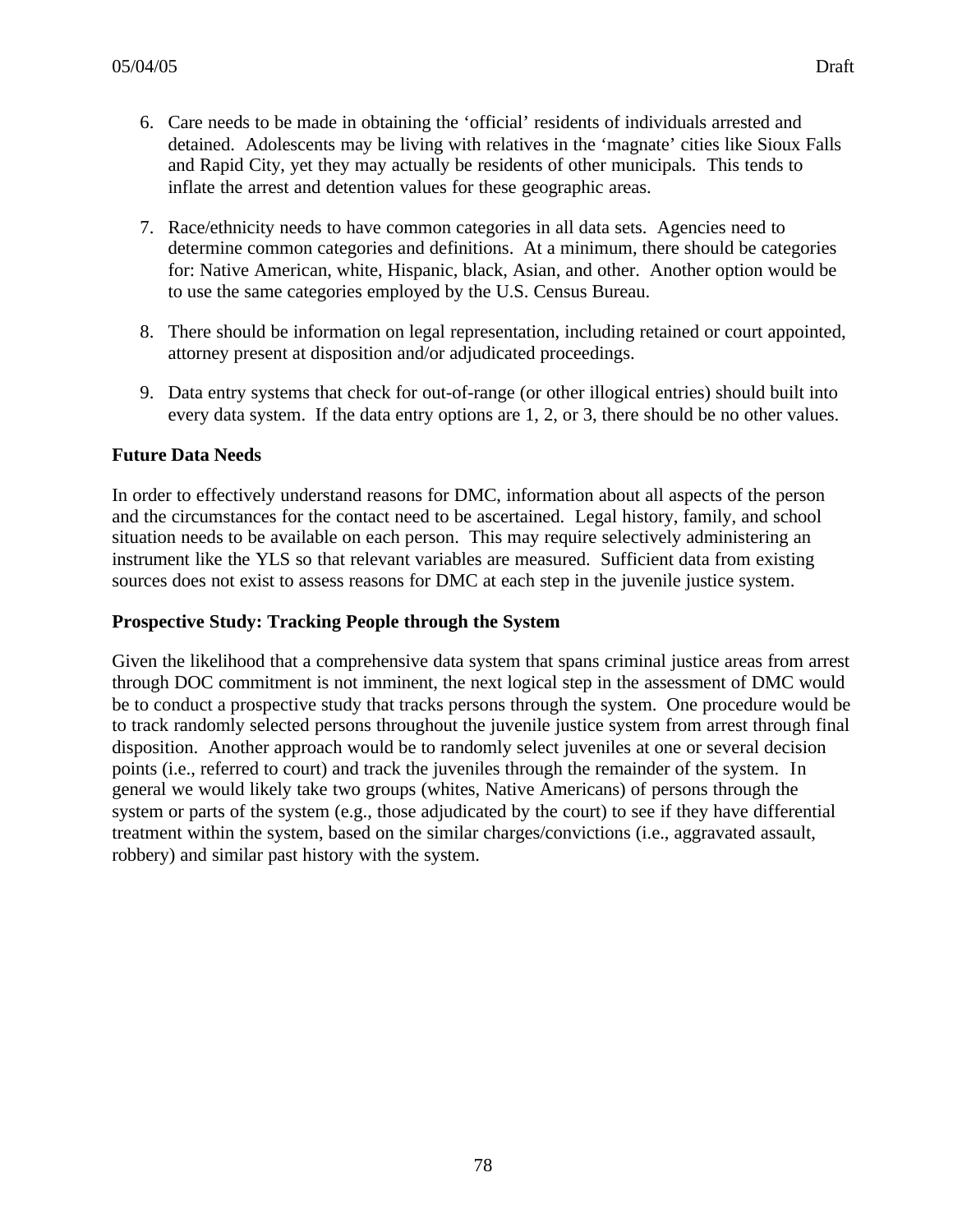# **XII. PREVENTION PROGRAM EXAMPLES**

### **General Comments on Risk Factor Findings and Intervention or Prevention Programs**

One question confronting those who would develop delinquency prevention programs based on risk factor research is whether a given risk factor can easily be changed or changed at all. Another situation is whether protective factors can be enhanced by programs falling under the juvenile justice system. For example, research has shown that low socioeconomic status is associated with increased levels of delinquency (Shader, 2002). Although socioeconomic conditions may be hard to change, programs may seek to increase certain protective factors to offset the risk. Other risk factors are more amenable to change. Poor parenting, for example, can be addressed by programs that teach parenting skills and provide family support services. Truancy and dropout programs have been found to be useful.

The prevention of crime is a complex problem with no simple solutions. Risk and protective factor analyses offer possible prevention and intervention solutions to drug problems. These approaches allow practitioners to design education, prevention and intervention programs to meet the unique needs of individual youth and communities (Shader, 2002). It is important to provide prevention and treatment programs to all high risk juveniles, especially minorities who have had fewer opportunities for these services (Nellis, 2005).

### **Some Programs or Activities of Promise for Reducing Risk Factors**

It was not the charge of this project to locate, examine, and evaluation a comprehensive list of intervention programs, but some promising programs and procedures were found in conjunction with the review of literature and are briefly discussed below.

### **Truancy Reduction**

A comprehensive model program that targets the reduction of risk factors associated with incidence of truancy has been found to be successful and is supported in the literature (Catalano, et al, 1998; Dryfoos, 1990; Morley and Rossman, 1997; Schorr, 1997). The models that show the most promise for reducing truancy and modulating risk factors include: parental involvement, meaningful sanctions or consequences of truancy, meaningful incentives for school attendance, ongoing school-based truancy reduction programs, and the involvement of community resources (i.e., law enforcement, schools, parents, etc.).

# **Decrease Dropouts/Increase School Completion Rates**

In an evaluation of 20 dropout programs, it was found that there are some common elements associated with successful programs (Dynarski, 2001). The key elements include: create small schools with small class sizes; allow students to build relationships with adults; improve student's communication skills; provide for individual assistance in academic, behavior, and related areas; focus on helping students address personal and family issues through counseling and access to social services; and, assist students in efforts to obtain alternative education, including GED certificates.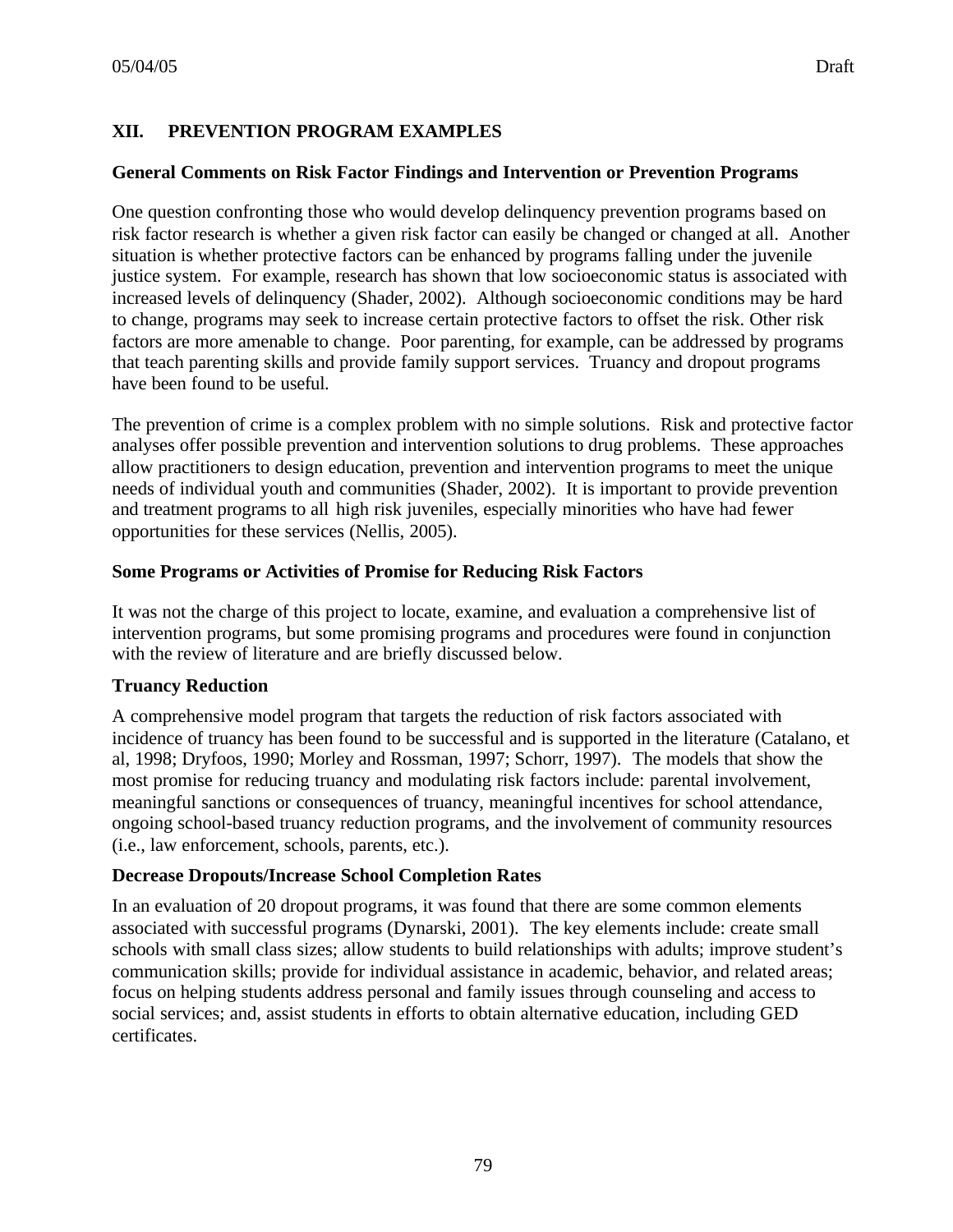The Gang Resistance Education and Training (G.R.E.A.T.) program was found via a 5-year longitudinal study to have some positive benefits in combating gang problems. The program features a 9-hour curriculum taught in schools by uniformed law enforcement officers. Students are taught to set positive goals, resist negative pressures, resolve conflicts, and understand how gangs impact the quality of their lives. The project has been successful in improving peer group associations and attitudes about gangs, law enforcement perceptions, and risk-seeking behaviors (Esbensen and Osgood, 1997).

## **Mentoring Programs**

One of the most widely known successful mentoring projects is the Big Brothers Big Sisters of America (BBBSA), an organization that has existed for nearly a hundred years. Only recently, however, have scientific studies and methods been incorporated into the organization's practices (Grossman and Tierney, 1998). Tierney and Grossman (1995) embarked on a major study of BBBSA, examining the aftereffects of an 18-month association between children and mentors, based on regular contact. The research indicated that mentees were 46 percent less likely to try drugs, 27 percent less likely to try drinking, 52 percent less likely to skip school, and 37 percent less likely to cut class than were the unmentored control group. Additionally, Curtis and Hansen-Schwoebel (1999) showed that 64 percent of the participates developed more positive attitudes toward school, 58 percent achieved higher grades in core academic subjects, and 60 percent showed improved relationships with adult figures.

### **Home Visitation Program**

David Olds' Early Childhood Nurse Home Visitation Program, one of the Office of Juvenile Justice and Delinquency Prevention (OJJDP) funded Blueprints Programs, provides services to first-time, low-income parents. Services are provided from prenatal through their child's second birthday, to reduce health and parenting problems that have been linked to antisocial behavior in children (Olds et al., 1998). A 15-year follow-up of one program implementing this model showed that adolescents whose mothers participated in the program over a decade earlier were 55 percent less likely to have been arrested than adolescents whose mothers did not participate (Olds et al., 1998). Home visits allow for intensive, individualized intervention which enables service providers to develop supportive relationships with all family members and to better understand and modify the family environment (Weiss, 1993).

# **Preschool and Home Visitation**

The High/Scope Perry Preschool Project, a well-established childhood intervention program that has operated for almost 40 years, provides preschool activities and home visits for 2 years for atrisk children ages 3 to 4 and their families. In a longitudinal study that followed participants (the experimental group) and a control group from program entry through age 27. It was found that participants had significantly lower rates of juvenile delinquency and teenage pregnancy and significantly higher rates of pro-social behavior, academic achievement, employment, income, and family stability than did the control group members (Parks, 2000).

# **After School Recreation Programs**

After school recreation programs can address the risk factors of alienation and curtail or limit association with delinquent and violent peers. Protective factors may include opportunities for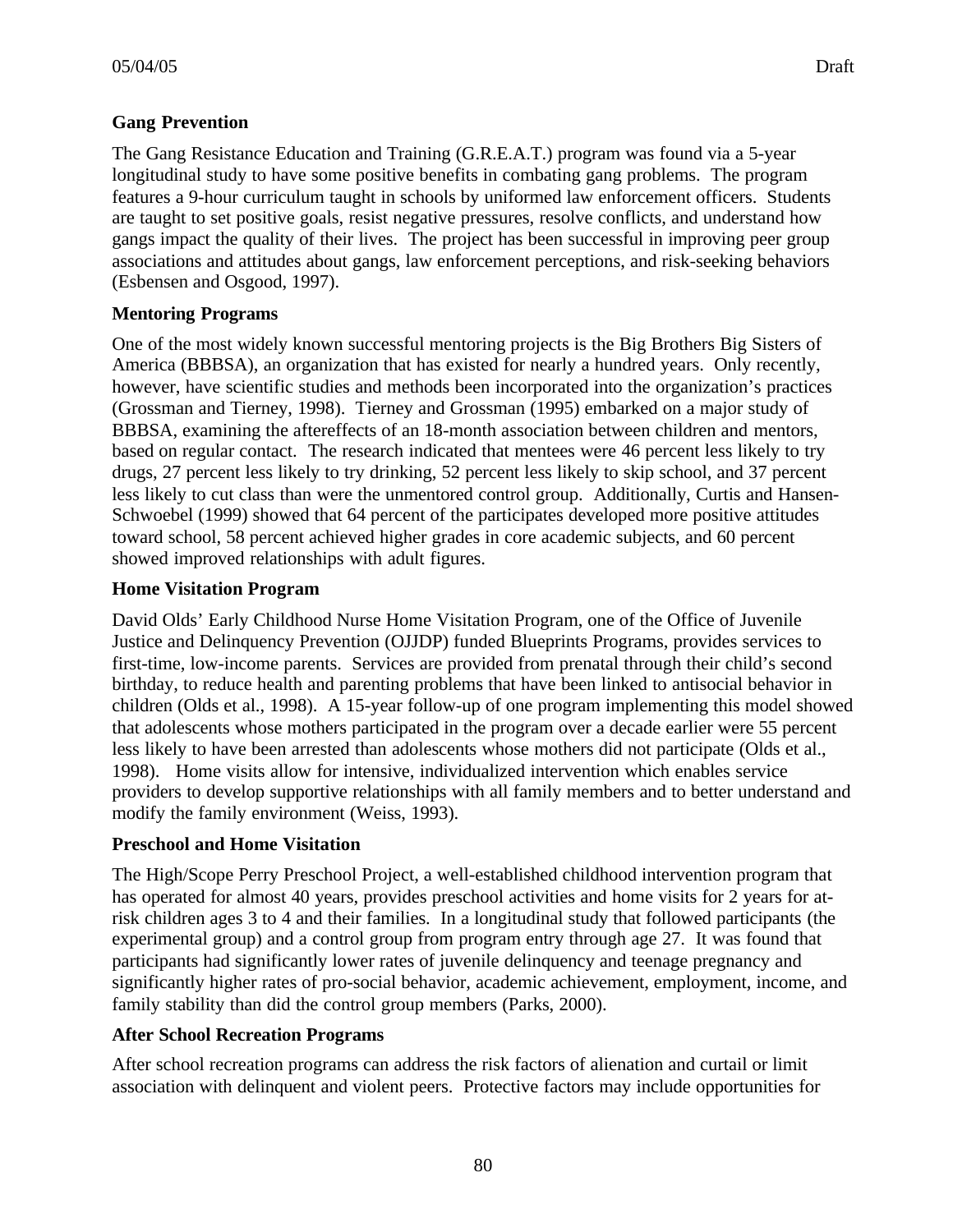social involvement with youth and adults, developing skills for leisure activities, and bonding with others (Howell, 1995).

## **General Ideas**

A growing base of evidence indicates that prevention programs can reduce the number of youth engaging in juvenile crime and problem behaviors. In a congressionally mandated, rigorous review of more than 500 crime prevention programs, researchers found a number of successful and promising program models (Sherman et al., 1998). Among the effective programs identified were: long-term, frequent home visitation programs combined with preschool; school-based programs that clarify and communicate norms about behaviors; and instructional programs that address social competency skills.

**General Idea 1** – Community prevention programs that combine two or more effective programs, such as family-based and school-based programs, are more effective than a single program alone (Battistich et al., 1997). Interventions that address multiple risk and protective factors in more than one domain are most effective. A child's development is impacted by risk and protective factors from many domains. Programs which have a single focus are less likely to be as effective as those which are designed to impact multiple factors across more than one domain (Olds & Klitzman, 1993; Ramey & Ramey, 1993).

**General Idea 2** – Community prevention programs reaching populations in multiple settings for example, schools, clubs, faith-based organizations, and the media—are most effective when they present consistent, community-wide messages in each setting (Chou et al., 1998).

**General Idea 3** – Prevention programs should be long-termed with repeated interventions (i.e., booster programs) to reinforce the original prevention goals. Research shows that the benefits from middle school prevention programs diminish without follow-up programs in high school (Scheier et al., 1999).

**General Idea 4 –** Intervention to prevent delinquency and criminal behavior needs to begin at a very young age. Behaviors that lead to delinquency are evident early in a child's life. In a study by Spivak and Marcus (1987), 68% of chronic offenders were identifiable in kindergarten. Interventions should be flexible and meet the needs of individual families. Interventions are most effective if they are designed to meet individual family needs. Providing a menu of services from which families can choose, and varying the time span over which services are provided have been shown to be more effective than providing a prescribed set of services for a specified time to all families (Halpern, 1990).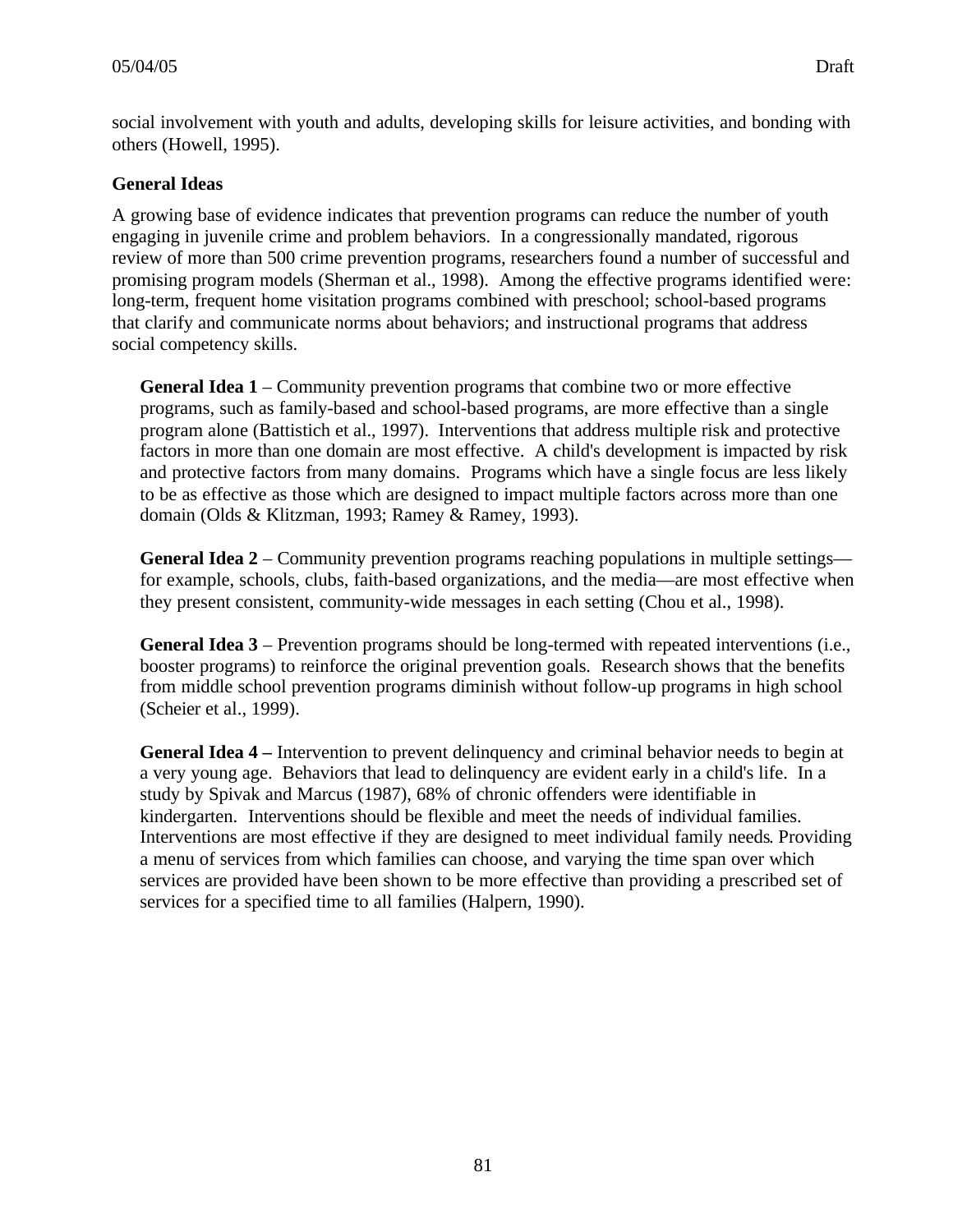## **XIII. Appendix A: References**

Assessment of Disproportionate Minority Confinement in Tennessee's Juvenile Justice System, Office of Business and Economic Research, Tennessee Commission on Children and Youth, 2003.

Baier, C. J. and B. R. E. Wright. If you love me, keep my commandments: a meta-analysis of the effect of religion on crime. *Journal of Research in Crime and Delinquency* Vol. 38, pp. 3-21, 2001.

Battin, S.R., Hill, K.G., Abbott, R.D., Catalano, R.F., and Hawkins, J.D. The contribution of gang membership to delinquency beyond delinquent friends. *Criminology* 36:93-115, 1998.

Battistich, V.; Solomon, D.; Watson, M.; and Schaps, E. Caring school communities. *Educational Psychologist* 32(3):137–151, 1997.

Baum, T. and Kingston, P. (1984). Homeownership and social attachment. *Sociological Perspectives*, 27, 159-180, 1984.

Bonta, J., LaPrairie, C., & Wallace-Capretta, S. *Risk Prediction and Re-Offending: Aboriginal and Non-Aboriginal Offenders.* Canadian Journal of Criminology, 39 (2), pp. 127-144, 1997.

Botvin, G., Baker, E.; Dusenbury, L.; Botvin, E.; and Diaz, T. Long-term follow-up results of a randomized drug-abuse prevention trial in a white middle class population. *Journal of the American Medical Association* 273:1106–1112, 1995.

Bourgois, Philippe I. In search of respect: selling crack in El Barrio. New York: Cambridge University Press, 1995.

Bureau of Justice Statistics. *American Indians and Crime*. Washington, DC: U.S. Department of Justice, Office of Justice Programs, Bureau of Justice Statistics, 1999.

Bursik, R., and Webb, J. Community change and patterns of delinquency. *American Journal of Sociology*, 99, 24-42, 1982.

Cairns, R.B., and Cairns, B.D. Lifelines and risks: Pathways of youth in our time. Cambridge: Cambridge University Press, 1994.

Corbin, J.R and Costa, F. Protective factors in adolescent health behavior. *Journal of Personality and Social Psychology*, 75(3), 788-800, 1998.

Catalano, F.R., Arthur, M.W., Hawkins, J.D., Berglund, L., and Olson, J.J. Comprehensive community- and school-based interventions to prevent antisocial behavior. In Serious and Violent Juvenile Offenders: Risk Factors and Successful Interventions, edited by R. Loeber and D. Farrington. Thousand Oaks, CA: Sage Publications, Inc, 1998.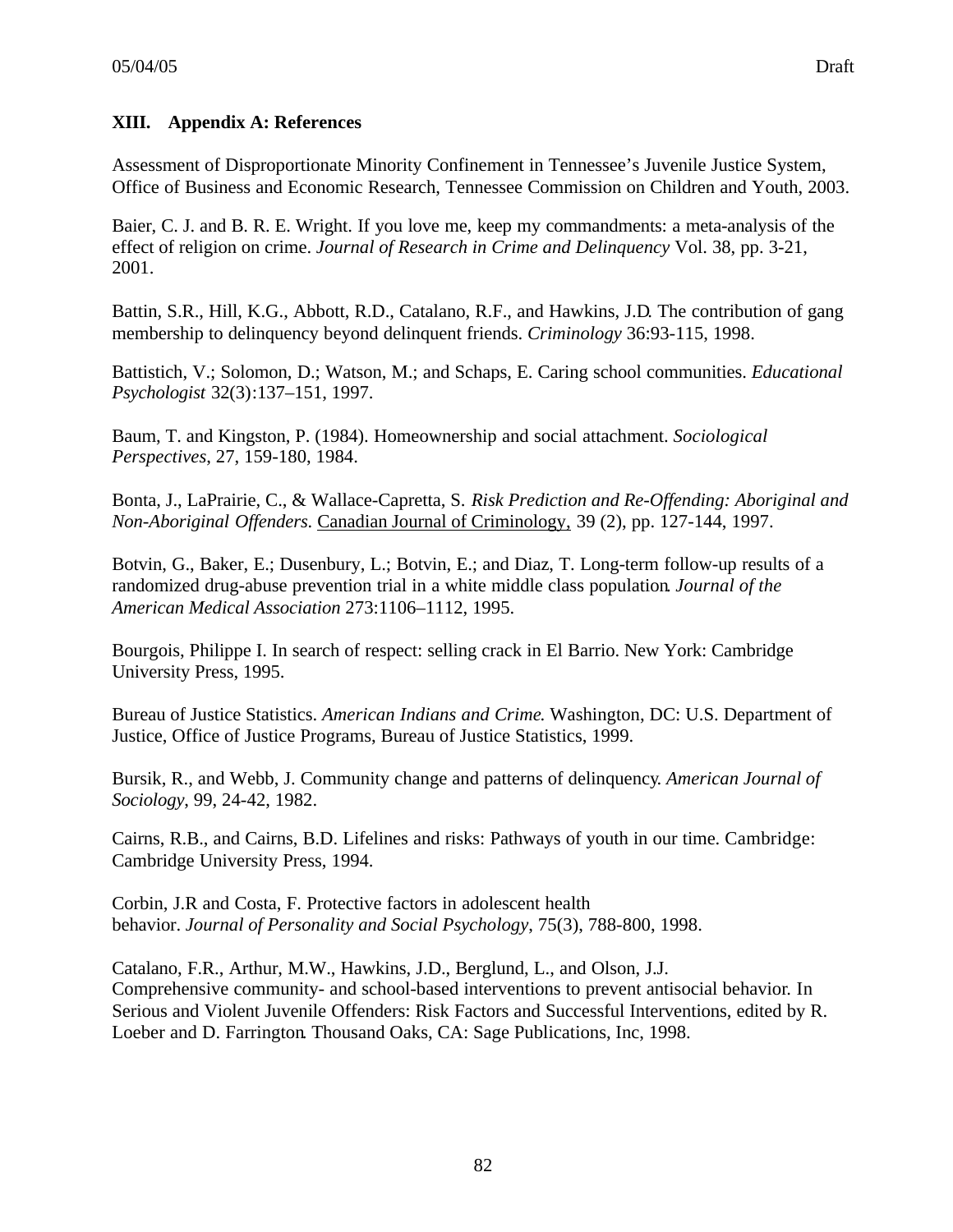Catalano, R. F., Loeber, R., & McKinney, K. C. School and community interventions to prevent serious and violent offending. Washington, DC: Office of Juvenile Justice and Delinquency Prevention, 1999.

Chou, C.; Montgomery, S.; Pentz, M.; Rohrbach, L.; Johnson, C.; Flay, B.; and Mackinnon, D. Effects of a community-based prevention program in decreasing drug use in high-risk adolescents. *American Journal of Public Health* 88:944–948, 1998.

Cohen, J. *Statistical power analysis for the behavioral sciences* (2nd ed.). Hillsdale, NJ: Erlbaum, 1988.

Corvo, K. Community-based youth violence prevention. Youth & Society, 28(3), 291-317, 1997.

Cottle, Cindy C., Lee, Ria J. and Kirk Heilbrun The prediction of criminal recidivism in juveniles. *Criminal Justice and Behavior* 28(3):367-394, 2001.

Curtis, T and Hansen-Schwoebel, K. Big Brothers Big Sisters school-based mentoring: an evaluation of five pilot programs. Big Brother Big Sisters, Philadelphia, PA, 1999.

DePaulo, P.J. Sample Size for Qualitative Research: The Risk of Missing Something Important. *Quirk's Marketing Research Review*, December 2000, p. 22-27, 2000.

Dryfoos, J.G. Adolescents at Risk: Prevalence and Prevention New York, NY: Oxford University Press, 1990.

Dynarski, M. Making do with less: Interpreting the evidence from recent federal evaluations of dropout-prevention programs*.* Paper presented at "Dropouts: Implications and Findings" conference, Harvard University, Cambridge*, MA, 2001.*

Esbensen, Finn-Aage and Osgood. Wayne, National Evaluation of G.R.E.A.T., Research in Brief, Washington, D.C.: U.S. Department of Justice, National Institute of Justice, 1997.

Fagan, J. Set and setting revisited: influences of alcohol and illicit drugs on the social context of violent events. Alcohol and interpersonal violence: fostering multidisciplinary perspectives. Research Monograph 24. NIAAA. pp.161-191, 1993.

Fagan, J., and K.L. Chin. Violence as Regulation and Social Control in the Distribution of Crack, in Drugs and Violence: Causes, Correlates, and Consequences, M. de la Rosa, E.Y. Lambert, and B. Gropper, eds. NIDA Research Monograph No. 103. Rockville, MD: National Institute on Drug Abuse, 8-34, 1990.

Fagan J, Wilkinson DL. The functions of adolescent violence. In Violence in American Schools, ed. DS Elliott, KR Williams, B Hamburg. Cambridge University Press, 1998.

Farrington, D. P. Early predictors of adolescent aggression and adult violence. *Violence and Victims*, 4(2), 79-100, 1989.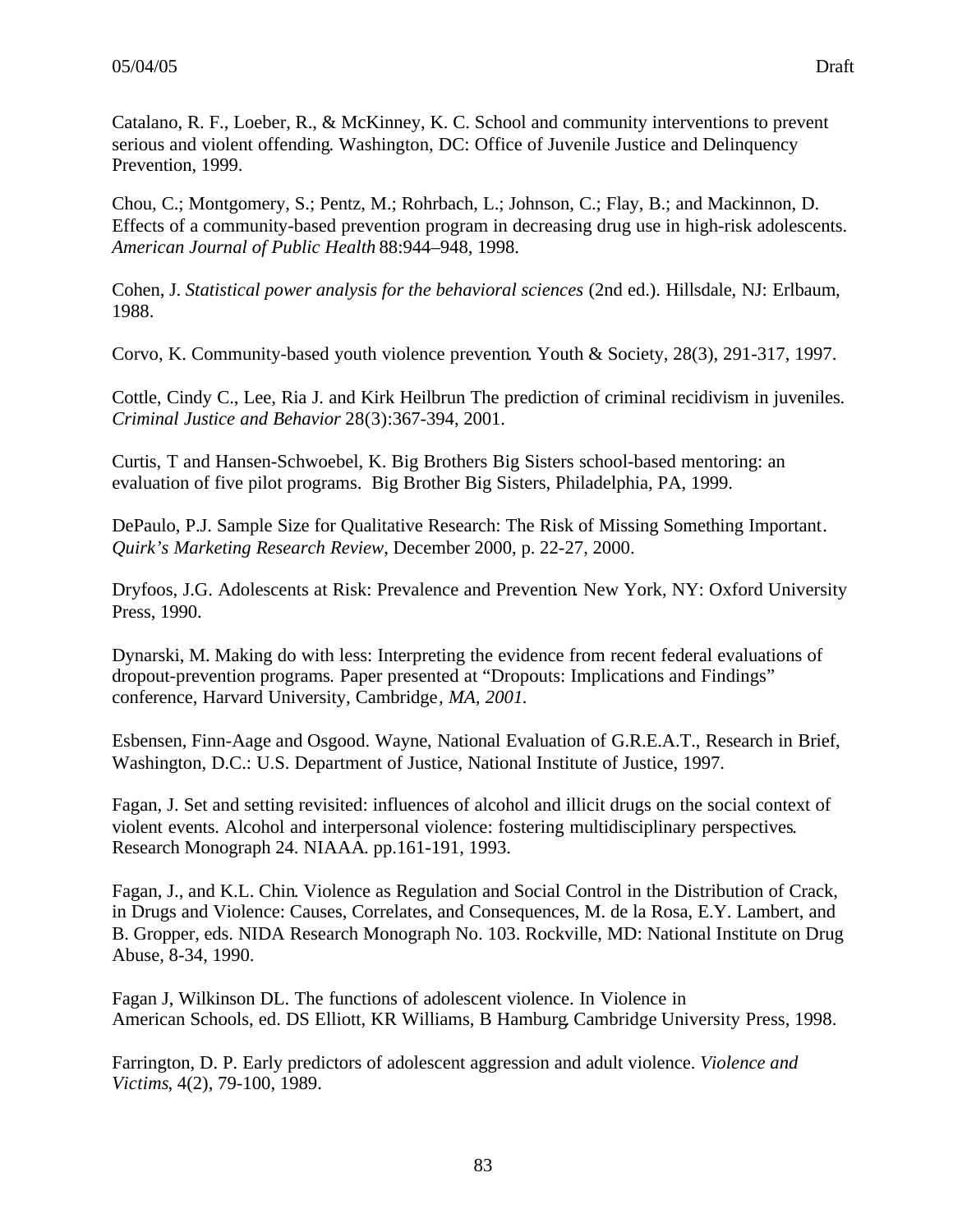Farrington, D.P. Explaining and preventing crime: The globalization of knowledge—The American Society of Criminology 1999 presidential address *Criminology* 38(1):1–24, 2000.

Farrington, David P. Predictors, causes, and correlates of male youth violence. In Youth Violence (Crime and Justice: A Review of the Research, Volume 24). (pp. 421-475). M. Tonry and M.H. Moore (Eds.). Chicago: University of Chicago Press, 1989.

Flores, A.W., Travis, L.F., & Latessa, E.J. Case classification for juvenile corrections: an assessment of the Youth Level of Service/Case Management Inventory. Washington, DC: National Institute of Justice, Office of Justice Programs, U.S. Department of Justice, 2003.

Focus Group Validation: A note on technique. Sophisticated Market Research. As listed at, http://www.sophisticatedmarketresearch.com/id23.htm, 2004.

Goldstein, P.J. Drugs and violent crime. In: N.A. Weiner & M.E. Wolfgang (Eds.) Pathways to Criminal Violence. Beverly Hills, California: Sage, 1989.

Gorski, J. & Pilotto, L. Violence in American schools. Delta Kappa Gamma Bulletin, 60(4), 38-42, 1994.

Griffin, A. and Hauser, J. (1993) The Voice of the Customer. *Marketing Science*, Winter 1993.

Grossman, J.B., and Tierney, J.P. Does mentoring work? An impact study of the Big Brothers Big Sisters Program. *Evaluation Review,* 22, (3): 403-426, 1998.

Halpern, R. "Community-based Early Intervention". In: S.J. Meisels and J.P. Shonkoff, eds. *Handbook of Early Childhood Intervention.* Cambridge: Cambridge University Press, pp. 469-498, 1990.

Hawkins, D.F., Laub, J.H., Lauritsen, J.L. & Cothern, L. Race, Ethnicity, and Serious and Violent Juvenile Offending. Washington, DC: U.S. Department of Justice, Office of Justice Programs, Office of Juvenile Justice Delinquency Prevention Bulletin, June 2000.

Hawkins, J.D., Lishner, D.M., Jenson, J.M., and Catalano, R.F. Delinquents and drugs: What the evidence suggests about prevention and treatment programming. In *Youth at High Risk for Substance Abuse*, edited by B.S. Brown and A.R. Mills. Rockville, MD: National Institute on Drug Abuse, 1987.

Hawkins, J.D., Herrenkohl, T.L., Farrington, D.P., Brewer, D., Catalano, R.F., and Harachi, T.W. A review of predictors of youth violence, In Serious and Violent Juvenile Offenders: risk factors and successful interventions, edited by R. Loeber and D.P. Farrington. Thousand Oaks, CA: Sage Publications, 1998.

Hill, K.G., Howell, J.C., Hawkins, J.D., and Battin-Pearson, S.R. Childhood risk factors for adolescent gang membership: Results from the Seattle Social Development Project. *Journal of Research in Crime and Delinquency* 36(3):300–322, 1999.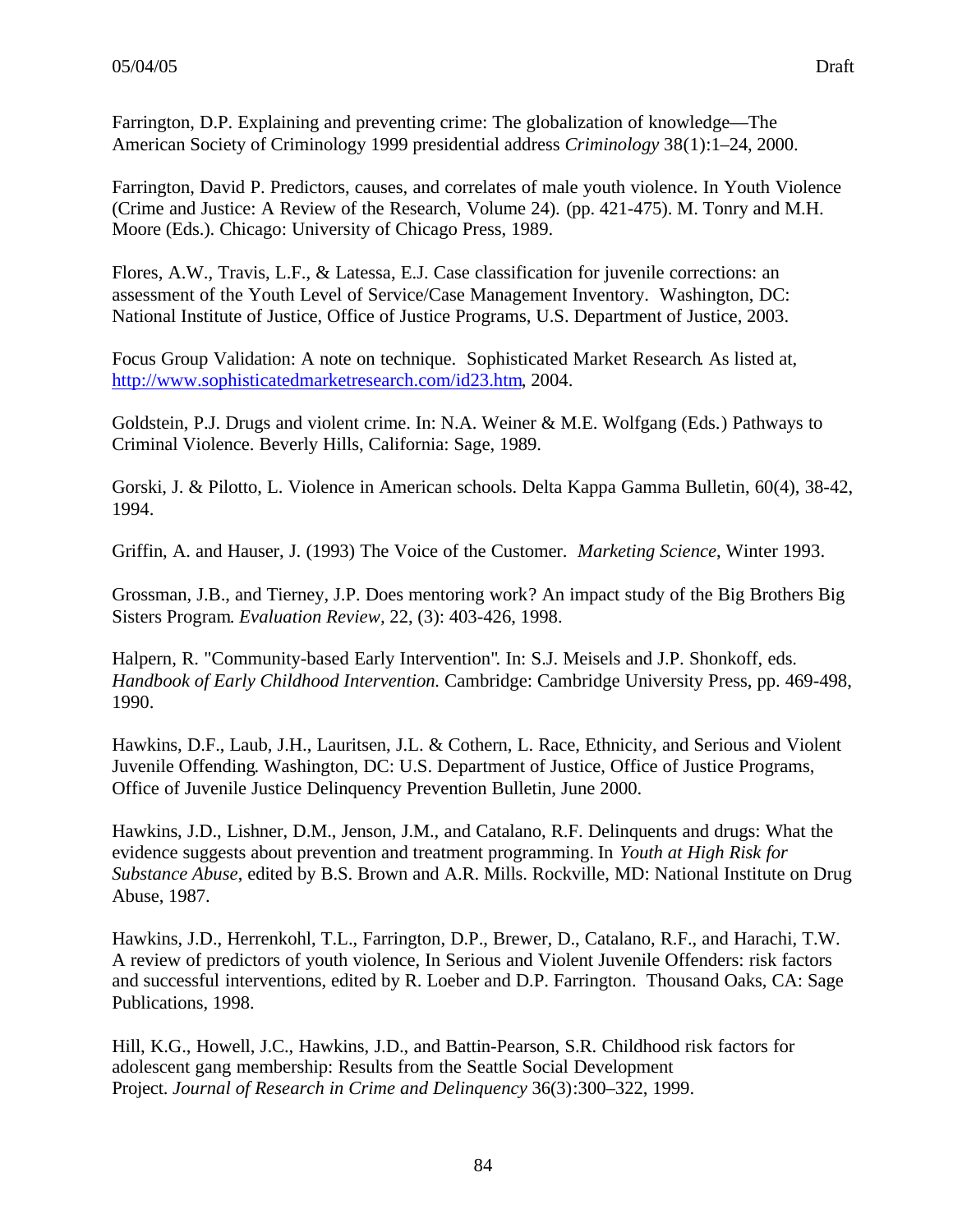Hoge, R.D., Andrews, D.A. Reliability of Youth Level of Service/Case Management Inventory. Multi-Health Systems, Incorporated, Toronto, Ontario, 2002.

Howell, J. C., Editor. 1995 Guide for Implementing the Comprehensive Strategy for Serious, Violent, and Chronic Juvenile Offenders. Office of Juvenile Justice and Delinquency Prevention, Washington, DC, 1995.

Jessor, R., Corbin, & Costa, F. Protective factors in adolescent health behavior. *Journal of Personality and Social Psychology*, 75(3), 788-800, 1998.

Juvenile Justice Bulletin. Minorities in the Juvenile Justice System. Washington, DC: National Institute of Justice, Office of Justice Programs, Office of Juvenile Justice and Delinquency Prevention, U.S. Department of Justice, 1999.

Kandel, E., Brennan, P.A., Mednick, S.A., and Michelson, N.M. Minor psychical anomalies and recidivistic adult violent criminal behavior. *Acta Psychiatrica Scandinavia* 79:103–107, 1989.

Kandel, E., and Mednick, S.A. Perinatal complications predict violent offending. *Criminology* 29(3):519–529, 1991.

Krueger, A.K. Focus groups: a practical guide for applied research. Sage: Newbury Park, CA, 1988.

Larson, D.B. and Johnson, B.R. Religion: the forgotten factor in cutting youth crime and saving atrisk urban youth: report 98-2, The Manhattan Institute: New York, N.Y., 2000.

Leiber, M.J. Disproportionate minority confinement (DMC) of Youth: An Analysis of State and Federal Efforts to Address the Issue. *Crime and Delinquency*, 48(1): 3-45, 2002.

Leonardson, G.R. Recidivism and Repeat Offender Study – 1998, Montana Board of Crime Control, Helena, MT, 1998.

Leonardson, G.R. Assessment of factors related to crime rates and drug task forces in Montana Board of Crime Control, Helena, MT, 2005.

Lipsey, M. W., and Derzon, J. H. Predictors of violent and serious delinquency in adolescence and early adulthood: A synthesis of longitudinal research. In R. Loeber & D. P. Farrington (Eds.), *Serious and violent juvenile offenders: Risk factors and successful interventions* (pp. 86-105). Thousand Oaks, CA: Sage Publications, 1998.

Loeber, R., and Dishion, T. Early predictors of male delinquency: A review. *Psychological Bulletin, 93,* 68-99, 1983.

Loeber R and Hay DF. Key issues in the development of aggression and violence from childhood to early adulthood. *Annual Review of Psychology* 48:371–410, 1996.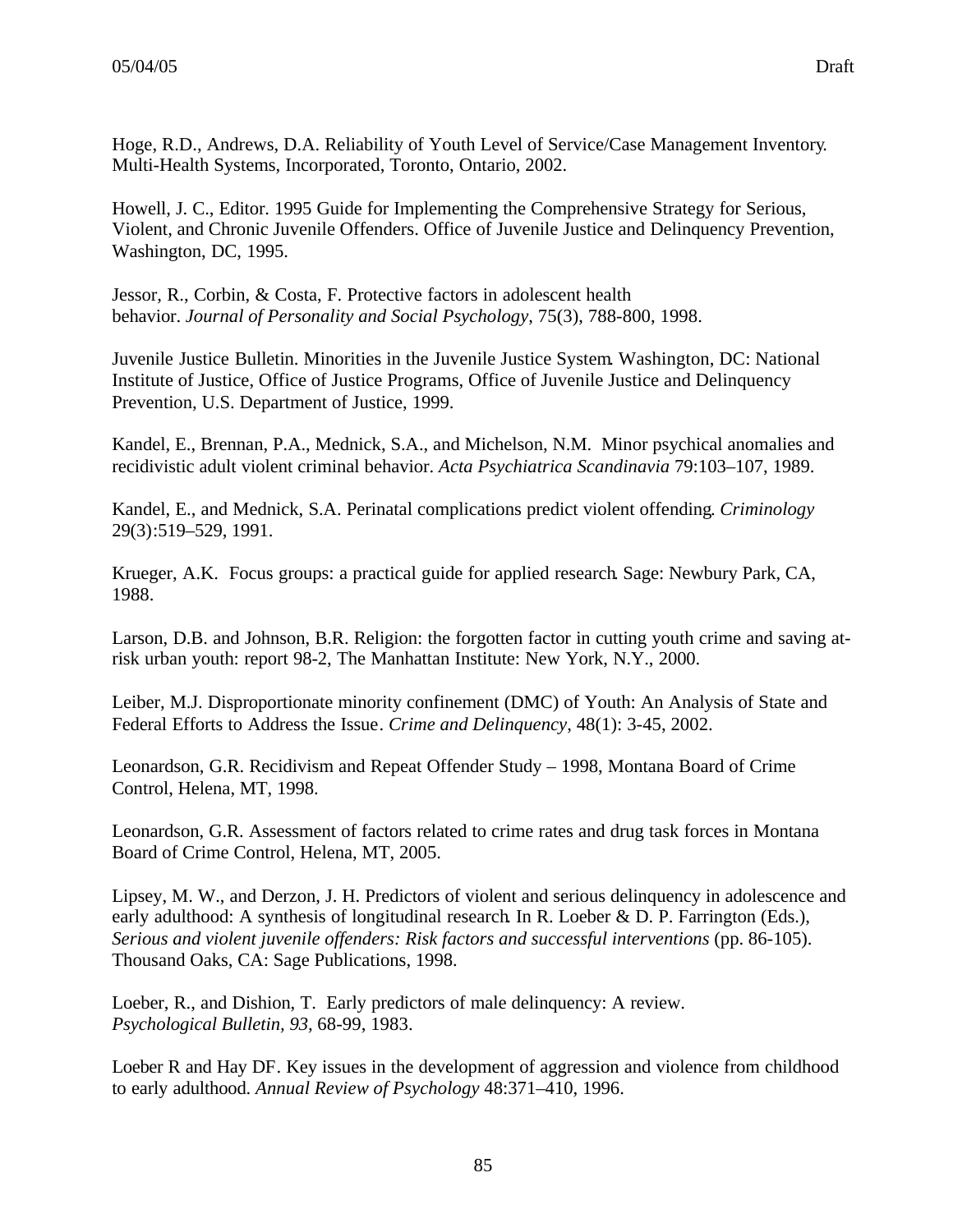Maguin, E., and Loeber, R. Academic performance and delinquency. In Crime and Justice: A Review of Research, Vol. 20, edited by M. Tonry. Chicago, IL: University of Chicago Press, pp. 145-264, 1996.

McCord, J. Widom, C.S. and Crowell, N.A., eds. Juvenile crime, juvenile justice. Panel on juvenile crime: prevention, treatment, and control. Washington, DC: National Academy Press, 2001.

Moffitt, T. E. Lynam, D., and Silva, P.A. Neuropsychological tests predict persistent male delinquency. *Criminology* 32(2): 101-124, 1994.

Moore, M.H. Public health and criminal justice approaches to prevention. In building a safer society: strategic approaches to crime prevention, edited by M. Tonry and D. Farrington. Chicago, IL: University of Chicago Press, 1995.

Morley, E., and Rossman, S.B. Helping At-Risk Youth: Lessons From Community-based Initiatives*.* Washington, DC: The Urban Institute, 1997.

Mumola, Christopher J., "Substance Abuse and Treatment, State and Federal Prisoners, 1997" (Washington, DC: US Dept. of Justice, January 1999).

National Center for Education Statistics. School safety and discipline component. National Household Education Survey of 1993. Washington, D.C.: American Psychological Association, 1994.

National Network for Family Resiliency. Risk and resiliency, 2001. Available: ttp://www.nnfr.org/violence/cvp\_sec2.html, 2001.

Nellis, A.M. Seven steps to develop and evaluate strategies to reduce Disproportionate Minority Contact (DMC) Washington, DC: U.S. Juvenile Justice Evaluation Center, Justice Research and Statistics Association, 2005.

Office of Applied Studies, Substance Abuse and Mental Health Services Administration. Client Admissions to Specialty Substance Abuse Treatment in the United States: Treatment Episode Data Set (TEDS), Fiscal Year 1993-1995. Rockville, Maryland: US Department of Health and Human Services, Substance Abuse and Mental Health Services Administration, 1997.

OJJDP Bulletin. Drug Identification and Testing. DC: U.S. Department of Justice, Office of Justice Programs, Office of Juvenile Justice and Delinquency Prevention, 1998.

OJJDP Juvenile Justice Bulletin, December 1998: Minorities in the Juvenile Justice System: Disproportionate Minority Confinement. U.S. Department of Justice, Office of Justice Programs, Office of Juvenile Justice and Delinquency Prevention, 1998.

Olds, D., Henderson, C.R., Cole, R., Eckenrode, J., Kitzman, H., Luckey, D., Pettitt, L., Sidora, K., Morris, P., and Powers, J. Long-term effects of nursing home visitation on children's criminal and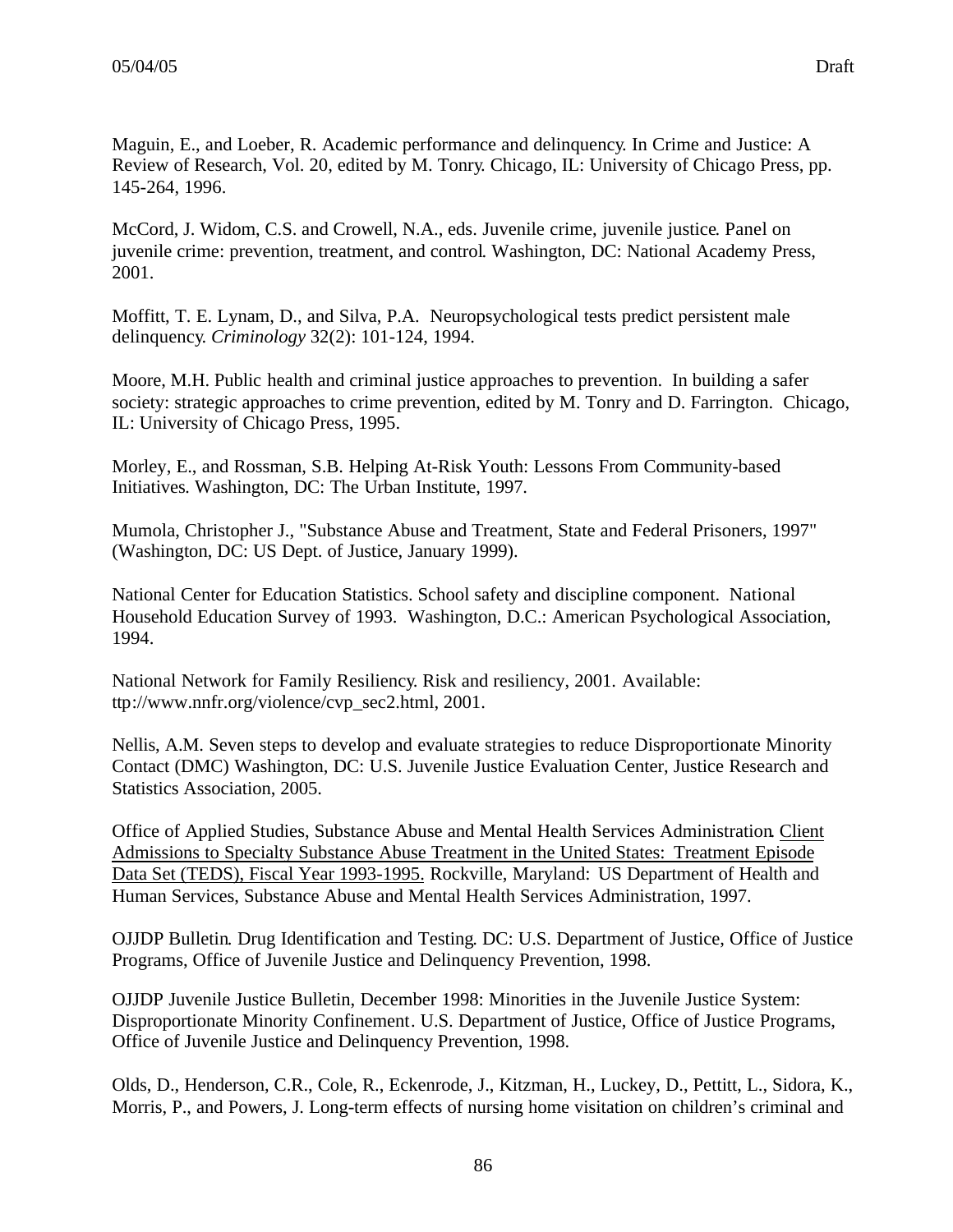antisocial behavior: 15-year follow-up of a randomized controlled trial." *Journal of the American Medical Association* 280 (14): 1238-1244, 1998.

Olds, D.l. and Kitzman, H. Review of Research on Home Visiting for Pregnant Women and Parents of Young Children. The Future of Children. vol.3 No.3. Los Altos, California: The David Lucille Packard Foundation, 1993.

Parks, G. The High/Scope Perry Preschool Project. Juvenile Justice Bulletin (NCJ No. 181725)*.* Washington, DC: U.S. Department of Justice, Office of Juvenile Justice and Delinquency Prevention, 2000.

Peiser, N. C., and Heaven, P. C. L. Family influences on self-reported delinquency among high school students. *Journal of Adolescence* 19, 557-568, 1996.

Poluchowicz, S., Jung S. & Rawana, E.P. The interrater reliability of the ministry risk/need assessment form for juvenile offenders. Presentation at the Annual Conference of the Canadian Psychological Association, Montreal, Canada, 2000.

Pope, C.E., Lovell, R. & Hsia H.M. Disporportionate minority confinement: a review of research literature from 1989 through 2001. Washington, DC: U.S. Department of Justice, Office of Justice Programs, Office of Juvenile Justice Delinquency Prevention, 2002.

Puzzanchera, C., Finnegan, T. and Kang, W. "Easy Access to Juvenile Populations" Online. Available: http://www.ojjdp.ncjrs.org/ojstatbb/ezapop, 2004

Raine, A., Brennan, P., and Mednick, S.A. Birth complications combined with early maternal rejection at age 1 year predispose to violent crime at age 18 years. *Archives of General Psychiatry* 53:544–549, 1994.

Ramey, C.T. and Ramey S.L. Home 'Visiting Programs and the Health and Development of Young Children. The Future of Children. Vol.3, No.3. Los Altos, California: The David Lucille Packard Foundation, 1993.

Regoli, R. M., and Hewitt, J. D. Delinquency in society. (4<sup>th</sup> ed.). New York: McGraw-Hill, 2000.

Rohe, W. and Stewart, L. Home ownership and neighborhood stability. *Housing Policy Debate*, 9 (1), 37-81, 1996.

Roncek, D.W. and P.A. Maier. Bars, blocks, and crimes revisited: linking the theory of routine activities to the empiricism of "hot spots." *Criminology* 4(29):725-753, 1991.

Resnick, M., Bearman, P., Blum, R., Bauman, K., Harris, K., Jones, J., Tabor, J., Beuhring, T., Sieving, R., Shew, M., Ireland, M., Bearinger, L., & Udry, R. Protecting adolescents from harm: findings from the National Longitudinal Study of Adolescent Health. *Journal of the American Medical Association*, 278, 823-832, 1997.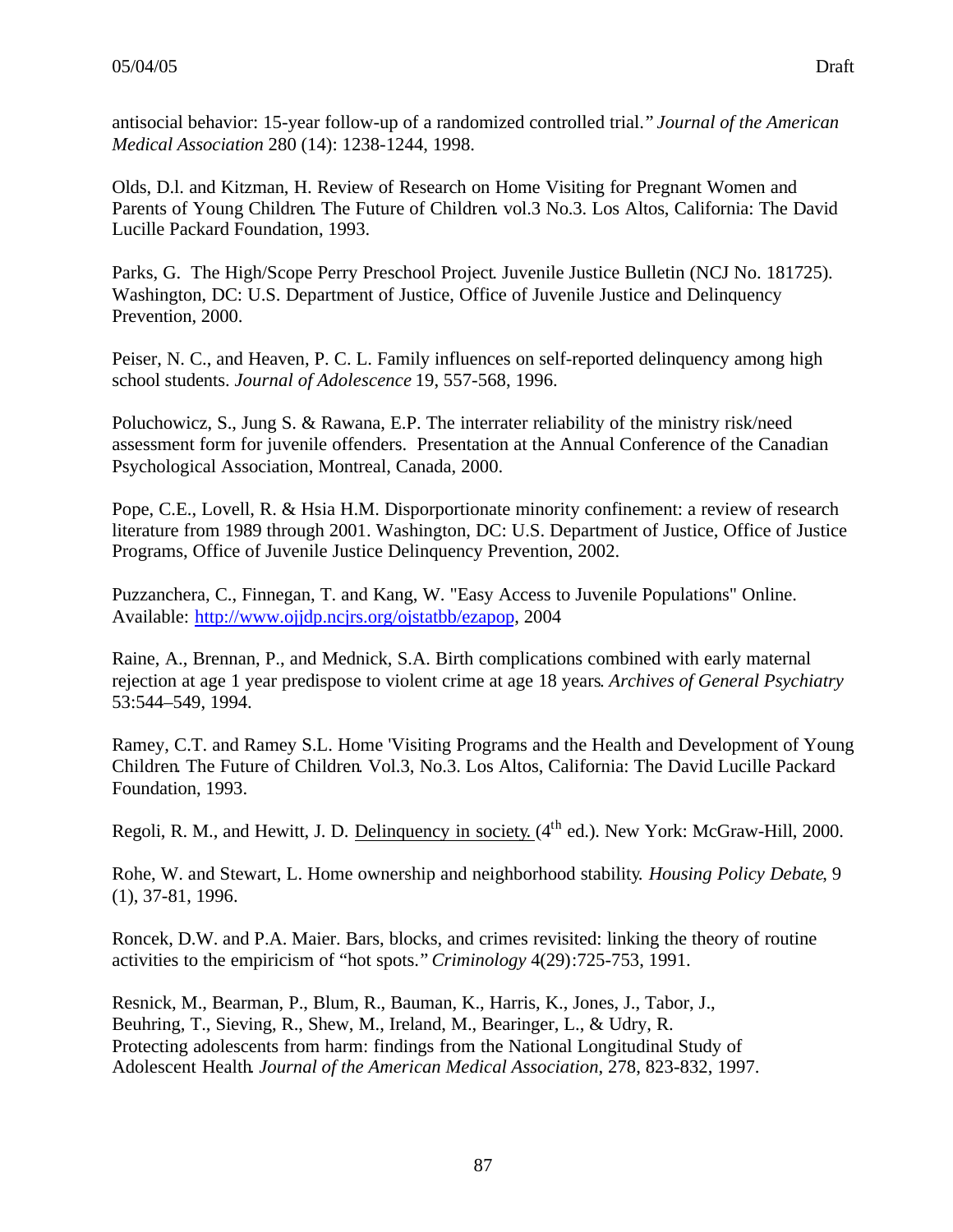Savage, M. & Holcomb, D. Adolescent female athletes' sexual risk-taking behaviors. *Journal of Youth and Adolescence*, 28(5), 595, 1999.

Scheier, L.; Botvin, G.; Diaz, T.; and Griffin, K. Social skills, competence, and drug refusal efficacy as predictors of adolescent alcohol use. *Journal of Drug Education* 29(3):251–278, 1999.

Schorr, L.B. Common Purpose: Strengthening Families and Neighborhoods To Rebuild America*.* New York, NY: Doubleday, 1997.

Seguin, J.R., Pihl, R.O., Harden, P.W. Tremblay, R.E., and Boulrice, B. Cognitive and neuropsychological characteristics of psychically aggressive boys. Journal of Abnormal Psychology 104(4): 614-624, 1995.

Shader, M. Risk factors for delinquency: an overview. U.S. Department of Justice, Office of Justice Program, Office of Juvenile Justice and Delinquency Programs, Washington, D.C., 2002.

Sherman, L.W., Gottfredson, D., MacKenzie, D., Eck. J., Reuter, P., & Bushway, S. *Preventing crime: what works, what doesn't, what's promising*. A Report To The United States Congress. College Park, MD: Department of Criminology and Criminal Justice, University of Maryland, 1998.

Smith, C., and Thornberry, T. P. The relationship between childhood maltreatment and adolescent involvement in delinquency. *Criminology,* 33, 451-481, 1995.

Spivak, G., & Marcus, J. Marks and classroom adjustment as early indicators of mental health at age twenty. *American Journal of Community Psychology, 15,* 35-55, 1987.

Shilts, L. The relationship of early adolescent substance use to extracurricular activities, peer influence. *Adolescence*, 26(103), 613-617, 1991.

Substance Abuse and Mental Health Services Administration. The CMHS Approach to Enhancing Youth Resilience and Preventing Youth Violence in Schools and Communities. Rockville, MD: Substance Abuse and Mental Health Services Administration, Center for Mental Health Services, 1999.

Tennessee Commission of Children and Youth, Disproportionate Minority Confinement Study, State of Tennessee, 2003.

Thornberry, T. P. Membership in youth gangs and involvement in serious and violent offending. In Serious and Violent Juvenile Offenders: Risk Factors and Successful Interventions, edited by R. Loeber and D. P. Farrington. Thousand Oaks, CA: Sage Publications, pp. 147-166, 1998.

Thornberry, T.P, Smith, C.A. Rivera, C., Huizinga, D., and Stouthamer-Loeber, M. Family Disruption and Delinquency. Juvenile Justice Bulletin. September, 1999.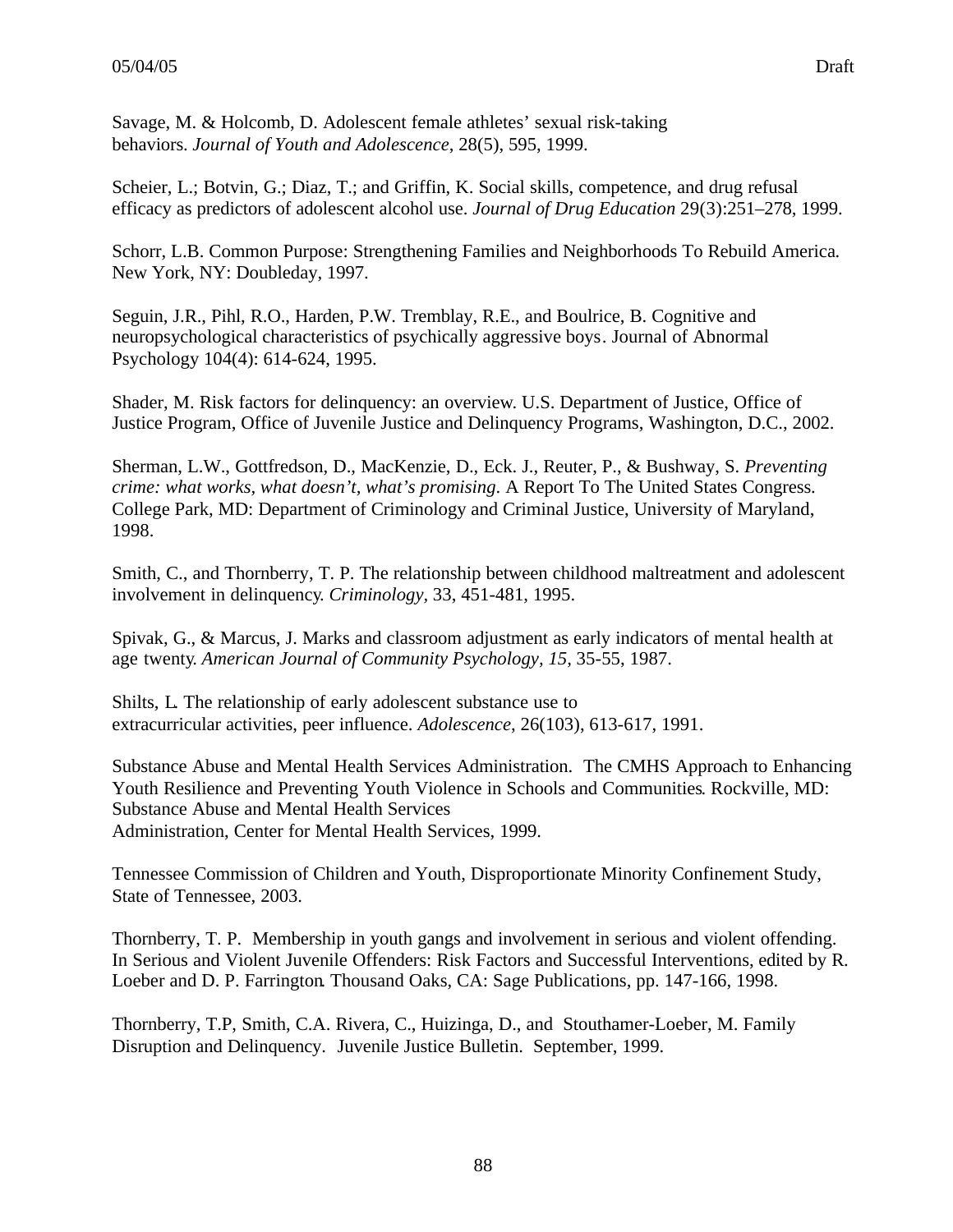Tierney, J.P. and Grossman, J. Making a difference: an impact study. Philadelphia, PA; Public/Private Ventures, 1995.

U.S. Census Bureau: State and County QuickFacts. Data derived from Population Estimates, 2000 Census of Population and Housing, 2000.

Vito, G. F., & Wilson, D. G.(1985). *The American juvenile justice system.* Beverly Hills, CA: Sage Publications, 1985

Wasserman, G.A., Miller, L.S., & Cothern, L. Prevention of Serious and Violent Juvenile Offending, DC: U.S. Department of Justice, Office of Justice Programs, Office of Juvenile Justice Delinquency Prevention, 2000.

Weiss, H.B. Home 'Visits Necessary But Not Sufficient. The Future of Children. Vol.3, No.3. Los Altos, CA: The David & Lucille Packard Foundation, 1993.

Wells, L.E., and Rankin, J.H. Families and delinquency: A meta-analysis of the impact of broken homes. *Social Problems* 38(1):71-83, 1991.

Werner, E., and Smith, R. (1992). Overcoming the odds: High-risk children from birth to adulthood. New York: Cornell University Press, 1992.

Widom, C. S. Child abuse, neglect, and violent criminal behavior. *Criminology,* 27, 251-271, 1989.

Williams, J. H., Ayers, C. D., and Arthur, M. W. Risk and protective factors in the development of delinquency and conduct disorder. In M. W. Fraser (Ed.), Risk and resilience in childhood: An ecological perspective (pp. 140-170). Washington, DC: NASW Press, 1997.

Wilson, J.J., and Howell, J.C. . *Comprehensive Strategy for Serious, Violent, and Chronic Juvenile Offenders* (Program Summary). Washington, DC: U.S. Department of Justice, Office of Justice Programs, Office of Juvenile Justice and Delinquency Prevention, 1993.

Zill, N. The changing realities of family life. The Aspen Institute Quarterly, 1993.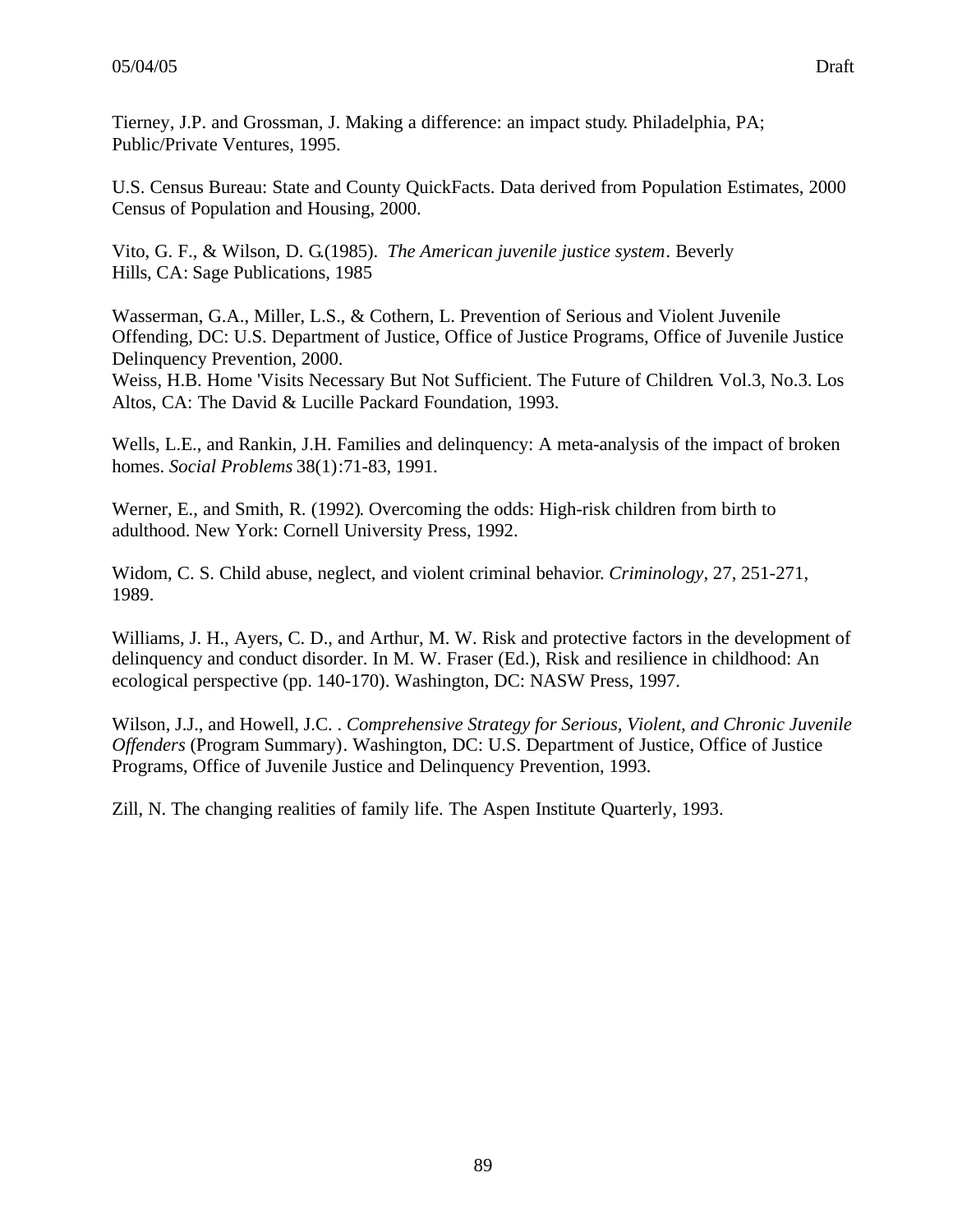## **XIV. Appendix B-Disposition All Cases Statewide Data**

#### **Dispositional Option: Detention Time from Court Sentencing Information**

#### **Procedure: All Cases in Data Set-Statewide Data**

#### **Detention Time**

In considering disposition information for detention time from UJS, there were some factors that were significantly different, although race was not a statistically significant factor  $(p=.32)$ . Variables that were statistically significant were: circuit, pre-hearing detention, severity of offense, and the interactions between race and circuit and race and severity.

#### **Detention Time-Days**

| <b>Factor</b>         | <b>F</b> Value | <b>Probability</b> | <b>Comments</b>            |
|-----------------------|----------------|--------------------|----------------------------|
| Race                  | 1.01           | .32                | Not Significant            |
| Gender                | 2.48           | .12                | Not Significant            |
| Circuit               | 21.87          | $.001*$            | 5 Higher; $1 \& 3$ lower   |
| Pre-Hearing Detention | 13.64          | $.001*$            | Pre-hearing detention $=$  |
|                       |                |                    | greater detention time     |
| Race* Gender          | 1.01           | .32                | Not Significant            |
| Race* Circuit         | 15.19          | $.001*$            | Native American            |
|                       |                |                    | higher in some $(2, 5, 6)$ |
|                       |                |                    | and whites higher in       |
|                       |                |                    | some $(3, 4)$              |
| Race* Severity        | 18.21          | $.001*$            | <b>Native Americans</b>    |
|                       |                |                    | higher at some levels      |
|                       |                |                    | and whites higher in       |
|                       |                |                    | other levels               |
| Severity of Offense   | 27.34          | $.001*$            | More severe the            |
|                       |                |                    | offense $=$ greater the    |
|                       |                |                    | detention time             |
| Age                   | 3.00           | .08                | Not Significant            |

\*Significant

Source: UJS

Statistical Procedures: Regression, Analysis of Covariance Using Type III Sum or Squares

N= 1452  $R-Square = .12$  $Mean = 40.0 \text{ days}$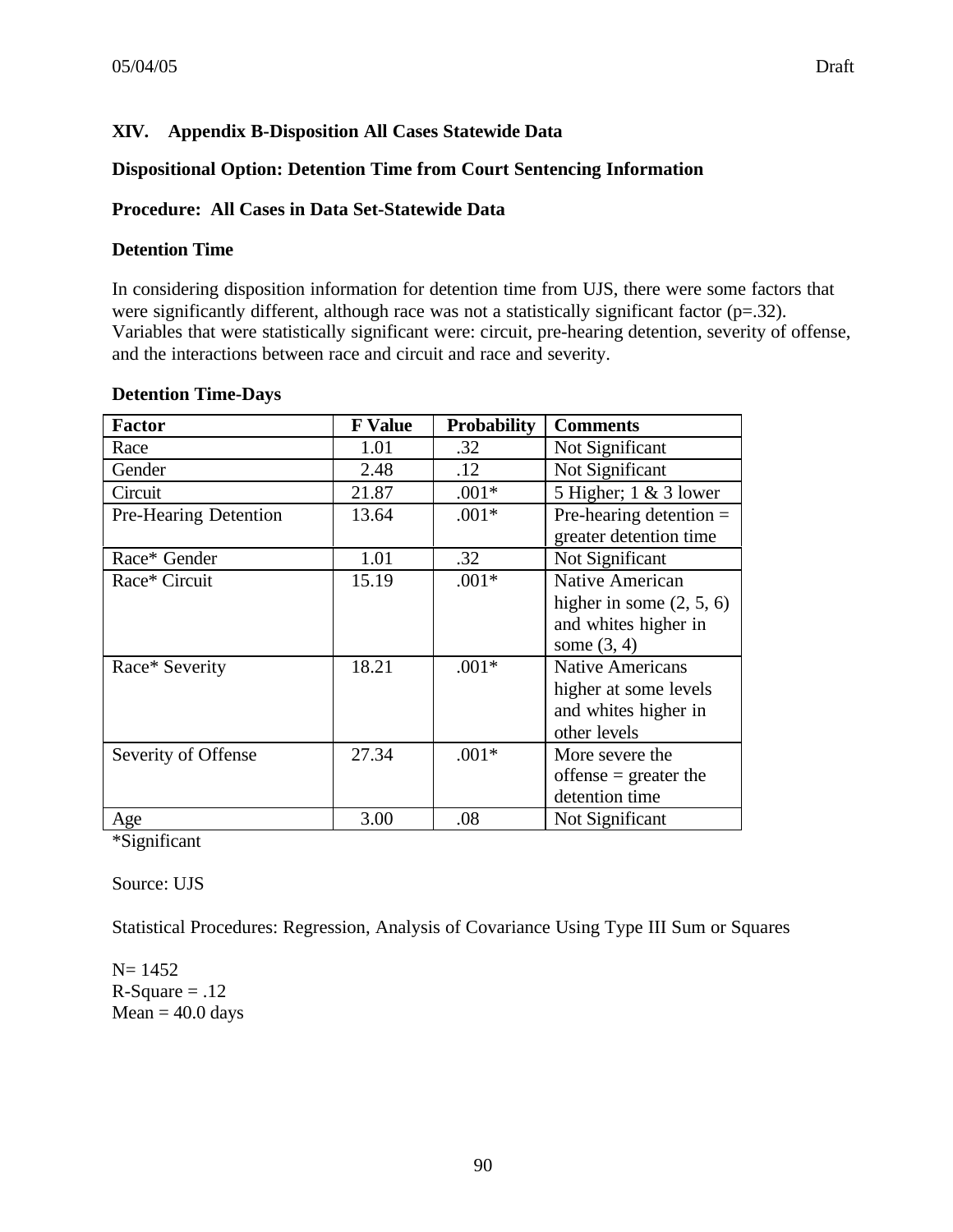# **Dispositional Option: Incarceration Time from Court Sentencing Information**

## **Procedure: All Cases in Data Set-Statewide Data**

#### **Incarceration Time**

The statistically significant factors for the dependent measure of incarceration time imposed by the courts were: circuit, pre-hearing detention, the interaction between severity and race, and age. Race/ethnicity was not a statistically significant factor (p=.06).

| <b>Factor</b>         | <b>F</b> Value | <b>Probability</b> | <b>Comments</b>            |
|-----------------------|----------------|--------------------|----------------------------|
| Race                  | 3.49           | .06                | Not Significant            |
| Gender                | .01            | .94                | Not Significant            |
| Circuit               | 2.57           | $.02*$             | 2, 5, & 7 higher; $1 \& 4$ |
|                       |                |                    | lower                      |
| Pre-Hearing Detention | 6.43           | $.01*$             | Pre-hearing detention $=$  |
|                       |                |                    | greater incarceration      |
| Race* Gender          | .06            | .81                | Not Significant            |
| Race* Circuit         | 1.06           | .38                | Not Significant            |
| Race* Severity        | 8.28           | $.004*$            | Native Americans =         |
|                       |                |                    | more time at lower         |
|                       |                |                    | severity levels, whites    |
|                       |                |                    | $=$ more time at higher    |
|                       |                |                    | levels                     |
| Severity of Offense   | 2.98           | .09                | Not Significant            |
| Age                   | 7.98           | $.005*$            | $Older = greater$          |
|                       |                |                    | incarceration time         |

### **Incarceration Time-Days**

\*Significant

### Source: UJS

Statistical Procedures: Regression, Analysis of Covariance Using Type III Sum of Squares

N= 266  $R-Square = .27$  $Mean = 32.9$  days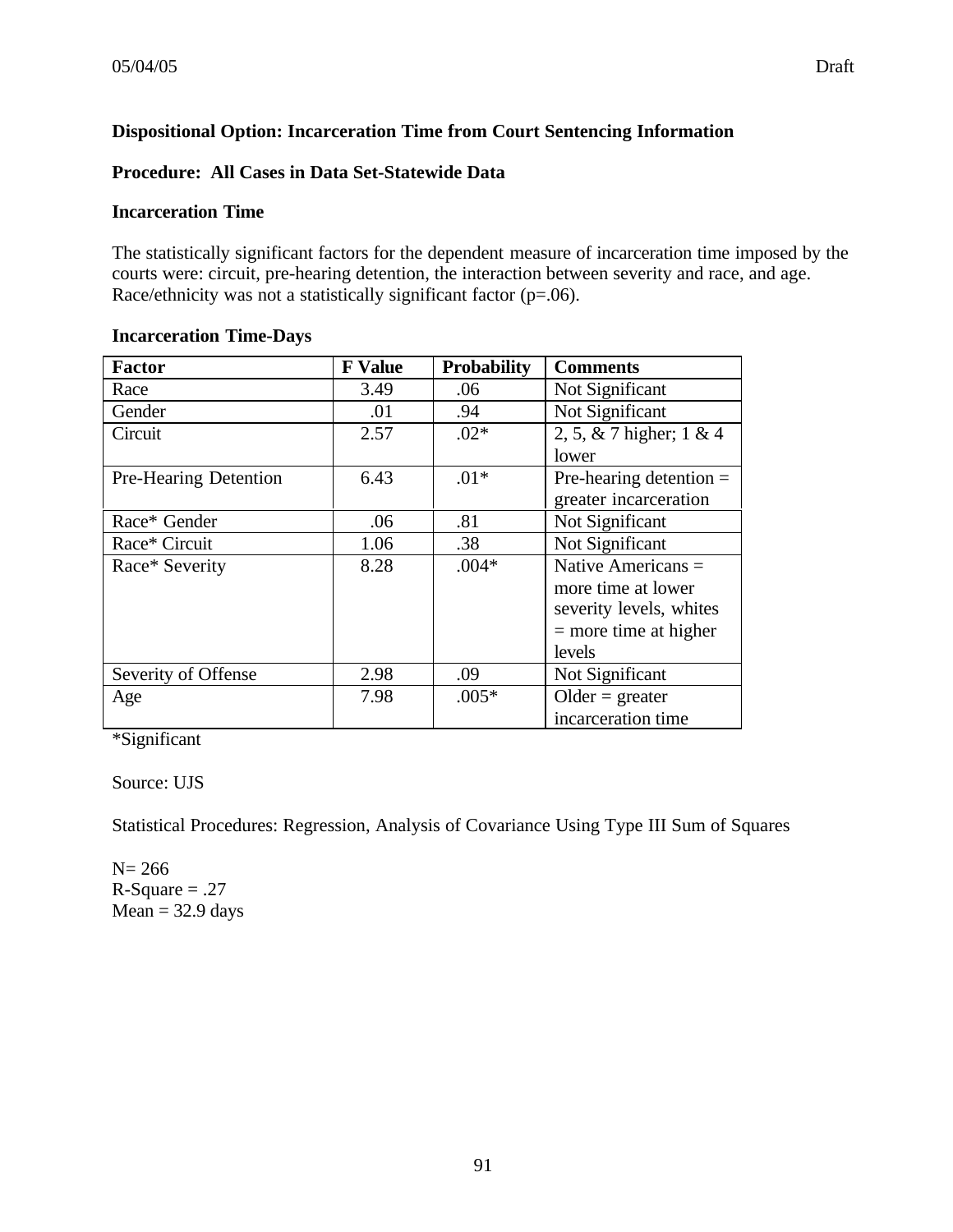# **Dispositional Option: Probation Time from Court Sentencing Information**

## **Procedure: All Cases in Data Set-Statewide Data**

### **Probation**

Five independent variables (circuit, pre-hearing detention, interaction between race and circuit, severity of offense, and age) were significantly related to probation time. Race/ethnicity was not a significant factor.

## **Probation Time-Months**

| <b>Factor</b>         | <b>F</b> Value | <b>Probability</b> | <b>Comments</b>               |
|-----------------------|----------------|--------------------|-------------------------------|
| Race                  | .32            | .57                | Not Significant               |
| Gender                | 3.02           | .08                | Not Significant               |
| Circuit               | 39.46          | $.001*$            | 4 & 6 higher; 2 & 7 lower     |
| Pre-Hearing Detention | 51.04          | $.001*$            | Pre-hearing detention $=$     |
|                       |                |                    | greater probation time        |
| Race* Gender          | .23            | .63                | Not Significant               |
| Race* Circuit         | 2.92           | $.01*$             | Native Americans $=$ higher   |
|                       |                |                    | in one (3) and whites $=$     |
|                       |                |                    | higher in some $(4, 6)$       |
| Race* Severity        | .03            | .86                | Not Significant               |
| Severity of Offense   | 39.71          | $.001*$            | More severe the offense $=$   |
|                       |                |                    | greater the probation time    |
| Age                   | 66.56          | $.001*$            | Younger $=$ greater probation |
|                       |                |                    | time                          |

\*Significant

Source: UJS

Statistical Procedures: Regression, Analysis of Covariance Using Type III Sum of Squares

 $N= 4570$  $R-Square = .13$  $Mean = 9.1$  months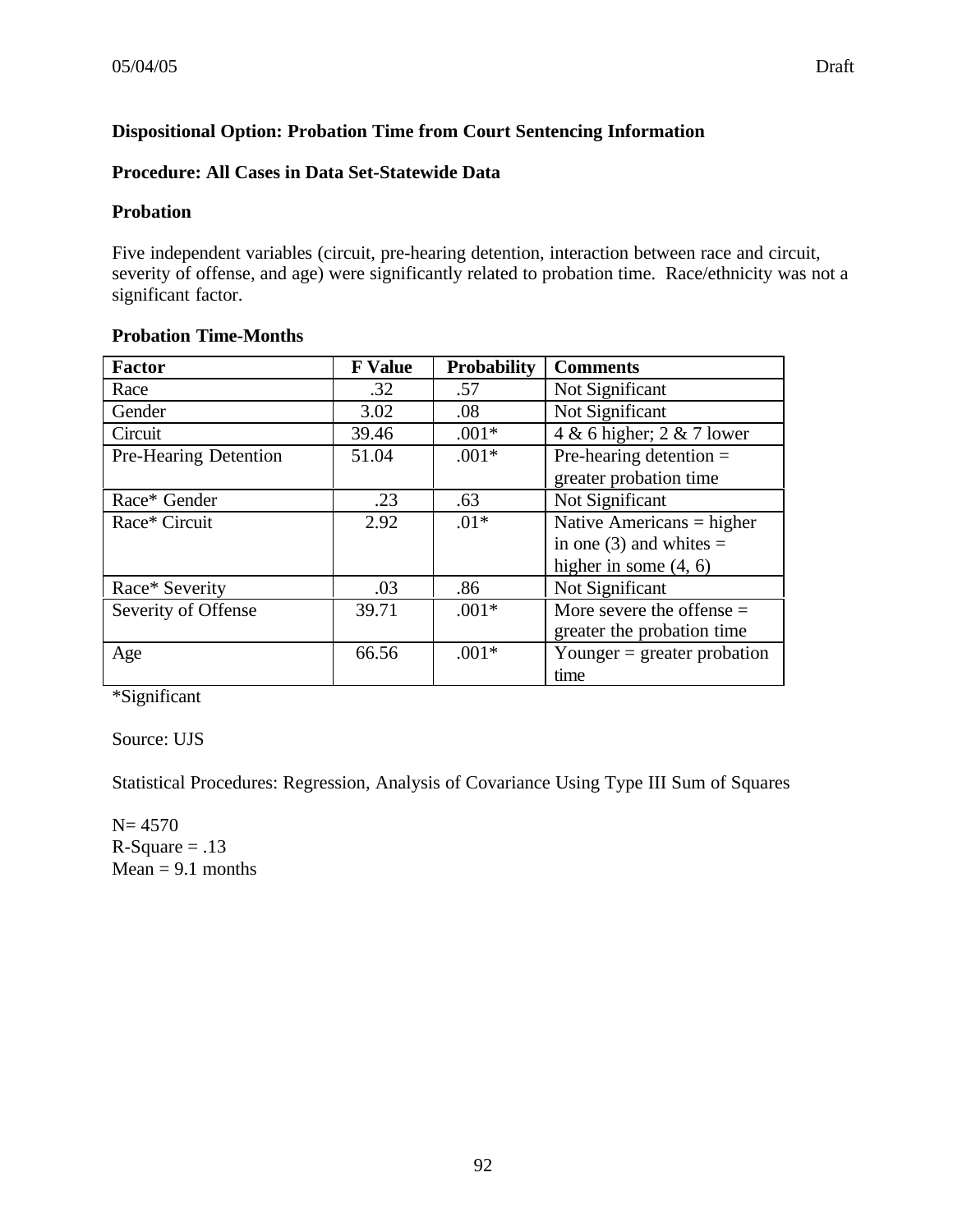# **Dispositional Option: Community Service Time from Court Sentencing Information**

## **Procedure: All Cases in Data Set-Statewide Data**

## **Community Service-Hours**

All of the independent variables were significantly related to probation with the exception of race, gender, the interaction between race and gender, and the interaction between race and circuit.

#### **Community Service**

| <b>Factor</b>         | <b>F</b> Value | <b>Probability</b> | <b>Comments</b>           |
|-----------------------|----------------|--------------------|---------------------------|
| Race                  | .01            | .93                | Not Significant           |
| Gender                | 2.22           | .14                | Not Significant           |
| Circuit               | 5.54           | $.001*$            | 4, $&$ 5 higher; 1 lower  |
| Pre-Hearing Detention | 5.99           | $.02*$             | Pre-hearing detention $=$ |
|                       |                |                    | greater community         |
|                       |                |                    | service time              |
| Race* Gender          | 1.12           | .29                | Not Significant           |
| Race* Circuit         | 1.92           | .08                | Not Significant           |
| Race* Severity        | 4.46           | $.04*$             | Same lower severity       |
|                       |                |                    | levels, white $=$ more    |
|                       |                |                    | time at higher levels     |
| Severity of Offense   | 16.01          | $.001*$            | More severe the           |
|                       |                |                    | offense $=$ greater the   |
|                       |                |                    | community service         |
| Age                   | 19.33          | $.001*$            | $Older = greater amount$  |
|                       |                |                    | of community service      |

\*Significant

Source: UJS

Statistical Procedures: Regression, Analysis of Covariance Using Type III Sum of Squares

N= 2052  $R-Square = .11$  $Mean = 33.8 hours$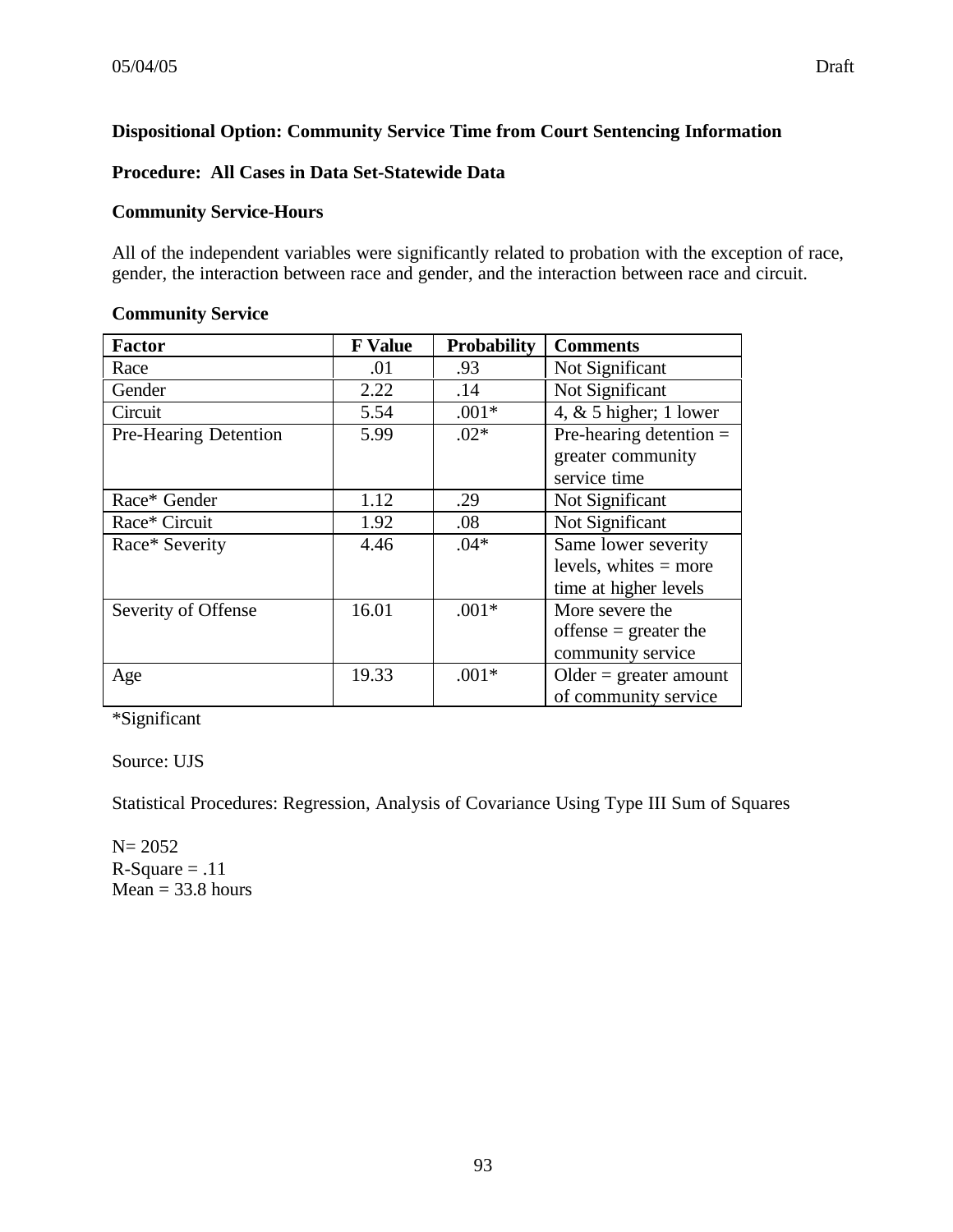# **Dispositional Option: Fine Amount from Court Sentencing Information**

# **Procedure: All Cases in Data Set-Statewide Data**

#### **Fine**

Circuit, severity of offense, and age were significantly related to fine amount.

### **Fine-Dollars**

| <b>Factor</b>                | <b>F</b> Value | <b>Probability</b> | <b>Comments</b>          |
|------------------------------|----------------|--------------------|--------------------------|
| Race                         | .43            | .51                | Not Significant          |
| Gender                       | .07            | .79                | Not Significant          |
| Circuit                      | 2.75           | $.01*$             | 6 higher; $2 \& 7$ lower |
| <b>Pre-Hearing Detention</b> | 1.05           | .31                | Not Significant          |
| Race* Gender                 | .82            | .37                | Not Significant          |
| Race* Circuit                | .93            | .48                | Not Significant          |
| Severity of Offense          | 113.67         | $.001*$            | More severe the          |
|                              |                |                    | offense $=$ greater the  |
|                              |                |                    | fine                     |
| Age                          | 46.24          | $.001*$            | $Older = greater amount$ |
|                              |                |                    | of fine                  |

\*Significant

Source: UJS

Statistical Procedures: Regression, Analysis of Covariance Using Type III Sum of Squares

N= 1474  $R-Square = .24$  $Mean = $82.85$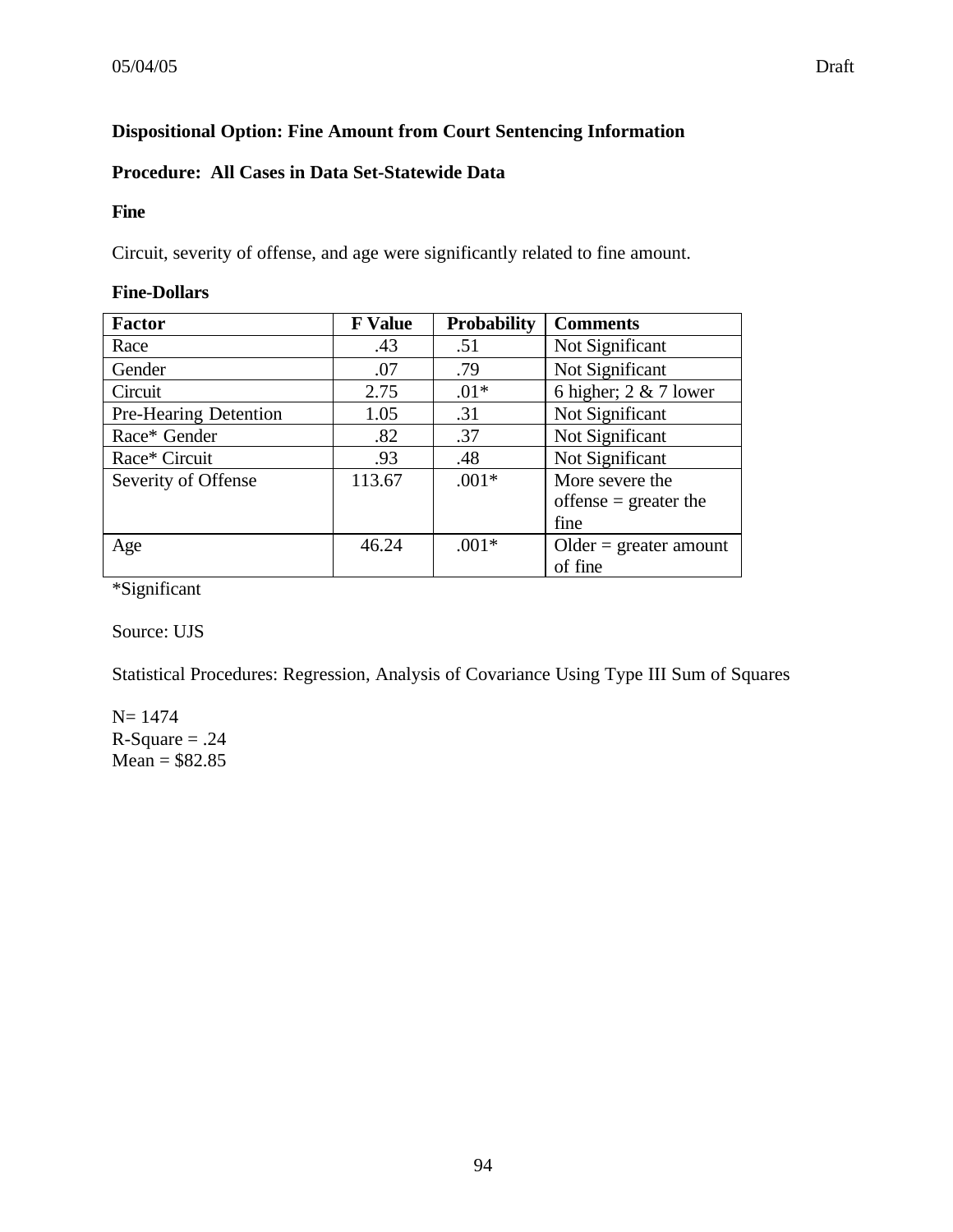# **Dispositional Option: Restitution Amount from Court Sentencing Information**

### **Procedure: All Cases in Data Set-Statewide Data**

#### **Restitution**

In considering restitution amount, ethnicity was not a significant factor (p=.06). Males received a significantly higher amount (\$908) than did females (\$541). Other significant factors were: severity of offense and age.

### **Restitution-Dollars**

| <b>Factor</b>         | <b>F</b> Value | <b>Probability</b> | <b>Comments</b>         |
|-----------------------|----------------|--------------------|-------------------------|
| Race                  | 3.56           | .06                | Not Significant         |
| Gender                | 4.01           | $.05*$             | Males higher            |
| Circuit               | 1.92           | .08                | Not Significant         |
| Pre-Hearing Detention | 1.81           | .18                | Not Significant         |
| Race* Gender          | 1.11           | .29                | Not Significant         |
| Race* Circuit         | 1.47           | .19                | Not Significant         |
| Race* Severity        | .25            | .62                | Not Significant         |
| Severity of Offense   | 10.74          | $.001*$            | More severe the         |
|                       |                |                    | offense $=$ greater the |
|                       |                |                    | restitution             |
| Age                   | 13.77          | $.001*$            | $Older = higher amount$ |
|                       |                |                    | of restitution          |

\*Significant

Source: UJS

Statistical Procedures: Regression, Analysis of Covariance Using Type III Sum of Squares

N= 522  $R-Square = .14$  $Mean = $844$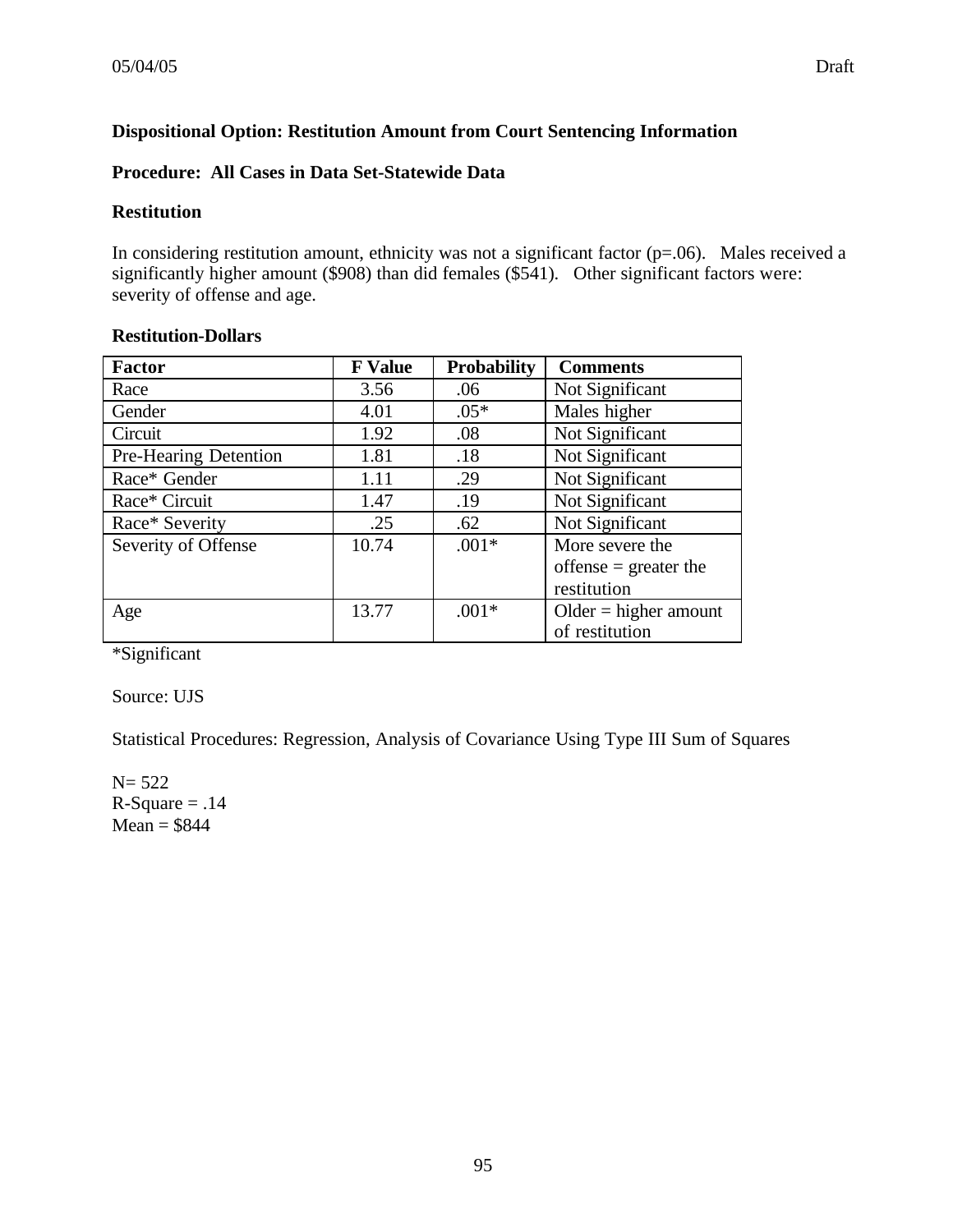# **Dispositional Option: Drivers License Suspension Time from Court Sentencing Information**

## **Procedure: All Cases in Data Set-Statewide Data**

### **Drivers License Suspension Time**

There was no significant difference by race/ethnicity in the time of suspension of driver's license. Males received a significantly higher amount of time (98 days) than did females (75 days). Other statistically significant factors were: circuit and severity of offense.

| <b>Factor</b>         | <b>F</b> Value | <b>Probability</b> | <b>Comments</b>           |
|-----------------------|----------------|--------------------|---------------------------|
| Race                  | .33            | .57                | Not Significant           |
| Gender                | 7.13           | $.01*$             | Males higher              |
| Circuit               | 8.48           | $.001*$            | 2, 3, & 6 higher, 1, 4 &  |
|                       |                |                    | 5 lower                   |
| Pre-Hearing Detention | 6.54           | $.01*$             | Pre-hearing detention $=$ |
|                       |                |                    | greater community         |
|                       |                |                    | service time              |
| Race* Gender          | .11            | .74                | Not Significant           |
| Race* Circuit         | .71            | .64                | Not Significant           |
| Race* Severity        | .36            | .55                | Not Significant           |
| Severity of Offense   | 13.33          | $.001*$            | More severe the           |
|                       |                |                    | offense $=$ greater the   |
|                       |                |                    | time                      |
| Age                   | .58            | .45                | Not Significant           |

#### **Drivers License Suspension Time-Days**

\*Significant

# Source: UJS

Statistical Procedures: Regression, Analysis of Covariance Using Type III Sum of Squares

N= 1541  $R-Square = .16$  $Mean = 95.3 \text{ days}$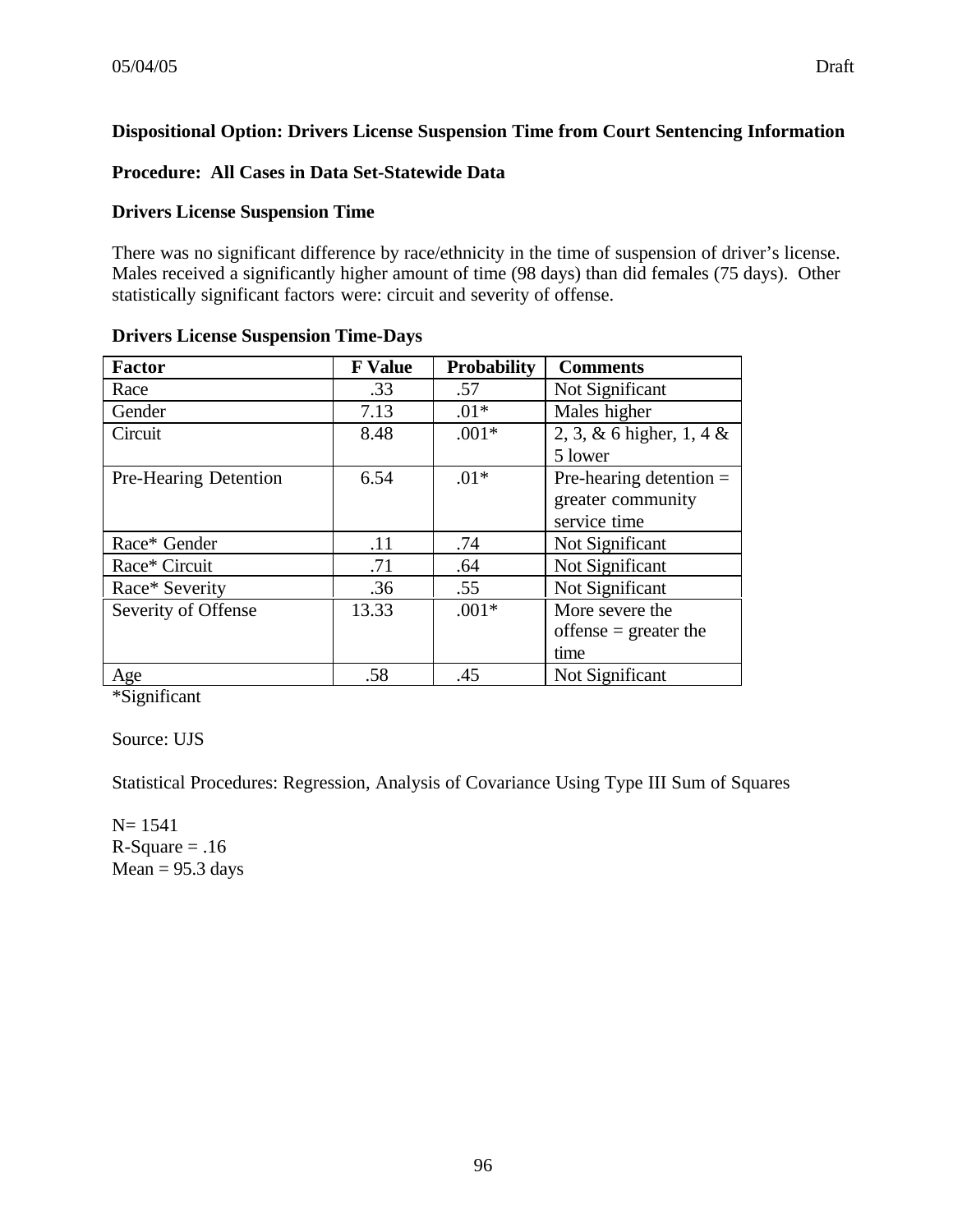## **XV. Appendix C. Disposition All Cases Statewide Data-Most Severe Offense**

#### **Dispositional Option: Detention Time from Court Sentencing Information**

#### **Procedure: Persons-Selected by Most Severe Offense-Statewide Data**

In addition to considering all cases/incidences of adjudication, analyses were conducted using individuals as the unit of analysis. Individuals were selected based on their most severe offenses, if they had more than one offense.

#### **Detention Time**

Variables that were statistically significant included: circuit, pre-hearing detention, and severity of offense.

#### **Detention Time-Days**

| <b>Factor</b>         | <b>F</b> Value | <b>Probability</b> | <b>Comments</b>           |
|-----------------------|----------------|--------------------|---------------------------|
| Race                  | .91            | .34                | Not Significant           |
| Gender                | 1.46           | .23                | Not Significant           |
| Circuit               | 5.00           | $.001*$            | 5 Higher; 1, 3 & 4        |
|                       |                |                    | lower                     |
| Pre-Hearing Detention | 36.77          | $.001*$            | Pre-hearing detention $=$ |
|                       |                |                    | greater detention time    |
| Race* Gender          | .45            | .50                | Not Significant           |
| Race* Circuit         | 1.67           | .13                | Not Significant           |
| Race* Severity        | .19            | .66                | Not Significant           |
| Severity of Offense   | 4.51           | $.03*$             | More severe the           |
|                       |                |                    | offense $=$ greater the   |
|                       |                |                    | time                      |
| Age                   | .06            | .81                | Not Significant           |

\*Significant

Source: UJS

Statistical Procedures: Regression, GLM, Analysis of Covariance Using Type III Sum of Squares

 $N = 493$  $Mean = 28.4$  Days  $R-Square = .17$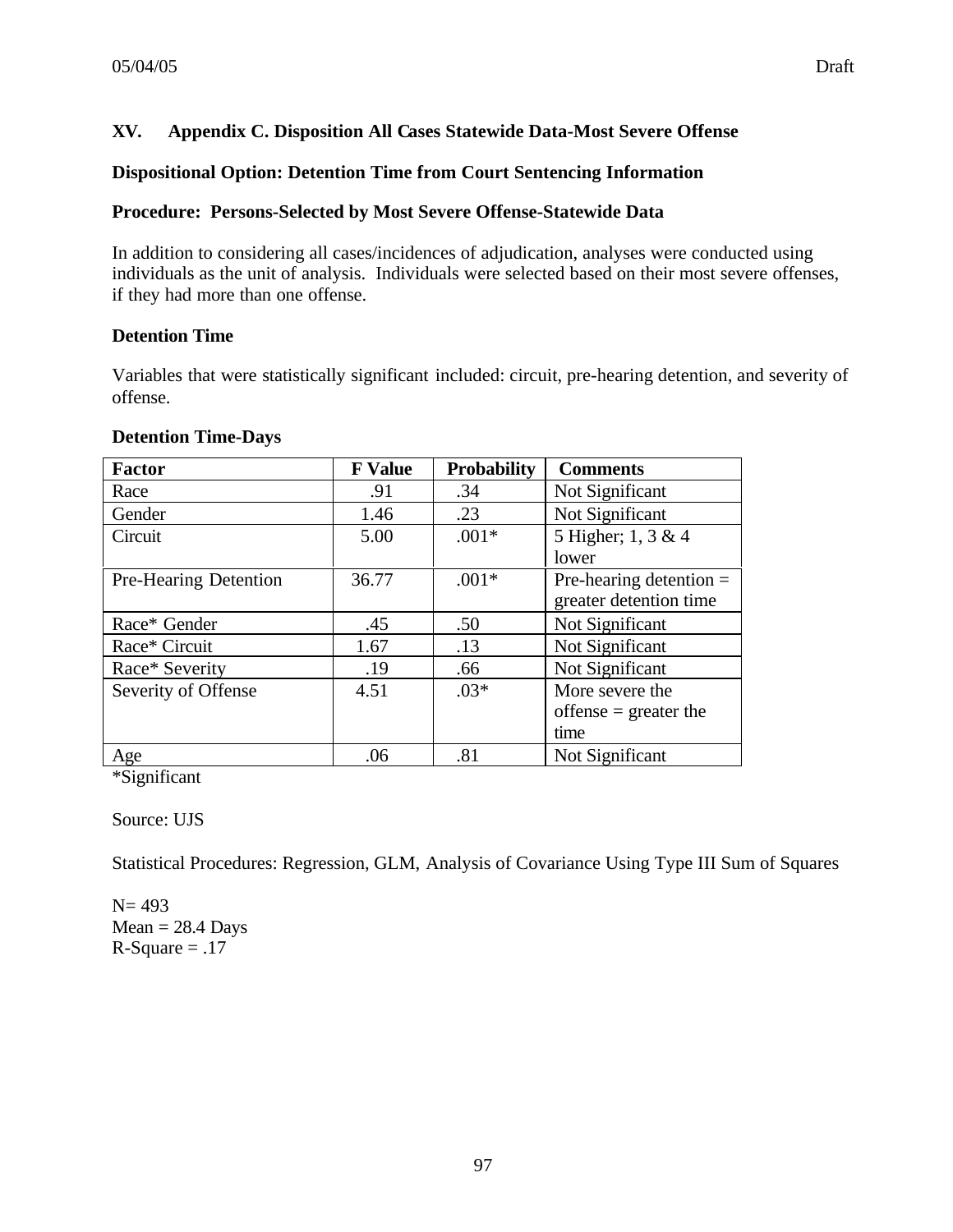# **Dispositional Option: Incarceration Time from Court Sentencing Information**

#### **Procedure: Persons-Selected by Most Severe Offense-Statewide Data**

#### **Incarceration Time**

Circuit, pre-hearing detention, severity of offense, and age were statistically significant factors for the dependent measure of incarceration time imposed by the courts.

#### **Incarceration Time-Days**

| <b>Factor</b>         | <b>F</b> Value | <b>Probability</b> | <b>Comments</b>            |
|-----------------------|----------------|--------------------|----------------------------|
| Race                  | .12            | .73                | Not Significant            |
| Gender                | .04            | .84                | Not Significant            |
| Circuit               | 2.99           | $.01*$             | 2, 3, & 7 higher; $1 \& 4$ |
|                       |                |                    | lower                      |
| Pre-Hearing Detention | 5.82           | $.02*$             | Pre-hearing detention $=$  |
|                       |                |                    | greater time               |
| Race* Gender          | .03            | .86                | Not Significant            |
| Race* Circuit         | .10            | .91                | Not Significant            |
| Severity of Offense   | 9.59           | $.003*$            | More severe the            |
|                       |                |                    | offense $=$ greater the    |
|                       |                |                    | time                       |
| Age                   | 8.22           | $.005*$            | $Older = greater amount$   |
|                       |                |                    | of time                    |

\*Significant

Source: UJS

Statistical Procedures: Regression, GLM, Analysis of Covariance Using Type III Sum of Squares

N= 96  $Mean = 35.3$  Days  $R-Square = .34$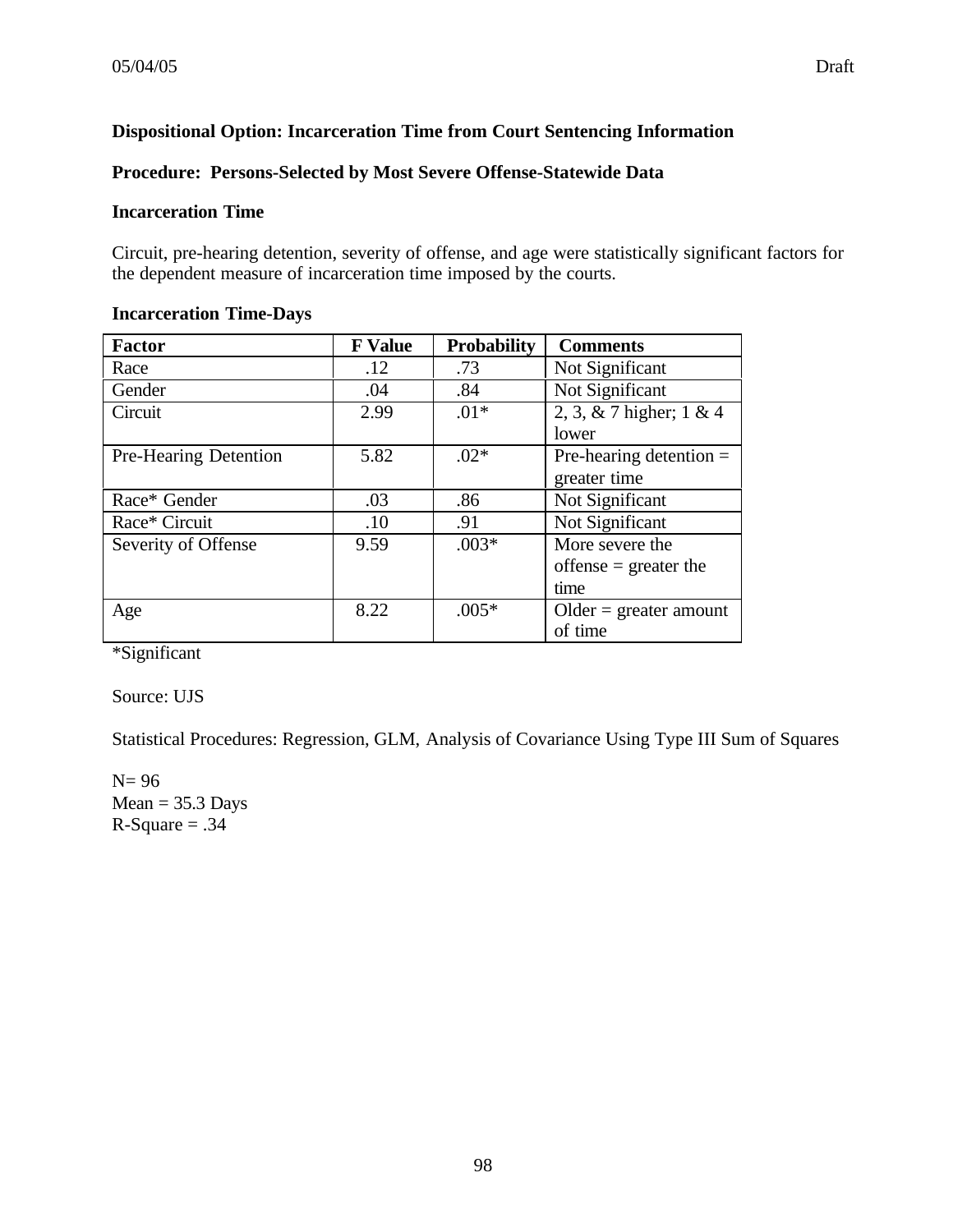# **Dispositional Option: Probation Time from Court Sentencing Information**

## **Procedure: Persons-Selected by Most Severe Offense-Statewide Data**

#### **Probation Time**

All of the independent variables were significantly related to probation with the exception of race, gender, race and gender interaction, and the interaction between race and severity.

| Factor                | <b>F</b> Value | <b>Probability</b> | <b>Comments</b>           |
|-----------------------|----------------|--------------------|---------------------------|
| Race                  | 1.29           | .26                | Not Significant           |
| Gender                | .00            | .97                | Not Significant           |
| Circuit               | 10.67          | $.001*$            | 4 higher; $2 \& 7$ lower  |
| Pre-Hearing Detention | 16.47          | $.001*$            | Pre-hearing detention $=$ |
|                       |                |                    | greater time              |
| Race* Gender          | .01            | .76                | Not Significant           |
| Race* Circuit         | 2.85           | $.01*$             | Same by race in most      |
|                       |                |                    | units; white $=$ higher   |
|                       |                |                    | in some $(4 \& 6)$        |
| Race* Severity        | .00            | .96                | Not Significant           |
| Severity of Offense   | 33.21          | $.001*$            | More severe the           |
|                       |                |                    | offense $=$ greater the   |
|                       |                |                    | time                      |
| Age                   | 14.42          | $.001*$            | Younger $=$ greater       |
|                       |                |                    | amount of time            |

### **Probation Time-Months**

\*Significant

# Source: UJS

Statistical Procedures: Regression, GLM, Analysis of Covariance Using Type III Sum of Squares

N= 1797  $Mean = 8.5$  Months  $R-Square = .12$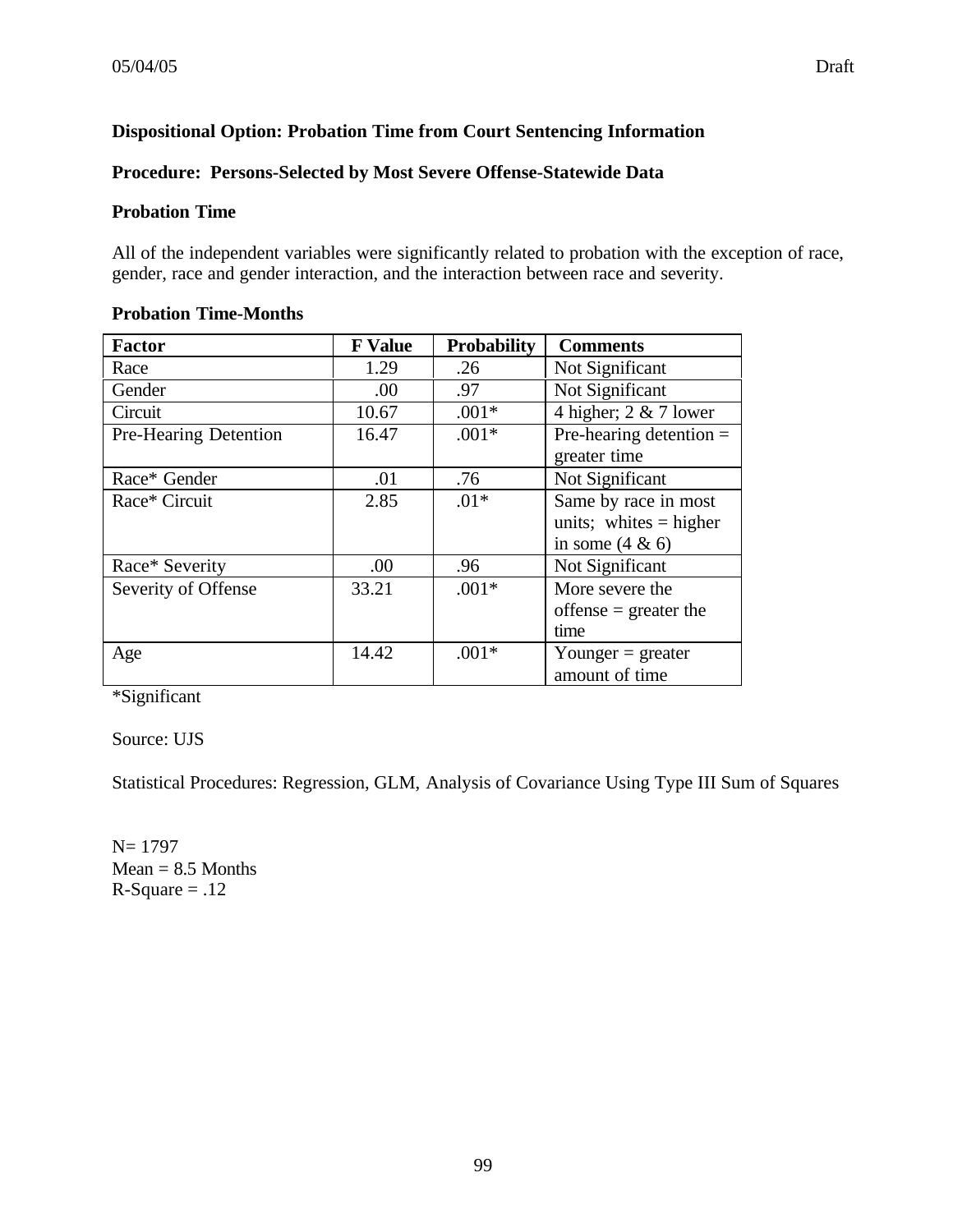## **Dispositional Option: Community Service Time from Court Sentencing Information**

#### **Procedure: Persons-Selected by Most Severe Offense-Statewide Data**

#### **Community Service Time**

Gender, circuit, severity of offense, and age were significantly related to community service time. Ethnicity was not significantly related to community service hours  $(p=73)$ .

#### **Community Service-Hours**

| <b>Factor</b>                | <b>F</b> Value | <b>Probability</b> | <b>Comments</b>          |
|------------------------------|----------------|--------------------|--------------------------|
| Race                         | .12            | .73                | Not Significant          |
| Gender                       | 8.20           | $.004*$            | Males higher hours of    |
|                              |                |                    | community service#       |
| Circuit                      | 4.71           | $.001*$            | $1 & 3$ lower            |
| <b>Pre-Hearing Detention</b> | .00            | .98                | Not Significant          |
| Race* Gender                 | .14            | .71                | Not Significant          |
| Race* Circuit                | .70            | .65                | Not Significant          |
| Race* Severity               | 2.65           | .10                | Not Significant          |
| Severity of Offense          | 11.15          | $.001*$            | More severe the          |
|                              |                |                    | offense $=$ greater the  |
|                              |                |                    | time                     |
| Age                          | 30.72          | $.001*$            | $Older = greater amount$ |
|                              |                |                    | of time                  |

\*Significant #Males=33.5, Females=26.7

### Source: UJS

Statistical Procedures: Regression, GLM, Analysis of Covariance Using Type III Sum of Squares

N= 915  $Mean = 31.3$  Days  $R-Square = .15$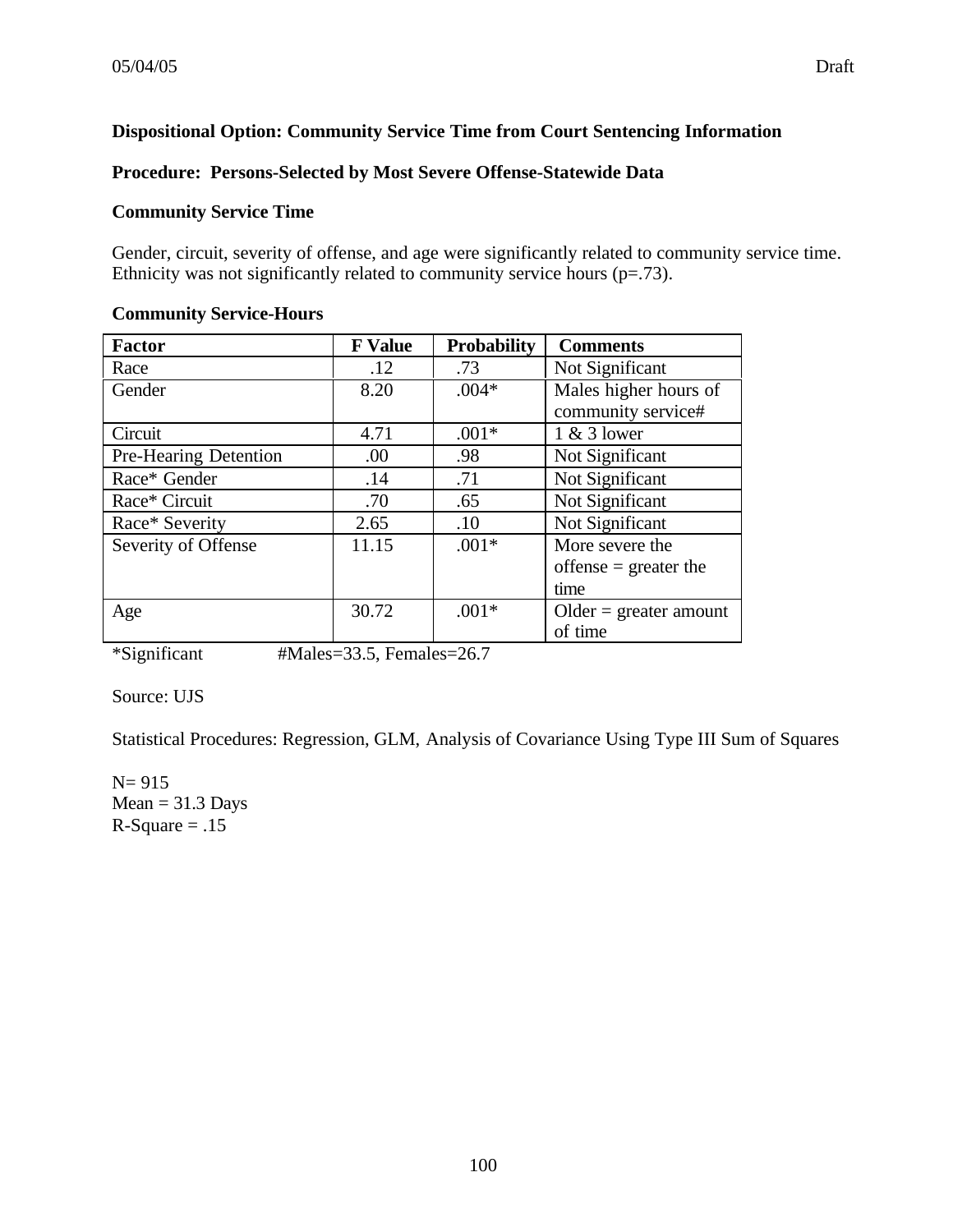# **Dispositional Option: Fine Amount from Court Sentencing Information**

## **Procedure: Persons-Selected by Most Severe Offense-Statewide Data**

#### **Fine Amount**

Ethnicity was not significantly  $(p=11)$  related to fine amount. Factors that were significantly related included: severity of offense and age.

### **Fine-Dollars**

| <b>Factor</b>         | <b>F</b> Value | <b>Probability</b> | <b>Comments</b>         |
|-----------------------|----------------|--------------------|-------------------------|
| Race                  | 2.61           | .11                | Not Significant         |
| Gender                | .65            | .42                | Not Significant         |
| Circuit               | .58            | .74                | Not Significant         |
| Pre-Hearing Detention | 1.47           | .23                | Not Significant         |
| Race* Gender          | .33            | .57                | Not Significant         |
| Race* Circuit         | 1.42           | .22                | Not Significant         |
| Severity of Offense   | 110.01         | $.001*$            | More severe the         |
|                       |                |                    | offense $=$ greater the |
|                       |                |                    | time                    |
| Age                   | 16.96          | $.001*$            | $Older = greater fine$  |
|                       |                |                    | amount                  |

\*Significant

Source: UJS

Statistical Procedures: Regression, GLM, Analysis of Covariance Using Type III Sum of Squares

 $N = 705$ Mean Fine  $= $85.20$  $R-Square = .27$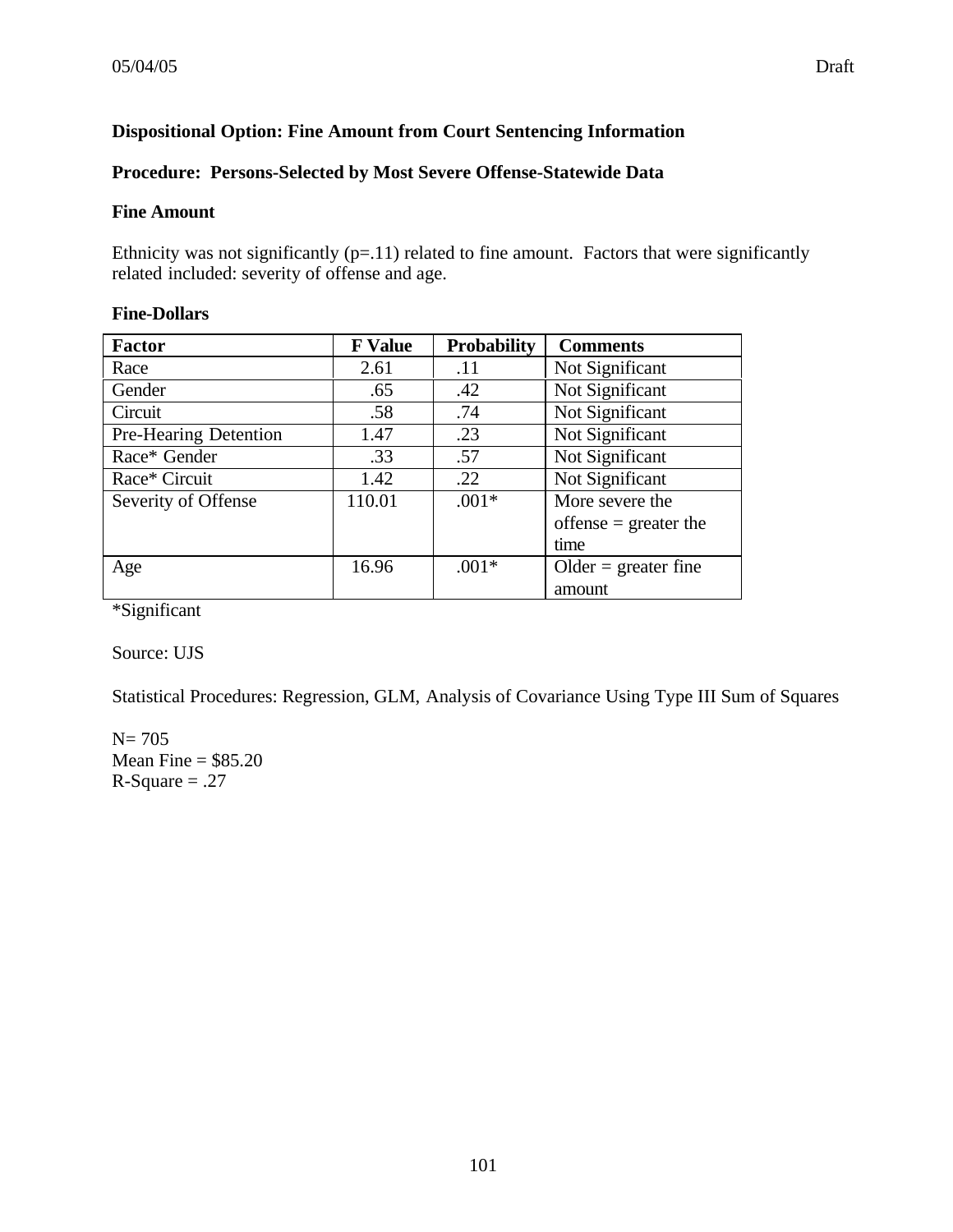# **Dispositional Option: Restitution Amount from Court Sentencing Information**

## **Procedure: Persons-Selected by Most Severe Offense-Statewide Data**

#### **Restitution Amount**

There were two significant individual factors related to restitution amount: severity of offense and age.

| <b>Factor</b>                | <b>F</b> Value | <b>Probability</b> | <b>Comments</b>         |
|------------------------------|----------------|--------------------|-------------------------|
| Race                         | 1.95           | .16                | Not Significant         |
| Gender                       | .91            | .34                | Not Significant         |
| Circuit                      | 1.81           | .10                | Not Significant         |
| <b>Pre-Hearing Detention</b> | .01            | .93                | Not Significant         |
| Race* Gender                 | .00            | .97                | Not Significant         |
| Race* Circuit                | 1.39           | .24                | Not Significant         |
| Race* Severity               | .04            | .84                | Not Significant         |
| Severity of Offense          | 6.54           | $.01*$             | More severe the         |
|                              |                |                    | offense $=$ greater the |
|                              |                |                    | amount                  |
| Age                          | 12.96          | $.001*$            | $Older = higher amount$ |
|                              |                |                    | of restitution          |

# **Restitution**

\*Significant

Source: UJS

Statistical Procedures: Regression, GLM, Analysis of Covariance Using Type III Sum of Squares

N= 236  $Mean = $743.83$  $R-Square = .15$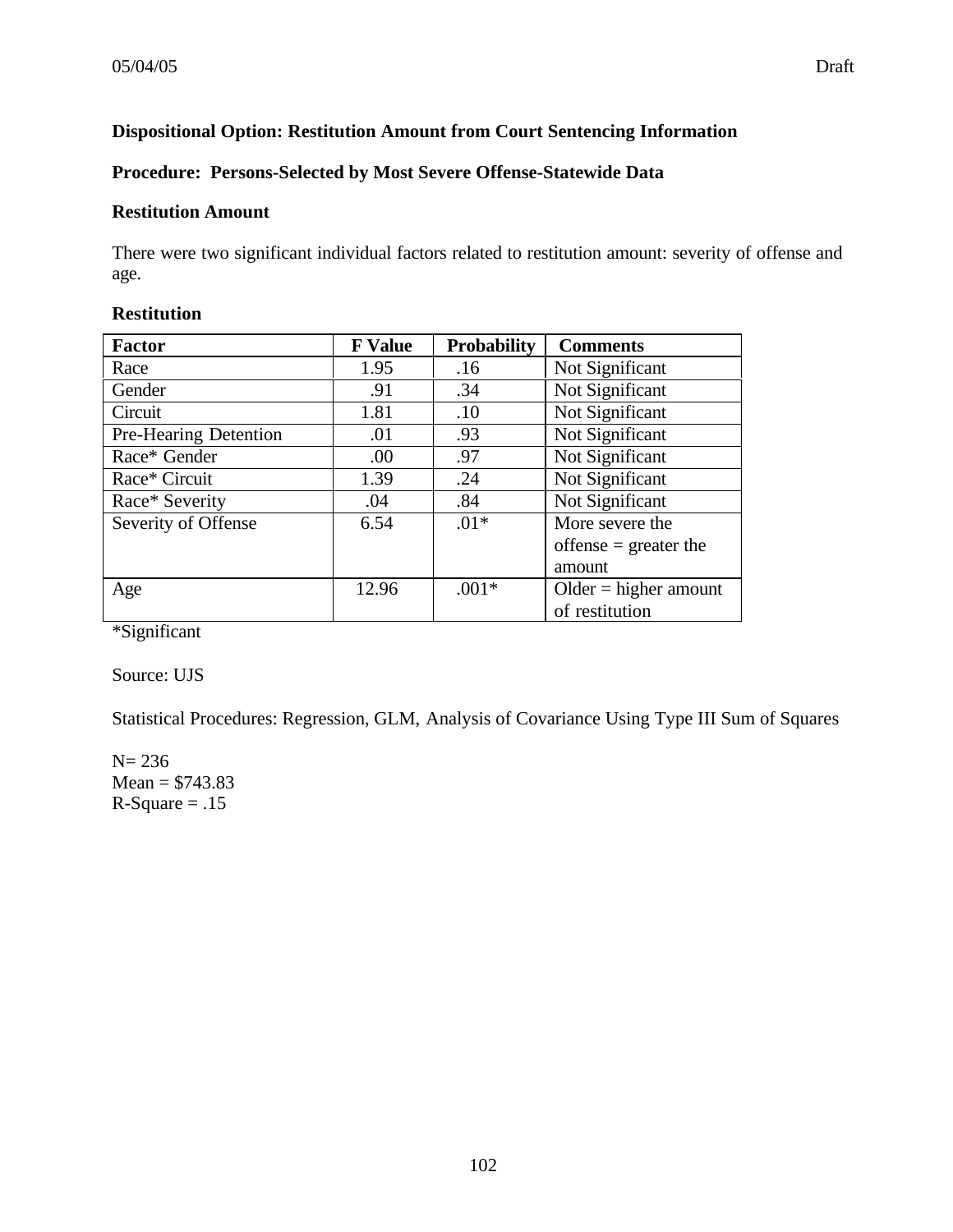### **Dispositional Option: Drivers License Suspension Time from Court Sentencing Information-Statewide Data**

#### **Procedure: Persons-Selected by Most Severe Offense**

#### **Drivers License Suspension Time**

In considering drivers license suspension time, circuit, severity of offense, and the interaction between race and severity were statistically significant factors.

| <b>Factor</b>         | <b>F</b> Value | <b>Probability</b> | <b>Comments</b>              |
|-----------------------|----------------|--------------------|------------------------------|
| Race                  | 2.63           | .11                | Not Significant              |
| Gender                | 1.69           | .19                | Not Significant              |
| Circuit               | 6.32           | $.001*$            | $1, 2, 4, \& 5$ lower; 3, 6, |
|                       |                |                    | $& 7$ higher                 |
| Pre-Hearing Detention | 1.32           | .25                | Not Significant              |
| Race* Gender          | .64            | .42                | Not Significant              |
| Race* Circuit         | 1.86           | .10                | Not Significant              |
| Race* Severity        | 6.85           | $.01*$             | Whites $=$ more time for     |
|                       |                |                    | lower levels of              |
|                       |                |                    | severity, Native             |
|                       |                |                    | $A$ mericans = more time     |
|                       |                |                    | higher levels of             |
|                       |                |                    | severity#                    |
| Severity of Offense   | 23.86          | $.001*$            | More severe the              |
|                       |                |                    | offense $=$ greater the      |
|                       |                |                    | suspension time              |
| Age                   | .00            | .99                | Not Significant              |

#### **Drivers License Suspension Time-Days**

\*Significant

# Few cases for higher level (NA=5, W=30)

### Source: UJS

Statistical Procedures: Regression, GLM, Analysis of Covariance Using Type III Sum of Squares

N= 661  $Mean = 86.9$  days  $R-Square = .17$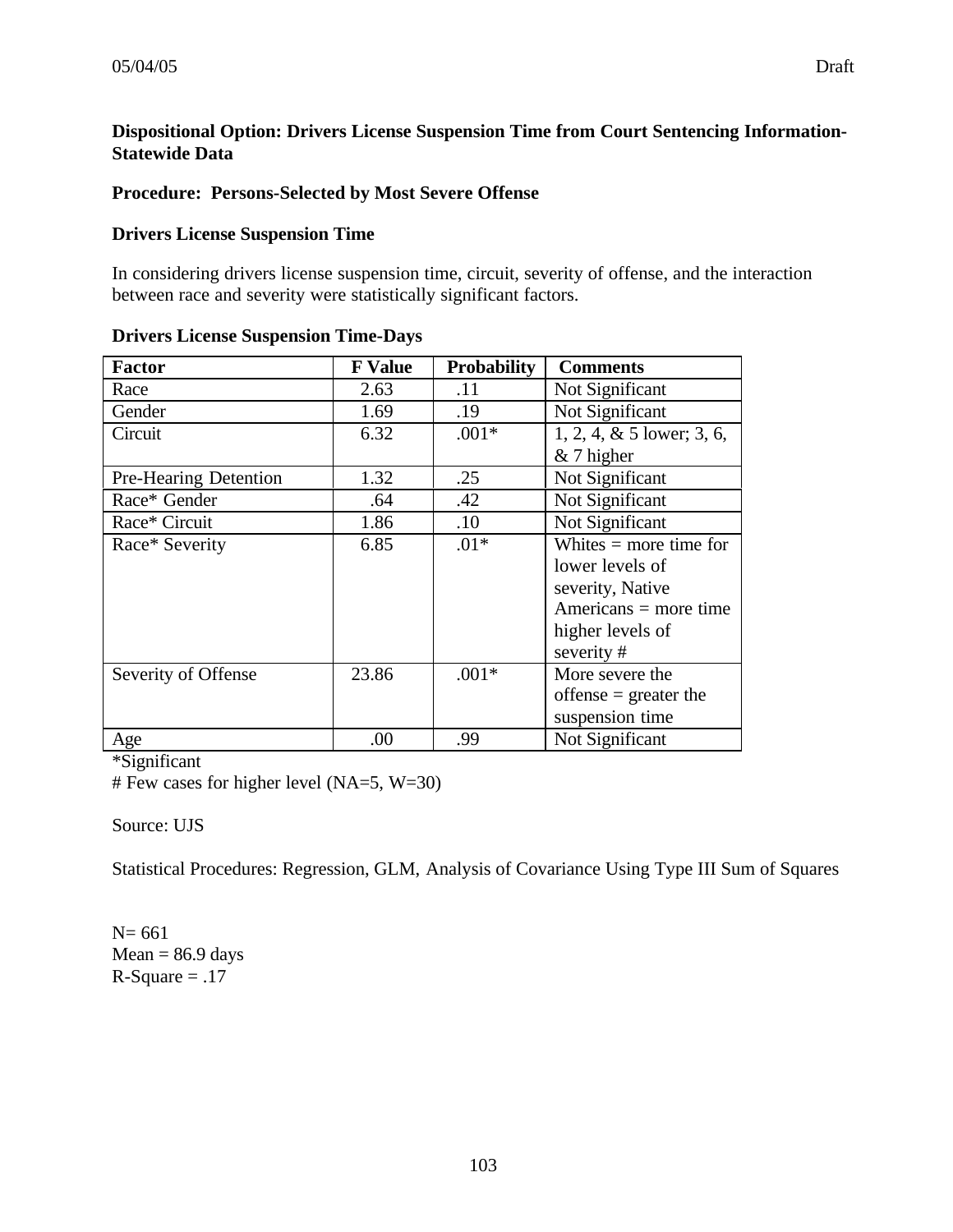# **XVI. APPENDIX D-YLS**

## **Reliability of YLS**

Because of the potential usefulness of the YLS in assessing DMC in South Dakota, a section on reliability and validity of the instrument is included. Important information for DMC assessment from the DOC data system (JOTS) was the YLS developed by Hoge & Andrews, 2002. Even with the dichotomous (1's, 0's) coding and limited items per subscale, the overall reliability (.88) and the reliability of the subscales of the YLS was very good for the South Dakota DOC population. It is important to establish reliability (consistency of results) and validity (the instrument measures what it purports to measure), because nationally-normed tests are not always appropriate or applicable to local geographic and/or minority populations. In short, the YLS was found to have more than adequate reliability for the DOC clients.

With continuous data variables and more questions per subscale the reliability coefficients would have been even higher. The reliability results found with the South Dakota group reported here are similar to the findings from the Ohio Department of Youth Services study (Flores, Travis  $\&$ Latessa, 2003) and the information reported in the User's Manual (Hoge & Andrews, 2002). Additionally, other research (Poluchowicz, Jung, and Rawana, 2000) has demonstrated adequate inter-rater agreement reliability of the YLS.

|                                       |                    | <b>Normative</b>     | <b>South Dakota</b>  |
|---------------------------------------|--------------------|----------------------|----------------------|
|                                       | <b>Reliability</b> | <b>Mean</b>          | <b>Sample Mean</b>   |
| <b>Scale</b>                          | <b>Coefficient</b> | <b>Males/Females</b> | <b>Males/Females</b> |
| Overall                               | .88                | 11.09, 11.95         | 17.31, 16.40         |
| <b>Prior and Current</b>              | .53                | 0.79, 0.60           | 1.99, 2.01           |
| Offenses/Dispositions                 |                    |                      |                      |
| <b>Family Circumstances/Parenting</b> | .66                | 1.82, 2.19           | 2.86, 3.20           |
| <b>Education/Employment</b>           | .75                | 2.25, 2.10           | 2.73, 2.40           |
| <b>Peer Relations</b>                 | .77                | 2.25, 2.10           | 2.43, 2.43           |
| <b>Substance Abuse</b>                | .83                | 0.76, 1.00           | 2.00, 1.82           |
| Leisure/Recreation                    | .68                | 1.25, 1.52           | 1.43, 1.42           |
| Personality/Behavior                  | .58                | 1.57, 1.52           | 1.94, 1.66           |
| Attitudes/Orientation                 | .65                | 0.95, 1.19           | 1.78, 1.47           |

#### **Based on Juveniles Placed with DOC**

As a point of interest (see table Reliability of YLS on previous page), the overall and individual scaled scores were generally higher for the South Dakota sample than were the scores of the normative sample in Canada. Higher scores indicate more problems. Some of the scales receiving notably higher scores in South Dakota were prior and current offenses, family circumstances/parenting, and substance abuse. The normative group consisted of adjudicated juveniles serving either probation or custody sentences in Ontario. The South Dakota sample was comprised of persons committed to DOC.

### **Validity of Youth Level of Service/Case Management Inventory**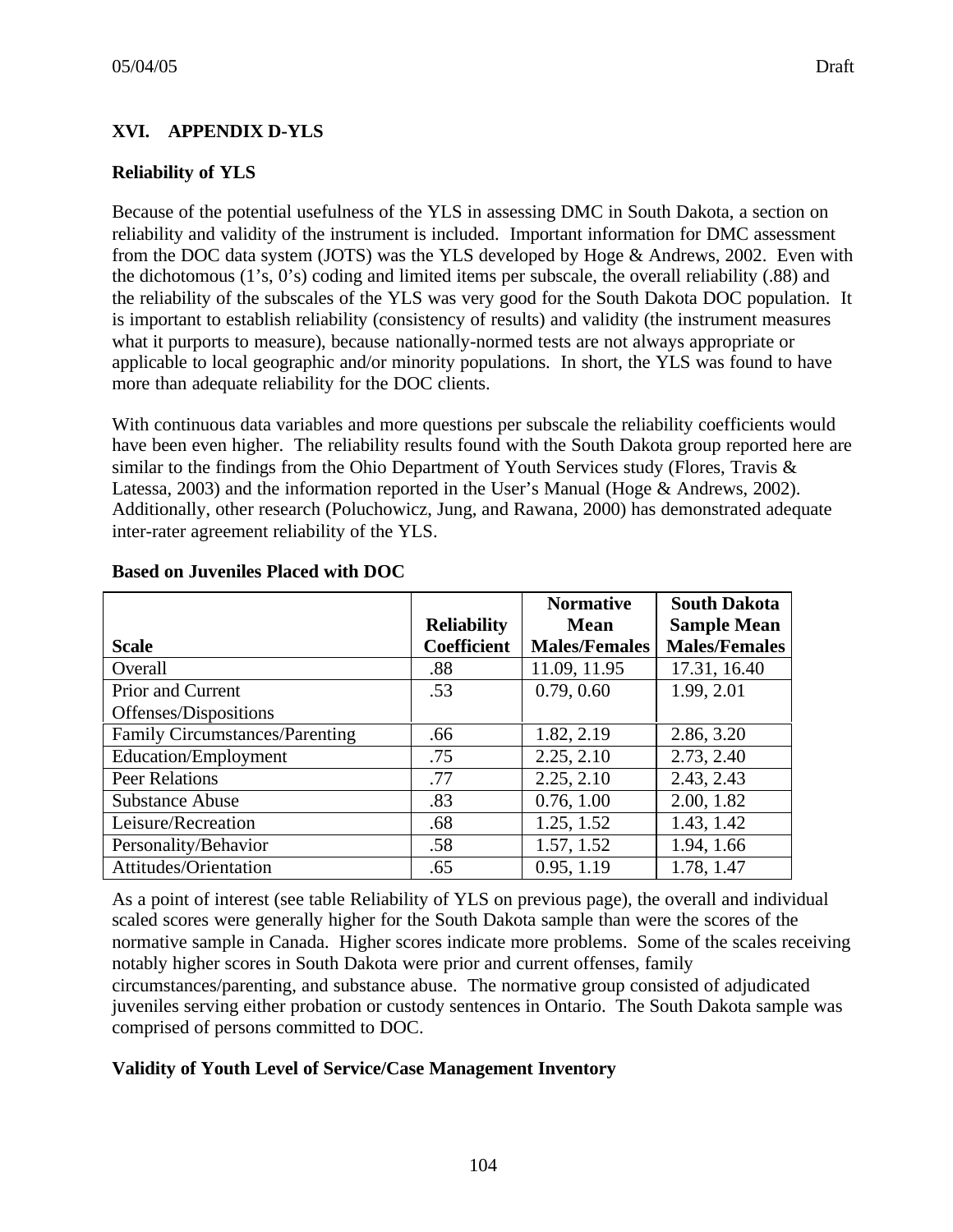In its basic form, validity refers to the ability of an instrument to measure what it purports to measure. For example, if a scale professes to measure math it would contain items related to mathematical theory or practice. There are several types of validity including: content, predictive, concurrent, convergent, and divergent. Content validity refers to the extent of which the instrument covers the domains related to the concept or construct (i.e., math, depression, self-esteem, etc.). In the case of the YLS, the content areas covered include: prior and current offenses, family/parenting, education/employment, peer relations, substance abuse, leisure/recreation, personality/behavior, and attitudes.

Predictive validity denotes the ability of the scale to predict future outcomes. For example, a test that measures scholastic aptitude would produce high correlation coefficients between scores on the test and subsequent performance in the classroom. In the case of the YLS with the DOC population, high scores (more problems) on the scales were predictive of placement in secure placement facilities.

In concurrent validity, we examine the degree to which the instrument distinguishes between groups of people that it should. For example, a test that measures intelligence would be able to place persons into groups with high, medium, and low mental abilities.

For convergent validity, we theorize that a test that measures a construct would be correlated highly with another test measuring the same concept. For example, to show the convergent validity of a test of arithmetic skills, we would correlate the scores on a new test with scores on other tests known to measure basic math ability. High correlations between a new measure and other known measures would be evidence of convergent validity.

For divergent validity, we theorize that a test that measures a construct would not be correlated highly with another test that measures a totally unrelated or different concept. For example, to show the divergent validity of a test of arithmetic skills, we might correlate the scores on our test with scores on tests that measure verbal ability, where low coefficients (or high negative correlation coefficients) are evidence of divergent validity. The YLS, along with earlier versions of the current form, has been found to have adequate construct, convergent, concurrent, and predictive validity (Hoge & Andrews, 2002).

### **Comparison of Racial/Ethnic Groups**

An assessment was conducted of differences, if any, between 'whites,' Native Americans, and 'all other minorities' with respect to scores on the YSL, gender, and age. Statistically significant differences were found in about one half of the 44 factors tested. General areas of major differences were found in the domains of 'family,' 'peer,' 'substance abuse,' and 'leisure time.' Generally speaking Native American juveniles were found to have more problems in these four domains than did the other two racial/ethnic groupings.

|                                    |                         | <b>NA</b><br><b>Percent</b> | White<br><b>Percent</b> | Other<br><b>Percent</b> |
|------------------------------------|-------------------------|-----------------------------|-------------------------|-------------------------|
| <b>Individual Variable</b>         | <b>Domain</b>           | <b>Yes</b>                  | Yes                     | Yes                     |
| Three or more prior<br>convictions | <b>Criminal History</b> | 35.3                        | 28.3                    | 30.2                    |
| Two or more failures to            | <b>Criminal History</b> | 49.6                        | 48.9                    | 41.3                    |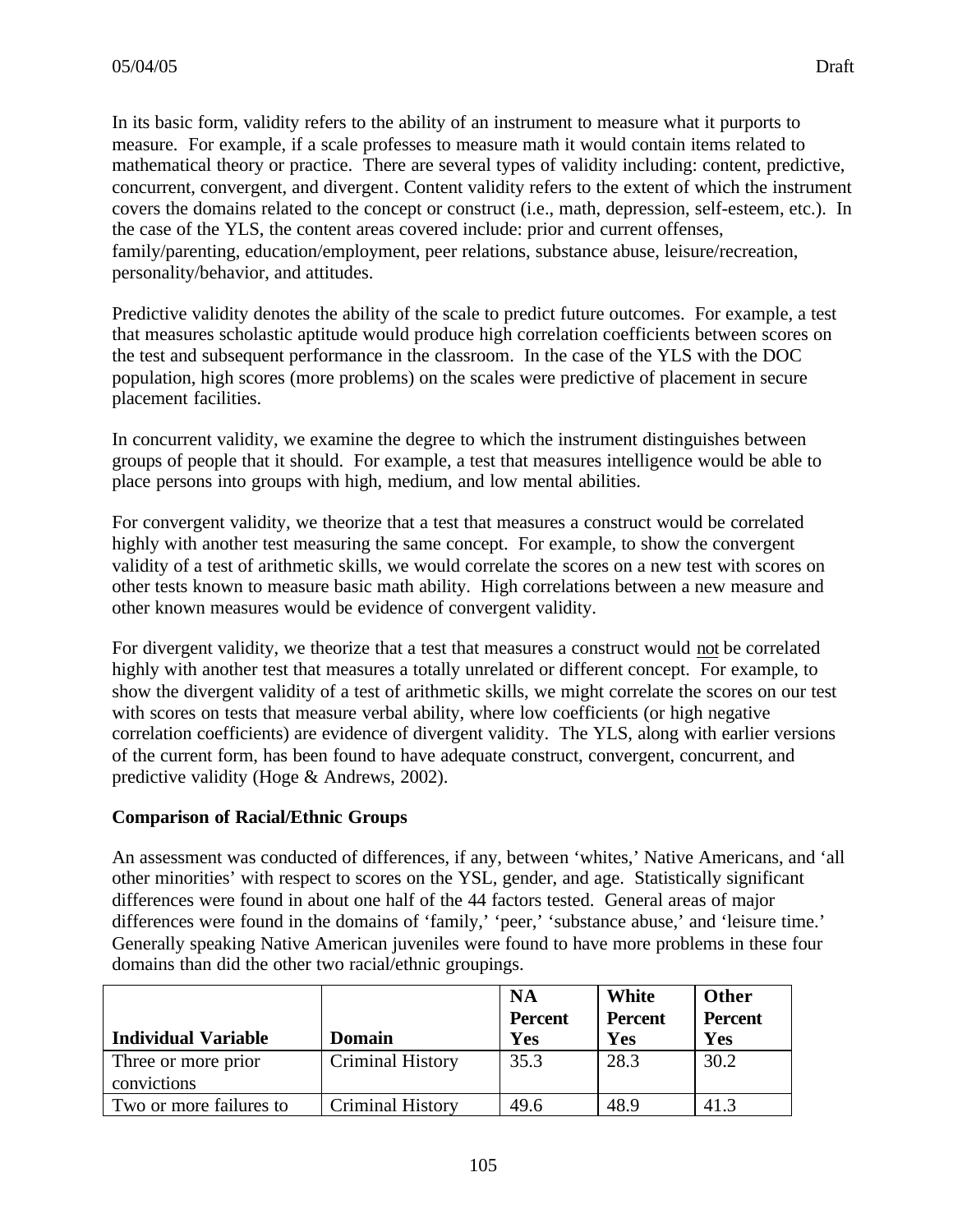|                                           |                         | <b>NA</b>      | White          | <b>Other</b>   |
|-------------------------------------------|-------------------------|----------------|----------------|----------------|
|                                           |                         | <b>Percent</b> | <b>Percent</b> | <b>Percent</b> |
| <b>Individual Variable</b>                | <b>Domain</b>           | Yes            | Yes            | Yes            |
| comply<br>Prior probation                 | <b>Criminal History</b> | 63.1           | 60.0           | 57.1           |
|                                           |                         |                |                |                |
| Prior custody                             | <b>Criminal History</b> | 31.7           | 26.3           | 31.7           |
| Three or more current<br>convictions      | <b>Criminal History</b> | 31.1           | 29.0           | 39.7           |
| Inadequate supervision                    | Family**                | 65.0           | 48.9           | 37.1           |
| Difficulty in controlling<br>behavior     | Family*                 | 74.4           | 66.3           | 64.5           |
| Inappropriate discipline                  | Family**                | 39.4           | 28.1           | 24.2           |
| Inconsistent parenting                    | Family**                | 63.6           | 52.1           | 41.9           |
| Poor relations (father-<br>youth)         | Family*                 | 57.8           | 48.6           | 54.8           |
| Poor relations (mother-<br>youth)         | Family*                 | 37.2           | 29.5           | 17.7           |
| Disruptive classroom<br>behavior          | School/Employment       | 32.0           | 28.3           | 25.0           |
| Disruptive behavior on<br>school property | School/Employment       | 30.9           | 25.8           | 28.1           |
| Low achievement                           | School/Employment       | 57.6           | 50.9           | 50.0           |
| Problems with peers                       | School/Employment       | 33.3           | 29.5           | 32.8           |
| Problems with teachers                    | School/Employment       | 30.0           | 27.5           | 28.1           |
| Truancy problems at<br>school             | School/Employment<br>** | 52.1           | 33.8           | 37.5           |
| Unemployed/not seeking<br>employment      | School/Employment       | 26.4           | 26.3           | 31.3           |
| Some delinquent<br>acquaintances          | Peer*                   | 86.0           | 78.6           | 75.0           |
| Some delinquent friends                   | Peer**                  | 78.5           | 66.8           | 64.1           |
| No/few positive<br>acquaintances          | Peer**                  | 51.2           | 38.0           | 35.9           |
| No/few positive friends                   | Peer*                   | 55.4           | 45.4           | 43.8           |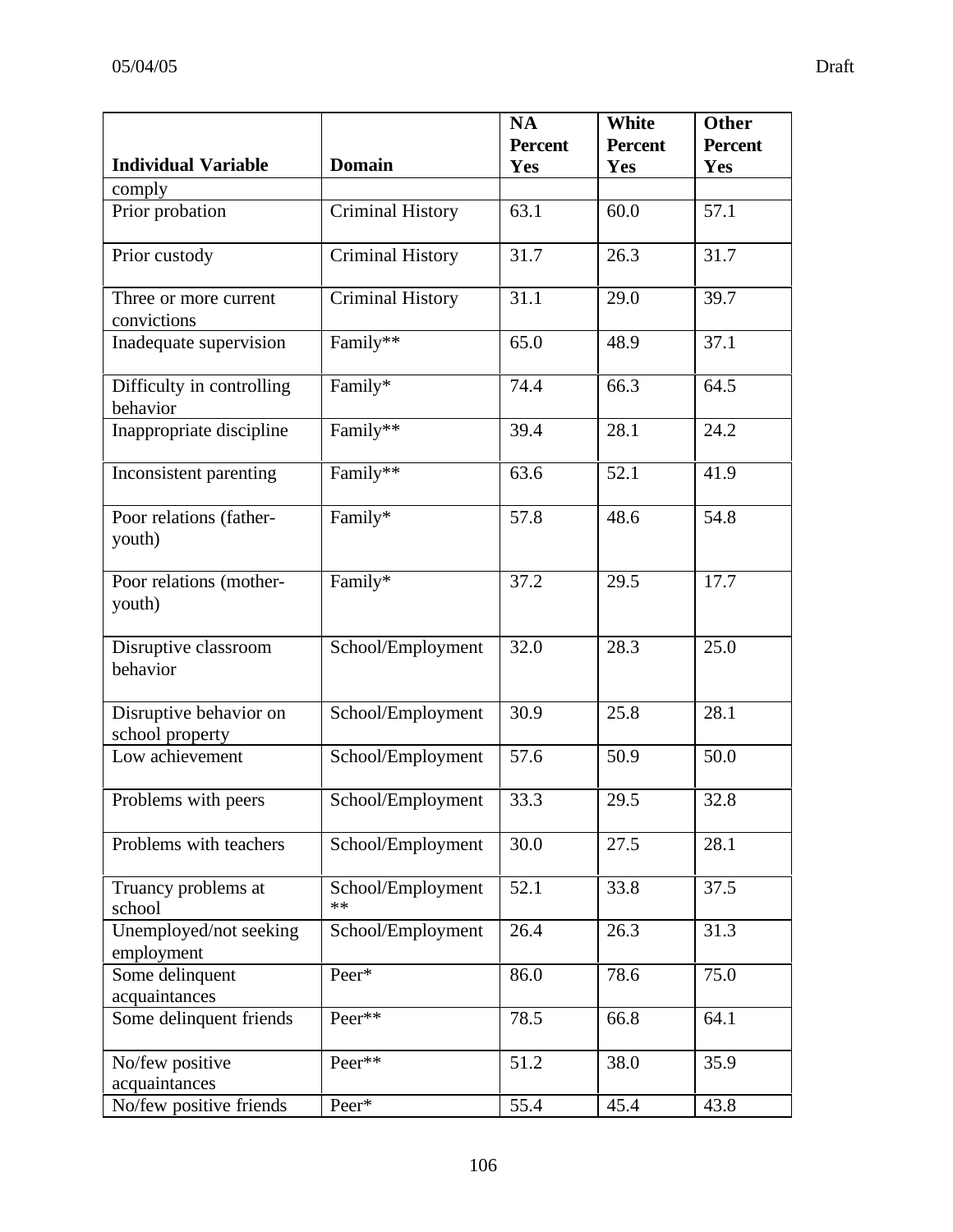|                                         |                                 | <b>NA</b>      | White          | <b>Other</b>   |
|-----------------------------------------|---------------------------------|----------------|----------------|----------------|
|                                         |                                 | <b>Percent</b> | <b>Percent</b> | <b>Percent</b> |
| <b>Individual Variable</b>              | <b>Domain</b>                   | Yes            | Yes            | Yes            |
|                                         | Substance Abuse**               | 63.9           | 51.3           | 46.9           |
| Occasional drug use                     |                                 |                |                |                |
| Chronic drug use                        | Substance Abuse*                | 34.2           | 25.1           | 26.6           |
| Chronic alcohol use                     | Substance Abuse**               | 35.5           | 19.4           | 17.2           |
| Substance abuse interferes<br>with life | Substance Abuse**               | 49.3           | 36.0           | 37.5           |
| Substance use linked to<br>offenses     | Substance Abuse**               | 57.0           | 39.9           | 40.6           |
| Limited organized<br>activities         | Leisure Time                    | 65.6           | 59.8           | 59.4           |
| Better use of time                      | Leisure Time*                   | 71.3           | 62.5           | 63.5           |
| No personal interest                    | Leisure Time*                   | 19.6           | 12.4           | 10.9           |
| Inflated self-esteem                    | Personality/Behavior<br>$\ast$  | 12.3           | 10.7           | 21.5           |
| Physically aggressive                   | Personality/Behavior<br>**      | 45.8           | 28.8           | 40.0           |
| Tantrums                                | Personality/Behavior            | 21.5           | 26.4           | 23.1           |
| Short attention span                    | Personality/Behavior            | 29.4           | 36.1           | 33.8           |
| Poor frustration tolerance              | Personality/Behavior            | 53.1           | 52.4           | 56.9           |
| Inadequate guilt feelings               | Personality/Behavior            | 28.1           | 29.6           | 27.7           |
| Verbally aggressive,<br>impudent        | Personality/Behavior            | 37.6           | 33.7           | 35.4           |
| Antisocial/procriminal<br>attitudes     | Attitude/Orientations<br>$\ast$ | 39.7           | 32.2           | 40.6           |
| Not seeking help                        | Attitude/Orientations           | 43.8           | 37.0           | 39.1           |
| Actively rejecting help                 | Attitude/Orientations<br>**     | 28.4           | 17.8           | 23.4           |
| Defies authority                        | Attitude/Orientations           | 58.4           | 53.3           | 57.8           |
| Callous, little concern for<br>others   | Attitude/Orientations           | 16.0           | 18.1           | 26.6           |
| Gender                                  | Demographic*                    | $Fe = 28.6$    | $Fe = 24.3$    | $Fe = 27.2$    |